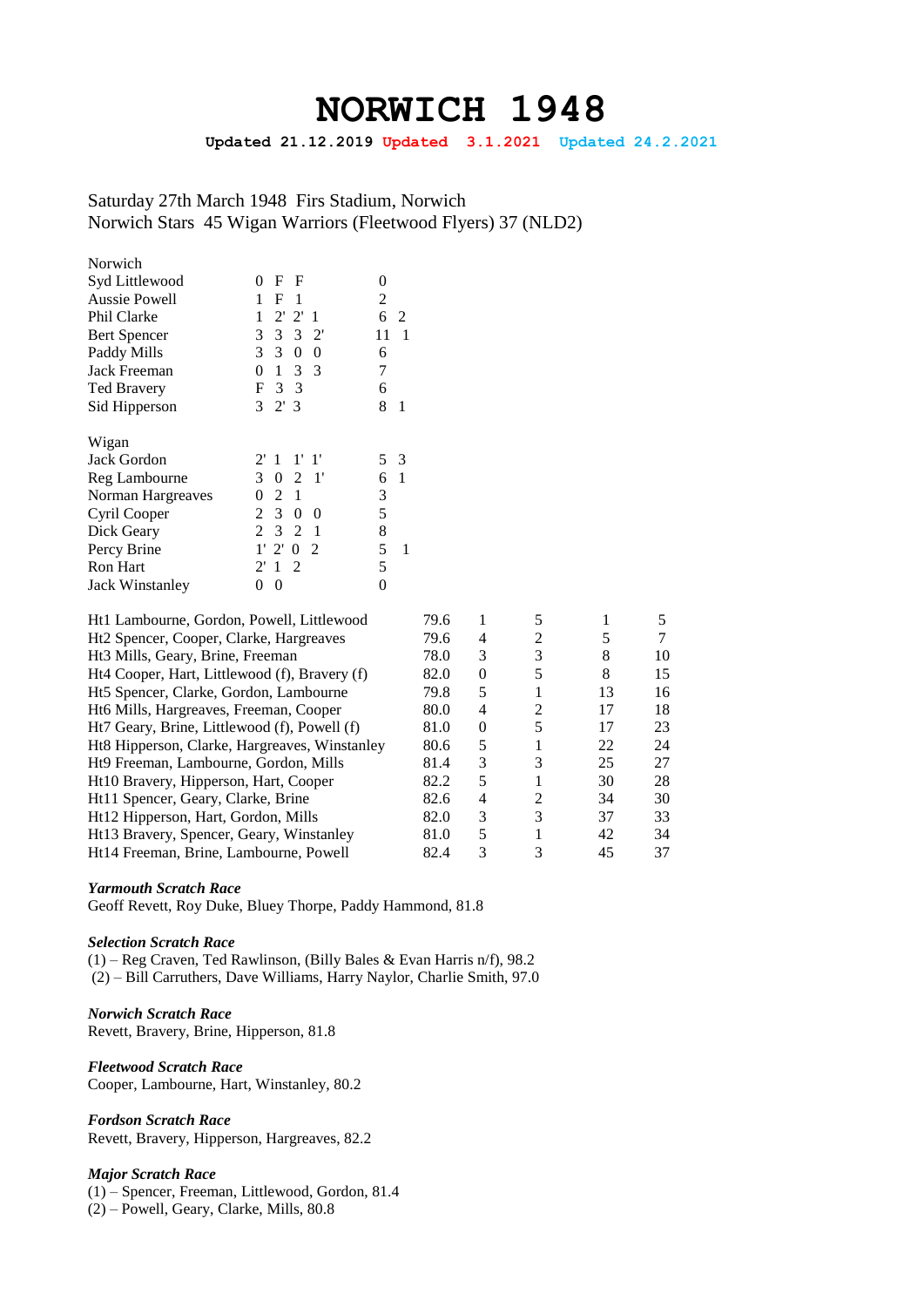Monday 29th March 1948 Firs Stadium, Norwich Norwich 50 Birmingham 34 (NLD2)

| <b>NORWICH</b>                             |                |                  |                  |                  |                  |              |    |        |
|--------------------------------------------|----------------|------------------|------------------|------------------|------------------|--------------|----|--------|
| Aussie Powell                              | 3              | 3                | $\boldsymbol{0}$ | 3                | 9                |              |    |        |
| <b>Geoff Revett</b>                        | $\overline{0}$ | $\overline{2}$   | $\mathbf{1}$     |                  | 3                |              |    |        |
| <b>Bert Spencer</b>                        | $\theta$       | $\boldsymbol{0}$ |                  |                  | $\boldsymbol{0}$ |              |    |        |
| Phil Clarke                                | 2              | $\overline{c}$   | 1 <sup>2</sup>   | 2,               | $\overline{7}$   | 2            |    |        |
| Paddy Mills                                | 3              | 2,               | $\mathfrak{Z}$   | $\mathfrak{Z}$   | 11               | $\mathbf{1}$ |    |        |
| Jack Freeman                               | 2,             | $\overline{3}$   | $\mathbf{1}$     | $\overline{c}$   | 8                | $\mathbf{1}$ |    |        |
| Ted Bravery                                | 2,             | $\overline{3}$   | $\overline{2}$   | $\overline{3}$   | 10               | $\mathbf{1}$ |    |        |
| Sid Hipperson                              | $\mathbf{1}$   | $\mathbf{1}$     | $\boldsymbol{0}$ |                  | $\overline{2}$   |              |    |        |
| <b>BIRMINGHAM</b>                          |                |                  |                  |                  |                  |              |    |        |
| Stan Dell                                  | 2              | 3                | $\mathfrak{2}$   | $\mathfrak{2}$   | 9                |              |    |        |
| <b>Buck Whitby</b>                         | $1$ '          | $\mathbf{1}$     | $\boldsymbol{0}$ |                  | $\overline{c}$   | 1            |    |        |
| Doug McLachlan                             | 3              | $\boldsymbol{0}$ | $\sqrt{2}$       | $\mathfrak{2}$   | $\overline{7}$   |              |    |        |
| <b>Geoff Bennett</b>                       | 1              | 1                | $\mathbf{1}$     | $\boldsymbol{0}$ | 3                |              |    |        |
| <b>Roy Dook</b>                            | $\overline{0}$ | 3                | 3                | $\mathbf{1}$     | 7                |              |    |        |
| Dick Tolley                                | $\mathbf{1}$   | 1                | $\theta$         | $\overline{3}$   | 5                |              |    |        |
| Eric Williams                              | $\theta$       | $\boldsymbol{0}$ |                  |                  | $\boldsymbol{0}$ |              |    |        |
| Ernie Appleby                              | $\theta$       | $\boldsymbol{0}$ | $\mathbf{1}$     |                  | 1                |              |    |        |
| Ht1 Powell, Dell, Whitby, Revett           |                |                  |                  |                  | 78.8             |              | 3  | 3      |
| Ht2 McLachlan, Clarke, Bennett, Spencer    |                |                  |                  |                  | 79.0             |              | 5  | $\tau$ |
| Ht3 Mills, Freeman, Tolley, Dook           |                |                  |                  |                  | 80.0             |              | 10 | 8      |
| Ht4 Powell, Bravery, Bennett, Williams     |                |                  |                  |                  | 81.0             |              | 15 | 9      |
| Ht5 Dell, Clarke, Whitby, Spencer          |                |                  |                  |                  | 81.0             |              | 17 | 13     |
| Ht6 Freeman, Mills, Bennett, McLachlan     |                |                  |                  |                  | 82.0             |              | 22 | 14     |
| Ht7 Dook, Revett, Tolley, Powell           |                |                  |                  |                  | 80.8             |              | 24 | 18     |
| Ht8 Bravery, McLachlan, Hipperson, Appleby |                |                  |                  |                  | 82.0             |              | 28 | 20     |
| Ht9 Mills, Dell, Freeman, Whitby           |                |                  |                  |                  | 79.8             |              | 32 | 22     |
| Ht10 Powell, McLachlan, Revett, Bennett    |                |                  |                  |                  | 79.8             |              | 36 | 24     |
| Ht11 Dook, Bravery, Clarke, Tolley         |                |                  |                  |                  | 80.4             |              | 39 | 27     |
| Ht12 Mills, Dell, Hipperson, Williams      |                |                  |                  |                  | 81.4             |              | 43 | 29     |
| Ht13 Bravery, Clarke, Dook, Appleby        |                |                  |                  |                  | 81.6             |              | 48 | 30     |
| Ht14 Tolley, Freeman, Appleby, Hipperson   |                |                  |                  |                  | 81.2             |              | 50 | 34     |

#### *Yarmouth Scratch Race*

Paddy Hammond, Bluey Thorpe, (Roy Duke & Revett n/f), 82.8

#### *Selection Scratch Race*

(1) – Reg Morgan, Eddie Walker,Bill Codling, Bill Smith, 89.2 (2) – George Harper, Ash Hewitt, Bob Womack, Reg Craven, 84.8

## *Birmingham Scratch Race*

Appleby, Hipperson, Sid Littlewood, Whitby, 83.8

#### *Norwich Scratch Race*

Bravery, Littlewood, Bennett, Williams, 84.4

## *Major Scratch Race*

(1) – Powell, Bravery, Revett, Hipperson, 80.8 and 82.0 (2) – Freeman, McLachlan, Tolley, Mills, 83.2 and 85.0 (3) – Dell, Dook, Clarke, Hammond, 83.4 and 84.4 (Final) – Powell, Dell, Bravery, Freeman, 80.4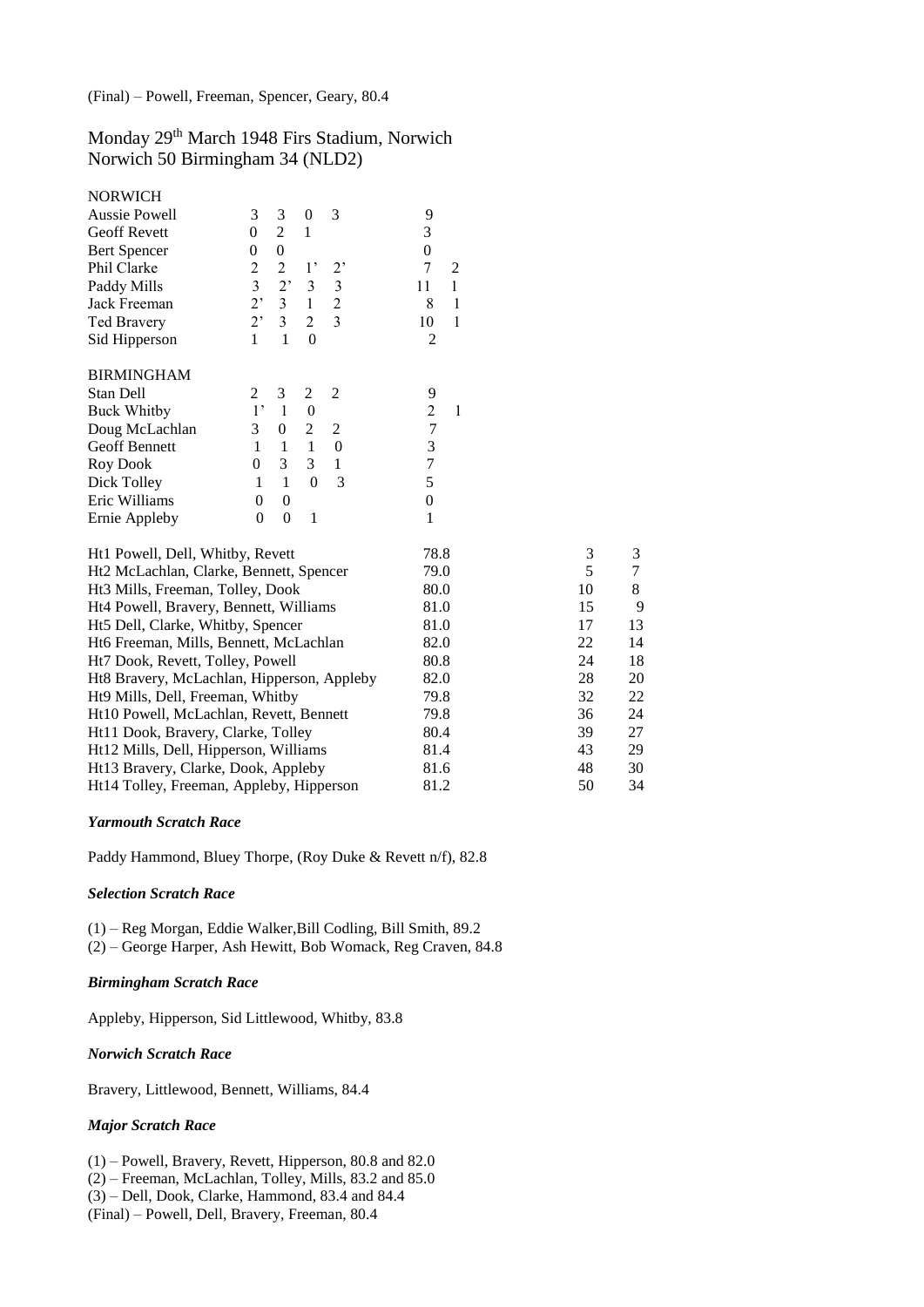# Saturday 3rd April 1948 Firs Stadium, Norwich Norwich Stars 56 Edinburgh Monarchs 28 (National League Division Two)

| Norwich             |                           |    |    |
|---------------------|---------------------------|----|----|
| Jack Freeman        | 2'1'12'                   | 6  | -3 |
| Paddy Mills         | 3 3 3 3 1 2               |    |    |
| Phil Clarke         | $1\;2'1\;1$               | 5  | 1  |
| <b>Bert Spencer</b> | E 3 3 2' 8 1              |    |    |
| <b>Ted Bravery</b>  | 2'2'1'3'8'2               |    |    |
| Aussie Powell       | 3 F 2 2'                  | 7  |    |
| <b>Geoff Revett</b> | 2 3                       | 5  |    |
| Sid Hipperson       | 32'                       | 5  | 1  |
|                     |                           |    |    |
| Edinburgh           |                           |    |    |
| <b>Bert Shearer</b> | 1 1 0 0                   | 2  |    |
| <b>Bill Maddern</b> | F 0 3 1                   | 4  |    |
| <b>Bill Baird</b>   | 2'1205                    |    | 1  |
| Dick Campbell       | 3 3 3 1                   | 10 |    |
| Dennis Parker       | 0 2 2 1                   | 5  |    |
| <b>Eddie Lack</b>   | $0\;0\;0$<br>$\mathbf{1}$ | 1  |    |
| Nobby Downham       | E 1                       | 1  |    |
| Alf Parker          | 0<br>0                    | 0  |    |
|                     |                           |    |    |

| Ht1 Mills, Freeman, Shearer. Maddern (f)    | 80.8 | 5 |                |    |    |
|---------------------------------------------|------|---|----------------|----|----|
| Ht2 Campbell, Baird, Clark, Spencer (ef)    | 78.4 |   |                | 6  | 6  |
| Ht3 Powell, Bravery, Lack, D.Parker         | 82.2 | 5 |                | 11 |    |
| Ht4 Campbell, Revett, Freeman, Downham (ef) | 80.0 | 3 | 3              | 14 | 10 |
| Ht5 Spencer, Clark, Shearer, Maddern        | 80.8 | 5 |                | 19 | 11 |
| Ht6 Campbell, Bravery, Baird, Powell (f)    | 81.2 | 2 | 4              | 21 | 15 |
| Ht7 Mills, D.Parker, Freeman, Lack          | 82.2 | 4 | $\mathfrak{D}$ | 25 | 17 |
| Ht8 Hipperson, Baird, Clark, A.Parker       | 81.2 | 4 | $\mathfrak{D}$ | 29 | 19 |
| Ht9 Maddern, Powell, Bravery, Shearer       | 80.0 | 3 | 3              | 32 | 22 |
| Ht10 Mills, Freeman, Campbell, Baird        | 83.2 | 5 |                | 37 | 23 |
| Ht11 Spencer, D.Parker, Clarke, Lack        | 79.8 | 4 | $\mathfrak{D}$ | 41 | 25 |
| Ht12 Bravery, Hipperson, Downham, Shearer   | 82.0 | 5 |                | 46 | 26 |
| Ht13 Revett, Spencer, D.Parker, A.Parker    | 80.4 | 5 |                | 51 | 27 |
| Ht14 Mills, Powell, Maddern, Lack           | 80.8 | 5 |                | 56 | 28 |
|                                             |      |   |                |    |    |

## *Yarmouth Scratch Race*

Sid Littlewood, Paddy Hammond, Bluey Thorpe, Roy Duke, 80.2

#### *Selection Scratch Race*

(1) – Bill Carruthers, Bert Rawlinson, Ernie Sims, Joe Talbot, 86.8 (2) – Reg Morgan, Reg Craven & Ash Hewitt (dead-heat), George Harper, 84.2

#### *Scottish Scratch Race* Baird, Shearer, Downham, Parker, 84.4

*Norwich Scratch Race*

Revett, Hipperson, Campbell, Littlewood, 82.0

*Bullards Scratch Race* Revett, Hipperson, Campbell, Littlewood, 80.0

## *Major Scratch Race*

(1) – Powell, Lack, Clarke, Mills, 81.0 (2) – Spencer, Bravery, Maddern, Freeman, 80.8 (Final) – Spencer, Lack, Bravery, Powell, 82.0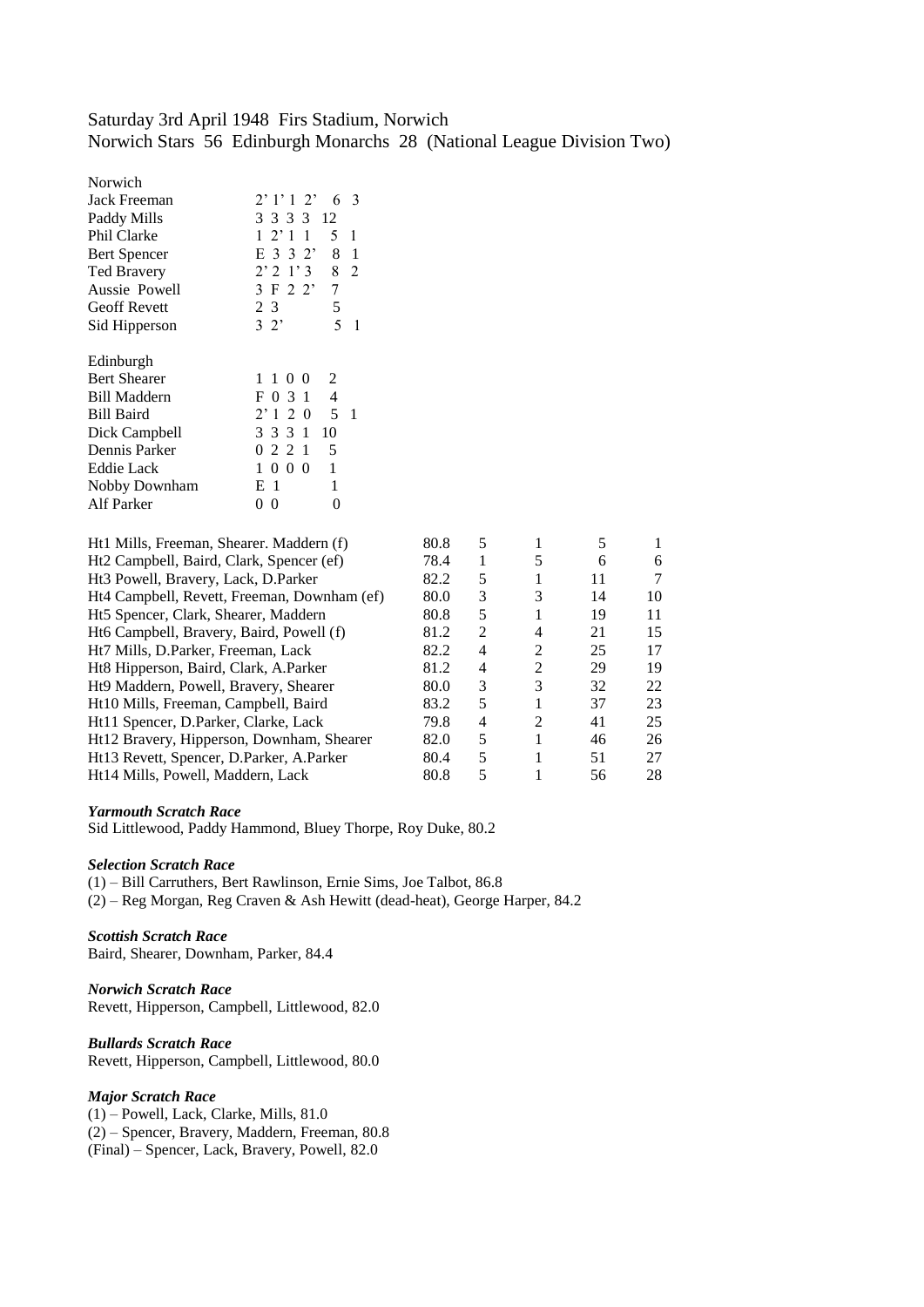# Saturday 10th April 1948 Firs Stadium, Norwich Norwich Stars 62 Sheffield Tigers 21 (National League Division Two)

| Norwich              |                                                    |          |
|----------------------|----------------------------------------------------|----------|
| Phil Clarke          | $3 \t2' 1 \t2'$                                    | 8<br>2   |
| <b>Bert Spencer</b>  | 2'332'                                             | 10 2     |
| <b>Ted Bravery</b>   | 3 3 3 0                                            | 9        |
| <b>Aussie Powell</b> | 1<br>2 3<br>0                                      | 6        |
| Jack Freeman         | $2'$ $2'$ 1<br>$2^{\circ}$                         | 7<br>3   |
| Paddy Mills          | 3 3 3 3                                            | 12       |
| <b>Geoff Revett</b>  | $3 \t2$                                            | 5<br>1   |
| Sid Hipperson        | 2'3                                                | 5<br>1   |
| Sheffield            |                                                    |          |
| <b>Stan Williams</b> | 1<br>2<br>N<br>$\theta$                            | 3        |
| Len Williams         | 0<br>0 <sub>2</sub><br>0                           | 2        |
| Jack D. White        | $\mathbf{1}$<br>$\mathbf{1}$<br>$\mathcal{L}$<br>0 | 4        |
| Tommy Bateman        | $1^,$<br>1<br>1<br>$\theta$                        | 3<br>1   |
| Jack Bibby           | 0<br>1<br>0<br>0                                   | 1        |
|                      |                                                    |          |
| <b>Bruce Semmens</b> | 2 3<br>1<br>$\blacksquare$                         | 7        |
| Danny Lee            | N<br>0                                             | $\theta$ |

| Ht1 Clarke, Spencer, S. Williams, L. Williams       | 78.4 |   |                             |    |    |
|-----------------------------------------------------|------|---|-----------------------------|----|----|
| Ht2 Bravery, White, Bateman, Powell                 | 79.6 | 3 | 3                           | 8  |    |
| Ht <sub>3</sub> Mills, Freeman, Semmens, Bibby      | 78.0 | 5 |                             | 13 | 5. |
| Ht4 Revett, Clarke, Bateman, Lee                    | 79.4 | 5 |                             | 18 | 6  |
| Ht5 Bravery, S. Williams, Powell, L. Williams       | 80.0 | 4 | $\mathfrak{D}$              | 22 | 8  |
| Ht6 Mills, Freeman, White, Bateman                  | 76.6 | 5 |                             | 27 | 9  |
| Ht7 Spencer, Semmens, Clarke, Bibby                 | 77.8 | 4 | $\mathcal{D}_{\mathcal{L}}$ | 31 | 11 |
| Ht8 Bravery, Hipperson, White, Woodcock             | 81.0 | 5 |                             | 36 | 12 |
| Ht9 Mills, L. Williams, Freeman, S. Williams        | 81.0 | 4 | $\mathfrak{D}$              | 40 | 14 |
| Ht10 Spencer, Clarke, Bateman, White                | 79.8 | 5 |                             | 45 | 15 |
| Ht11 Semmens, Powell, Bibby, Bravery                | 79.8 | 2 | 4                           | 47 | 19 |
| Ht12 Hipperson, Freeman, S. Williams (nf), Lee (nf) | 82.0 | 5 | 0                           | 52 | 19 |
| Ht13 Powell, Revett, Woodcock, Bibby                | 80.0 |   |                             | 57 | 20 |
| Ht14 Mills, Spencer, Semmens, L. Williams           | 78.4 |   |                             | 62 | 21 |

#### *Yarmouth Scratch Race*

Sid Littlewood, Paddy Hammond, Roy Duke, Fred Woodcock, 79.4

#### *Southtown Scratch Race*

George Harper, Reg Morgan, Bluey Thorpe, Ash Hewitt, 84.0

## *Sheffield Scratch Race*

Bateman, Lee, S. Williams, White, 82.4

## *Norwich Scratch Race* Littlewood, Revett, Hipperson, Bravery, 79.0

#### *Lowestoft Scratch Race* Ted Rawlinson, Reg Craven, Bassey Davey, Bill Carruthers, 86.0

## *Team Riders Scratch Race* Littlewood, Hipperson, Revett, Hammond, 78.8

## *Major Scratch Race*

(1) – L. Williams, Spencer, Powell, Clarke, 79.8 (2) – Mills, Semmens, Bibby, Freeman, 78.2 (Final) – Mills, Spencer, Semmens, L. Williams 78.8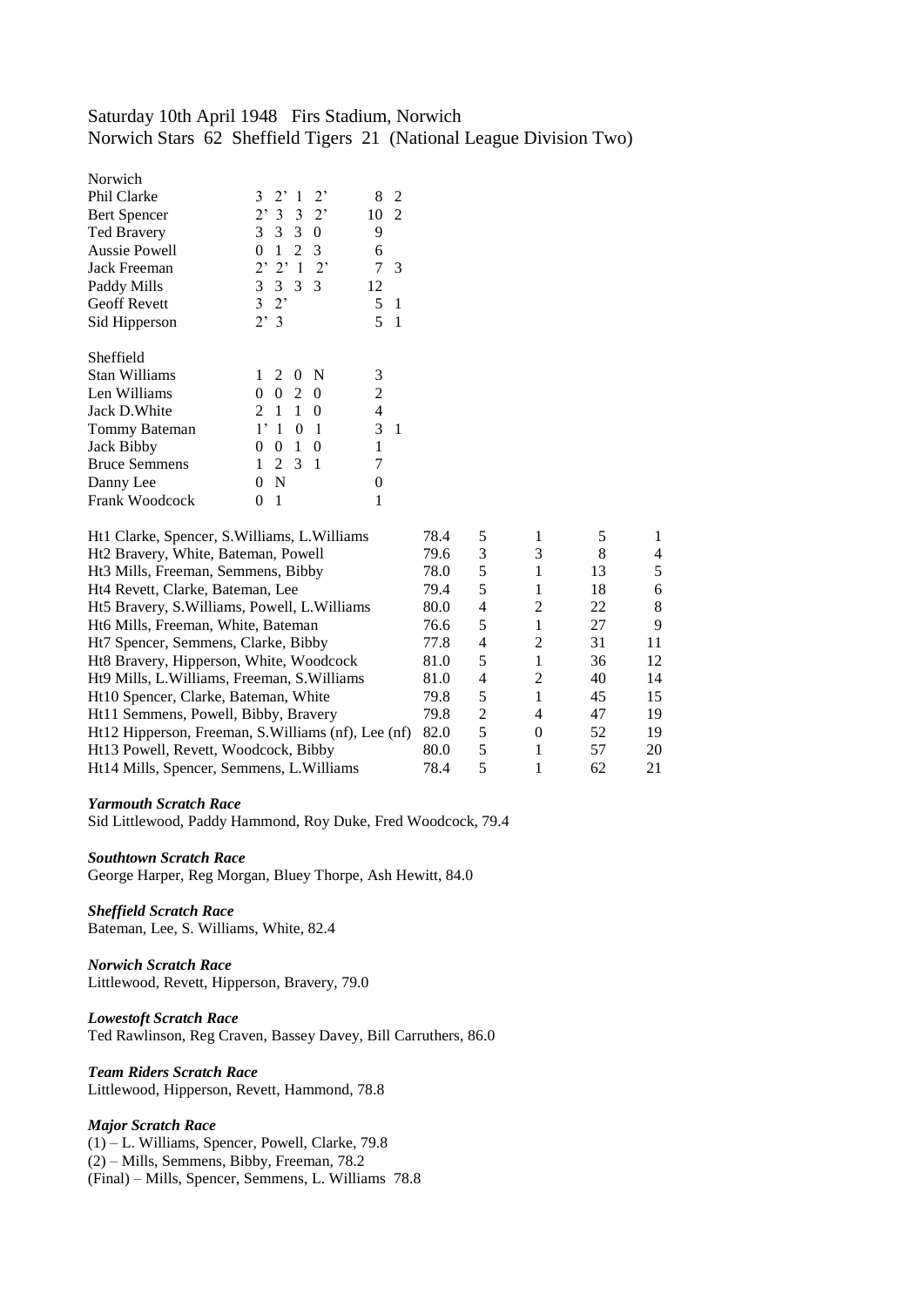# Thursday 15<sup>th</sup> April 1948 Cleveland Park, Middlesbrough Middlesbrough Bears 57 Norwich Stars 27 (National League Division Two)

| Norwich<br>3<br>$\mathfrak{Z}$<br>$1^{\prime}$<br>$\mathbf{1}$<br><b>Bert Spencer</b><br>$\overline{0}$<br>7<br>$\boldsymbol{0}$<br>$\boldsymbol{0}$<br>$\sqrt{2}$<br>Phil Clarke<br>$\mathbf{1}$<br>1 <sup>2</sup><br>$\mathbf{1}$<br>3<br><b>Ted Bravery</b><br>$\mathbf{1}$<br>$\mathbf{1}$<br>$\mathbf{1}$<br>$\boldsymbol{0}$<br><b>Geoff Revett</b><br>$\mathbf{1}$<br>$\overline{2}$<br>$\boldsymbol{0}$<br>$\boldsymbol{0}$<br>$\mathbf{1}$<br>Jack Freeman<br>$\boldsymbol{0}$<br>$\overline{0}$<br>$\boldsymbol{0}$<br>$\mathbf{1}$<br>1<br>3<br>$\overline{2}$<br>Paddy Mills<br>3<br>2<br>10<br>$\boldsymbol{0}$<br>Sid Hipperson<br>$\boldsymbol{0}$<br>$\boldsymbol{0}$<br>$\overline{2}$<br>Syd Littlewood<br>$\overline{2}$<br>0<br>5<br>$\mathbf{1}$<br>5<br>Ht1 F.Hodgson, Godwin, Clarke, Spencer<br>73.4<br>5<br>Ht2 H.King, J.Hodgson, Bravery, Revett<br>74.8<br>$\mathbf{1}$<br>10<br>3<br>3<br>Ht3 P.Mills, Plant, B.King, Freeman<br>74.8<br>13<br>5<br>Ht4 Wilson, Godwin, Revett, Hipperson<br>76.0<br>1<br>18<br>Ht5 Spencer, J.Hodgson, H.King, Clarke<br>3<br>3<br>73.6<br>21<br>$\sqrt{5}$<br>Ht6 Plant, B.King, Bravery, Revett<br>74.6<br>1<br>26<br>3<br>Ht7 P.Mills, F.Hodgson, Godwin, Freeman<br>74.2<br>3<br>29<br>5<br>Ht8 H.King, T.Mills, Bravery, Littlewood<br>74.4<br>1<br>34<br>3<br>3<br>Ht9 Spencer, B.King, Plant, Clarke<br>37<br>74.2<br>5<br>$\mathbf{1}$<br>Ht10 Godwin, F.Hodgson, Revett, Bravery<br>75.4<br>42<br>$\overline{4}$<br>$\boldsymbol{2}$<br>Ht11 J.Hodgson, P.Mills, H.King, Freeman<br>74.4<br>46<br>$\mathfrak{Z}$<br>Ht12 Plant, Littlewood, Clarke, T.Mills<br>75.0<br>3<br>49 |                                                                                                     |
|-------------------------------------------------------------------------------------------------------------------------------------------------------------------------------------------------------------------------------------------------------------------------------------------------------------------------------------------------------------------------------------------------------------------------------------------------------------------------------------------------------------------------------------------------------------------------------------------------------------------------------------------------------------------------------------------------------------------------------------------------------------------------------------------------------------------------------------------------------------------------------------------------------------------------------------------------------------------------------------------------------------------------------------------------------------------------------------------------------------------------------------------------------------------------------------------------------------------------------------------------------------------------------------------------------------------------------------------------------------------------------------------------------------------------------------------------------------------------------------------------------------------------------------------------------------------------------------------------------------------------------------------------------|-----------------------------------------------------------------------------------------------------|
|                                                                                                                                                                                                                                                                                                                                                                                                                                                                                                                                                                                                                                                                                                                                                                                                                                                                                                                                                                                                                                                                                                                                                                                                                                                                                                                                                                                                                                                                                                                                                                                                                                                       |                                                                                                     |
| 5<br>$\mathbf{1}$<br>Ht13 Wilson, J.Hodgson, Freeman, Hipperson<br>75.8<br>54<br>3<br>3<br>Ht14 F.Hodgson, P.Mills, Spencer, B.King<br>57<br>73.6                                                                                                                                                                                                                                                                                                                                                                                                                                                                                                                                                                                                                                                                                                                                                                                                                                                                                                                                                                                                                                                                                                                                                                                                                                                                                                                                                                                                                                                                                                     | $\mathbf{1}$<br>$\overline{c}$<br>5<br>6<br>9<br>10<br>13<br>14<br>17<br>18<br>20<br>23<br>24<br>27 |
| <b>Junior Scratch Race</b><br>80.0<br>Fox, Watts, St/Sgt Clayton, Farmer                                                                                                                                                                                                                                                                                                                                                                                                                                                                                                                                                                                                                                                                                                                                                                                                                                                                                                                                                                                                                                                                                                                                                                                                                                                                                                                                                                                                                                                                                                                                                                              |                                                                                                     |
| <b>Reserves Riders Race</b><br>Wilson, TMIlls, Littlewood, Hipperson<br>76.4                                                                                                                                                                                                                                                                                                                                                                                                                                                                                                                                                                                                                                                                                                                                                                                                                                                                                                                                                                                                                                                                                                                                                                                                                                                                                                                                                                                                                                                                                                                                                                          |                                                                                                     |
| The Speedway Gazette Scratch Race<br>1 Godwin, B King, Clark, Revett<br>74.6<br>74.4<br>2 Plant, H King, Bravery, Hipperson<br>3 F Hodgson, Littewood, Spencer, Fox<br>75.4<br>4 PMills, J Hodgson, Wilson, Freeman<br>74.0<br>$\overline{?}$<br>Final F Hodgson, P Mills, Plant, Godwin                                                                                                                                                                                                                                                                                                                                                                                                                                                                                                                                                                                                                                                                                                                                                                                                                                                                                                                                                                                                                                                                                                                                                                                                                                                                                                                                                              |                                                                                                     |

# Saturday 17<sup>th</sup> April 1948 Firs Stadium, Norwich Norwich Stars 45 Middlesbrough Bears 39 (National League Division Two)

| Norwich            |                 |               |
|--------------------|-----------------|---------------|
| Phil Clarke        | 1'32'2'         | 83            |
| Bert Spencer       | 2 3 3 1         | Q             |
| <b>Ted Bravery</b> | 3 1 2 1         |               |
| Aussie Powell      | $0 \t0 \t3 \t3$ | 6             |
| Jack Freeman       | $1 \t0 \t0$     | $\mathcal{D}$ |
| Paddy Mills        | 0, 3, 2, 3      | 8             |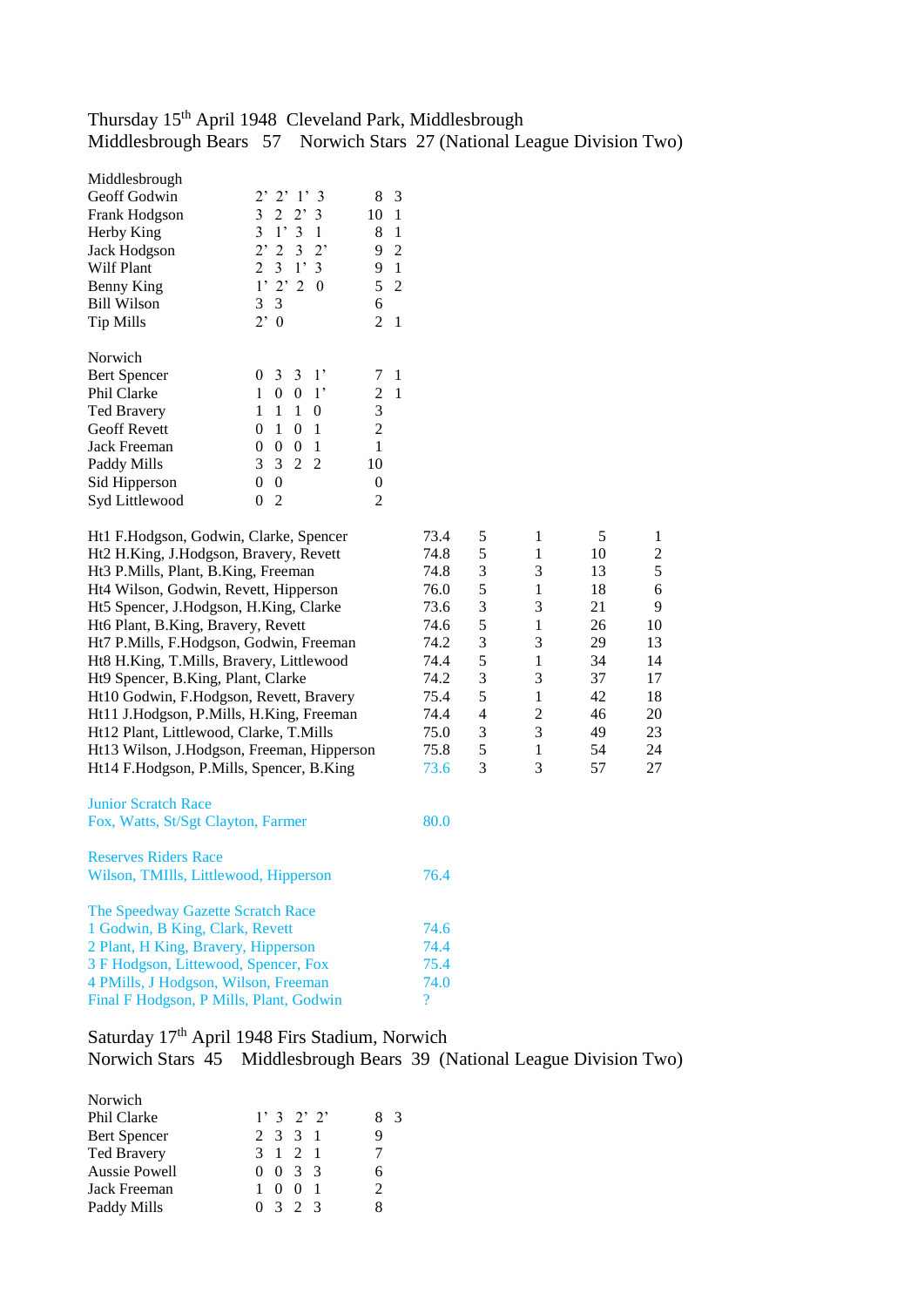| <b>Geoff Revett</b> |                  |    |  |
|---------------------|------------------|----|--|
| Syd Littlewood      | 1'3              |    |  |
|                     |                  |    |  |
| Middlesbrough       |                  |    |  |
| Geoff Godwin        | $0 \t2' 1 \t2$   | 5  |  |
| Frank Hodgson       | 3 3 3 2          | 11 |  |
| Herby King          | $1'$ 2 3 1       |    |  |
| Jack Hodgson        | $2 \t2 \t1' \t0$ | 5  |  |
| <b>Bill Wilson</b>  | 2'122            |    |  |
| Wilf Plant          | 3<br>0<br>0<br>0 | 3  |  |
| Benny King          | $\Omega$         |    |  |
| Tip Mills           |                  |    |  |

| Ht1 F.Hodgson, Spencer, Clarke, Godwin          | 76.6 | 3 | 3                           |    | 3  |
|-------------------------------------------------|------|---|-----------------------------|----|----|
| Ht2 Bravery, J.Hodgson, H.King, Powell          | 79.2 | 3 | 3                           | 6  | 6  |
| Ht <sub>3</sub> Plant, Wilson, Freeman, P.Mills | 81.8 |   | 5                           | 7  | 11 |
| Ht4 Clarke, J.Hodgson, B.King, Revett           | 79.8 | 3 | 3                           | 10 | 14 |
| Ht5 F.Hodgson, Godwin, Bravery, Powell          | 80.2 |   | 5                           | 11 | 19 |
| Ht6 P.Mills, H.King, J.Hodgson, Freeman         | 81.0 | 3 | 3                           | 14 | 22 |
| Ht7 Spencer, Clarke, Wilson, Plant              | 80.0 | 5 |                             | 19 | 23 |
| Ht8 H.King, Bravery, Littlewood, T.Mills        | 81.6 | 3 | 3                           | 22 | 26 |
| Ht9 F.Hodgson, P.Mills, Godwin, Freeman         | 79.8 | 2 | 4                           | 24 | 30 |
| Ht10 Spencer, Clarke, H.King, J.Hodgson         | 80.2 | 5 |                             | 29 | 31 |
| Ht11 Powell, Wilson, Bravery, Plant             | 82.2 | 4 | $\mathfrak{D}$              | 33 | 33 |
| Ht12 Littlewood, Godwin, Freeman, B.King        | 81.0 | 4 | $\overline{2}$              | 37 | 35 |
| Ht13 Powell, Wilson, Revett, T.Mills            | 82.2 | 4 | $\mathfrak{D}$              | 41 | 37 |
| Ht14 P.Mills, F.Hodgson, Spencer, Plant         | 80.2 | 4 | $\mathcal{D}_{\mathcal{A}}$ | 45 | 39 |

#### *Yarmouth Scratch Race*

Paddy Hammond, Sid Hipperson, George Harper, Roy Duke, 82.2

*Norwich Scratch Race* Revett, Hipperson, (Clarke & Littlewood n/f), 81.8

## *Borough Scratch Race*

Hammond, Wilson, H. King, T. Mills, 82.8

## *Caister Scratch Race*

Reg Morgan, Bluey Thorpe, Bill Carruthers, Reg Craven, 86.6

## *Team Riders scratch Race*

Littlewood, Revett, Hipperson, Duke, 82.0

## *Gorleston Scratch Race*

Ted Rawlinson, Ash Hewitt, Ernie Sims, Charlie Smith, 86.0

## *Major Scratch Race*

(1) – F. Hodgson, P. Mills, Bravery, Godwin, 80.8 (2) – Spencer, J. Hodgson, Freeman, Plant, 80.0 (Final) – F. Hodgson, Spencer, J. Hodgtson, P. Mills, 79.8

# Monday 19th April 1948 Old Meadowbank, Edinburgh Edinburgh Monarchs 39 Norwich Stars 45 (National League Division Two)

| Edinburgh           |                               |   |
|---------------------|-------------------------------|---|
| <b>Eddie Lack</b>   | $0 \; 1 \; 1 \; 2' \; 4 \; 1$ |   |
| <b>Bill Maddern</b> | 2 2 3 1 8                     |   |
| Dick Campbell       | 3 1 3 1 8                     |   |
| <b>Bill Baird</b>   | 1 0 3 2                       | 6 |
| Clem Mitchell       | 2 0 2 2 6                     |   |
| Dennis Parker       | 1'20031                       |   |
| <b>Bert Shearer</b> | 3 O                           | 3 |
| George Smith        | 10                            | 1 |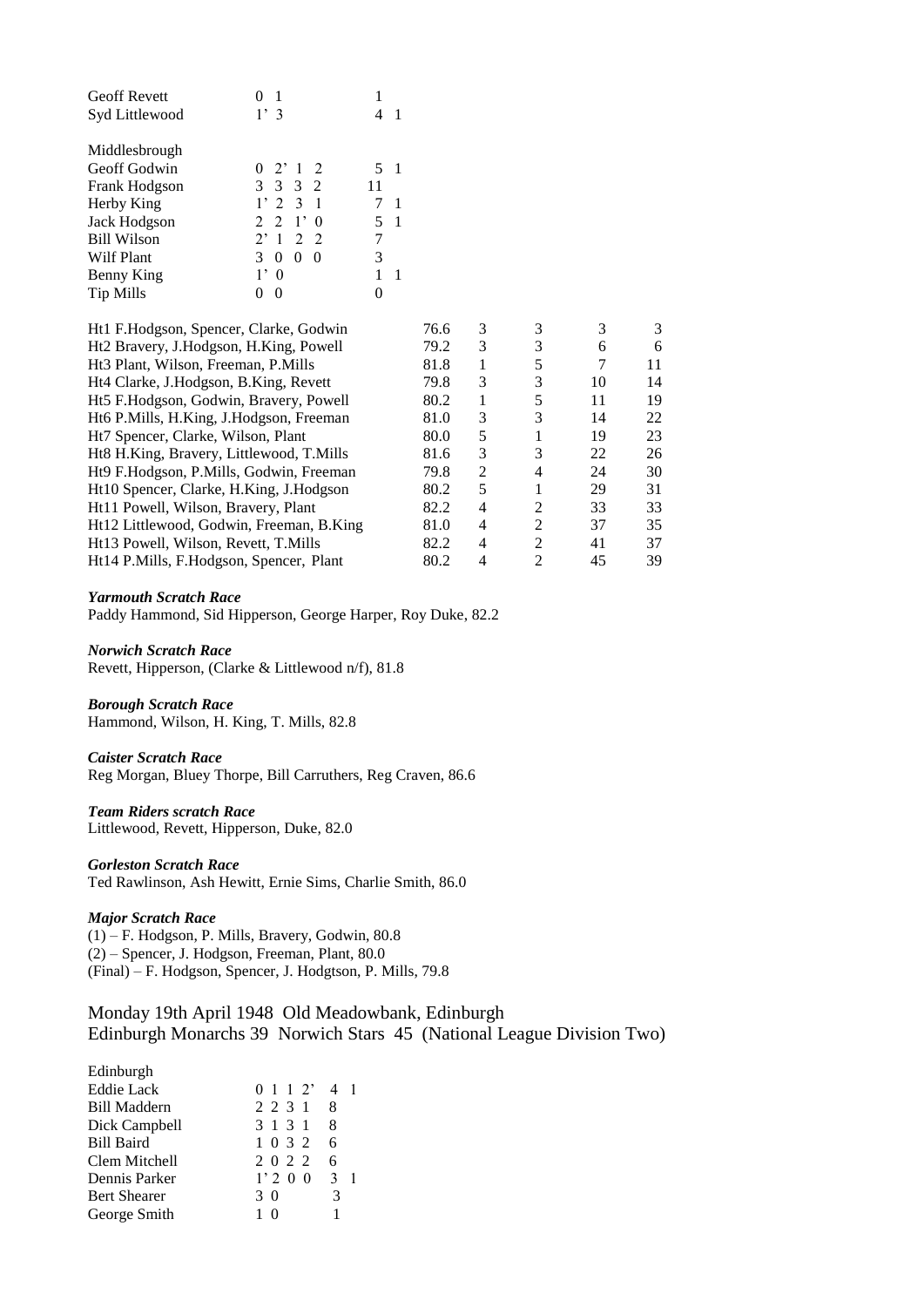| Norwich                                  |                      |      |                |                |    |    |
|------------------------------------------|----------------------|------|----------------|----------------|----|----|
| Phil Clarke                              | 2'13<br>7<br>-1      |      |                |                |    |    |
| <b>Bert Spencer</b>                      | 3 3 3 3<br>12        |      |                |                |    |    |
| Geoff Revett                             | 3<br>1 2 0<br>0      |      |                |                |    |    |
| <b>Ted Bravery</b>                       | 9<br>2 2 3 1         |      |                |                |    |    |
| Jack Freeman                             | 5<br>0 0 2 3         |      |                |                |    |    |
| Paddy Mills                              | 3 3 X 2'<br>8<br>- 1 |      |                |                |    |    |
| Syd Littlewood                           | 1<br>0 1             |      |                |                |    |    |
| Sid Hipperson                            | 1<br>0 <sub>1</sub>  |      |                |                |    |    |
|                                          |                      |      |                |                |    |    |
| Ht1 Spencer, Maddern, Clark, Lack        |                      | 74.4 | 2              | 4              | 2  | 4  |
| Ht2 Campbell, Bravery, Baird, Revett     |                      | 75.6 | 4              | $\overline{c}$ | 6  | 6  |
| Ht3 Mills, Mitchell, Parker, Freeman     |                      | 75.0 | 3              | 3              | 9  | 9  |
| Ht4 Shearer, Bravery, Lack, Littlewood   |                      | 73.8 | 4              | $\overline{c}$ | 13 | 11 |
| Ht5 Spencer, Clark, Campbell, Baird      |                      | 74.2 | 1              | 5              | 14 | 16 |
| Ht6 Bravery, Parker, Revett, Mitchell    |                      | 75.4 | 2              | 4              | 16 | 20 |
| Ht7 Mills, Maddern, Lack, Freeman        |                      | 74.6 | 3              | 3              | 19 | 23 |
| Ht8 Campbell, Revett, Smith, Hipperson   |                      | 77.4 | 4              | 2              | 23 | 25 |
| Ht9 Spencer, Mitchell, Clark, Parker     |                      | 75.6 | 2              | 4              | 25 | 29 |
| Ht10 Maddern, Lack, Bravery, Revett      |                      | 78.0 | 5              | 1              | 30 | 30 |
| Ht11 Baird, Freeman, Campbell, Mills (X) |                      | 76.8 | 4              | 2              | 34 | 32 |
| Ht12 Clark, Mitchell, Littlewood, Smith  |                      | 77.6 | $\overline{2}$ | 4              | 36 | 36 |
| Ht13 Freeman, Baird, Hipperson, Shearer  |                      | 76.4 | $\overline{c}$ | $\overline{4}$ | 38 | 40 |
| Ht14 Spencer, Mills, Maddern, Parker     |                      | 74.6 | 1              | 5              | 39 | 45 |

Wednesday 21st April 1948 White City Stadium, Glasgow Glasgow Tigers 41 Norwich Stars 42 (National League Division Two) Note: Score revised following an appeal.

| Glasgow                 |                                                   |                |
|-------------------------|---------------------------------------------------|----------------|
| <b>Harold Fairhurst</b> | $1^{\circ}$<br>$\overline{1}$<br>3<br>1           | 6<br>1         |
| Will Lowther            | $3 \t3 \t2$<br>2                                  | 10             |
| Norman Lindsay          | 2 2<br>$\mathfrak{D}$<br>$\mathbf{1}$             | 7              |
| <b>Buck Ryan</b>        | $1^{\circ}$<br>$1^{\circ}$<br>0<br>$\overline{2}$ | 4<br>2         |
| Junior Bainbridge       | 0<br>3<br>1'3                                     | 7<br>1         |
| Joe Crowther            | 2<br>$2'$ 2 X                                     | 6<br>1         |
| Gordon McGregor         | 1<br>$\overline{0}$                               | 1              |
| Angus McGuire           | 0<br>$\theta$                                     | 0              |
| Norwich                 |                                                   |                |
| Phil Clarke             | $2^{\circ}$<br>-2<br>0<br>$\theta$                | 4<br>1         |
| <b>Bert Spencer</b>     | 3 3 3 3                                           | 12             |
| <b>Ted Bravery</b>      | 3<br>3 2<br>$\mathbf{1}$                          | 9              |
| <b>Geoff Revett</b>     | X<br>0<br>$\overline{0}$                          | 0              |
| Paddy Mills             | 1<br>2<br>3<br>- 3                                | 9              |
| Jack Freeman            | $\theta$<br>X<br>3<br>0                           | 3              |
| Syd Littlewood          | 2<br>F<br>$\mathbf{1}$                            | 3<br>1         |
| Sid Hipperson           | 1<br>1                                            | $\overline{c}$ |

|                                                      | 84.4 | 3              |                             |    | 3  |
|------------------------------------------------------|------|----------------|-----------------------------|----|----|
| Ht1 Spencer, Lowther, Fairhurst, Clarke              |      |                |                             |    |    |
| Ht2 Bravery, Lindsay, Ryan, Revett                   | 88.0 | 3              | 3                           | 6  | 6  |
| Ht <sub>3</sub> Freeman, Crowther, Mills, Bainbridge | 86.2 | $\mathfrak{D}$ | 4                           | 8  | 10 |
| Ht4 Fairhurst, Littlewood, McGregor, Revett (exc)    | 87.4 | 4              | 2                           | 12 | 12 |
| Ht5 Spencer, Clarke, Lindsay, Ryan                   | 85.4 |                | 5                           | 13 | 17 |
| Ht6 Bainbridge, Crowther, Bravery, Revett            | 86.8 | 5              |                             | 18 | 18 |
| Ht7 Lowther, Mills, Fairhurst, Freeman               | 86.0 | 4              | 2                           | 22 | 20 |
| Ht8 Bravery, Lindsay, Hipperson, McGuire             | 88.0 | 2              | 4                           | 24 | 24 |
| Ht9 Spencer, Crowther, Bainbridge, Clarke            | 85.8 | 3              | 3                           | 27 | 27 |
| Ht10 Lowther, Bravery, Fairhurst, Littlewood (f)     | 86.0 | 4              | $\mathcal{D}_{\mathcal{L}}$ | 31 | 29 |
| Ht11 Mills, Lindsay, Ryan, Freeman                   | 87.2 | 3              | 3                           | 34 | 32 |
| Ht12 Bainbridge, Clarke, Littlewood, McGuire         | 88.8 |                |                             | 37 | 35 |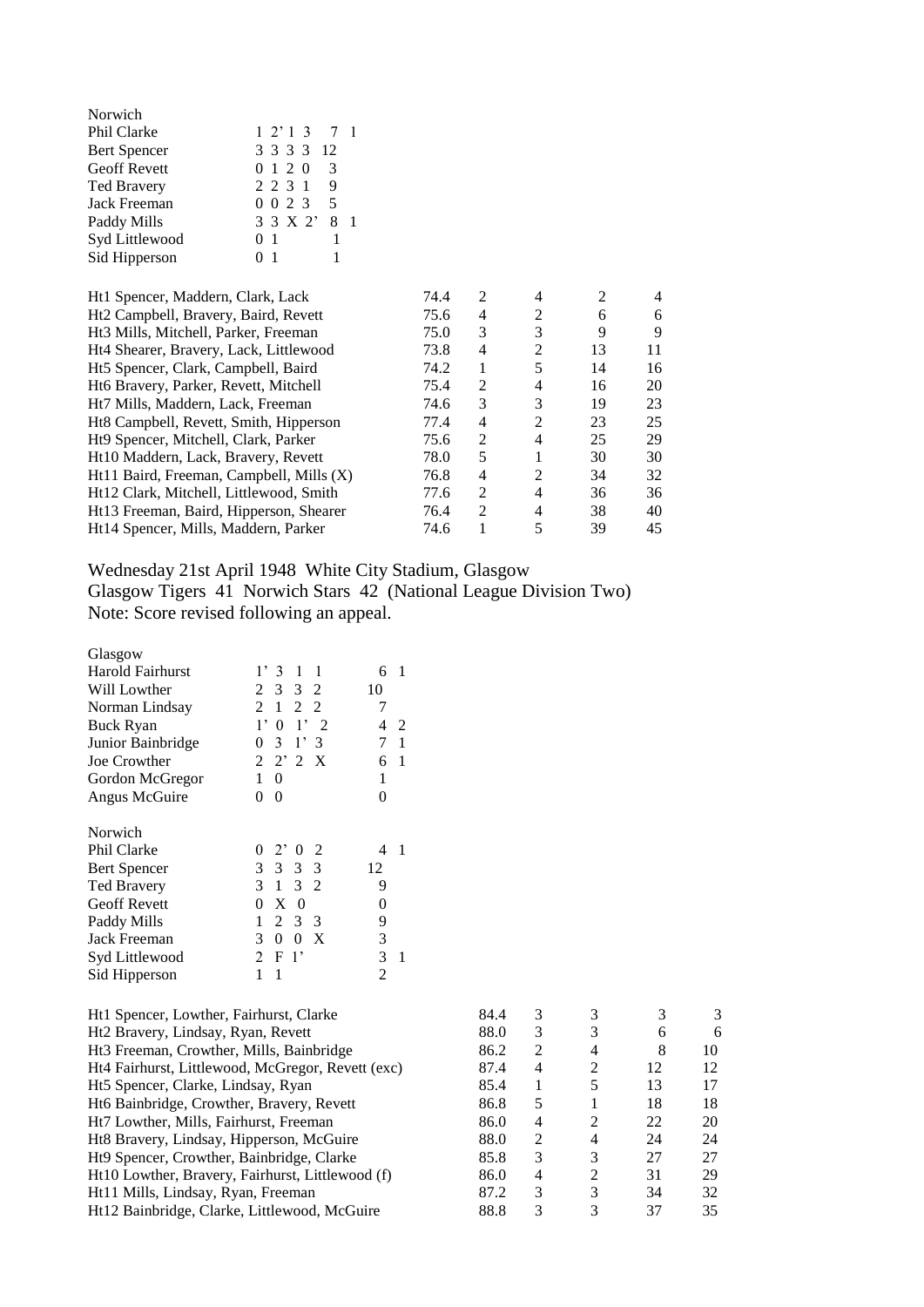| Ht13 Mills, Ryan, Hipperson, McGregor                | 88.4 2 |  |           | - 39 |
|------------------------------------------------------|--------|--|-----------|------|
| Ht14 Spencer, Lowther, Crowther (exc), Freeman (exc) | 86.0 2 |  | $\sim$ 41 | - 42 |

# Thursday 22nd April 1948 Firs Stadium, Norwich

Norwich Stars 49 Bradford Boomerangs 35 (Charity)

# *(The Charity was "United Nations Appeal for Children) – (attendance quoted as "good")*

| Norwich             |                                         |          |
|---------------------|-----------------------------------------|----------|
| Phil Clarke         | $1^{\circ}$<br>1<br>1<br>$\theta$       | 3<br>1   |
| <b>Bert Spencer</b> | 3<br>3<br>3<br>3                        | 12       |
| Jack Freeman        | 2<br>$1^{\circ}$<br>0<br>0              | 3<br>1   |
| Paddy Mills         | 3<br>3<br>3<br>2                        | 11       |
| Ivor Powell         | 3<br>0<br>1<br>3                        | 7        |
| <b>Ted Bravery</b>  | 3<br>2<br>1<br>1                        | 7        |
| Syd Littlewood      | 2<br>$2^{\circ}$                        | 4        |
| <b>Geoff Revett</b> | 0<br>$2^{\circ}$                        | 2<br>1   |
| <b>Bradford</b>     |                                         |          |
| Vic Emms            | $1^{\circ}$<br>0<br>0                   | 2<br>-1  |
| <b>Ron Clarke</b>   | 2<br>2<br>2<br>2                        | 8        |
| Norman Price        | 0<br>0<br>1<br>0                        | 1        |
| Eddie Rigg          | 2<br>3<br>3<br>2                        | 10       |
| Oliver Hart         | 3<br>2<br>2<br>F                        | 7        |
| <b>Ron Mason</b>    | $\mathbf{1}$<br>1<br>$1^{\circ}$<br>- 0 | 3<br>2   |
| <b>Bill Osborne</b> | 0<br>0                                  | $\Omega$ |
| <b>Jock Shead</b>   | 1<br>3                                  | 4        |

| Ht1 Spencer, R.Clarke, P.Clarke, Emms   | 74.8 | 4             | 2 | 4  | 2  |
|-----------------------------------------|------|---------------|---|----|----|
| Ht2 Rigg, Mills, Freeman, N.Price       | 78.2 | 3             | 3 | 7  | 5  |
| Ht3 Hart, Bravery, Mason, Powell        | 77.0 | 2             | 4 | 9  | 9  |
| Ht4 Rigg, Littlewood, P.Clarke, Osborne | 80.6 | 3             | 3 | 12 | 12 |
| Ht5 Mills, R.Clarke, Emms, Freeman      | 79.8 | 3             | 3 | 15 | 15 |
| Ht6 Powell, Rigg, Bravery, N.Price      | 78.4 | 4             | 2 | 19 | 17 |
| Ht7 Spencer, Hart, Mason, P.Clarke      | 77.8 | 3             | 3 | 22 | 20 |
| Ht8 Shead, Freeman, N.Price, Revett     | 82.0 | $\mathcal{L}$ | 4 | 24 | 24 |
| Ht9 Bravery, R.Clarke, Powell, Emms     | 81.0 | 4             | 2 | 28 | 26 |
| Ht10 Spencer, Rigg, P.Clarke, N.Price   | 79.8 | 4             | 2 | 32 | 28 |
| Ht11 Mills, Hart, Mason, Freeman        | 78.2 | 3             | 3 | 35 | 31 |
| Ht12 Powell, Revett, Emms, Osborne      | 80.4 | 5             |   | 40 | 32 |
| Ht13 Mills, Littlewood, Shead, Hart (f) | 79.0 | 5             |   | 45 | 33 |
| Ht14 Spencer, R.Clarke, Bravery, Mason  | 79.6 | 4             | 2 | 49 | 35 |

## *Yarmouth Scratch Race*

Paddy Hammond, Sid Hipperson, Bluey Thorpe, Reg Craven, 82.0

## *Norwich Scratch Race*

Freeman, Emms, Hammond, Price (f), 82.8

#### *Bradford Bash*

Mason, Powell, Rigg, P. Clarke, 80.2

## *Sprowston Scurry*

Littlewood, Revett, Shead, Osborne, 80.0

#### *Stars Scratch Race*

Mills, Hart, Spencer, R. Clarke, 79.0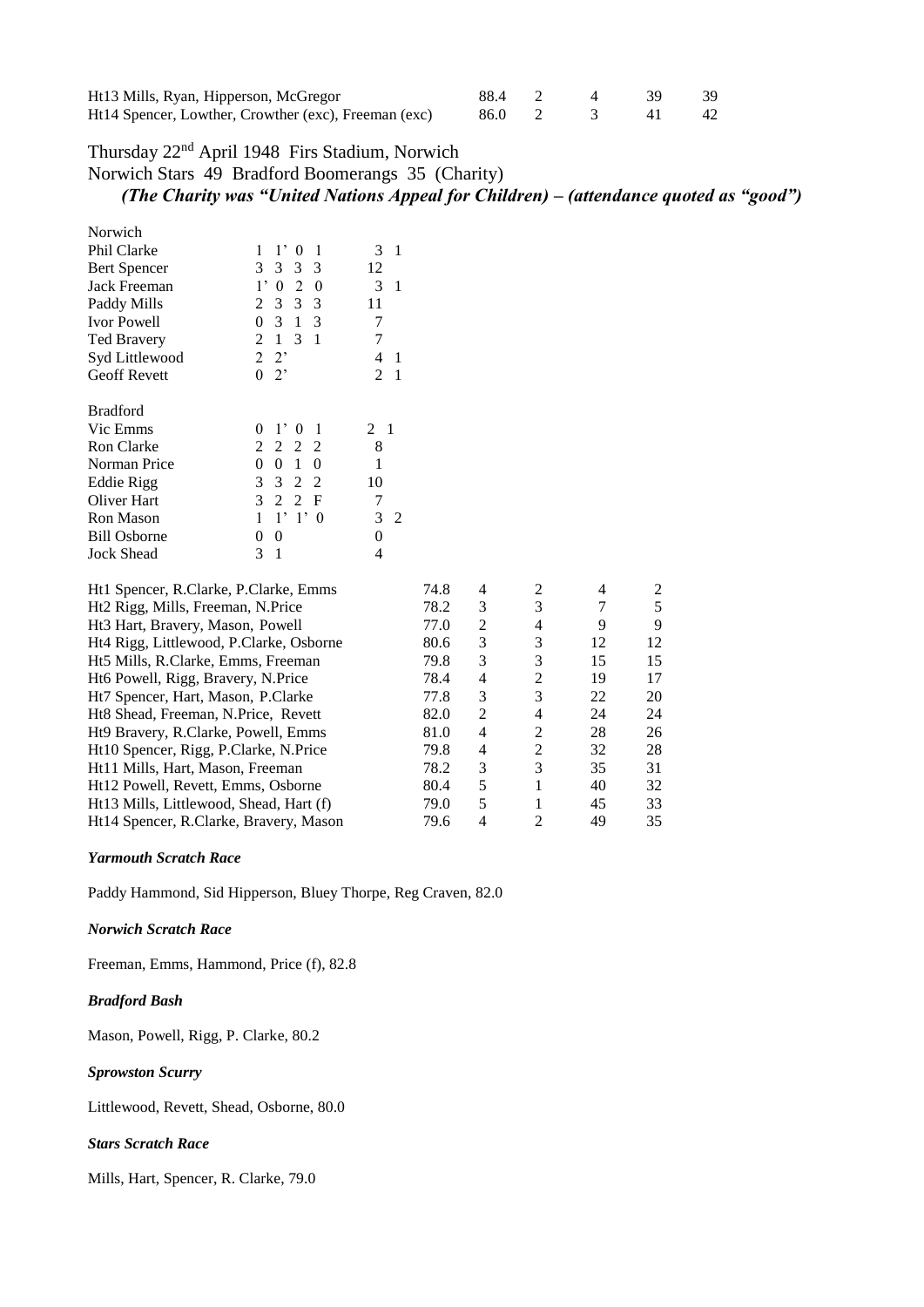# Saturday 24th April 1948 Firs Stadium, Norwich Norwich Stars 53 Glasgow Tigers 31 (National League Division Two)

| $2^{\prime}$ 2<br>- 0<br>0            | 1<br>4 |
|---------------------------------------|--------|
| F<br>3<br>3 F                         | 6      |
| $2^{\circ}$<br>3<br>$\lceil$<br>1     | 7<br>2 |
| $2^{\circ}$<br>2<br>$2^{\circ}$<br>3  | 9<br>2 |
| $2^{\circ}$<br>$\mathbf{1}$<br>1<br>0 | 2<br>4 |
| 3<br>3<br>3<br>- 3                    | 12     |
| 3 <sup>3</sup>                        | 6      |
| 3<br>$\overline{2}$                   | 5      |
|                                       |        |
|                                       |        |
| 2<br>0<br>3                           | 6<br>1 |
| 2<br>2<br>2<br>0                      | 6      |
| $1^{\circ}$<br>1<br>0<br>0            | 2<br>1 |
| 1<br>2<br>1<br>1                      | 5      |
| 0<br>1,<br>1<br>1                     | 3<br>1 |
| 3<br>3<br>$1^{\circ}$<br>2            | 9<br>1 |
| 0<br>0                                | 0      |
| 0<br>0                                | 0      |
|                                       |        |

| Ht1 Mills, Lowther, Fairhurst, Freeman       | 78.2 | 3 |   |    | 3  |
|----------------------------------------------|------|---|---|----|----|
| Ht2 Bravery, Powell, Ryan, Lindsay           | 81.0 | 5 |   | 8  | 4  |
| Ht3 Spencer, Crowther, Bainbridge, Clarke    | 79.2 | 3 | 3 | 11 |    |
| Ht4 Littlewood, Freeman, Ryan, McGregor      | 81.2 | 5 |   | 16 | 8  |
| Ht5 Powell, Fairhurst, Bravery, Lowther      | 80.8 | 4 | 2 | 20 | 10 |
| Ht6 Spencer, Clarke, Ryan, Lindsay           | 80.2 | 5 |   | 25 | 11 |
| Ht7 Crowther, Freeman, Bainbridge, Mills (f) | 81.0 | 2 | 4 | 27 | 15 |
| Ht8 Revett, Bravery, Lindsay, McGuire        | 79.8 | 5 |   | 32 | 16 |
| Ht9 Spencer, Lowther, Clarke, Fairhurst      | 79.8 | 4 | 2 | 36 | 18 |
| Ht10 Mills, Ryan, Lindsay, Freeman           | 81.8 | 3 | 3 | 39 | 21 |
| Ht11 Crowther, Powell, Bravery, Bainbridge   | 79.8 | 3 | 3 | 42 | 24 |
| Ht12 Fairhurst, Revett, Clarke, McGregor     | 80.6 | 3 | 3 | 45 | 27 |
| Ht13 Littlewood, Powell, Bainbridge, McGuire | 81.6 | 5 |   | 50 | 28 |
| Ht14 Spencer, Lowther, Crowther, Mills (f)   | 80.2 | 3 | 3 | 53 | 31 |
|                                              |      |   |   |    |    |

## *Selection Scratch Race*

(1) – Reg Morgan, Charlie Smith, Bill Codling, Bill Smith, 85.2

(2) – Morgan, George Harper, Billy Bales, Evan Harris, 84.4

## *Norwich Scratch Race*

Littlewood, Bravery, Clarke, Revett, 82.0

## *Scotch Scratch Race*

Fairhurst, McGregor, McGuire, Lindsay, 81.2

## *Fordson Scratch Race*

Littlewood, Freeman, Revett, Morgan, 80.0

## *Major Scratch Race*

(1) – Mills, Bravery, Lowther, Ryan, 80.8 (2) – Spencer, Bainbridge, Crowther, Freeman, 81.0 (Final) – Spencer, Mills, Bainbridge, Bravery, 79.0

Tuesday 27th April 1948 Highbury Avenue Sports Stadium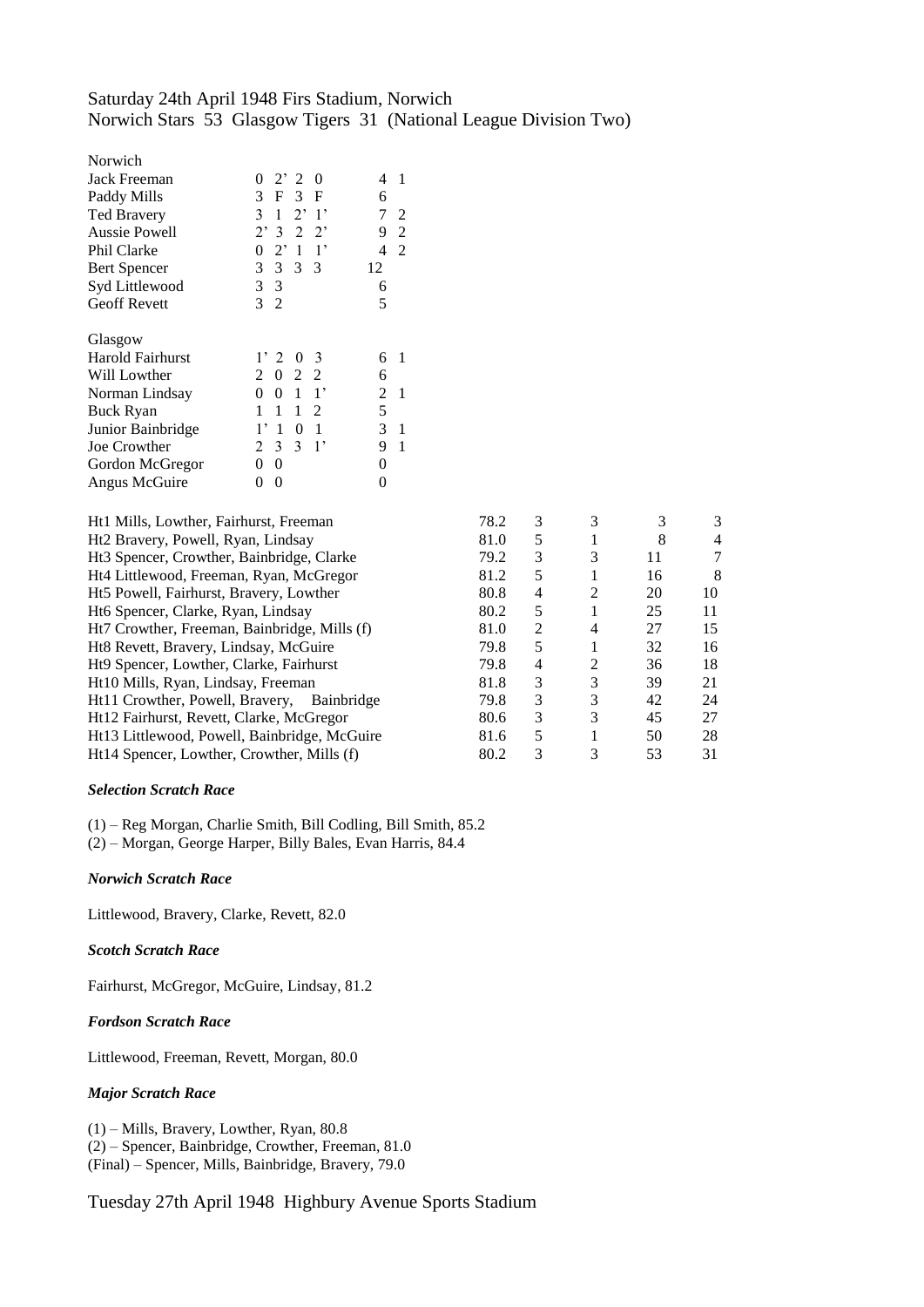# Fleetwood Flyers 31 Norwich Stars 53 (NLD2)

| Fleetwood                                                                             |                |                      |                  |                       |                  |                |         |                                |                     |                |          |   |  |
|---------------------------------------------------------------------------------------|----------------|----------------------|------------------|-----------------------|------------------|----------------|---------|--------------------------------|---------------------|----------------|----------|---|--|
| Jack Gordon                                                                           | 2              | 2                    | -1               | 2                     | 7                |                |         |                                |                     |                |          |   |  |
| Dick Geary                                                                            |                | $0\quad 0\quad 0$    |                  |                       | $\boldsymbol{0}$ |                |         |                                |                     |                |          |   |  |
| Cyril Cooper                                                                          |                | 3 3 1                |                  | 2                     | 9                |                |         |                                |                     |                |          |   |  |
| Reg Lambourne                                                                         |                | $1\quad 0\quad 0$    |                  | $\blacksquare$        | 2                |                |         |                                |                     |                |          |   |  |
| Percy Brine                                                                           |                | $0 \t1' 0$           |                  | <sup>2</sup>          | 3                | $\mathbf{1}$   |         |                                |                     |                |          |   |  |
| Norman Hargreaves                                                                     | 2              |                      | $2 \t3 \t2$      |                       | 9                |                |         |                                |                     |                |          |   |  |
| <b>Jack Winstanley</b>                                                                | $\overline{0}$ | 1 0                  |                  |                       | 1                |                |         |                                |                     |                |          |   |  |
| Ron Hart                                                                              | $0\quad 0$     |                      |                  |                       | 0                |                |         |                                |                     |                |          |   |  |
| Norwich                                                                               |                |                      |                  |                       |                  |                |         |                                |                     |                |          |   |  |
| Phil Clarke                                                                           |                | $3 \t2 \t1' \t3$     |                  |                       |                  | 9 1            |         |                                |                     |                |          |   |  |
| <b>Bert Spencer</b>                                                                   |                | $1 \quad 1' \quad 2$ |                  | 3                     |                  | 7 <sub>1</sub> |         |                                |                     |                |          |   |  |
| <b>Aussie Powell</b>                                                                  |                | $0 \t0 \t3 \tF$      |                  |                       | 3                |                |         |                                |                     |                |          |   |  |
| <b>Ted Bravery</b>                                                                    |                | 2 1 3 3              |                  |                       | 9                |                |         |                                |                     |                |          |   |  |
| Jack Freeman                                                                          |                | $1 \t2' 3 \t2'$      |                  |                       |                  | 8 2            |         |                                |                     |                |          |   |  |
| Paddy Mills                                                                           | 3              | $3 \t1 \t1$          |                  |                       | 8                |                |         |                                |                     |                |          |   |  |
| Syd Littlewood                                                                        | 3 <sub>1</sub> |                      |                  |                       | $\overline{4}$   |                |         |                                |                     |                |          |   |  |
| <b>Geoff Revett</b>                                                                   | 2'3            |                      |                  |                       | 5 <sup>5</sup>   | -1             |         |                                |                     |                |          |   |  |
| Ht1 Clarke, Gordon, Spencer, Geary                                                    |                |                      |                  |                       |                  |                |         | 2                              | 4                   | 2              | 4        |   |  |
| Ht2 Cooper, Bravery, Lambourne, Powell                                                |                |                      |                  |                       |                  |                |         | 4                              | $\overline{c}$      | 6              |          |   |  |
|                                                                                       |                |                      |                  |                       |                  |                |         |                                | $\overline{4}$      |                | 6        |   |  |
| Ht3 Mills, Hargreaves, Freeman, Brine                                                 |                |                      |                  |                       |                  |                | $66.8*$ | $\boldsymbol{2}$<br>$\sqrt{2}$ |                     | 8              | 10       |   |  |
| Ht4 Littlewood, Gordon, Bravery, Winstanley                                           |                |                      |                  |                       |                  |                |         |                                | 4                   | 10             | 14       |   |  |
| Ht5 Cooper, Clarke, Spencer, Lambourne                                                |                |                      |                  |                       |                  |                |         | $\mathfrak 3$                  | 3                   | 13             | 17       |   |  |
| Ht6 Bravery, Hargreaves, Brine, Powell                                                |                |                      |                  |                       |                  |                |         | $\mathfrak{Z}$                 | 3                   | 16             | 20       |   |  |
| Ht7 Mills, Freeman, Gordon, Geary                                                     |                |                      |                  |                       |                  |                |         | 1                              | 5                   | 17             | 25       |   |  |
| Ht8 Powell, Revett, Cooper, Hart                                                      |                |                      |                  |                       |                  |                |         | $\mathbf{1}$                   | 5                   | 18             | 30       |   |  |
| Ht9 Hargreaves, Spencer, Clarke, Brine                                                |                |                      |                  |                       |                  |                |         | 3                              | 3                   | 21             | 33       |   |  |
| Ht10 Bravery, Gordon, Winstanley, Powell (f)                                          |                |                      |                  |                       |                  |                |         | 3                              | 3                   | 24             | 36       |   |  |
| Ht11 Freeman, Cooper, Mills, Lambourne                                                |                |                      |                  |                       |                  |                |         | $\boldsymbol{2}$               | 4                   | 26             | 40       |   |  |
| Ht12 Clarke, Brine, Littlewood, Hart                                                  |                |                      |                  |                       |                  |                |         | $\mathbf{2}$                   | 4                   | 28             | 44       |   |  |
| Ht13 Revett, Freeman, Lambourne, Winstanley<br>Ht14 Spencer, Hargreaves, Mills, Geary |                |                      |                  |                       |                  |                |         | $\mathbf{1}$<br>$\overline{2}$ | 5<br>$\overline{4}$ | 29<br>31       | 49<br>53 |   |  |
|                                                                                       |                |                      |                  |                       |                  |                |         |                                |                     |                |          |   |  |
| Saturday 1st May 1948 Firs Stadium, Norwich                                           |                |                      |                  |                       |                  |                |         |                                |                     |                |          |   |  |
| Norwich Stars 47 Fleetwood Flyers 47 (AC)                                             |                |                      |                  |                       |                  |                |         |                                |                     |                |          |   |  |
|                                                                                       |                |                      |                  |                       |                  |                |         |                                |                     |                |          |   |  |
| Norwich                                                                               |                |                      |                  |                       |                  |                |         |                                |                     |                |          |   |  |
| Jack Freeman                                                                          | 2              | 3                    | $2'$ 0           |                       |                  | 7 <sub>1</sub> |         |                                |                     |                |          |   |  |
| Paddy Mills                                                                           | $\mathbf{0}$   | $3 \quad 3$          |                  | 3<br>$\overline{3}$   | 12               |                |         |                                |                     |                |          |   |  |
| <b>Bert Spencer</b>                                                                   |                | 3 2 3                |                  | $\overline{2}$        | 10               |                |         |                                |                     |                |          |   |  |
| Phil Clarke                                                                           |                |                      |                  | $0 \t0 \t0 \t3 \tE$   | 3                |                |         |                                |                     |                |          |   |  |
| Syd Littlewood                                                                        | 1              | $\mathbf{0}$         |                  |                       | 1                |                |         |                                |                     |                |          |   |  |
| <b>Ted Bravery</b>                                                                    | 3              | 2                    | 2                | $2^{\prime}$          | 9                | $\overline{1}$ |         |                                |                     |                |          |   |  |
| <b>Aussie Powell</b>                                                                  | N              | -1                   |                  | 1 N                   | 2                |                |         |                                |                     |                |          |   |  |
| <b>Geoff Revett</b>                                                                   | 0              |                      | 1' 0 2           |                       |                  | 3 <sub>1</sub> |         |                                |                     |                |          |   |  |
| Fleetwood                                                                             |                |                      |                  |                       |                  |                |         |                                |                     |                |          |   |  |
| Reg Lambourne                                                                         | 3              | 3                    | 3                | <sup>2</sup><br>3     | 14               |                |         |                                |                     |                |          |   |  |
| Cyril Cooper                                                                          | 1              | $\mathbf{1}$         | $\boldsymbol{0}$ | $\boldsymbol{0}$      | 2                |                |         |                                |                     |                |          |   |  |
| Dick Geary                                                                            | 2              | 3                    | 1' 2             |                       | 8                | $\mathbf{1}$   |         |                                |                     |                |          |   |  |
| Percy Brine                                                                           |                | 1' N 1'              |                  |                       | $\overline{2}$   | 2              |         |                                |                     |                |          |   |  |
| Jack Gordon                                                                           | 2              | $\mathbf{1}$         | $\mathbf{1}$     | 2                     | 6                |                |         |                                |                     |                |          |   |  |
| Norman Hargreaves                                                                     | $\mathbf{0}$   | 3                    | 2                | $\mathbf{1}^{\prime}$ | 6                | - 1            |         |                                |                     |                |          |   |  |
| Sid Hipperson                                                                         |                | 2 2 N                |                  |                       | 4                |                |         |                                |                     |                |          |   |  |
| Ron Hart                                                                              | 0              | 2 3                  |                  |                       | 5                |                |         |                                |                     |                |          |   |  |
| Ht1 Lambourne, Freeman, Cooper, Mills                                                 |                |                      |                  |                       |                  |                |         | 81.0                           | 2                   | 4              | 2        | 4 |  |
| Ht2 Spencer, Geary, Brine, Clarke                                                     |                |                      |                  |                       |                  |                |         | 82.6                           | 3                   | 3              | 5        | 7 |  |
| Ht3 Bravery, Gordon, Littlewood, Hargreaves                                           |                |                      |                  |                       |                  |                |         | 92.2                           | 4                   | $\overline{2}$ | 9        | 9 |  |
|                                                                                       |                |                      |                  |                       |                  |                |         |                                |                     |                |          |   |  |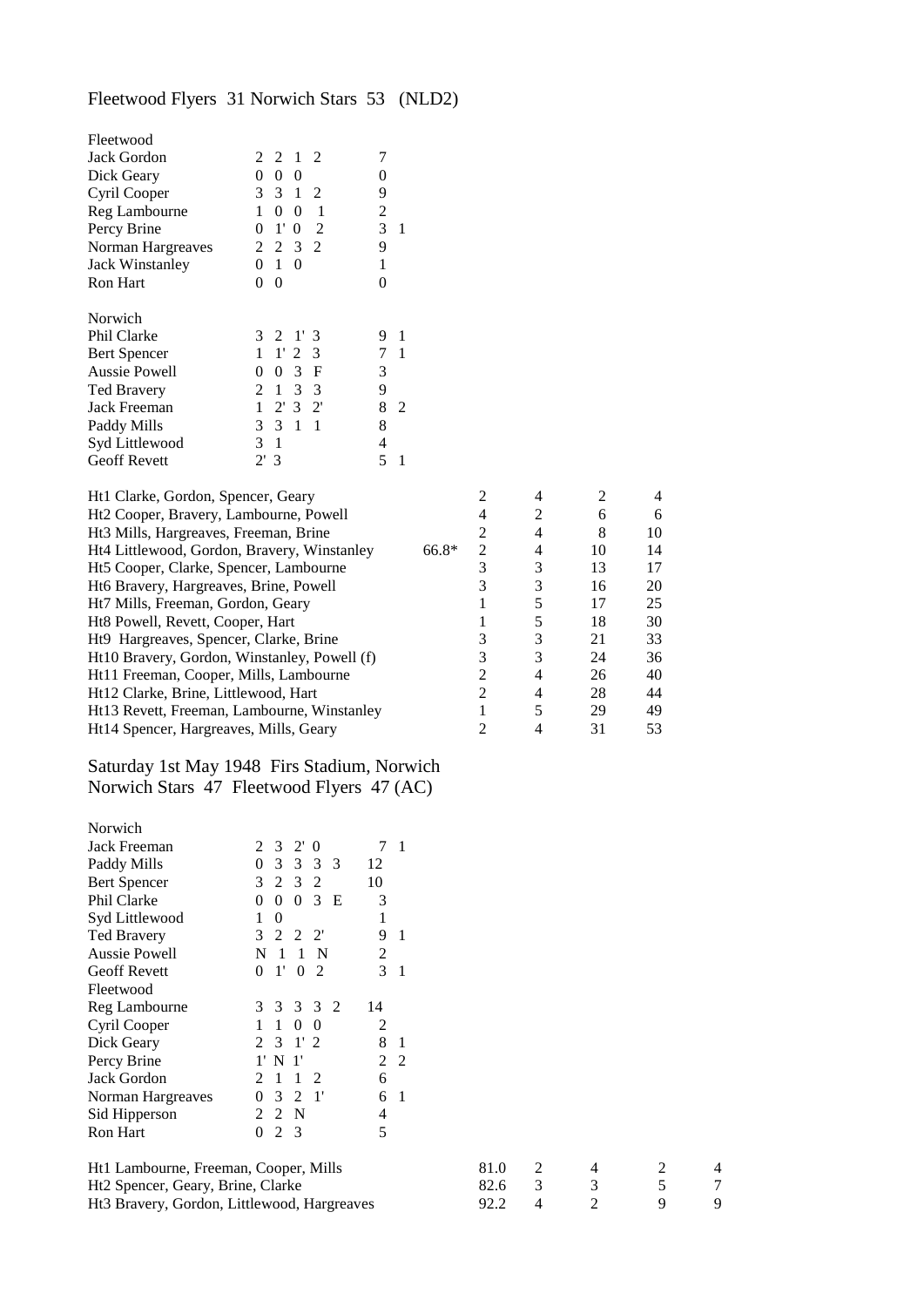| Ht4 Freeman, Hipperson, Powell (nf), Brine (nf) | 90.4 | 3              | 2 | 12 | 11 |
|-------------------------------------------------|------|----------------|---|----|----|
| Ht5 Lambourne, Spencer, Cooper, Clarke          | 85.0 | 2              | 4 | 14 | 15 |
| Ht6 Geary, Bravery, Hart, Littlewood            | 89.8 | $\mathfrak{D}$ | 4 | 16 | 19 |
| Ht7 Mills, Freeman, Gordon, Hart                | 89.2 | 5              |   | 21 | 20 |
| Ht8 Spencer, Hart, Geary, Revett                | 84.2 | 3              | 3 | 24 | 23 |
| Ht9 Lambourne, Bravery, Revett, Cooper          | 88.2 | 3              | 3 | 27 | 26 |
| Ht10 Mills, Geary, Brine, Freeman               | 91.2 | 3              | 3 | 30 | 29 |
| Ht11 Hargreaves, Spencer, Gordon, Clarke        | 88.2 | $\mathfrak{D}$ | 4 | 32 | 33 |
| Ht12 Lambourne, Hipperson, Powell, Revett       | 89.0 |                |   | 33 | 38 |
| Ht13 Clarke, Gordon, Powell, Hipperson          | 87.4 | 4              | 2 | 37 | 40 |
| Ht14 Mills, Bravery, Hargreaves, Cooper         | 87.4 | 5              |   | 42 | 41 |
| Ht15 Hart, Revett, Powell (nf), Hipperson (nf)  | 89.4 | 2              | 3 | 44 | 44 |
| Ht16 Mills, Lambourne, Hargreaves, Clarke (ef)  | 85.8 | 3              | 3 | 47 | 47 |
|                                                 |      |                |   |    |    |

# *Second Half – Abandoned due to heavy rain*

# Saturday 8<sup>th</sup> May @ Norwich

Australians 36 Division Two England 47 (Challenge Match)

| <b>AUSTRALIANS</b>                                         |                                                  |                |                  |                |                  |                         |                |  |
|------------------------------------------------------------|--------------------------------------------------|----------------|------------------|----------------|------------------|-------------------------|----------------|--|
| <b>Buck Ryan</b>                                           | Glasgow W C                                      | 2              | 1                | 1              | 0                | 4                       |                |  |
| Aub Lawson                                                 | West Ham                                         | $\overline{0}$ | 3                | $\mathfrak{Z}$ | $\overline{c}$   | 8                       |                |  |
| <b>Bert Spencer</b>                                        | Norwich                                          | 3              | $\overline{c}$   | 3              | $\overline{3}$   | 11                      |                |  |
| <b>Harold Fairhurst</b>                                    | Glasgow W C                                      | $\Omega$       | $\Omega$         | $\Omega$       | $\boldsymbol{0}$ | $\overline{0}$          |                |  |
| Sid Littlewood                                             | Norwich                                          | $\Omega$       | $\mathbf{0}$     | $\mathbf{0}$   | $\Omega$         | $\boldsymbol{0}$        |                |  |
| <b>Cliff Watson</b>                                        | West Ham                                         | 1              | 3                | $\overline{2}$ | $\theta$         | 6                       |                |  |
| Junior Bainbridge                                          | Glasgow W C                                      | 3              | $\overline{c}$   |                |                  | 5                       |                |  |
| <b>Bluey Thorpe</b>                                        | Norwich                                          | $\theta$       | $\overline{2}$   |                |                  | $\overline{c}$          |                |  |
| <b>DIVISION TWO ENGLAND</b>                                |                                                  |                |                  |                |                  |                         |                |  |
| <b>Jack Freeman</b>                                        | Norwich                                          | 1              | 1                | 1              | 3                | 5                       |                |  |
| Paddy Mills                                                | Norwich                                          | 3              | 3                | $\mathfrak{Z}$ | $\mathfrak{Z}$   | 12                      |                |  |
| Wilf Plant                                                 | Middlesbrough                                    | $\overline{c}$ | $\overline{2}$   | $\overline{2}$ | $1^{\prime}$     | 7                       | $\mathbf{1}$   |  |
| <b>Ted Bravery</b>                                         | Norwich                                          | 1 <sup>1</sup> | $\boldsymbol{0}$ | $1^{\circ}$    | $\overline{2}$   | $\overline{\mathbf{4}}$ | $\overline{c}$ |  |
| Phil Clarke                                                | Norwich                                          | $\overline{3}$ | $\boldsymbol{0}$ | 1 <sup>2</sup> | $\overline{3}$   | 7                       | $\mathbf{1}$   |  |
| Frank Hodgson                                              | Middlesbrough                                    | 2              | $\sqrt{2}$       | $\overline{2}$ | $\mathbf{1}$     | $\overline{7}$          | $\mathbf{1}$   |  |
| Aussie Powell                                              | Norwich                                          | $\Omega$       | $\overline{2}$   |                |                  | $\overline{c}$          |                |  |
| <b>Geoff Revett</b>                                        | Norwich                                          | $1$ '          | $\mathbf{1}$     |                |                  | $\overline{2}$          | $\mathbf{1}$   |  |
| $\mathbf{1}$<br>Mills, Ryan, Freeman, Lawson, 84.0         |                                                  |                |                  |                | $\mathfrak{2}$   | $\overline{4}$          |                |  |
| Spencer, Plant, Bravery, Fairhurst, 77.2<br>$\overline{c}$ |                                                  |                |                  |                | 5                | 7                       |                |  |
| 3                                                          | Clarke, Hodgson, Watson, Littlewood, 79.2        |                |                  |                | 6                | 12                      |                |  |
| $\overline{\mathcal{L}}$                                   | Bainbridge, Powell, Ryan, Bravery, 79.8          |                |                  |                | 10               | 14                      |                |  |
| 5                                                          | Mills, Spencer, Freeman, Fairhurst, 76.4         |                |                  |                | 12               | 18                      |                |  |
| 6                                                          | Watson, Plant, Bravery, Littlewood, 78.8         |                |                  |                | 15               | 21                      |                |  |
| $\boldsymbol{7}$<br>Lawson, Hodgson, Ryan, Clarke, 78.6    |                                                  |                |                  |                | 19               | 23                      |                |  |
| $\,8\,$<br>Spencer, Plant, Revett, Thorpe, 78.0            |                                                  |                |                  |                | 22               | 26                      |                |  |
| 9                                                          | Mills, Watson, Freeman, Littlewood, 78.2         |                |                  |                | 24               | 30                      |                |  |
| 10<br>Lawson, Bravery, Plant, Ryan, 78.2                   |                                                  |                |                  |                | 27               | 33                      |                |  |
| 11                                                         | Spencer, Hodgson, Clarke, Fairhurst, 77.8        |                |                  |                | 30               | 36                      |                |  |
| 12                                                         | Freeman, Thorpe, (Littlewood & Powell n/f), 82.2 |                |                  |                | 32               | 39                      |                |  |
| 13                                                         | Clarke, Bainbridge, Revett, Fairhurst, 80.0      |                |                  |                | 34               | 43<br>47                |                |  |
| 14                                                         | 36<br>Mills, Lawson, Hodgson, Watson, 78.8       |                |                  |                |                  |                         |                |  |

#### *Caister Scratch Race*

Revett, Powell, Ted Rawlinson, Phil Day, 81.0

## *Glasgow Scratch Race*

Bainbridge, Ryan, Fairhurst, Thorpe, 81.0

## *Yarmouth Scratch Race*

T. Rawlinson, Bert Rawlinson, Billy Bales, Ted Walker, 83.2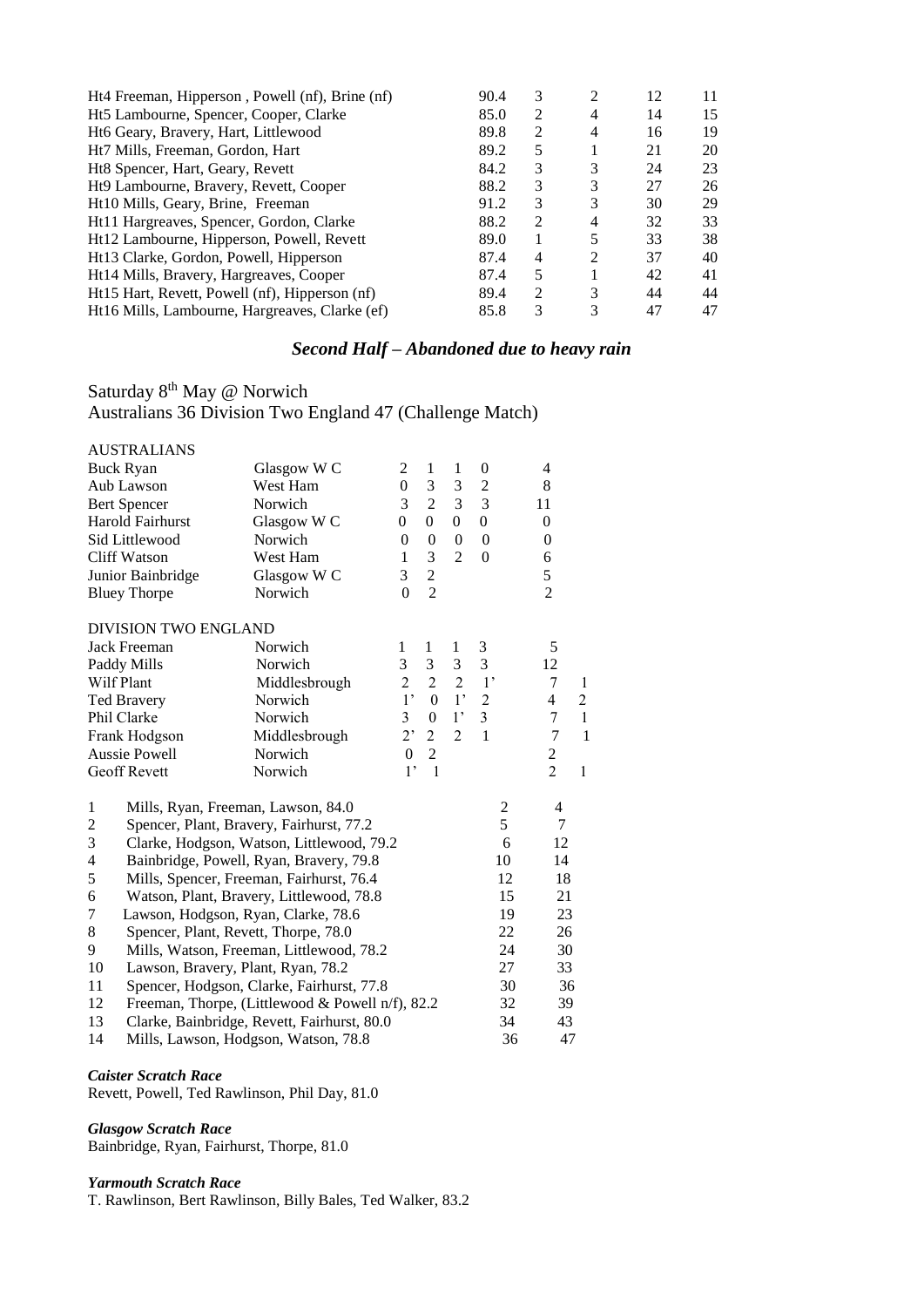*East Coast Scratch Race* Powell, Paddy Hammond, Day, Roy Duke, 82.2

*Norwich Scratch Race*

Freeman, Revett, (Littlewood & Powell n/f), 83.0

## *Major Scratch Race*

(1) – Lawson, Hodgson, Spencer, Bravery, 78.8 (2) – Mills, Watson, Plant, Clarke, 79.6 (Final) – Lawson, Mills, Hodgson, Watson, 77.8

| Thursday 13 <sup>th</sup> May 1948 Owlerton Sheffield |  |                                                                     |  |
|-------------------------------------------------------|--|---------------------------------------------------------------------|--|
|                                                       |  | Sheffield Tigers 45 Norwich Stars 39 (National League Division Two) |  |

| Sheffield                                          |                                  |                     |                    |                          |                |                |    |
|----------------------------------------------------|----------------------------------|---------------------|--------------------|--------------------------|----------------|----------------|----|
| Stan Williams                                      | $2'$ 2<br>- 1<br>$\theta$        | 5 <sub>1</sub>      |                    |                          |                |                |    |
| Len Williams                                       | $1 \t1' 3 \t1$                   | 6 1                 |                    |                          |                |                |    |
| <b>Bruce Semmens</b>                               | 3 3 2<br>3                       | 11                  |                    |                          |                |                |    |
| Danny Lee                                          | $0 \t0 X$                        | $\boldsymbol{0}$    |                    |                          |                |                |    |
| Jack D. White                                      | 0 <sub>3</sub><br>$\overline{0}$ | 3                   |                    |                          |                |                |    |
| Tommy Bateman                                      | 3 3 3 3                          | 12                  |                    |                          |                |                |    |
| Stan Lanfear                                       | 1' E E 3                         | $\overline{4}$      |                    |                          |                |                |    |
| Ken Sharples                                       | $2'$ $2'$                        | $4\quad2$           |                    |                          |                |                |    |
| Norwich                                            |                                  |                     |                    |                          |                |                |    |
| Paddy Mills                                        | 2' 2 2 0                         | 6<br>$\mathbf{1}$   |                    |                          |                |                |    |
| Jack Freeman                                       | $3 \t1' \t1' F$                  | 5 <sub>2</sub>      |                    |                          |                |                |    |
| Syd Littlewood                                     | 2 F 0<br>$1^{\circ}$             | 3 <sub>1</sub>      |                    |                          |                |                |    |
| Ted Bravery                                        | $3 \t1' 2$<br>2                  | 8<br>$\overline{1}$ |                    |                          |                |                |    |
| Phil Clarke                                        | 1' 3 1 1'                        | 6 <sub>2</sub>      |                    |                          |                |                |    |
| <b>Bert Spencer</b>                                | $2 \t0 \t3 \t2$                  | 7                   |                    |                          |                |                |    |
| Aussie Powell                                      | $\mathbf{1}$<br>0                | $\mathbf{1}$        |                    |                          |                |                |    |
| <b>Geoff Revett</b>                                | $\mathbf{1}$<br>2                | 3                   |                    |                          |                |                |    |
| Ht1 Freeman, Mills, L.Williams, S.Williams         |                                  |                     | 75.2               | $\mathbf{1}$             | 5              | $\mathbf{1}$   | 5  |
| Ht2 Semmens, Bravery, Littlewood, Lee              |                                  |                     | 75.0               | 3                        | $\mathfrak{Z}$ | $\overline{4}$ | 8  |
| Ht3 Bateman, Spencer, Clarke, White                |                                  |                     | 75.6               | 3                        | $\mathfrak{Z}$ | $\tau$         | 11 |
| Ht4 Bravery, S. Williams, Lanfear, Powell          |                                  |                     | 75.6               | 3                        | $\mathfrak{Z}$ | 10             | 14 |
| Ht5 Semmens, Mills, Freeman, Lee                   |                                  |                     | 75.4               | 3                        | $\mathfrak{Z}$ | 13             | 17 |
| Ht6 Bateman, Littlewood, Bravery, White            |                                  |                     | 75.2               | 3                        | 3              | 16             | 20 |
| Ht7 Clarke, S. Williams, L. Williams, Spencer      |                                  |                     | 76.2               | 3                        | 3              | 19             | 23 |
| Ht8 Semmens, Sharples, Revett, Littlewood (f)      |                                  |                     | 77.8               | 5                        | $\mathbf{1}$   | 24             | 24 |
| Ht9 Bateman, Mills, Freeman, Lanfear (ef)          |                                  |                     | 75.6               | 3                        | 3              | 27             | 27 |
| Ht10 L. Williams, Bravery, S. Williams, Littlewood |                                  |                     | 75.8               | $\overline{4}$           | $\overline{c}$ | 31             | 29 |
| Ht11 Spencer, Semmens, Clarke, Lanfear (ef)        |                                  |                     | 75.0               | $\overline{c}$           | $\overline{4}$ | 33             | 33 |
| Ht12 White, Sharples, Powell, Freeman (f)          |                                  |                     | 77.2               | 5                        | $\mathbf{1}$   | 38             | 34 |
| Ht13 Lanfear, Revett, Clarke, Lee (exc)            |                                  |                     | 79.0               | 3                        | 3              | 41             | 37 |
| Ht14 Bateman, Spencer, L.Williams, Mills           |                                  |                     | 75.4               | $\overline{4}$           | $\overline{2}$ | 45             | 39 |
| <b>Reserves Scratch Race</b>                       |                                  |                     |                    |                          |                |                |    |
| Revett, Sharples, Hall, Powell                     |                                  |                     | 77.4               |                          |                |                |    |
|                                                    |                                  |                     |                    |                          |                |                |    |
| Novice Race                                        |                                  |                     |                    |                          |                |                |    |
| Parker, Gordon, Higgs, Hall (ns)                   |                                  |                     | 77.6               |                          |                |                |    |
| Event 4                                            |                                  |                     |                    |                          |                |                |    |
| Ht1 Semmens, Littlewood, S. Williams, Feeeman      |                                  |                     | 76.8               | ?                        |                |                |    |
| Ht2 Bareman, Bravery, Spencer (nf), White (nf)     |                                  |                     | 75.8               | $\overline{\mathcal{C}}$ |                |                |    |
| Ht3 Mills, Sharples, Clarke, L.Williams            |                                  |                     | 77.2               | $\overline{\mathcal{L}}$ |                |                |    |
| Final Semmens, Bateman, Bravery, Mills             |                                  |                     | $\overline{\cdot}$ |                          |                |                |    |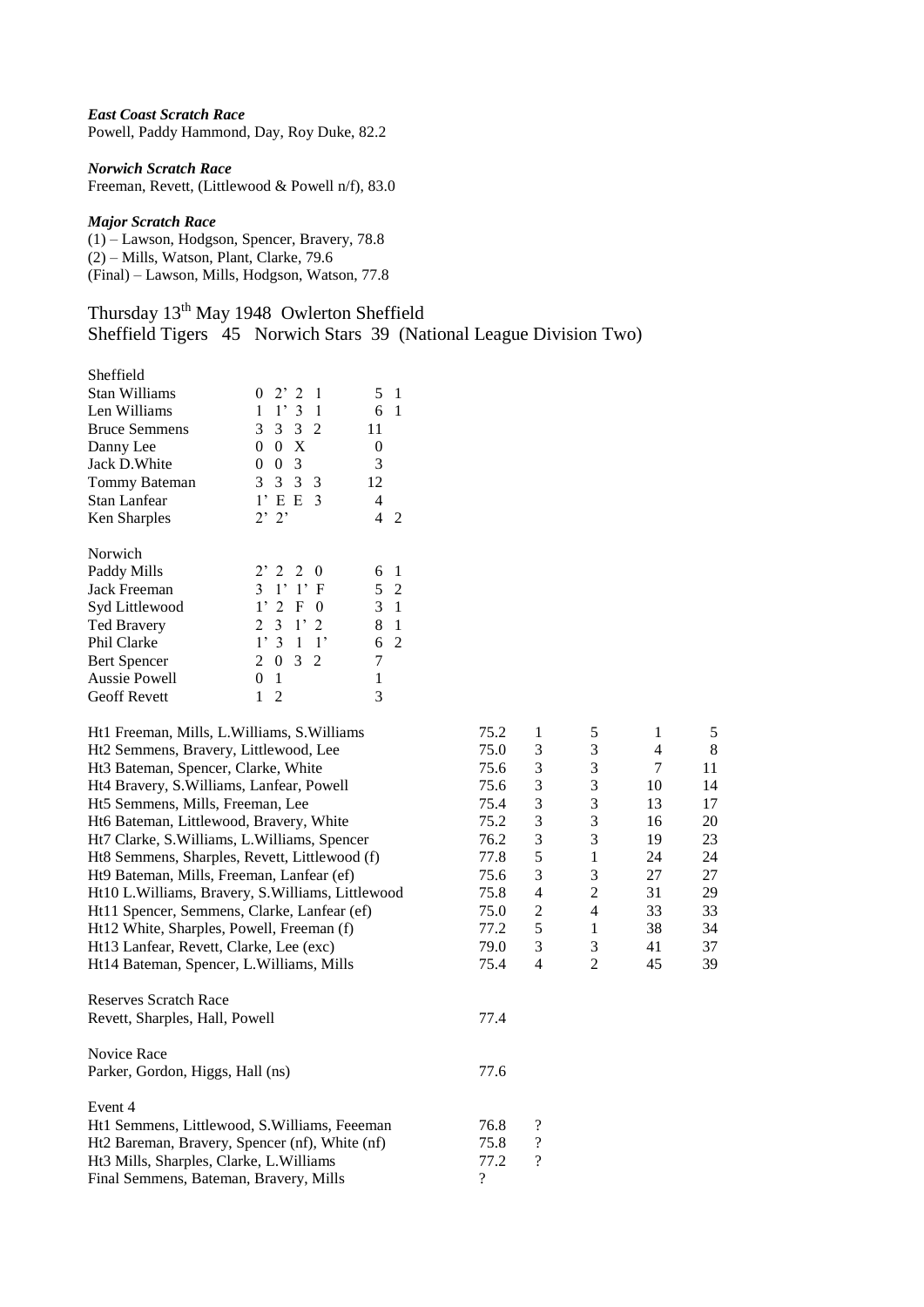# Saturday 15th May 1948 Firs Stadium, Norwich North East 53 North West 30 (Challenge Match) *(Meeting run as Norwich were at Birmingham in a League Match)*

|                | <b>NORTH - EAST</b>                   |                                                    |                |                  |                  |                  |    |                  |                |
|----------------|---------------------------------------|----------------------------------------------------|----------------|------------------|------------------|------------------|----|------------------|----------------|
|                | Frank Hodgson                         | Middlesbrough                                      | 2              | 3                | 3                | 2 <sup>2</sup>   |    | 10               | 1              |
|                | Jack Hodgson                          | Middlesbrough                                      | 1 <sup>2</sup> | 2'               | $\mathfrak z$    | $\mathfrak{Z}$   |    | 9                | $\overline{2}$ |
| Wilf Plant     |                                       | Middlesbrough                                      | $\mathbf{1}$   | $\overline{0}$   | $\overline{3}$   | $\overline{3}$   |    | $\tau$           |                |
|                | Geoff Godwin                          | Middlesbrough                                      | $\overline{3}$ | $\mathbf{1}$     | $2$ <sup>,</sup> | $\overline{c}$   |    | 8                | $\mathbf{1}$   |
|                | Dick Geary                            | Fleetwood                                          | 2,             | $\overline{3}$   | 1 <sup>2</sup>   | $\overline{2}$   |    | 8                | $\overline{2}$ |
|                | Jack Gordon                           | Fleetwood                                          | $\overline{3}$ | 2 <sup>1</sup>   | $\overline{2}$   | $\mathbf{1}$     |    | 8                | 1              |
|                | <b>Bill Williams</b>                  | Yarmouth                                           | $\mathbf{1}$   | $1^{\circ}$      |                  |                  |    | $\overline{2}$   | 1              |
|                | <b>Bluey Thorpe</b>                   | Yarmouth                                           | $\overline{0}$ | $1^{\circ}$      |                  |                  |    | $\mathbf{1}$     | $\mathbf{1}$   |
|                | <b>NORTH - WEST</b>                   |                                                    |                |                  |                  |                  |    |                  |                |
| Wilf Jay       |                                       | Newcastle                                          | 3              | 3                | 3                | 3                |    | 12               |                |
|                | Norman Evans                          | Newcastle                                          | $\theta$       | 2 <sup>2</sup>   | $\mathbf{0}$     | $\overline{2}$   |    | $\overline{4}$   | 1              |
|                | <b>Bruce Semmens</b>                  | Sheffield                                          | $\overline{c}$ | $\boldsymbol{0}$ | $\overline{2}$   | $\mathbf{1}$     |    | 5                |                |
|                | <b>Stan Williams</b>                  | Sheffield                                          | $\overline{0}$ | $\overline{2}$   | $\mathbf{1}$     | $\boldsymbol{0}$ |    | 3                |                |
|                | Len Williams                          | Sheffield                                          | $\Omega$       | $\mathbf{1}$     | $\mathbf{1}$     | 3                |    | 5                |                |
|                | Lionel Levy                           | Wimbledon                                          | $\mathbf{1}$   | $\Omega$         | $\theta$         | $\overline{0}$   |    | $\mathbf{1}$     |                |
|                | George Harper                         | Norwich                                            | $\theta$       | $\mathbf{0}$     |                  |                  |    | $\overline{0}$   |                |
|                | Ash Hewitt                            | Norwich                                            | $\theta$       | $\theta$         |                  |                  |    | $\boldsymbol{0}$ |                |
| $\mathbf{1}$   |                                       | Jay, F. Hodgson, J. Hodgson, Evans, 76.6           |                |                  |                  |                  | 3  |                  | 3              |
| $\mathfrak{2}$ |                                       | Godwin, Semmens, Plant, S. Williams, 79.0          |                |                  |                  |                  | 7  |                  | 5              |
| $\mathfrak 3$  |                                       | Gordon, Geary, Levy, L. Williams, 80.0             |                |                  |                  |                  | 12 |                  | 6              |
| 4              |                                       | F. Hodgson, S. Williams, B. Williams, Harper, 80.4 |                |                  |                  |                  | 16 |                  | $\,8\,$        |
| 5              |                                       | Jay, Evans, Godwin, Plant, 78.2                    |                |                  |                  |                  | 17 |                  | 13             |
| 6              |                                       | Geary, Gordon, S. Williams, Semmens, 81.4          |                |                  |                  |                  | 22 |                  | 14             |
| 7              |                                       | F. Hodgson, J. Hodgson, L. Williams, Levy, 80.2    |                |                  |                  |                  | 27 |                  | 15             |
| $\,8\,$        |                                       | Plant, Semmens, (Hewitt & Thorpe n/f), 79.8        |                |                  |                  |                  | 30 |                  | 17             |
| 9              | Jay, Gordon, Geary, Evans, 79.8       |                                                    |                |                  |                  |                  | 33 |                  | 20             |
| 10             |                                       | J. Hodgson, F. Hodgson, Semmens, S. Williams, 79.2 |                |                  |                  |                  | 38 |                  | 21             |
| 11             |                                       | Plant, Godwin, L. Williams, Levy, 79.0             |                |                  |                  |                  | 43 |                  | 22             |
| 12             |                                       | Jay, Geary, Thorpe, Harper, 80.0                   |                |                  |                  |                  | 46 |                  | 25             |
| 13             |                                       | L. Williams, Godwin, B. Williams, Hewitt, 80.0     |                |                  |                  |                  | 49 |                  | 28             |
| 14             | J. Hodgson, Evans, Gordon, Levy, 80.4 |                                                    |                |                  |                  |                  | 53 |                  | 30             |

#### *Yarmouth Scratch Race*

Phil Day, Ernie Sims, Charlie Smith, Bill Codling, 85.0

#### *Reserves Scratch Race*

Hewitt, B. Williams, Harper, Thorpe, 86.6

## *Caister Scratch Race*

Smith, Thorpe, Day, Stan Lanfear, 83.0

## *Gorleston Scratch Race*

Smith, Lanfear, Sims, Joe Rodwell, 84.8

#### *Major Scratch Race*

(1) – F. Hodgson, J. Hodgson, Plant, Godwin, 79.6  $(2)$  – Jay, Geary, Gordon, Evans, 80.4 (3) – Semmens, Levy, L. Williams, S. Williams (n/f), 81.4 (Final) – F. Hodgson, Jay, J. Hodgson, Semmens (f), 79.2

Saturday 15<sup>th</sup> May 1948 Perry Barr, Birmingham Birmingham Brummies 51 Norwich Stars 33 (NLD2)

# BIRMINGHAM

| $4 \quad 1$ |
|-------------|
|             |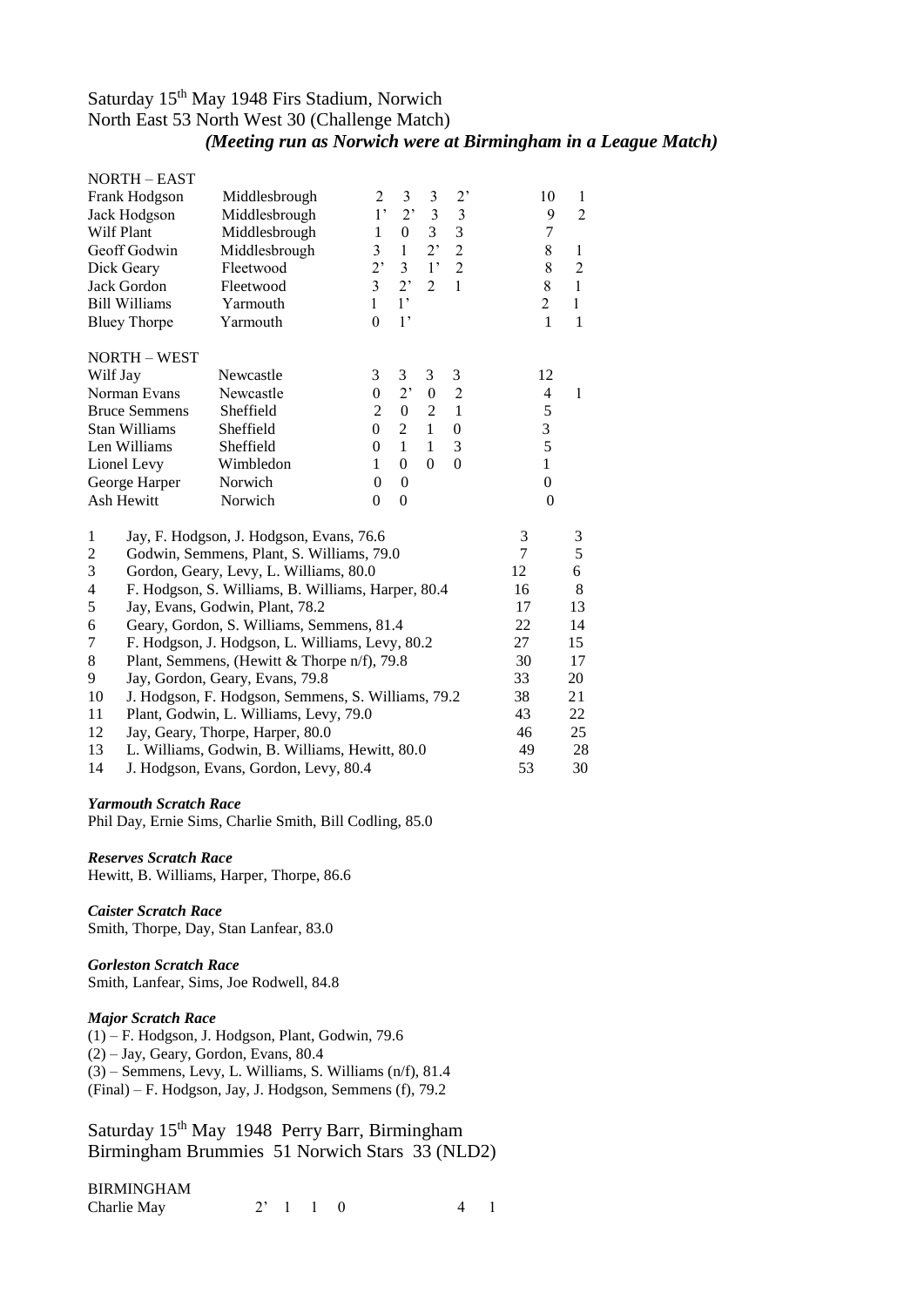| Stan Dell                                |                                                | 3                | 3                | $\overline{c}$          | 3                | 11             |              |                |
|------------------------------------------|------------------------------------------------|------------------|------------------|-------------------------|------------------|----------------|--------------|----------------|
|                                          | Graham Warren                                  | 2,               | $\overline{3}$   | $\overline{\mathbf{3}}$ | 2,               | 10             | 2            |                |
|                                          | Doug McLachlan                                 | 3                | 2,               | $\overline{3}$          | 3                | 11             | 1            |                |
|                                          | Geoff Bennett                                  | $\mathbf{1}$     | $\mathbf{1}$     |                         | $\boldsymbol{0}$ | $\overline{c}$ |              |                |
|                                          | Brian Wilson                                   | 3                | $\boldsymbol{0}$ | $\theta$                | 2,               | 5              | $\,1$        |                |
|                                          | Dick Tolley                                    | $\overline{3}$   | $\mathbf{1}$     | $2^,$                   |                  | 6              | $\mathbf{1}$ |                |
|                                          | <b>Buck Whitby</b>                             | $\theta$         | $\overline{2}$   |                         |                  | 2              |              |                |
|                                          | <b>NORWICH</b>                                 |                  |                  |                         |                  |                |              |                |
|                                          | Phil Clarke                                    | 1                | 1                | 2,                      | 3                | 7              | $\mathbf{1}$ |                |
|                                          | <b>Bert Spencer</b>                            | $\overline{0}$   | $\theta$         | 3                       | $\,1$            | 4              |              |                |
|                                          | Sid Littlewood                                 | $\overline{0}$   | 3                | $\overline{c}$          | 3                | 8              |              |                |
|                                          | Ted Bravery                                    | 1                | $\overline{2}$   | 2'                      | $\mathbf{1}$     | 6              | 1            |                |
|                                          | Jack Freeman                                   | $\overline{2}$   | $\overline{2}$   | $\boldsymbol{0}$        | 1                | 5              |              |                |
|                                          | Paddy Mills                                    | $\boldsymbol{0}$ | $\boldsymbol{0}$ | $\mathbf{1}$            | $\mathbf{0}$     | $\mathbf{1}$   |              |                |
|                                          | <b>Aussie Powell</b>                           | $\theta$         | 1                |                         |                  | $\mathbf{1}$   |              |                |
|                                          | Geoff Revett                                   | $1^{\circ}$      | $\theta$         |                         |                  | 1              | 1            |                |
| 1                                        | Dell, May, Clarke, Spencer, 77.4               |                  |                  |                         |                  |                | 5            | 1              |
| $\overline{\mathbf{c}}$                  | McLachlan, Warren, Bravery, Littlewood, 76.8   |                  |                  |                         |                  |                | 10           | $\mathfrak{2}$ |
| 3                                        | Wilson, Freeman, Bennett, Mills (f), 77.2      |                  |                  |                         |                  |                | 14           | $\overline{4}$ |
| 4                                        | Tolley, Bravery, May, Powell, 77.6             |                  |                  |                         |                  |                | 18           | 6              |
| 5                                        | Warren, McLachlan, Clarke, Spencer, 77.0       |                  |                  |                         |                  |                | 23           | 7              |
| 6                                        | Littlewood, Bravery, Bennett, Wilson (f), 79.4 |                  |                  |                         |                  |                | 24           | 12             |
| 7                                        | Dell, Freeman, May, Mills, 78.8                |                  |                  |                         |                  |                | 28           | 14             |
| 8                                        | Warren, Littlewood, Revett, Whitby, 77.8       |                  |                  |                         |                  |                | 31           | 17             |
| 9                                        | Spencer, Clarke, Tolley, Wilson, 77.4          |                  |                  |                         |                  |                | 32           | 22             |
| 10                                       | Littlewood, Dell, Bravery, May, 77.2           |                  |                  |                         |                  |                | 34           | 26             |
| 11                                       | McLachlan, Warren, Mills, Freeman, 77.8        |                  |                  |                         |                  |                | 39           | 27             |
| 12                                       | Clarke, Whitby, Powell, Bennett, 78.4          |                  |                  |                         |                  |                | 41           | 31             |
| 13                                       | McLachlan, Tolley, Freeman, Revett, 78.2       |                  |                  |                         |                  |                | 46           | 32             |
| Dell, Wilson, Spencer, Mills, 78.2<br>14 |                                                |                  |                  |                         |                  |                | 51           | 33             |

# Monday 17<sup>th</sup> May1948 County Ground, Exeter Exeter Falcons 51 Norwich Stars 33 (Challenge)

| Exeter                           |                                            |                |                |   |                |   |   |
|----------------------------------|--------------------------------------------|----------------|----------------|---|----------------|---|---|
| Cyril Roger                      | 3<br>$3 \t2' \t3$                          | 11             | $\overline{1}$ |   |                |   |   |
| Norman Clay                      | F<br>3                                     | 4              |                |   |                |   |   |
| <b>Bert Roger</b>                | 3 2 2<br>3                                 | 10             |                |   |                |   |   |
| Stan Hodson                      | $2^{\circ}$<br>1'3<br>1                    | 7              | $\mathfrak{D}$ |   |                |   |   |
| <b>Broncho Slade</b>             | 3<br>$\mathbf{F}$<br>F<br>3                | 6              |                |   |                |   |   |
| <b>Arthur Pilgrim</b>            | 2 2<br>$\mathfrak{D}$<br>1                 | 7              |                |   |                |   |   |
| Don Hardy                        | $2'$ $2'$ $1'$                             | 5              | 3              |   |                |   |   |
| Johnny Myson                     | $1'$ 0                                     | 1              | $\overline{1}$ |   |                |   |   |
| Norwich                          |                                            |                |                |   |                |   |   |
| Phil Clarke                      | $\Omega$<br>$\mathbf{1}$<br>2<br>$\Omega$  | 3              |                |   |                |   |   |
| Paddy Mills                      | 2<br>$\overline{1}$<br>3<br>$\overline{0}$ | 6              |                |   |                |   |   |
| <b>Ivor Powell</b>               | $2 \t2 \t3 \t1'$                           | 8              | $\mathbf{1}$   |   |                |   |   |
| Howdy Byford                     | $\mathbf{1}$<br>0<br>$\boldsymbol{0}$<br>2 | 3              |                |   |                |   |   |
| Paddy Hammond                    | 1<br>$\theta$<br>$\mathbf{1}$<br>1         | 3              |                |   |                |   |   |
| <b>Ted Bravery</b>               | 0 <sub>3</sub><br>-3<br>3                  | 9              |                |   |                |   |   |
| Sid Hipperson                    | $1^{\circ}$<br>0                           | 1              | 1              |   |                |   |   |
| Roy Duke                         | $\Omega$<br>0                              | $\overline{0}$ |                |   |                |   |   |
| Ht1 C.Roger, Mills, Clay, Clarke |                                            |                |                | 4 | $\mathfrak{D}$ | 4 | 2 |

| $\mu$ . $\mu$ . $\mu$ . $\mu$ . $\mu$ . $\mu$ . $\mu$ . $\mu$ . $\mu$ . $\mu$ . $\mu$ . $\mu$ . $\mu$ . $\mu$ . $\mu$ . $\mu$ . $\mu$ . $\mu$ . $\mu$ . $\mu$ . $\mu$ . $\mu$ . $\mu$ . $\mu$ . $\mu$ . $\mu$ . $\mu$ . $\mu$ . $\mu$ . $\mu$ . $\mu$ . $\mu$ . $\mu$ . $\mu$ . $\mu$ . $\mu$ . $\mu$ . |  |    |    |
|---------------------------------------------------------------------------------------------------------------------------------------------------------------------------------------------------------------------------------------------------------------------------------------------------------|--|----|----|
| Ht2 B.Roger, Powell, Hodson, Byford                                                                                                                                                                                                                                                                     |  |    |    |
| Ht <sub>3</sub> Bravery, Pilgrim, Hammond, Slade (f)                                                                                                                                                                                                                                                    |  | 10 | 8  |
| Ht4 C.Roger, Hardy, Byford, Hipperson                                                                                                                                                                                                                                                                   |  |    | 9  |
| Ht5 B.Roger, Hodson, Mills, Clarke                                                                                                                                                                                                                                                                      |  | 20 | 10 |
| Ht6 Slade, Powell, Pilgrim, Byford                                                                                                                                                                                                                                                                      |  | 24 | 12 |
| Ht7 Clay, C.Roger, Hammond, Bravery                                                                                                                                                                                                                                                                     |  | 29 | 13 |
|                                                                                                                                                                                                                                                                                                         |  |    |    |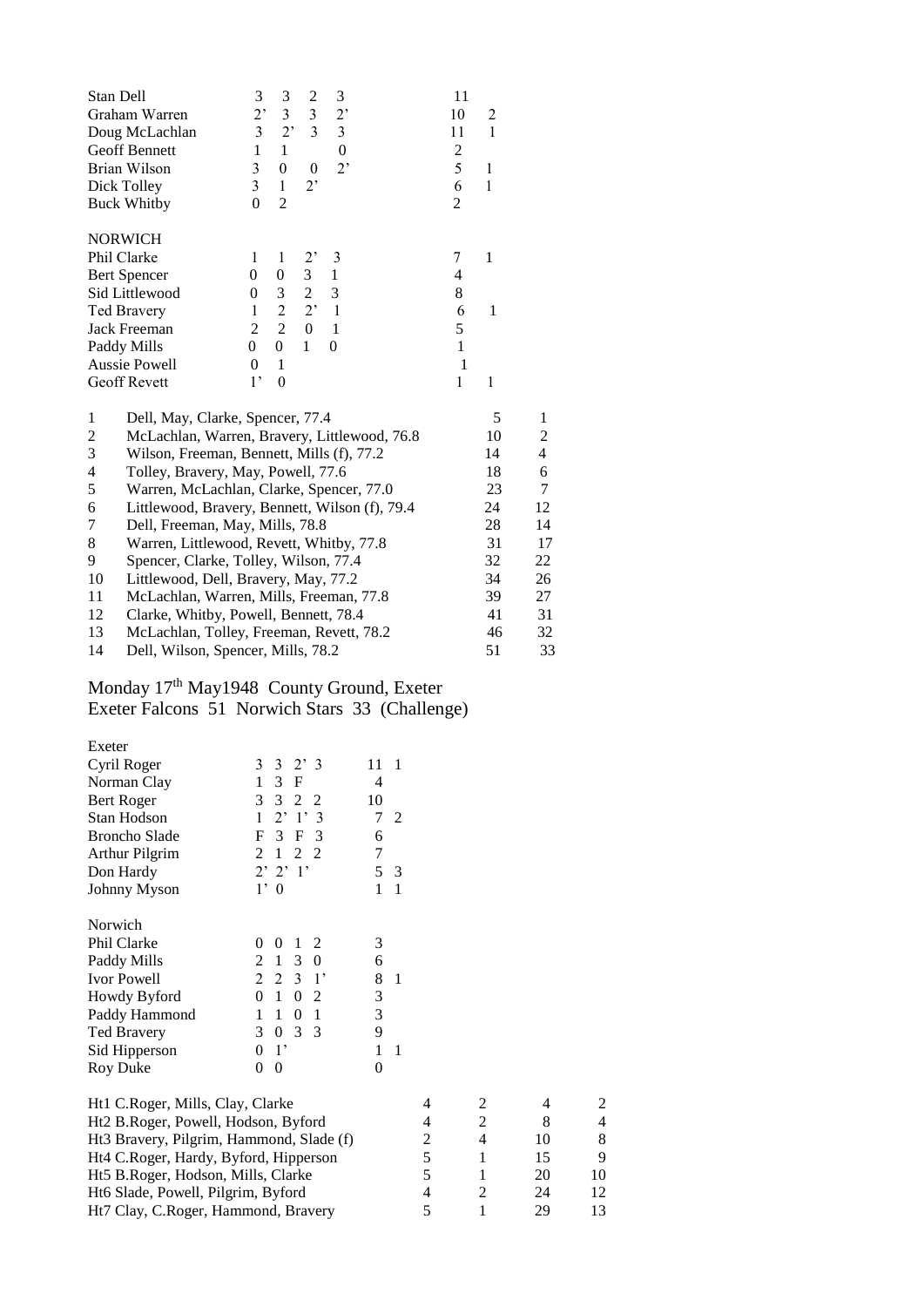| Ht8 Powell, B.Roger, Myson, Duke       |   | 32 | 16. |
|----------------------------------------|---|----|-----|
| Ht9 Mills, Pilgrim, Clarke, Slade (f)  | 4 | 34 | 20  |
| Ht10 C.Roger, Byford, Powell, Clay (f) | 3 | 37 | 23  |
| Ht11 Bravery, B.Roger, Hodson, Hammond | 3 | 40 | 26  |
| Ht12 Slade, Clark, Hipperson, Myson    | 3 | 43 | 29  |
| Ht13 Hodson, Hardy, Hammond, Duke      |   | 48 | 30  |
| Ht14 Bravery, Pilgrim, Hardy, Mills    |   |    | 33  |

Friday 21st May 1949 Knowle Stadium, Bristol

Bristol Bulldogs 60 Norwich Stars 24 (National League Division Two)

| 2' 2'<br>$2^{\circ}$<br>3                        | 9<br>3  |
|--------------------------------------------------|---------|
| 3<br>3 3 3                                       | 12      |
| 3<br>3 3<br>3                                    | 12      |
| $2^{\circ}$<br>2'<br>$\mathbf{1}$<br>3           | 8<br>2  |
| 2'33<br>3                                        | 11<br>1 |
| 3<br>$\mathbf{1}$<br>$2^{\circ}$<br>Е            | 1<br>6  |
| F<br>$2^{\circ}$                                 | 2<br>1  |
| 0<br>0                                           | 0       |
|                                                  |         |
| 2 2 2<br>1                                       |         |
| 0<br>0<br>0<br>0                                 | 0       |
| 1<br>1<br>$1^{\circ}$<br>1                       | 4<br>1  |
| $1^{\circ}$<br>0<br>$\boldsymbol{0}$<br>$\theta$ | 1<br>1  |
| 1<br>1<br>2<br>0                                 | 4       |
| $1^,$<br>1<br>$\theta$<br>1                      | 3<br>1  |
| $1^{\circ}$<br>2                                 | 3<br>1  |
| 2<br>0                                           | 2       |
|                                                  |         |

| 68.8 | 5 |                |    |    |
|------|---|----------------|----|----|
| 69.4 | 5 | 1              | 10 | 2  |
| 69.6 | 3 | 3              | 13 | 5  |
| 71.2 | 3 | 3              | 16 | 8  |
| 68.0 | 4 | 2              | 20 | 10 |
| 71.6 | 5 |                | 25 | 11 |
| 70.2 | 5 |                | 30 | 12 |
| 70.6 | 3 | 3              | 33 | 15 |
| 69.4 | 4 | $\mathfrak{D}$ | 37 | 17 |
| 72.6 | 5 |                | 42 | 18 |
| 68.4 | 5 |                | 47 | 19 |
| 68.8 | 3 | 3              | 50 | 22 |
| 70.6 | 5 |                | 55 | 23 |
| 71.2 | 5 |                | 60 | 24 |
|      |   |                |    |    |

# Saturday 22nd May 1948 Firs Stadium, Norwich Norwich Stars 53 Fleetwoood Flyers 30 (NLD2)

| Norwich             |                   |                |
|---------------------|-------------------|----------------|
| Phil Clarke         | 3 1 3<br>$\Omega$ |                |
| <b>Bert Spencer</b> | 3 3 2 1           | 9<br>-1        |
| <b>Ted Bravery</b>  | $3 \t0 \t2'1'$    | 62             |
| Syd Littlewood      | 3 2 3<br>N        | 8              |
| Jack Freeman        | 2' 1' 2'<br>0     | 5 <sup>3</sup> |
| Paddy Mills         | 2 3 2 3           | 10             |
| Aussie Powell       | 2'<br>0           | 2 1            |
| <b>Geoff Revett</b> | 3 <sup>3</sup>    |                |
| Fleetwood           |                   |                |
| Dick Geary          | 2 2 3 1           | 8              |
| Cyril Cooper        |                   |                |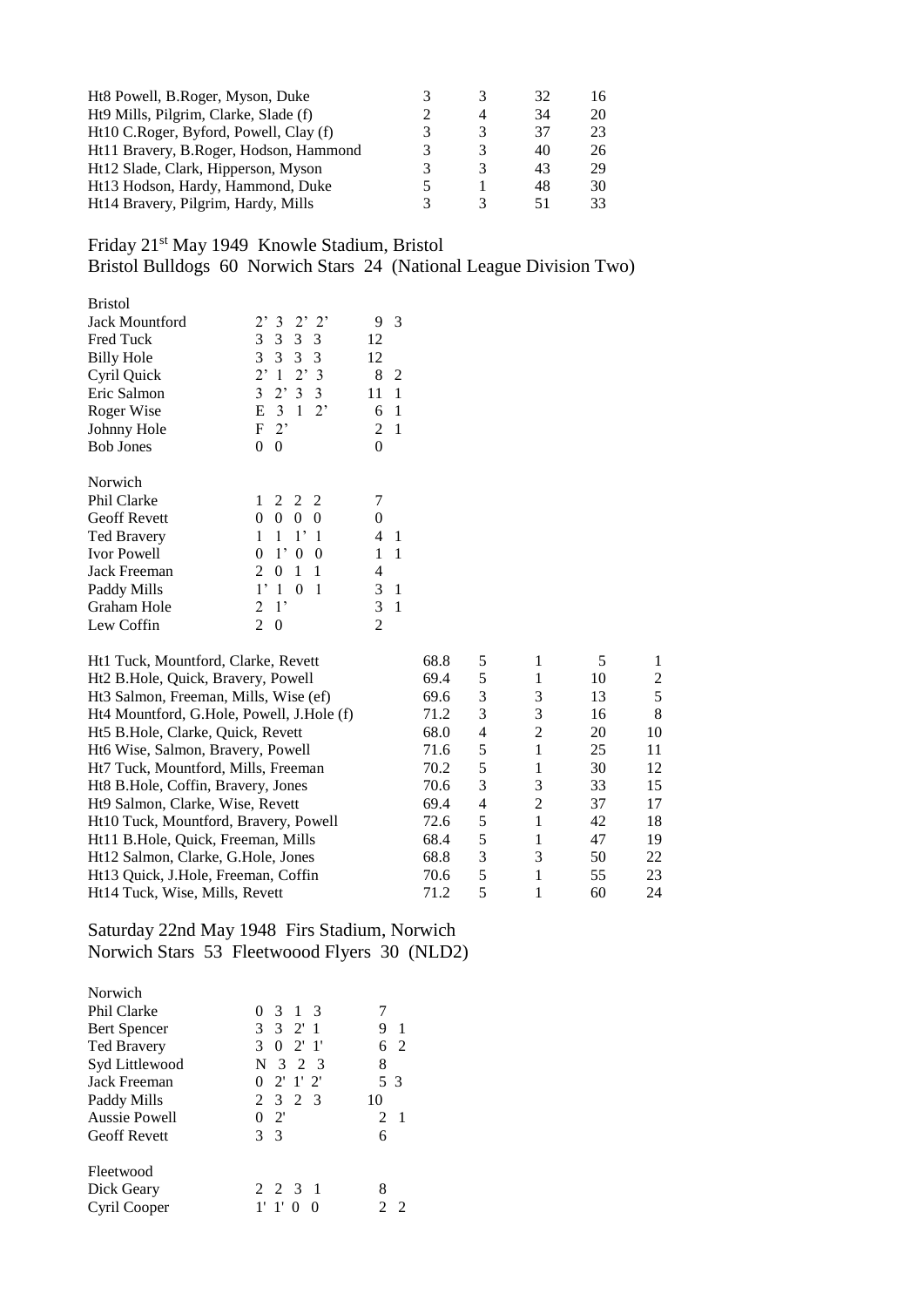| Jack Gordon       | N <sub>1</sub> 1             |               |
|-------------------|------------------------------|---------------|
| Reg Lambourne     | 2 2 0 1                      | 5             |
| Norman Hargreaves | 1 0 1                        | $\mathcal{D}$ |
| Wilf Plant        | 3 2 3 2                      | 10            |
| <b>Ron Hart</b>   | $1'$ 0 0                     |               |
| Percy Brine       | $^{\circ}$<br>0 <sub>0</sub> |               |

| Ht1 Spencer, Geary, Cooper, Clarke                             | 76.8 | 3 |                             |    |    |  |
|----------------------------------------------------------------|------|---|-----------------------------|----|----|--|
| Ht2 Bravery, Lambourne (frm), Littlewood (nf), Gordon (nf)85.6 |      |   |                             | 2  | 6  |  |
| Ht <sub>3</sub> Plant, Mills, Hargreaves, Freeman              | 78.0 | 2 | 4                           | 8  | 9  |  |
| Ht4 Clarke, Lambourne, Hart, Powell                            | 78.8 | 3 | 3                           | 11 | 12 |  |
| Ht5 Littlewood, Geary, Cooper, Bravery                         | 78.2 | 3 | 3                           | 14 | 15 |  |
| Ht6 Mills, Freeman, Gordon, Lambourne                          | 79.4 | 5 |                             | 19 | 16 |  |
| Ht <sub>7</sub> Spencer, Plant, Clarke, Hargreaves             | 78.4 | 4 | $\mathfrak{D}$              | 23 | 18 |  |
| Ht8 Revett, Bravery, Gordon, Brine                             | 81.2 | 5 |                             | 28 | 19 |  |
| Ht9 Geary, Mills, Freeman, Cooper                              | 79.4 | 3 | 3                           | 31 | 22 |  |
| Ht10 Clarke, Spencer, Lambourne, Brine                         | 79.4 | 5 |                             | 36 | 23 |  |
| Ht11 Plant, Littlewood, Bravery, Hart                          | 79.6 | 3 | 3                           | 39 | 26 |  |
| Ht12 Revett, Freeman, Geary, Hart                              | 79.8 | 5 |                             | 44 | 27 |  |
| Ht13 Littlewood, Powell, Hargreaves, Brine                     | 80.8 | 5 |                             | 49 | 28 |  |
| Ht14 Mills, Plant, Spencer, Cooper                             | 78.0 | 4 | $\mathcal{D}_{\mathcal{A}}$ | 53 | 30 |  |

*Selection Scratch Race*

Paddy Hammond, Bluey Thorpe, Phil Day, Bill Codling, 83.2 *Bears Scratch Race* Geary, Plant, Lambourne, Gordon, 79.8 *Norwich Scratch Race* Powell, Clarke, Litlewood, Freeman, 79.0 *Bullards Scratch Race* Powell, Revett, Hammond, Charlie Smith, 80.6 *Fleetwood Scratch Race* Hargreaves, Cooper, Hart, Brine, 81.2 *Bloaters Scratch Race* Sid Hipperson & Powell (dead-heat), Thorpe, Revett, 80.8

## *Special Scratch Race Series*

*Brisbane Scratch Race* Jack Biggs, Ron Johnson, Spencer, Bravery, 77.2 *Perth Scratch Race* Johnson, Mills, Biggs, Revett, 77.4 *Sydney Scratch Race* Biggs, Mills, Littlewood, Johnson (e/f), 78.2

Saturday 29<sup>th</sup> May 1948 Firs Stadium, Norwich Norwich Stars 56 Bristol Bulldogs 28 (National League Division Two)

| Norwich             |                                    |                      |
|---------------------|------------------------------------|----------------------|
| Phil Clarke         | $2'$ $2'$ 1<br>0                   | 5<br>$\mathcal{L}$   |
| <b>Bert Spencer</b> | 2 3 3 3                            | 11                   |
| <b>Ted Bravery</b>  | $2^{\circ}$<br>$0 \t2 \t1'$        | 5.<br>1              |
| Sid Littlewood      | 1'22<br>$\mathcal{R}$              | 8<br>1               |
| <b>Ivor Powell</b>  | $2'$ $2'$ $3$ $3$                  | 10<br>$\mathfrak{D}$ |
| Paddy Mills         | 3 3 1<br>$2^{\circ}$               | 9<br>1               |
| Jack Freeman        | $3 \t2$                            | 5<br>1               |
| <b>Geoff Revett</b> | 1'2'                               | 3<br>2               |
| <b>Bristol</b>      |                                    |                      |
| Jack Mountford      | 1<br>$\mathbf{1}$<br>1<br>$\Omega$ | 3                    |
| <b>Fred Tuck</b>    | 3 <sub>2</sub><br>3<br>- 1         | 9                    |
| <b>Billy Hole</b>   | 3<br>$\mathbf{1}$<br>3 2           | 9                    |
| Cyril Quick         | 0<br>0<br>0<br>$^{(1)}$            | 0                    |
| Eric Salmon         | 1                                  | 2                    |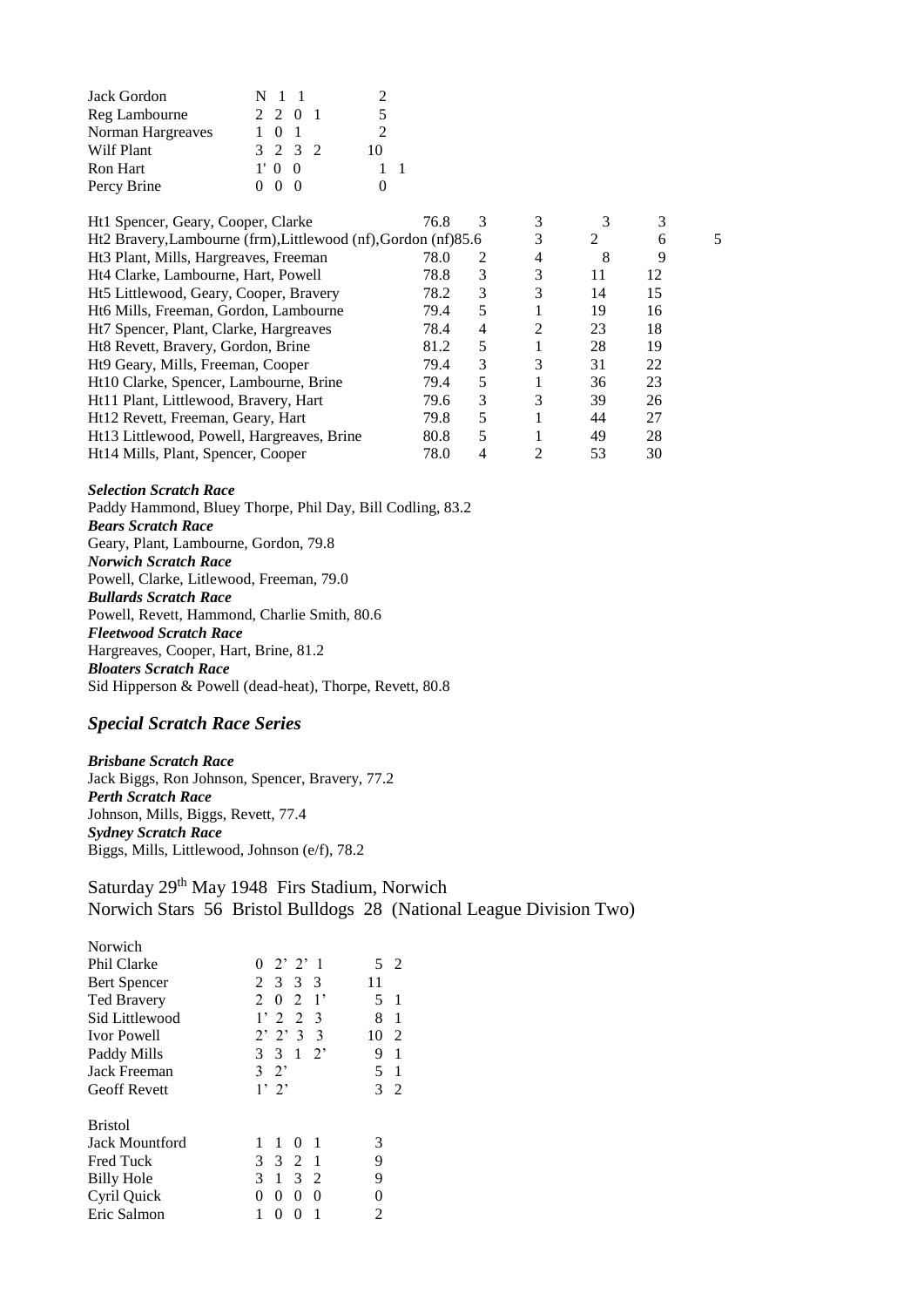| Roger Wise  |            | $0 \t1 \t3 \t0$ | 4 |
|-------------|------------|-----------------|---|
| Johnny Hole | $1 \Omega$ |                 | 0 |
| Graham Hole | (1)        |                 |   |

|      |      |                |    | 4  |
|------|------|----------------|----|----|
| 78.0 | 3    | 3              | 5  | 7  |
| 78.6 | 5    |                | 10 | 8  |
| 80.8 | 5    |                | 15 | 9  |
| 79.2 | 2    | 4              | 17 | 13 |
| 78.0 | 5    |                | 22 | 14 |
| 78.4 | 5    |                | 27 | 15 |
| 79.6 | 3    | 3              | 30 | 18 |
| 78.4 | 4    | 2              | 34 | 20 |
| 78.0 | 4    | $\mathfrak{D}$ | 38 | 22 |
| 79.6 | 3    | 3              | 41 | 25 |
| 79.0 | 5    |                | 46 | 26 |
| 79.6 | 5    |                | 51 | 27 |
| 77.0 | 5    |                | 56 | 28 |
|      | 76.2 | 2              | 4  | 2  |

#### *Selection Scratch Race*

Bluey Thorpe, Bassey Davey, Charlie Smith, Joe Rodwell, 84.2

#### *Yarmouth Scratch Race*

Billy Bales, Sid Hipperson, Reg Morgan, Doug Wells, 83.0

# *Fordson Scratch Race*

Hipperson, Freeman, Revett, Paddy Hammond, 80.8

*Bristol Scratch Race* Mountford, Quick, J. Hole, G. Hole, 80.2

*Bullards Scratch Race* Powell, Freeman, Revett, Clarke, 80.0

#### *Major Scratch Race*

(1) – Spencer, Wise, B. Hole, Bravery, 77.2 (2) – Mills, Tuck, Littlewood, Salmon, 79.0 (Final) – Spencer, Tuck, (Mills & Wise n/f), 79.8

# Saturday 5<sup>th</sup> June 1948 Firs Stadium, Norwich Norwich Stars 56 Sheffield Tigers 40 (Anniversary Cup)

| Norwich              |                                                                 |                     |
|----------------------|-----------------------------------------------------------------|---------------------|
| Aussie Powell        | $0 \t2' 1'$<br>$\mathbf{1}$<br>3                                | 7<br>$\mathfrak{D}$ |
| Paddy Mills          | E 3 3 3                                                         | 9                   |
| <b>Bert Spencer</b>  | $\mathcal{E}$<br>F <sub>3</sub>                                 | 6                   |
| Phil Clarke          | 1 2<br>Е<br>2                                                   | 5                   |
| <b>Ted Bravery</b>   | $2^{\circ}$<br>$\overline{2}$<br>$\mathbf{1}$<br>$\overline{1}$ | 6<br>1              |
| Syd Littlewood       | 0<br>3<br>3 E<br>- 2                                            | 8                   |
| Jack Freeman         | $2^{\circ}$<br>1'2'<br>-1                                       | 6<br>3              |
| <b>Geoff Revett</b>  | 3 3 3                                                           | 9                   |
| Sheffield            |                                                                 |                     |
| Stan Williams        | $1\quad 2$<br>3<br>3                                            | 9                   |
| Len Williams         | $2^{\circ}$<br>$\overline{1}$<br>$\theta$<br>$\Box$ 1'          | 4<br>$\mathcal{L}$  |
| <b>Bruce Semmens</b> | 2 X X<br>2<br>2                                                 | 6                   |
| Danny Lee            | $1^,$<br>$\theta$<br>1<br>$\theta$                              | 2<br>1              |
| Tommy Bateman        | $1^{\circ}$<br>3<br>1<br>$\theta$<br>- 3                        | 8<br>1              |
| <b>Tommy Allott</b>  | 3<br>2<br>2<br>$\overline{2}$                                   | 9                   |
| Jack D. White        | 1<br>0<br>0                                                     | 1                   |
| Ken Sharples         | 1<br>0<br>0                                                     | 1                   |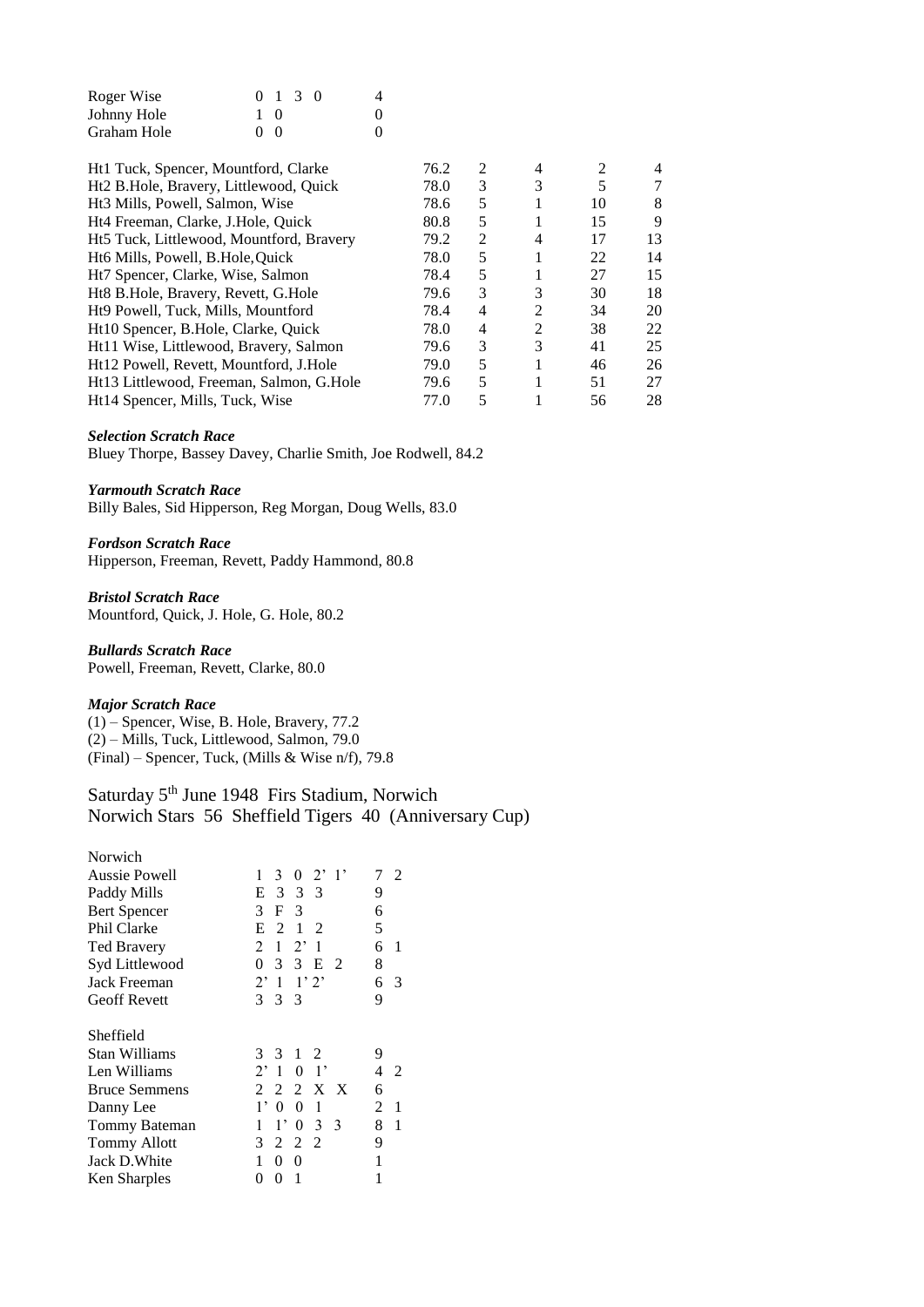| Ht1 S. Willams, L. Williams, Powell, Mills (ef)      | 76.2 |   | 5              |    | 5  |
|------------------------------------------------------|------|---|----------------|----|----|
| Ht2 Spencer, Semmens, Lee, Clarke (ef)               | 76.2 | 3 | 3              | 4  | 8  |
| Ht <sub>3</sub> Allott, Bravery, Bateman, Littlewood | 78.2 | 2 | 4              | 6  | 12 |
| Ht4 Powell, Freeman, White, Lee                      | 79.6 | 5 |                | 11 | 13 |
| Ht5 S. Williams, Clarke, L. Williams, Spencer (f)    | 80.2 | 2 | 4              | 13 | 17 |
| Ht6 Littlewood, Semmens, Bravery, Lee                | 77.6 | 4 | 2              | 17 | 19 |
| Ht7 Mills, Allott, Bateman, Powell                   | 78.0 | 3 | 3              | 20 | 22 |
| Ht8 Revett, Semmens, Freeman, Sharples               | 78.2 | 4 | $\mathfrak{D}$ | 24 | 24 |
| Ht9 Littlewood, Bravery, S. Williams, L. Williams    | 78.6 | 5 |                | 29 | 25 |
| Ht10 Mills, Powell, Lee, Semmens (exc)               | 78.0 | 5 |                | 34 | 26 |
| Ht11 Spencer, Allott, Clarke, Bateman                | 79.0 | 4 | 2              | 38 | 28 |
| Ht12 Revett, S. Williams, Bravery, White             | 79.0 | 4 | 2              | 42 | 30 |
| Ht13 Bateman, Clarke, Freeman, Sharples              | 79.4 | 3 | 3              | 45 | 33 |
| Ht14 Mills, Allott, L. Williams, Littlewood (ef)     | 78.4 | 3 | 3              | 48 | 36 |
| Ht15 Revett, Freeman, Sharples, White                | 78.2 | 5 |                | 53 | 37 |
| Ht16 Bateman, Littlewood, Powell, Semmens (exc)      | 80.0 | 3 | 3              | 56 | 40 |

## *Newcomers Scratch Race*

Les Fenton, Austin Bloom (f), Fred Aldous (f), Jeff Brighton(f) 97.6

## *Sheffield Scratch Race*

Mills, Bateman, Semmens, S. Williams, 77.2

*Yorkshire Scratch Race* Revett, Bravery, L, Williams, Allott, 79.0

#### *Selection Scratch Race*

(1) – Bluey Thorpe, Doug Wells, Bob Womack, Bill Codling, 85.2 (2) – Joe Rodwell, Wells, Phil Day, Bassey Davey, 84.4

*Firs Scratch Race*

Powell, White, Sharples, Ron Waller, 81.0

## *Norwich Scratch Race*

Revett, Littlewood, Freeman, Clarke, 79.0

# Monday 7th June 1948 Brough Park, Newcastle Newcastle Diamonds 50 Norwich Stars 34 (National League Division Two)

| Newcastle                                 |                                               |                     |      |                |                |    |   |
|-------------------------------------------|-----------------------------------------------|---------------------|------|----------------|----------------|----|---|
| Norman Evans                              | 3<br>2<br>2<br>3                              | 10                  |      |                |                |    |   |
| Alec Grant                                | 1'2'<br>$\overline{0}$<br>$\mathbf{1}$        | 4<br>2              |      |                |                |    |   |
| Charlie Spinks                            | 3<br>3<br>3                                   | 9                   |      |                |                |    |   |
| Ken Le Breton                             | 2<br>1<br>2<br>1                              | 6                   |      |                |                |    |   |
| <b>Jack Hunt</b>                          | 2' 2' 0<br>3                                  | $\tau$<br>2         |      |                |                |    |   |
| Wilf Jay                                  | 3<br>3<br>3 3                                 | 12                  |      |                |                |    |   |
| Ed Pye                                    | $\bf{0}$<br>$\overline{0}$<br>$\overline{0}$  | $\theta$            |      |                |                |    |   |
| Danny Calder                              | 1<br>-1                                       | $\overline{2}$      |      |                |                |    |   |
| Norwich                                   |                                               |                     |      |                |                |    |   |
| <b>Ivor Powell</b>                        | 1'0<br>$\theta$                               | $\overline{1}$      |      |                |                |    |   |
| <b>Bert Spencer</b>                       | 2 <sup>1</sup><br>2                           | 5<br>$\overline{1}$ |      |                |                |    |   |
| Syd Littlewood                            | 0 <sub>1</sub><br>$\Omega$<br>1               | $\overline{c}$      |      |                |                |    |   |
| Phil Clarke                               | $2^{\circ}$<br>3 0<br>- 0                     | 5                   |      |                |                |    |   |
| <b>Ted Bravery</b>                        | $\theta$<br>$\mathbf{1}$<br>3<br>$\mathbf{1}$ | 5                   |      |                |                |    |   |
| Paddy Mills                               | 3<br>$\overline{0}$<br>3 2                    | 8                   |      |                |                |    |   |
| Jack Freeman                              | 2<br>$\mathbf{1}$                             | 3                   |      |                |                |    |   |
| <b>Geoff Revett</b>                       | 2<br>$\overline{0}$<br>2 1                    | 5                   |      |                |                |    |   |
| Ht1Evans, Spencer, Grant, Powell          |                                               |                     | 75.6 | 4              | 2              | 4  | 2 |
| Ht2 Spinks, Clarke, Le Breton, Littlewood |                                               |                     | 76.6 | 4              | $\overline{2}$ | 8  | 4 |
| Ht3 Jay, Hunt, Bravery, Mills             |                                               |                     | 74.6 | 5              | 1              | 13 | 5 |
| Ht4 Clarke, Evans, Freeman, Pye           |                                               |                     | 75.0 | $\overline{2}$ | 4              | 15 | 9 |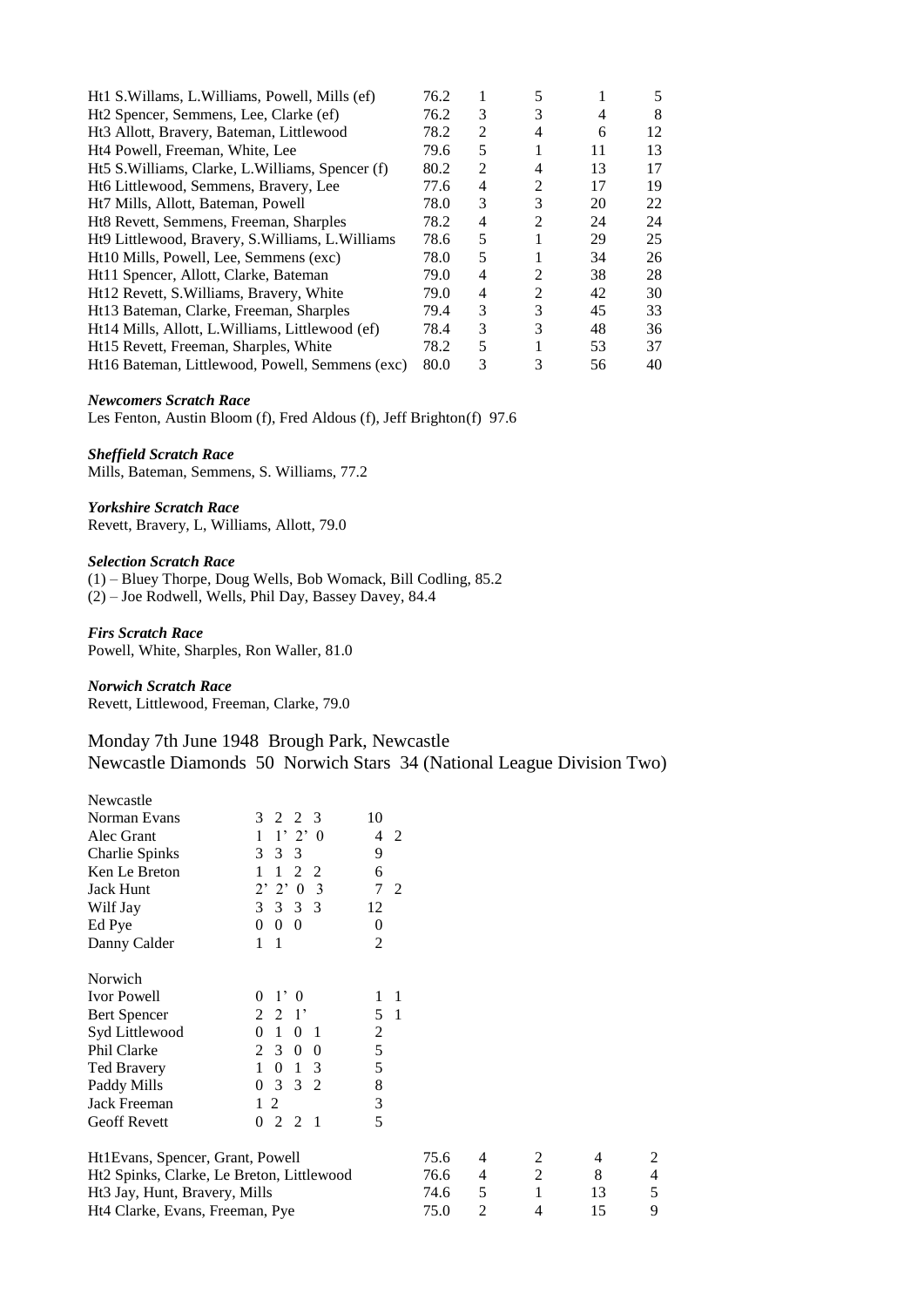| 74.6 | 4                           |                | 19 | 11 |
|------|-----------------------------|----------------|----|----|
| 75.6 | 5                           |                | 24 | 12 |
| 75.4 | 3                           | 3              | 27 | 15 |
| 76.6 | 4                           | 2              | 31 | 17 |
| 77.0 | 3                           | 3              | 34 | 20 |
| 76.6 | 5                           |                | 39 | 21 |
| 75.4 | 2                           | 4              | 41 | 25 |
| 76.6 | 4                           | $\mathcal{L}$  | 45 | 27 |
| 77.2 | $\mathcal{D}_{\mathcal{L}}$ | $\overline{4}$ | 47 | 31 |
| 75.4 | 3                           | 3              | 50 | 34 |
|      |                             |                |    |    |

Wednesday 9th June 1948 White City Stadium, Glasgow Glasgow Tigers 63 Norwich Stars 32 (Anniversary Cup)

| Glasgow                                |                                                                              |      |                |                  |    |                          |
|----------------------------------------|------------------------------------------------------------------------------|------|----------------|------------------|----|--------------------------|
| Harold Fairhurst                       | $2^,$<br>$\mathbf F$<br>2'2'<br>3<br>6                                       |      |                |                  |    |                          |
| Will Lowther                           | 3<br>15<br>3 3<br>3 3                                                        |      |                |                  |    |                          |
| <b>Buck Ryan</b>                       | 3 <sub>3</sub><br>1 <sup>2</sup><br>3<br>10<br>$\mathbf{1}$                  |      |                |                  |    |                          |
| Gordon McGregor                        | $\overline{2}$<br>$\boldsymbol{0}$<br>2                                      |      |                |                  |    |                          |
| Junior Bainbridge                      | 2,<br>$2'$ $2'$ 3<br>9<br>3                                                  |      |                |                  |    |                          |
| Joe Crowther                           | 3<br>$3 \t3 \t2' \t2'$<br>13 2                                               |      |                |                  |    |                          |
| Norman Lindsay                         | 2<br>2' 2 2<br>8                                                             |      |                |                  |    |                          |
| <b>Gruff Garland</b>                   | $E \t0 \t0$<br>$\Omega$<br>$\mathbf{0}$                                      |      |                |                  |    |                          |
| Norwich                                |                                                                              |      |                |                  |    |                          |
| Aussie Powell                          | $1' \t0 \t1'$<br>$\overline{2}$<br>3<br>1                                    |      |                |                  |    |                          |
| <b>Bert Spencer</b>                    | $\theta$<br>$\mathbf{0}$<br>E                                                |      |                |                  |    |                          |
| Syd Littlewood                         | 1' E<br>1<br>F<br>F<br>1                                                     |      |                |                  |    |                          |
| Phil Clarke                            | 7<br>3<br>3<br>$1\quad0$<br>$\mathbf{F}$                                     |      |                |                  |    |                          |
| Ted Bravery                            | $\overline{2}$<br>$\mathbf{1}$<br>$\mathbf{0}$<br>$\Omega$<br>$\overline{1}$ |      |                |                  |    |                          |
| Paddy Mills                            | 3<br>$\mathbf{1}$<br>1<br>$\mathbf{1}$<br>$\Omega$                           |      |                |                  |    |                          |
| Jack Freeman                           | 5<br>1<br>$\mathbf{1}$<br>$\overline{2}$<br>$\mathbf{1}$                     |      |                |                  |    |                          |
| <b>Geoff Revett</b>                    | $\overline{2}$<br>$\overline{2}$<br>3<br>3<br>11<br>$\overline{1}$           |      |                |                  |    |                          |
|                                        | Ht1 Lowther, Fairhurst, Powell, Spencer (ef)                                 | 83.4 | 5              | 1                | 5  | 1                        |
|                                        | Ht2 Clarke, McGregor, Ryan, Littlewood (f)                                   | 83.8 | 3              | 3                | 8  | $\overline{\mathcal{A}}$ |
|                                        | Ht3 Crowther, Bainbridge, Bravery, Mills                                     | 84.0 | 5              | 1                | 13 | 5                        |
|                                        | Ht4 Clarke, Lindsay, Freeman, Fairhurst (f)                                  | 85.2 | $\mathbf{2}$   | 4                | 15 | 9                        |
| Ht5 Ryan, Revett, Powell, Garland      |                                                                              | 87.0 | 3              | 3                | 18 | 12                       |
|                                        | Ht6 Crowther, Bainbridge, Littlewood (f), Clarke (f)                         | 83.4 | 5              | $\boldsymbol{0}$ | 23 | 12                       |
| Ht7 Lowther, Fairhurst, Mills, Bravery |                                                                              | 84.2 | 5              | 1                | 28 | 13                       |
|                                        | Ht8 Ryan, Revett, Littlewood, Garland (ef)                                   | 86.2 | $\mathfrak{Z}$ | 3                | 31 | 16                       |
|                                        | Ht9 Crowther, Bainbridge, Freeman, Powell                                    | 84.0 | 5              | 1                | 36 | 17                       |
|                                        | Ht10 Lowther, Fairhurst, Clarke, Littlewood (ef)                             | 85.0 | 5              | 1                | 41 | 18                       |
| Ht11 Ryan, Lindsay, Mills, Bravery     |                                                                              | 86.0 | 5              | $\mathbf{1}$     | 46 | 19                       |
|                                        | Ht12 Bainbridge, Freeman, Powell, Garland                                    | 85.4 | 3              | 3                | 49 | 22                       |
|                                        | Ht13 Revett, Lindsay, Bravery, McGregor                                      | 85.4 | $\overline{2}$ | $\overline{4}$   | 51 | 26                       |
| Ht14 Lowther, Crowther, Mills, Spencer |                                                                              | 84.0 | 5              | 1                | 56 | 27                       |

# Saturday 12th June 1948 Firs Stadium, Norwich Norwich Stars 60 Newcastle Diamonds 24 (NL Division Two)

Ht15 Revett, Lindsay, Freeman, Garland 86.2 2 4 58 31<br>
Ht16 Lowther, Crowther, Revett, Clarke 84.0 5 1 63 32

| Norwich             |                   |                      |
|---------------------|-------------------|----------------------|
| <b>Geoff Revett</b> | $0 \t3 \t1 \t2'$  | 6 1                  |
| Bert Spencer        | 3 3 3 3           | 12                   |
| Aussie Powell       | 1'333             | $\overline{1}$<br>10 |
| Paddy Mills         | $2 \t2' 1 \t3$    | $\mathbf{1}$<br>x    |
| <b>Ted Bravery</b>  | $2 \t2' \t3 \t2'$ | $\mathcal{D}$        |
| Syd Littlewood      | 1'311             | 61                   |
| Jack Freeman        | 2'2'              | $\mathcal{D}$        |

Ht16 Lowther, Crowther, Revett, Clarke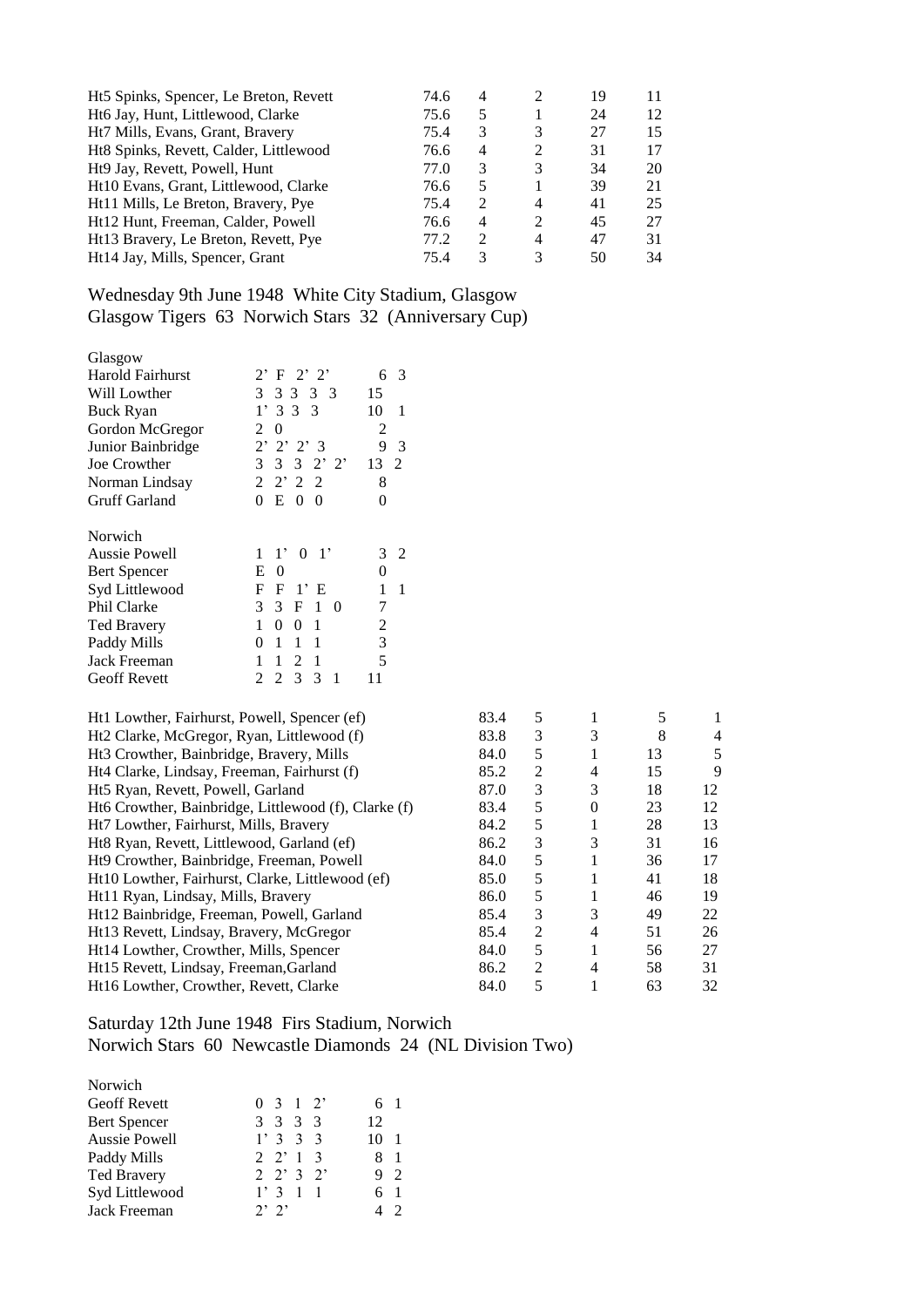| Phil Clarke    | $2^{3}$                                  |   |
|----------------|------------------------------------------|---|
| Newcastle      |                                          |   |
| Norman Evans   | 2 1 2 0                                  | 5 |
| Alec Grant     | 1' 0 0 0                                 |   |
| Charlie Spinks | 3<br>0 <sub>0</sub>                      | 3 |
| Ken Le Breton  | $\overline{1}$<br>-1                     | 3 |
| Jack Hunt      | - ()<br>$\theta$<br>$^{(1)}$<br>$\Omega$ | 0 |
| Wilf Jay       | 3 2 2 2                                  | 9 |
| Ed Pye         | $\mathbf{0}$                             |   |
| Danny Calder   |                                          |   |

| 77.8 | 3 | 3                     | 3  | 3  |
|------|---|-----------------------|----|----|
| 76.6 | 3 | 3                     | 6  | 6  |
| 78.0 | 3 | 3                     | 9  | 9  |
| 78.4 | 5 |                       | 14 | 10 |
| 77.2 | 5 |                       | 19 | 11 |
| 80.2 | 5 |                       | 24 | 12 |
| 78.2 | 4 | $\mathfrak{D}$        | 28 | 14 |
| 79.0 | 5 |                       | 33 | 15 |
| 80.0 | 4 | $\mathfrak{D}$        | 37 | 17 |
| 78.0 | 5 |                       | 42 | 18 |
| 78.6 | 4 | $\mathcal{D}_{\cdot}$ | 46 | 20 |
| 78.8 | 5 |                       | 51 | 21 |
| 77.8 | 5 |                       | 56 | 22 |
| 79.0 |   | 2                     | 60 | 24 |
|      |   |                       |    |    |

*Selection Scratch Race* Bluey Thorpe, Bassey Davey, Fred Vivian, Bill Codling, 85.2

*Norwich Scratch Race* Clarke, Littlewood, Freeman, Revett, 78.8

*Yarmouth Scratch Race*

Charlie Smith, Jeff Brighton, Joe Talbot, Vivian, 86.8

*Brough Scratch Race* Spinks, Joe Rodwell, Davey, Thorpe, 82.0

# *Bullards Scratch Race*

Clarke, Freeman, Calder, Pye, 81.8

## *Major Scratch Race*

(1) – Powell, Spencer, Jay, Grant, 78.4 (2) – Mills, Evans, Le Breton, Bravery, 77.0 (Final) – Spencer, Mills, Powell, Evans, 78.0

Thursday 17<sup>th</sup> June 1948 Owlerton, Sheffield Sheffield Tigers 55 Norwich Stars 53 (National Trophy)

| Sheffield            |                                           |  |
|----------------------|-------------------------------------------|--|
| Len Williams         | 2 3 3 1 2<br>11                           |  |
| Stan Williams        | $1'$ 3 3 E 3 3 13 1                       |  |
| <b>Bruce Semmens</b> | $1'$ 2 3 2 2 E 10                         |  |
| Danny Lee            | E<br>$\Omega$<br>$\theta$                 |  |
| Tommy Bateman        | $0 \t2' 1 \t0 \t2'$<br>5<br>$\mathcal{L}$ |  |
| <b>Tommy Allott</b>  | 2 1 1 2 1                                 |  |
| Jack D. White        | 8<br>2 3 3                                |  |
| Ken Sharples         | F<br>$\Omega$                             |  |
| Norwich              |                                           |  |
| Syd Littlewood       | $\mathbf{1}$<br>10<br>-1<br>3             |  |
| Bert Spencer         | 3<br>3 <sup>3</sup><br>$\mathbf{3}$<br>3  |  |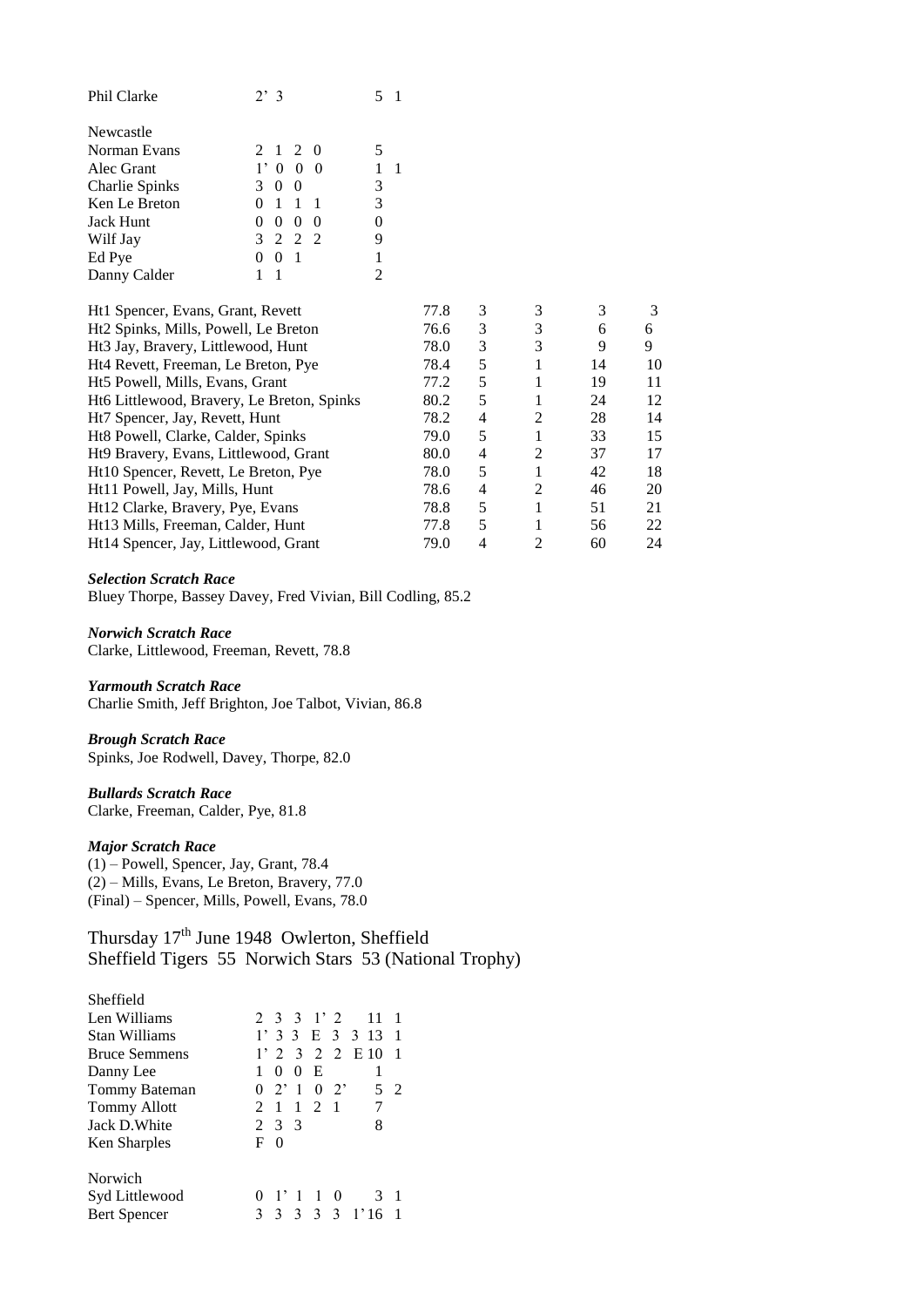| <b>Ivor Powell</b>  |             | 0 1 0 0 E       |  |                  |  |
|---------------------|-------------|-----------------|--|------------------|--|
| Paddy Mills         |             |                 |  | 3 2 2 3 3 2 15 1 |  |
| <b>Ted Bravery</b>  |             | 2 2 2 1 1       |  |                  |  |
| Jack Freeman        |             | $0 \t0 \t0 \t1$ |  |                  |  |
| Phil Clarke         | 3 2 2       |                 |  |                  |  |
| <b>Geoff Revett</b> | $1 \quad 1$ |                 |  | 2 <sub>1</sub>   |  |

| Ht1 Spencer, L. Williams, S. Williams, Littlewood  | 72.8 | 3 | 3              | 3  | 3  |
|----------------------------------------------------|------|---|----------------|----|----|
| Ht2 Mills, Allott, Semmens, Powell                 | 75.0 | 3 | 3              | 6  | 6  |
| Ht <sub>3</sub> S. Williams, Bravery, Lee, Freeman | 76.0 | 4 | 2              | 10 | 8  |
| Ht4 Clarke, White, Revett, Sharples (f)            | 77.6 | 2 | 4              | 12 | 12 |
| Ht5 Spencer, Semmens, Powell, Lee                  | 75.6 | 2 | 4              | 14 | 16 |
| Ht6 L. Williams, Mills, Allott, Freeman            | 75.8 | 4 | $\overline{2}$ | 18 | 18 |
| Ht7 Semmens, Bravery, Littlewood, Bateman          | 76.8 | 3 | 3              | 21 | 21 |
| Ht8 L. Williams, Bateman, Littlewood, Powell       | 77.8 | 5 | 1              | 26 | 22 |
| Ht9 Spencer, Semmens, L. Williams, Freeman         | 75.6 | 3 | 3              | 29 | 25 |
| Ht10 S. Williams, Bravery, Allott, Powell          | 77.0 | 4 | 2              | 33 | 27 |
| Ht11 Spencer, Mills, Bateman, Lee                  | 75.8 | 1 | 5              | 34 | 32 |
| Ht12 Mills, Semmens, Littlewood, S. Williams (ef)  | 76.6 | 2 | 4              | 36 | 36 |
| Ht13 Spencer, Allott, Bravery, Bateman             | 76.0 | 2 | 4              | 38 | 40 |
| Ht14 White, Clarke, Revett, Sharples               | 77.8 | 3 | 3              | 41 | 43 |
| Ht15 Mills, L. Williams, Bravery, Lee (ef)         | 78.2 | 2 | 4              | 43 | 47 |
| Ht16 S. Williams, Bateman, Freeman, Powell (ef)    | 79.4 | 5 | 1              | 48 | 48 |
| Ht17 White, Clarke, Allott, Littlewood             | 76.4 | 4 | $\mathfrak{D}$ | 52 | 50 |
| Ht18 S. Williams, Mills, Spencer, Semmens (ef)     | 75.8 | 3 | 3              | 55 | 53 |

Saturday 19<sup>th</sup> June 1948 Firs Stadium, Norwich

Norwich Stars 76 Sheffield Tigers 32 (National Trophy)

| Norwich              |                |                |                  |                |             |               |      |   |
|----------------------|----------------|----------------|------------------|----------------|-------------|---------------|------|---|
| <b>Geoff Revett</b>  | $1^{\circ}$    | 1              | 0                | $2^{\circ}$    |             |               | 4    | 2 |
| Ted Bravery          | 2              | 1              | 3 <sup>1</sup>   | 3 <sup>3</sup> |             |               | 12   |   |
| Syd Littlewood       | 1              | 1              | $\overline{0}$   | 3 <sub>1</sub> |             |               | 6    |   |
| <b>Bert Spencer</b>  | 3              | 3              | $2^,$            | 3              | 3           |               | 2'16 | 2 |
| Paddy Mills          | $\mathfrak{Z}$ |                | $3 \overline{3}$ | $\mathfrak{Z}$ | $2^{\circ}$ | $\mathcal{E}$ | 17   | 1 |
| <b>Ivor Powell</b>   | 0              |                | 3 2' 2' 2'       |                |             |               | 9    | 3 |
| Phil Clarke          |                | $3 \t2' \t3$   |                  |                |             |               | 8    | 1 |
| Jack Freeman         |                | $2'$ $2'$      |                  |                |             |               | 4    | 2 |
|                      |                |                |                  |                |             |               |      |   |
| Sheffield            |                |                |                  |                |             |               |      |   |
| Len Williams         | 0              | $\mathfrak{D}$ | $1^{\circ}$      | 0              | 1           |               | 4    | 1 |
| Stan Williams        | 3              | 2              | $\Omega$         | 0              | $\theta$    |               | 5    |   |
| Tommy Bateman        | 3              | $\theta$       | 2                | 1              | 1           | 0             | 7    |   |
| <b>Tommy Allott</b>  | $2^,$          | 2              | 1                | $\overline{2}$ | 1           | 1             | 9    | 1 |
| <b>Bruce Semmens</b> | 2              | $1^,$          | $\theta$         | 1              | $\theta$    |               | 4    | 1 |
| Danny Lee            | 0              | 0              | 1                | 0              | 0           |               | 1    |   |
| Jack D. White        | 0              | 0              |                  |                |             |               | 0    |   |
| Ken Sharples         | 1              | 1              |                  |                |             |               | 2    |   |
|                      |                |                |                  |                |             |               |      |   |

| Ht1 S. Williams, Bravery, Revett, L. Williams           | 78.0 | 3 | 3              |    | 3  |
|---------------------------------------------------------|------|---|----------------|----|----|
| Ht2 Bateman, Allott, Littlewood, Powell                 | 78.2 |   |                | 4  | 8  |
| Ht <sub>3</sub> Spencer, Semmens, Bravery, Lee          | 77.0 | 4 | $\mathfrak{D}$ | 8  | 10 |
| Ht4 Clarke, Freeman, Sharples, White                    | 80.2 | 5 |                | 13 | 11 |
| Ht5 Spencer, S. Williams, Littlewood, Bateman           | 78.0 | 4 | $\mathfrak{D}$ | 17 | 13 |
| Ht6 Powell, Allott, Revett, Lee                         | 78.4 | 4 | 2              | 21 | 15 |
| Ht <sub>7</sub> Mills, L. Williams, Semmens, Littlewood | 77.6 | 3 | 3              | 24 | 18 |
| Ht8 Mills, Bateman, L. Williams, Revett                 | 78.4 | 3 | 3              | 27 | 21 |
| Ht9 Littlewood, Clarke, Lee, S. Williams                | 79.0 | 5 |                | 32 | 22 |
| Ht10 Bravery, Powell, Bateman, Semmens                  | 79.4 | 5 |                | 37 | 23 |
| Ht11 Mills, Spencer, Allott, S. Williams                | 80.2 | 5 |                | 42 | 24 |
| Ht12 Bravery, Allott, Littlewood, L. Williams           | 79.4 | 4 | 2              | 46 | 26 |
| Ht13 Mills, Powell, Semmens, S. Williams                | 78.6 | 5 |                | 51 | 27 |
| Ht14 Clarke, Freeman, Sharples, White                   | 80.4 | 5 |                | 56 | 28 |

| 78.0 | 3              | 3              | 3  | 3  |
|------|----------------|----------------|----|----|
| 78.2 | 1              | 5              | 4  | 8  |
| 77.0 | 4              | $\overline{2}$ | 8  | 10 |
| 80.2 | 5              | 1              | 13 | 11 |
| 78.0 | $\overline{4}$ | 2              | 17 | 13 |
| 78.4 | 4              | $\overline{2}$ | 21 | 15 |
| 77.6 | 3              | 3              | 24 | 18 |
| 78.4 | 3              | 3              | 27 | 21 |
| 79.0 | 5              | 1              | 32 | 22 |
| 79.4 | 5              | 1              | 37 | 23 |
| 80.2 | 5              | 1              | 42 | 24 |
| 79.4 | 4              | 2              | 46 | 26 |
| 78.6 | 5              | 1              | 51 | 27 |
| 80.4 | 5              | 1              | 56 | 28 |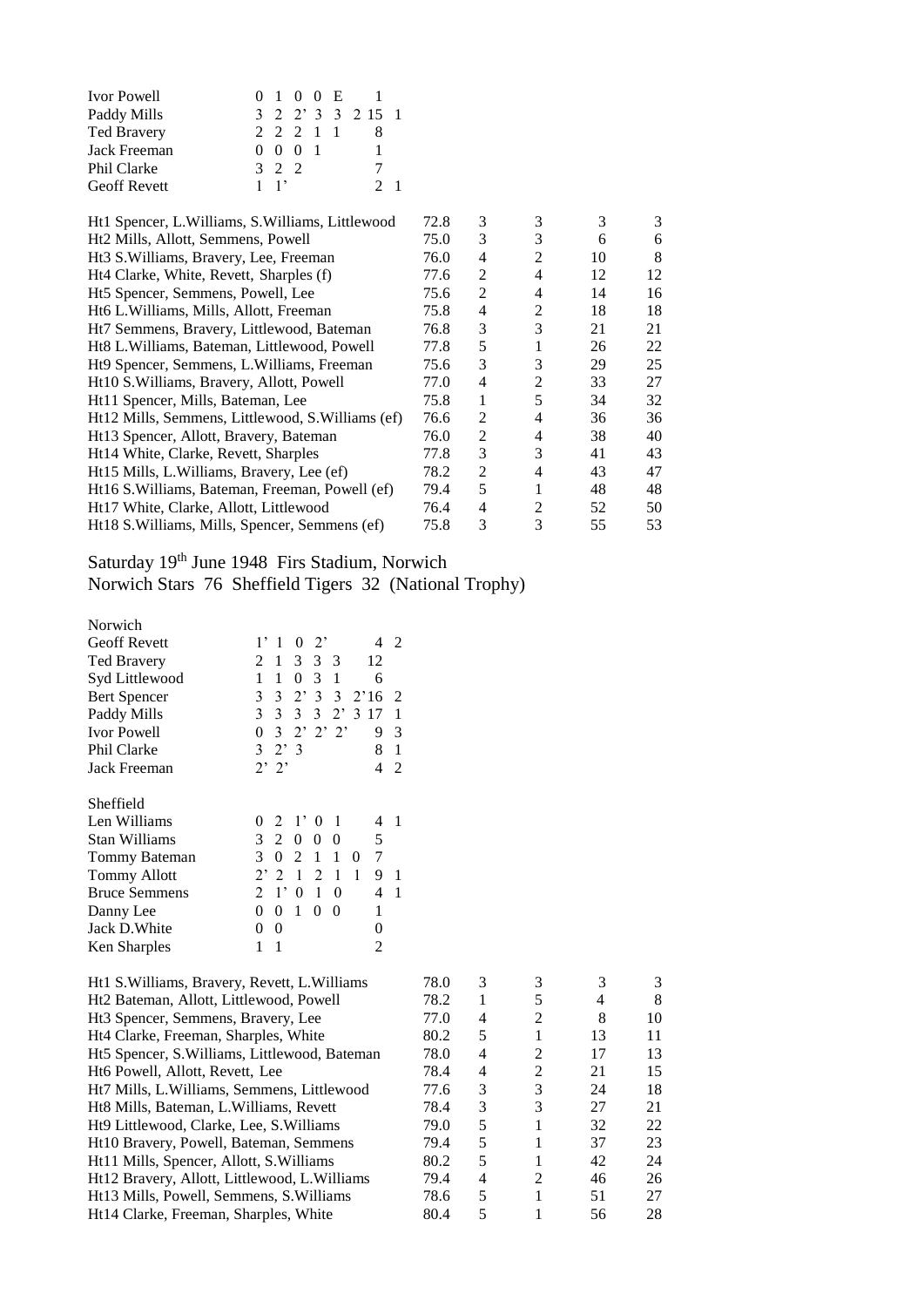| Ht15 Spencer, Revett, Allott, Semmens  | 79.0 |          | 6 I | 29. |
|----------------------------------------|------|----------|-----|-----|
| Ht16 Bravery, Mills, Bateman, Lee      | 79 O |          | 66  | 30  |
| Ht17 Spencer, Powell, L. Williams, Lee | 79 X |          |     | 31. |
| Ht18 Mills, Spencer, Allott, Bateman   | 79 O | $\sim$ 5 | 76. | 32. |

#### *Interval Scratch Race*

Phil Day, Bluey Thorpe, (unknown) Moore, Ron Waller, 84.4

#### *Selection Scratch Race*

(1) – Joe Rodwell, Ash Hewitt, Fred Vivian, Jeff Brighton, 86.2 (2) – Rodwell, Bob Womack, Joe Pickett, Brighton, 84.2

## *Yarmouth Scratch Race*

Sid Hipperson, Billy Bales, Paddy Hammond, Reg Morgan, 81.4

## *Norwich Scratch Race*

Clarke, White, Freeman, Sharples, 81.4

# Saturday 26<sup>th</sup> June 1948 Firs Stadium, Norwich Norwich 43 New Cross 41 (Challenge)

| NORWICH                                                            |                  |                  |                  |                  |                          |                |              |    |                                                              |
|--------------------------------------------------------------------|------------------|------------------|------------------|------------------|--------------------------|----------------|--------------|----|--------------------------------------------------------------|
| Sid Littlewood                                                     | $\mathbf{1}$     | $\boldsymbol{0}$ | 3                | 3                | 7                        |                |              |    |                                                              |
| Ted Bravery                                                        | $\boldsymbol{0}$ | $\mathbf{1}$     | 2,               | $\boldsymbol{0}$ | $\overline{3}$           | 1              |              |    |                                                              |
| <b>Aussie Powell</b>                                               | $\mathbf{1}$     | 1,               | $\overline{3}$   | 1'               | 6                        | $\overline{2}$ |              |    |                                                              |
| Paddy Mills                                                        | 3                | $\sqrt{2}$       | $\overline{c}$   | $\boldsymbol{2}$ | 9                        |                |              |    |                                                              |
| <b>Bert Spencer</b>                                                | $\overline{2}$   | 3                | $\overline{c}$   | $\overline{2}$   | 9                        |                |              |    |                                                              |
| <b>Geoff Revett</b>                                                | $\boldsymbol{0}$ | 2 <sup>1</sup>   | $\mathbf{0}$     |                  | $\overline{2}$           | 1              |              |    |                                                              |
| Phil Clarke                                                        | $\overline{2}$   | 1 <sup>2</sup>   | $\overline{2}$   |                  | 5                        | $\mathbf{1}$   |              |    |                                                              |
| Jack Freeman                                                       | $\mathbf{1}$     | 1 <sup>2</sup>   |                  |                  | $\overline{2}$           | $\mathbf{1}$   |              |    |                                                              |
| <b>NEW CROSS</b>                                                   |                  |                  |                  |                  |                          |                |              |    |                                                              |
| Ron Johnson                                                        | 3                | $\mathfrak{Z}$   | 3                | 3                | 12                       |                |              |    |                                                              |
| Frank Lawrence                                                     | 2'               | $\boldsymbol{0}$ | $\mathbf{1}$     | $\mathbf{1}$     | 4                        | $\mathbf{1}$   |              |    |                                                              |
| Geoff Lloyd                                                        | $\overline{c}$   | $\boldsymbol{0}$ | $\boldsymbol{0}$ | $\boldsymbol{0}$ | $\overline{c}$           |                |              |    |                                                              |
| Ray Moore                                                          | $\mathbf{0}$     | 3                | $\mathbf{1}$     |                  | $\overline{\mathcal{L}}$ |                |              |    |                                                              |
| <b>Bill Longley</b>                                                | $\mathbf{1}$     | $\overline{2}$   | $\boldsymbol{0}$ | $\boldsymbol{0}$ | 3                        |                |              |    |                                                              |
| George Newton                                                      | 3                | $\boldsymbol{0}$ | 3                | 3                | 9                        |                |              |    |                                                              |
| <b>Lindsey Mitchell</b>                                            | 1                | $\mathbf{1}$     | $\overline{0}$   |                  | $\overline{c}$           |                |              |    |                                                              |
| <b>Billy Bales</b>                                                 | $\overline{2}$   | 3                |                  |                  | $\overline{5}$           |                |              |    |                                                              |
| $\mathbf{1}$<br>Johnson, Lawrence, Littlewood, Bravery, 77.2       |                  |                  |                  |                  |                          |                | $\mathbf{1}$ | 5  |                                                              |
| $\boldsymbol{2}$<br>Mills, Lloyd, Powell, Moore, 76.4              |                  |                  |                  |                  |                          |                | 5            | 7  |                                                              |
| 3<br>Newton, Spencer, Longley, Revett, 75.2                        |                  |                  |                  |                  |                          |                | 7            | 11 |                                                              |
| $\overline{4}$<br>Moore, Clarke, Mitchell, Littlewood, 78.0        |                  |                  |                  |                  |                          |                | 9            | 15 |                                                              |
| 5<br>Johnson, Mills, Powell, Lawrence, 77.2                        |                  |                  |                  |                  |                          |                | 12           | 18 |                                                              |
| $\boldsymbol{6}$<br>Spencer, Revett, Moore, Lloyd, 77.0            |                  |                  |                  |                  |                          |                | 17           | 19 |                                                              |
| $\boldsymbol{7}$<br>Littlewood, Longley, Bravery, Newton (f), 79.2 |                  |                  |                  |                  |                          |                | 21           | 21 |                                                              |
| $8\,$<br>Powell, Bales, Freeman, Lloyd, 78.2                       |                  |                  |                  |                  |                          |                | 25           | 23 |                                                              |
| 9<br>Johnson, Spencer, Lawrence, Revett, 77.2                      |                  |                  |                  |                  |                          |                | 27           | 27 |                                                              |
| 10<br>Littlewood, Bravery, Mitchell, Lloyd, 80.0                   |                  |                  |                  |                  |                          |                | 32           | 28 |                                                              |
| 11<br>Newton, Mills, Powell, Longley, 77.2                         |                  |                  |                  |                  |                          |                | 35           | 31 |                                                              |
| 12<br>Johnson, Spencer, Freeman, Mitchell, 78.4                    |                  |                  |                  |                  |                          |                | 38           | 34 |                                                              |
| 13<br>Bales, Mills, Clarke, Longley, 78.0                          |                  |                  |                  |                  |                          |                | 41           | 37 |                                                              |
| 14<br>Newton, Clarke, Lawrence, Bravery, 77.2                      |                  |                  |                  |                  |                          |                | 43           | 41 |                                                              |
|                                                                    |                  |                  |                  |                  |                          |                |              |    | (Bales replaced Eric French, riding in a Championship Round) |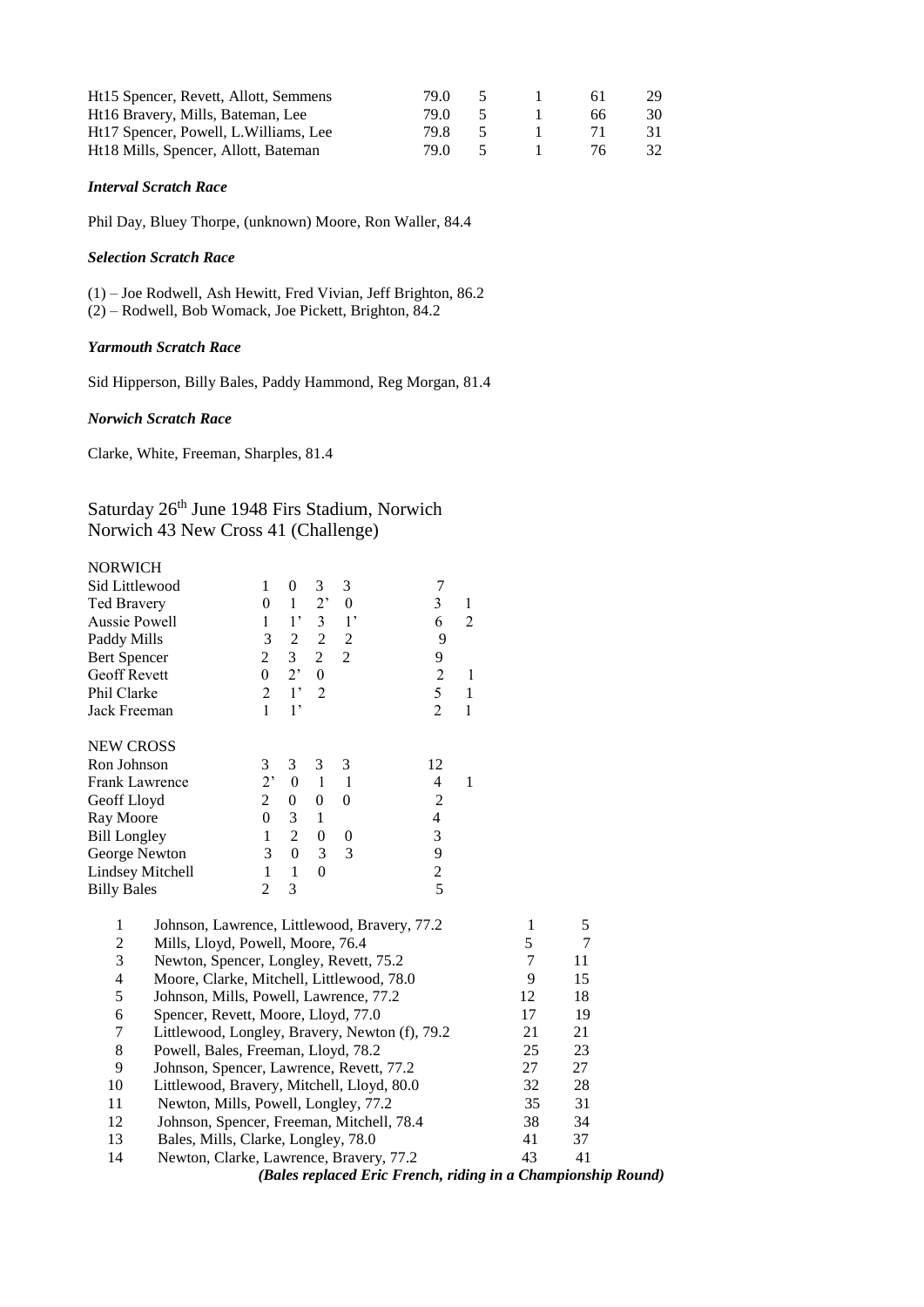## *Selection Scratch Race*

(1) – Max Pearce, Bill Codling, Fred Brand, Evan Harris, 85.2 (2) – Nobby Stock, Pearce, Joe Rodwell, Jimmy Dunn, 82.6

*Stars Scratch Race* Clarke, Littlewood, Freeman, Revett, 79.8

*New Cross Scratch Race* Lawrence, Reg Morgan, Mitchell, Pearce, 82.2

*Yarmouth Scratch Race* Paddy Hammond, Sid Hipperson, Rodwell, Brand, 81.6

*Special Scratch Race*

(1) – Newton, Johnson, Powell, Mills, 77.4 (2) – Spencer, Longley, Bravery, Bales, 78.6 (Final) – Johnson, Spencer, Newton, Longley, 79.0

*(The Final lasts forever in my memory – 4 great Leg-trailers together. WOW, WOW, WOW)*

Thursday 1st July 1948 Cleveland Park, Middlesbrough Middlesbrough Bears 53 Norwich Stars 54 (National Trophy)

Middlesbrough

| Frank Hodgson       | 2 2 3 16<br>3<br>3<br>3                             |
|---------------------|-----------------------------------------------------|
| Derek Close         | $\overline{2}$<br>1<br>3<br>$\mathbf{1}$<br>1<br>8  |
| Jack Hodgson        | E<br>2<br>1'3<br>2'10<br>$\overline{2}$<br>2        |
| Herby King          | 3<br>0<br>0<br>0<br>2<br>5                          |
| Geoff Godwin        | $1^{\circ}$<br>1<br>1<br>1<br>7<br>3                |
| <b>Bill Wilson</b>  | E<br>0<br>0<br>1<br>1<br>2                          |
| <b>Tip Mills</b>    | 2<br>2<br>4                                         |
| George Farmer       | 1<br>1<br>nf                                        |
| Norwich             |                                                     |
| Syd Littlewood      | 0<br>0<br>$\theta$<br>$^{(1)}$<br>$\Omega$          |
| <b>Bert Spencer</b> | 2<br>$3 \t3 \t2'$<br>$\mathfrak{D}$<br>13<br>1<br>1 |
| <b>Geoff Revett</b> | 2<br>$\overline{2}$<br>1,<br>$\mathbf{1}$<br>1<br>7 |
| Paddy Mills         | $2^{\circ}$<br>3<br>2<br>2<br>1<br>0<br>10<br>1     |
| Phil Clarke         | $\mathfrak{Z}$<br>3<br>3<br>2<br>3<br>14            |
| <b>Ted Bravery</b>  | $1^{\circ}$<br>0<br>0<br>0<br>1<br>1                |
| Jack Freeman        | 3<br>3<br>0<br>-3<br>9                              |
| Reg Morgan          | Е<br>0<br>0                                         |

| Ht1 F.Hodgson, Spencer, Close, Littlewood       | 71.2 (TR)4 |   | $\mathfrak{D}$ | 4  | $\mathfrak{D}$ |
|-------------------------------------------------|------------|---|----------------|----|----------------|
| Ht2 P.Mills, J.Hodgson, Revett, Wilson          | 72.8       | 2 | 4              | 6  | 6              |
| Ht <sub>3</sub> Close, Clarke, Bravery, King    | 74.0       | 3 | 3              | 9  | 9              |
| Ht4 Freeman, T.Mills, Farmer, Morgan            | 76.2       | 3 | 3              | 12 | 12             |
| Ht5 King, Spencer, Revett, J.Hodgson (ef)       | 74.2       | 3 | 3              | 15 | 15             |
| Ht6 F.Hodgson, P.Mills, Wilson, Bravery         | 73.2       | 4 | 2              | 19 | 17             |
| Ht7 Clarke, J.Hodgson, Godwin, Littlewood       | 73.0       | 3 | 3              | 22 | 20             |
| Ht8 F.Hodgson, Revett, Godwin, Freeman          | 74.4       | 4 | 2              | 26 | 22             |
| Ht9 Spencer, F.Hodgson, J.Hodgson, Bravery      | 73.6       | 3 | 3              | 29 | 25             |
| Ht10 Clarke, Close, Revett, Wilson (ef)         | 74.4       | 2 | 4              | 31 | 29             |
| Ht11 Spencer, P.Mills, Godwin, King             | 74.2       | 1 | 5              | 32 | 34             |
| Ht12 J.Hodgson, P.Mills, Close, Littlewood      | 73.2       | 4 | $\mathfrak{D}$ | 36 | 36             |
| Ht13 Clarke, Spencer, Godwin, Wilson            | 74.6       | 1 | 5              | 37 | 41             |
| Ht14 Freeman, T.Mills, Farmer (nf), Morgan (ef) | 76.6       | 2 | 3              | 39 | 44             |
| Ht15 Clarke, F.Hodgson, P.Mills, King           | 73.8       | 2 | 4              | 41 | 48             |
| Ht16 Godwin, Revett, Close, Bravery             | 75.2       | 4 | 2              | 45 | 50             |
| Ht17 Freeman, King, Wilson, Littlewood          | 75.2       | 3 | 3              | 48 | 53             |
| Ht18 F.Hodgson, J.Hodgson, Spencer, P.Mills     | 74.0       | 5 |                | 53 | 54             |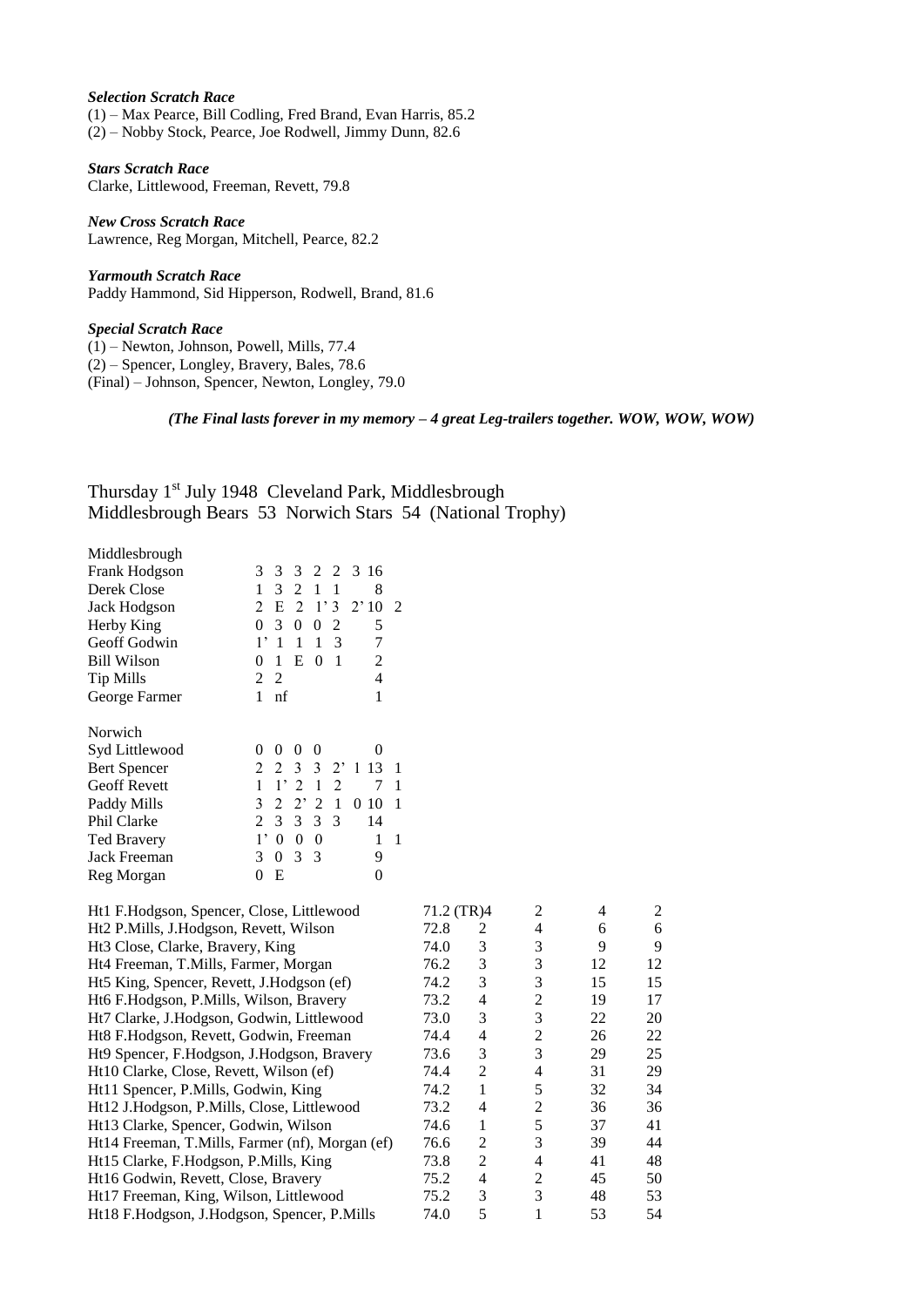The June Junior Scratch Race Joe Arthur, Jack Watts, Wally Fox, Ashley Wing ` 81.4

Reserves Special Race [Mills, Farmer, Freeman, Morgan] ?

Saturday 3rd July 1948 Firs Stadium, Norwich Norwich Stars 66 Middlesbrough Bears 41 (National Trophy Second Leg)

| Norwich             |                                                              |   |
|---------------------|--------------------------------------------------------------|---|
| <b>Bert Spencer</b> | 3<br>3 3 2 0 13<br>2<br>1                                    |   |
| <b>Geoff Revett</b> | $2^{\circ}$<br>$3 \frac{1}{2}$<br>1<br>$2^{\circ}$<br>9      | 3 |
| <b>Ivor Powell</b>  | $\mathbf{1}$ ,<br>3<br>0<br>0<br>0<br>2                      | 1 |
| Paddy Mills         | 3<br>3<br>$\Omega$<br>3<br>2<br>11                           |   |
| Syd Littlewood      | 3<br>$2^{\circ}$ 2<br>3 <sup>3</sup><br>13                   | 1 |
| <b>Ted Bravery</b>  | 1'2'<br>$\overline{2}$<br>$2^{\circ}$<br>$\overline{1}$<br>8 | 3 |
| Phil Clarke         | 3<br>3<br>6                                                  |   |
| Jack Freeman        | 1<br>1<br>2                                                  |   |
| Middlesbrough       |                                                              |   |
| Herby King          | 2<br>0<br>0<br>2<br>$\theta$                                 |   |
| Frank Hodgson       | 3 2 3<br>2<br>2 3 15                                         |   |
| <b>Bill Wilson</b>  | 1<br>0<br>F<br>1                                             |   |
| Jack Hodgson        | 3<br>3<br>1<br>3<br>2'13<br>1                                | 1 |
| Geoff Godwin        | $1^{\circ}$<br>1<br>0<br>0<br>2<br>0                         | 1 |
| Derek Close         | $1^{\circ}$<br>1<br>1<br>1<br>0<br>4                         | 1 |
| <b>Frank Bettis</b> | 0<br>0<br>2<br>2                                             |   |
| <b>Tip Mills</b>    | 2<br>2<br>0<br>0                                             |   |

| Ht1 Spencer, F.Hodgson, Revett, King           | 74.6 | 4 | 2              | 4  | $\mathfrak{D}$ |
|------------------------------------------------|------|---|----------------|----|----------------|
| Ht2 J.Hodgson, Bravery, Powell, Wilson         | 77.4 | 3 | 3              |    | 5              |
| Ht3 P.Mills, Revett, Close, Godwin             | 78.6 | 5 |                | 12 | 6              |
| Ht4 Clarke, Bettis, Freeman, T.Mills           | 81.0 | 4 | $\overline{c}$ | 16 | 8              |
| Ht5 F.Hodgson, P.Mills, Wilson, Powell         | 78.0 | 2 | 4              | 18 | 12             |
| Ht6 J.Hodgson, Spencer, Bravery, Close         | 77.0 | 3 | 3              | 21 | 15             |
| Ht7 Littlewood, King, Godwin, Powell           | 76.2 | 3 | 3              | 24 | 18             |
| Ht8 Spencer, Littlewood, King (f), Wilson (f)* | 76.2 | 5 | $\Omega$       | 29 | 18             |
| Ht9 Spencer, F.Hodgson, Close, Powell          | 77.4 | 3 | 3              | 32 | 21             |
| Ht10 Revett, Bravery, Godwin, Bettis           | 80.4 | 5 |                | 37 | 22             |
| Ht11 F.Hodgson, Littlewood, J.Hodgson, P.Mills | 77.6 | 2 | 4              | 39 | 26             |
| Ht12 J.Hodgson, Powell, Revett, King           | 78.0 | 3 | 3              | 42 | 29             |
| Ht13 Littlewood, F.Hodgson, Bravery, Godwin    | 78.0 | 4 | 2              | 46 | 31             |
| Ht14 Clarke, T.Mills, Freeman, Bettis          | 79.4 | 4 | $\overline{c}$ | 50 | 33             |
| Ht15 P.Mills, Spencer, J.Hodgson, Godwin       | 77.8 | 5 |                | 55 | 34             |
| Ht16 Littlewood, Revett, Close, T.Mills        | 79.0 | 5 |                | 60 | 35             |
| Ht17 P.Mills, Bravery, Close, King             | 81.6 | 5 |                | 65 | 36             |
| Ht18 F.Hodgson, J.Hodgson, Clarke, Spencer     | 79.0 | 1 |                | 66 | 41             |

*Fatally Injured*

## *Interval Scratch Race*

Fred Rogers, Max Pearce, Phil Day, Bill Codling, 82.0

## *Selection Scratch Race*

(1) – Rogers, Joe Rodwell, Codling, Alf Viccary, 84.2 (2) – Pearce, Rodwell, Day, Viccary, 83.8

#### *Reserves Scratch Race*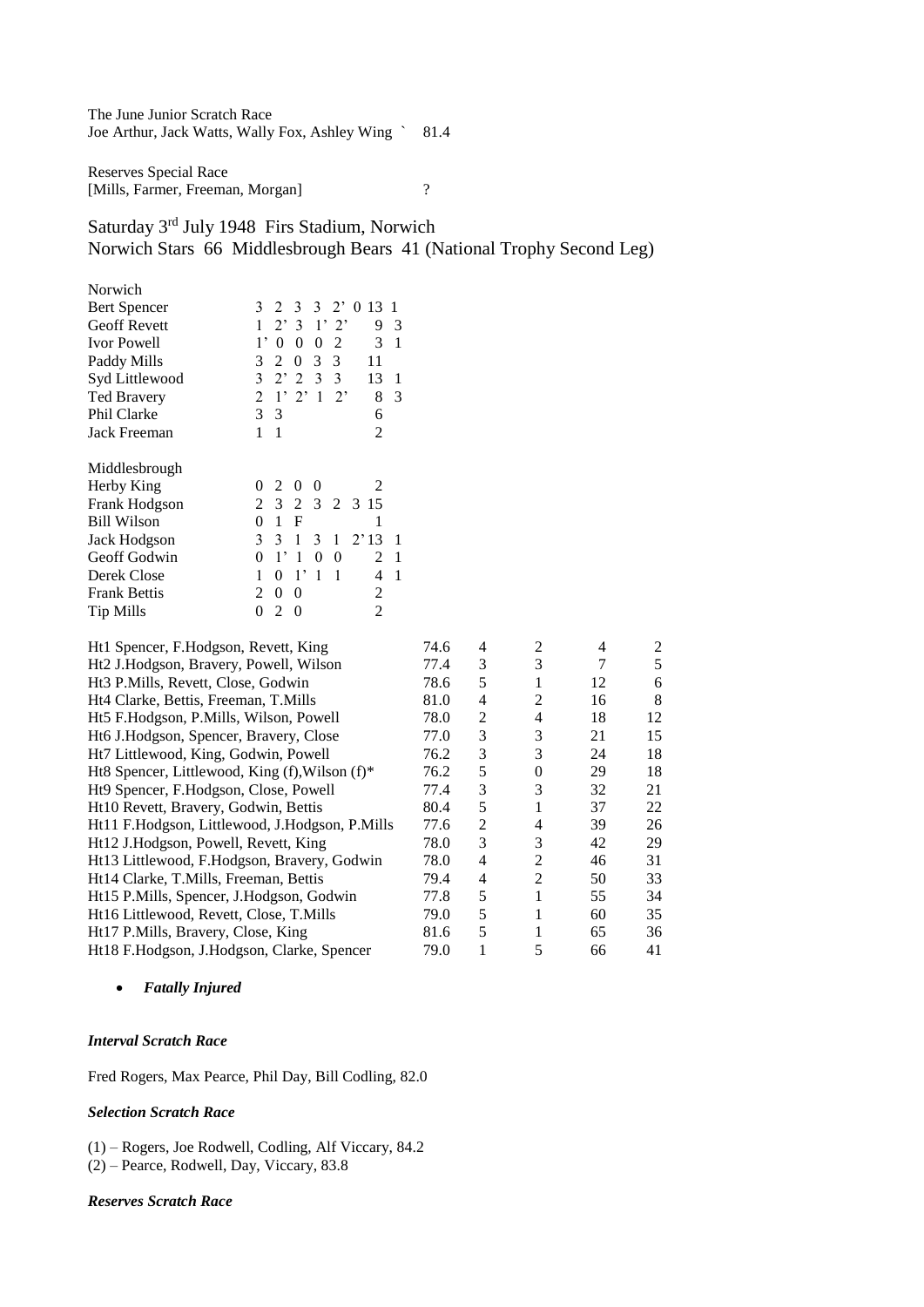# Saturday 10<sup>th</sup> July 1948 - British Riders Championship Round

| Bert Roger                       | Exeter         | 1              |                | 1              | $\Omega$       | 0             | 3              |                   |
|----------------------------------|----------------|----------------|----------------|----------------|----------------|---------------|----------------|-------------------|
| Frank Hodgson                    | Middlesbrough  | 3              | 3              | 2              | 2              | 3             | 13             |                   |
| Fred Williams                    | Wembley        | $\mathfrak{D}$ | $\Omega$       | $\Omega$       | 3              | $\mathcal{R}$ | 8              |                   |
| Geoff Godwin                     | Middlesbrough  | $\theta$       |                |                | $\Omega$       |               | 3              |                   |
| <b>Aussie Powell</b>             | Norwich        |                |                |                | did not ride   |               |                |                   |
| Bert Spencer                     | Norwich        | 3              | $\mathcal{R}$  |                | 3              | 2             | 12             |                   |
| Dick Harris                      | Wimbledon      | 0              |                | $\overline{1}$ | $\mathcal{L}$  |               | 5              |                   |
| Paddy Mills                      | Norwich        | 2              | $\mathcal{F}$  | 2              | $\mathfrak{D}$ | 2             | 11             |                   |
| Dick Geary                       | Fleetwood      | $\mathfrak{D}$ | $\mathfrak{D}$ | $\overline{1}$ |                | 3             | 9              |                   |
| Norman Hargreaves                | Fleetwood      |                | $\Omega$       | $\Omega$       | $\Omega$       | 0             | 1              |                   |
| Jack Biggs                       | Harringay      | 3              | 3              | 3              | 3              | 2             | 14             | Joint Winner      |
| <b>Jack Mountford</b>            | <b>Bristol</b> |                |                | did not ride   |                |               |                |                   |
| <b>Tommy Croombs</b>             | West Ham       | 2              | 0              | 3              |                |               | 7              |                   |
| <b>Tommy Allott</b>              | Sheffield      | 3              | 2              | 3              | 3              | 3             | 14             | Joint Winner      |
| Phil Clarke                      | <b>Norwich</b> |                | $\mathfrak{D}$ | $\mathcal{R}$  | $\mathfrak{D}$ |               | 9              |                   |
| Jack Hodgson                     | Middlesbrough  | 0              | $\mathfrak{D}$ | $\Omega$       | $\mathcal{L}$  | $\mathcal{D}$ | 6              |                   |
| Ted Bravery (Reserve) Norwich    |                |                |                | $\mathfrak{D}$ | 1              | $\Omega$      | 5              | (repl. Powell)    |
| Sid Littlewood (Reserve) Norwich |                | 0              | $\theta$       | $\Omega$       | 0              | $\theta$      | $\overline{0}$ | (repl. Mountford) |

- 1 F. Hodgson, Williams, Roger, Godwin, 76.2<br>2 Spencer, Mills, Bravery, Harris, 76.4
- 2 Spencer, Mills, Bravery, Harris, 76.4
- 3 Biggs, Geary, Hargreaves, :Littlewood, 77.6
- 4 Allott, Croombs, Clarke, J. Hodgson, 77.0
- 5 F. Hodgson, Geary, Bravery, Croombs, 78.0
- 6 Spencer, Allott, Roger, Hargreaves, 77.6<br>7 Biggs, Clarke, Harris, Williams, 78.2
- 7 Biggs, Clarke, Harris, Williams, 78.2<br>8 Mills, J. Hodgson, Godwin, Littlewoo
- 8 Mills, J. Hodgson, Godwin, Littlewood, 80.0<br>9 Biggs, F. Hodgson, Spencer, J. Hodgson, 77.2
- 9 Biggs, F. Hodgson, Spencer, J. Hodgson, 77.2<br>10 Clarke. Bravery. Roger. Littlewood. 79.8
- 10 Clarke, Bravery, Roger, Littlewood, 79.8<br>11 Allott, F. Hodgson, Harris, Littlewood, 79
- 11 Allott, F. Hodgson, Harris, Littlewood, 79.8
- 12 Croombs, Harris, Godwin, Hargreaves, 81.0
- 13 Allott, Mills, Geary, Williams, 78.4
- 14 Biggs, Mills, Croombs, Roger, 79.8
- 15 Williams, J. Hodgson, Bravery, Hargreaves, 81.4
- 16 Spencer, Clarke, Geary, Godwin, 78.8
- 17 F. Hodgson, Mills, Clarke, Hargreaves, 79.4
- 18 Geary, J. Hodgson,Harris, Roger, 81.6
- 19 Williams, Spencer, Croombs, Littlewood, 80.6
- 20 Allott, Biggs, Godwin, Bravery, 79.6

#### *Norwich Scratch Race*

Sid Hipperson, Jack Freeman, (Paddy Hammond & Geoff Revett n/f),

## *Stars Scratch Race*

Revett, Freeman, Hipperson, Hammond, 80.0 [[[[ 81.0 ]]]]

Saturday 17th July 1948 Firs Stadium, Norwich Norwich Stars 64 Glasgow Tigers 32 (Anniversary Cup)

| Norwich             |                       |          |
|---------------------|-----------------------|----------|
| Aussie Powell       | $2'$ $2'$ 3 3         | $10^{2}$ |
| Paddy Mills         | $3 \t2' \t2' \t3 \t0$ | $10^{9}$ |
| <b>Geoff Revett</b> | $2 \t2 \t3 \t2$       | 9 1      |
| Syd Littlewood      | 1' 3 0 1              | 5 1      |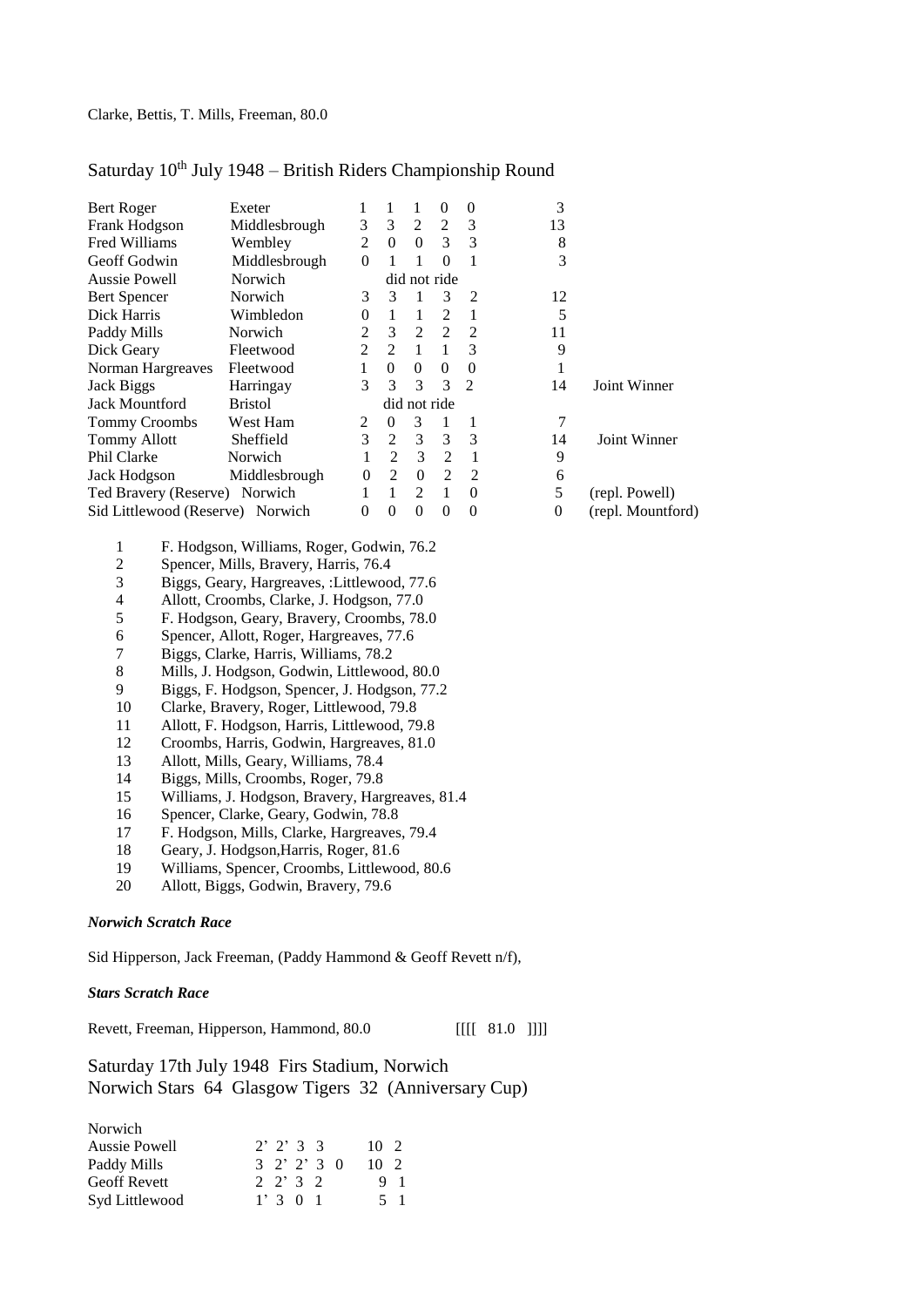| <b>Bert Spencer</b> | 3<br>3<br>0<br>3                                               |         |
|---------------------|----------------------------------------------------------------|---------|
| Phil Clarke         | 3 1<br>1                                                       | 5       |
| <b>Ted Bravery</b>  | 3<br>3<br>$2^{\circ}$                                          | 8<br>-1 |
| <b>Jack Freeman</b> | $2^{\prime}$ 3<br>1                                            | 6<br>-1 |
| Glasgow             |                                                                |         |
| Will Lowther        | $-1$ '1<br>-1                                                  |         |
| Harold Fairhurst    | 2<br>- 0<br>0<br>$\theta$                                      | 2       |
| <b>Buck Ryan</b>    | $\mathfrak{D}$<br>$\Omega$<br>0                                | 2       |
| <b>Bat Byrnes</b>   | $\mathfrak{D}$<br>$1^,$<br>3<br>$\mathbf{1}$<br>$\overline{1}$ | 8<br>-1 |
| Junior Bainbridge   | 1<br>1<br>2                                                    | 5       |
| Joe Crowther        | 3 <sub>2</sub><br>3<br>F<br>- 2                                | 10      |
| Norman Lindsay      | 0<br>$\Omega$                                                  |         |
| Gruff Garland       | 1                                                              |         |

| Ht1 Mills, Powell, Lowther, Fairhurst               | 76.6 | 5 |                | 5  | 1  |
|-----------------------------------------------------|------|---|----------------|----|----|
| Ht <sub>2</sub> Byrnes, Revett, Littlewood, Ryan    | 78.0 | 3 | 3              | 8  | 4  |
| Ht3 Crowther, Spencer, Bainbridge, Clarke           | 78.4 | 2 | 4              | 10 | 8  |
| Ht4 Bravery, Powell, Byrnes, Lindsay                | 77.8 | 5 |                | 15 | 9  |
| Ht5 Littlewood, Revett, Lowther, Fairhurst          | 79.8 | 5 |                | 20 | 10 |
| Ht6 Spencer, Byrnes, Clarke, Ryan                   | 77.8 | 4 | $\mathfrak{D}$ | 24 | 12 |
| Ht7 Powell, Mills, Bainbridge, Crowther (f)         | 78.2 | 5 |                | 29 | 13 |
| Ht8 Revett, Ryan, Freeman, Garland                  | 80.2 | 4 | 2              | 33 | 15 |
| Ht9 Clarke, Fairhurst, Lowther, Spencer             | 79.2 | 3 | 3              | 36 | 18 |
| Ht10 Powell, Mills, Byrnes, Ryan                    | 78.2 | 5 |                | 41 | 19 |
| Ht11 Crowther, Revett, Bainbridge, Littlewood (exc) | 80.0 | 2 | 4              | 43 | 23 |
| Ht12 Spencer, Freeman, Lowther, Lindsay             | 81.0 | 5 |                | 48 | 24 |
| Ht13 Bravery, Bainbridge, Littlewood, Garland       | 80.0 | 4 | 2              | 52 | 26 |
| Ht14 Mills, Crowther, Clarke, Fairhurst             | 79.2 | 4 | $\mathfrak{D}$ | 56 | 28 |
| Ht15 Freeman, Bravery, Garland, Lindsay             | 81.0 | 5 |                | 61 | 29 |
| Ht16 Spencer, Crowther, Byrnes, Mills               | 78.8 | 3 | 3              | 64 | 32 |
|                                                     |      |   |                |    |    |

## *Selection Scratch Race*

(1) – Bravery, Fred Rogers, (Unknown) Gunn, Phil Day, 82.2

(2) – Rogers, Jeff Brighton, Bill Codling, Gunn, 84.6

## *Norwich Scratch Race*

Spencer, Powell, Crowther, Ryan, 81.0

## *Glasgow Scratch Race*

Mills, Byrnes, Lowther, Littlewood, 80.0

## *Stars Scratch Race*

Bravery, Revett, Clarke, Freeman, 82.0

## *Scotch Scratch Race*

Bainbridge, Fairhurst, Lindsay, Garland, 83.2

# Monday 19<sup>th</sup> July 1948 Brough Park, Newcastle Newcastle Diamonds 45 Norwich Stars 47 (Anniversary Cup)

| $X \t2 \t2 \t1'$ | 5 1 |
|------------------|-----|
| 3 0 2 1          | 6   |
| F 3 2 3 2        | 10  |
| $1 \t2 \tE \t2$  | 5 1 |
| 3 2 3 0          | x   |
|                  |     |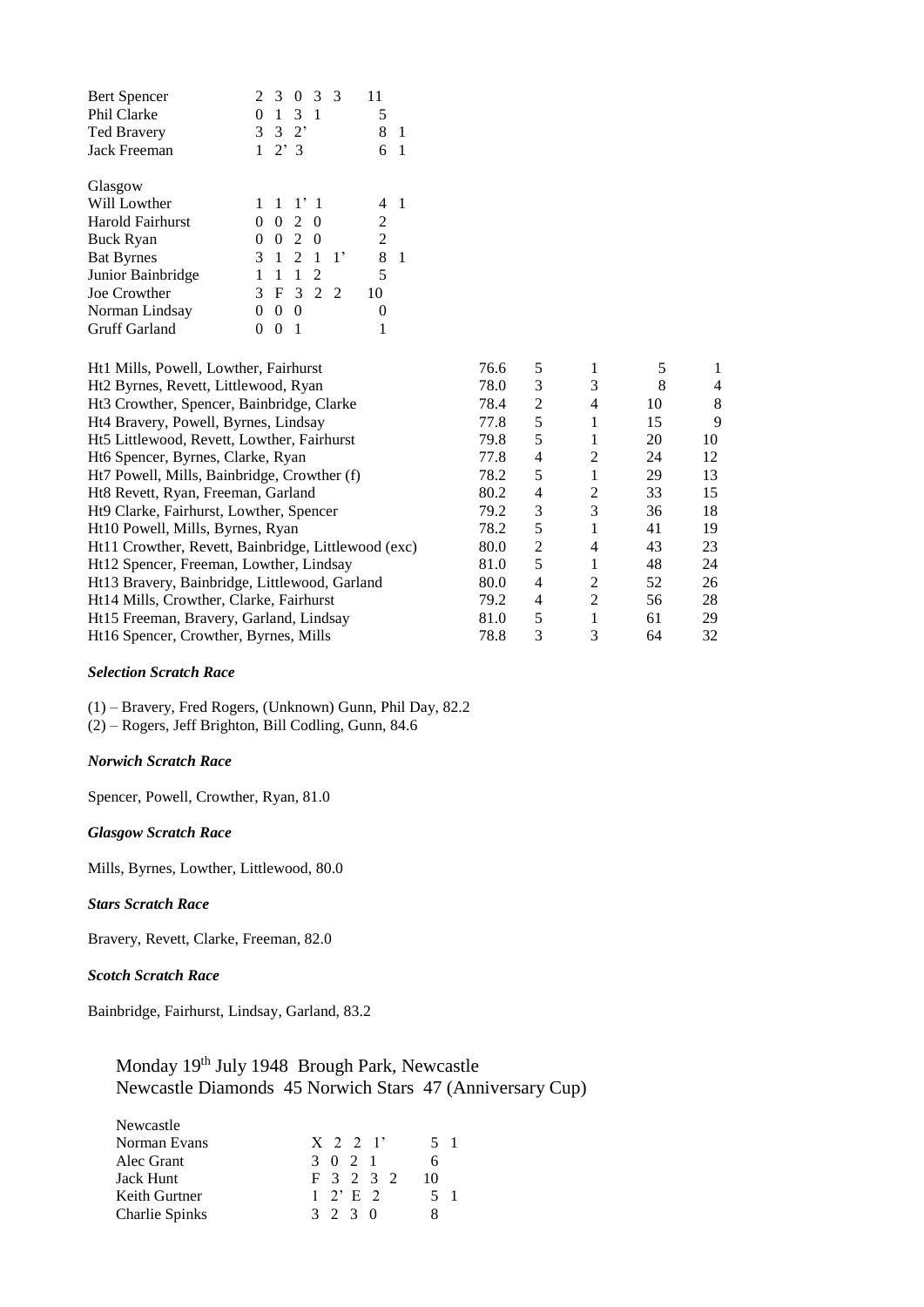| 2 2 |
|-----|
|     |
| 2   |
|     |
| 3   |
| 2   |
| 15  |
| 2   |
| 6   |
| 5   |
| 11  |
| 3   |
|     |

| Ht1 Grant, Evans (fexc), Spencer (fexc) Littlewood (f)76.03 |      |                | 0 | 3  |    |
|-------------------------------------------------------------|------|----------------|---|----|----|
| Ht2 Mills, Freeman, Gurtner, Hunt (f)                       | 74.6 |                | 5 | 4  |    |
| Ht3 Spinks, Le Breton, Clarke, Revett                       | 77.4 | 5              | 1 | 9  | 6  |
| Ht4 Powell, Evans, Calder, Freeman                          | 76.4 | 3              | 3 | 12 | 9  |
| Ht5 Hunt, Gurtner, Spencer, Littlewood                      | 77.0 | 5              |   | 17 | 10 |
| Ht6 Mills, Spinks, Le Breton, Freeman                       | 76.2 | 3              | 3 | 20 | 13 |
| Ht7 Revett, Evans, Clarke, Grant                            | 76.8 | 2              | 4 | 22 | 17 |
| Ht8 Mills, Hunt, Bravery, Pye                               | 74.8 | $\mathfrak{D}$ | 4 | 24 | 21 |
| Ht9 Spinks, Littlewood, Le Breton, Spencer                  | 76.6 | 4              | 2 | 28 | 23 |
| Ht10 Mills, Grant, Evans, Freeman                           | 76.0 | 3              | 3 | 31 | 26 |
| Ht11 Hunt, Revett, Gurtner (ef), Clarke (f)                 | 77.6 | 3              | 2 | 34 | 28 |
| Ht12 Powell, Spencer, Pye, Spinks                           | 78.2 | 1              | 5 | 35 | 33 |
| Ht13 Clarke, Gurtner, Calder, Bravery                       | 77.6 | 3              | 3 | 38 | 36 |
| Ht14 Le Breton, Powell, Grant, Revett                       | 78.0 | 4              | 2 | 42 | 38 |
| Ht15 Powell, Bravery, Pye, Gurtner (ef)                     | 79.2 | 1              | 5 | 43 | 43 |
| Ht16 Mills, Hunt, Clarke, Le Breton                         | 75.4 | $\mathfrak{D}$ | 4 | 45 | 47 |

Tuesday 20<sup>th</sup> July 1948 Caister Road, Yarmouth

Norwich 51 Cradley Heath 33 (att 10,000+) (Challenge Match)

| <b>NORWICH</b> |  |
|----------------|--|
|                |  |
| Bert Spencer   |  |
|                |  |

| <b>Bert Spencer</b>  | 3           | 3              | 1           | 3              | 10 |                               |
|----------------------|-------------|----------------|-------------|----------------|----|-------------------------------|
| Jack Freeman         | 1           | 0              | $2^{\circ}$ | 1              | 4  |                               |
| AussiePowell         | $2^,$       | 3              | 3           | 0              | 8  |                               |
| Paddy Mills          | 3           | $\theta$       | 3           | 3              | 9  |                               |
| Phil Clarke          | 2           | 3              | 3           | $\overline{2}$ | 10 |                               |
| Geoff Revett         | $1^{\circ}$ | $2^,$          | 1           | 3              |    | $\mathfrak{D}_{\mathfrak{p}}$ |
| Sid Littlewood       |             | $\theta$       |             |                |    |                               |
| <b>Ted Bravery</b>   | $2^,$       | $\theta$       |             |                | 2  |                               |
| <b>CRADLEY HEATH</b> |             |                |             |                |    |                               |
| Les Beaumont         | 0           | $1^{\circ}$    | 2           | 3              | 6  |                               |
| <b>Bill Clifton</b>  | 2           | $\overline{2}$ | 0           | $\theta$       | 4  |                               |
| Alan Hunt            | 1           | 0              | 1           |                | 3  |                               |
| Phil Malpass         | 0           | $\overline{0}$ | 1           | 0              | 1  |                               |
| Eric Irons           | 0           | $2^{\circ}$    | $1^{\circ}$ | 2              | 5  | $\mathcal{D}_{\mathcal{L}}$   |
| Gil Craven           | 3           | 3              | 2           | $\mathfrak{D}$ | 10 |                               |
| Ray Beaumont         | 2           |                |             |                | 3  |                               |
| Roy Moreton          | 0           | $\mathbf{1}$ , |             |                |    |                               |
|                      |             |                |             |                |    |                               |

|                | Spencer, Clifton, Freeman, L. Beaumont, 75.0 (T/R) |    |    |
|----------------|----------------------------------------------------|----|----|
| 2              | Mills, Powell, Hunt, Malpass, 73.2 (T/R)           |    |    |
| 3              | Craven, Clarke, Revett, Irons, 77.8                | 12 | 6  |
| $\overline{4}$ | Spencer, R. Beaumont, Littlewood, Malpass, 79.2    | 16 |    |
| -5             | Powell, Clifton, L. Beaumont, Mills, 77.4          | 19 |    |
| 6              | Clarke, Revett, Malpass, Hunt, 78.0                | 24 | 12 |
| 7              | Craven, Irons, Spencer, Freeman, 78.6              | 25 |    |
| 8              | Powell, Bravery, Hunt, Moreton, 82.0               | 30 | 18 |
| 9              | Clarke, L. Beaumont, Revett, Clifton, 78.6         | 34 | 20 |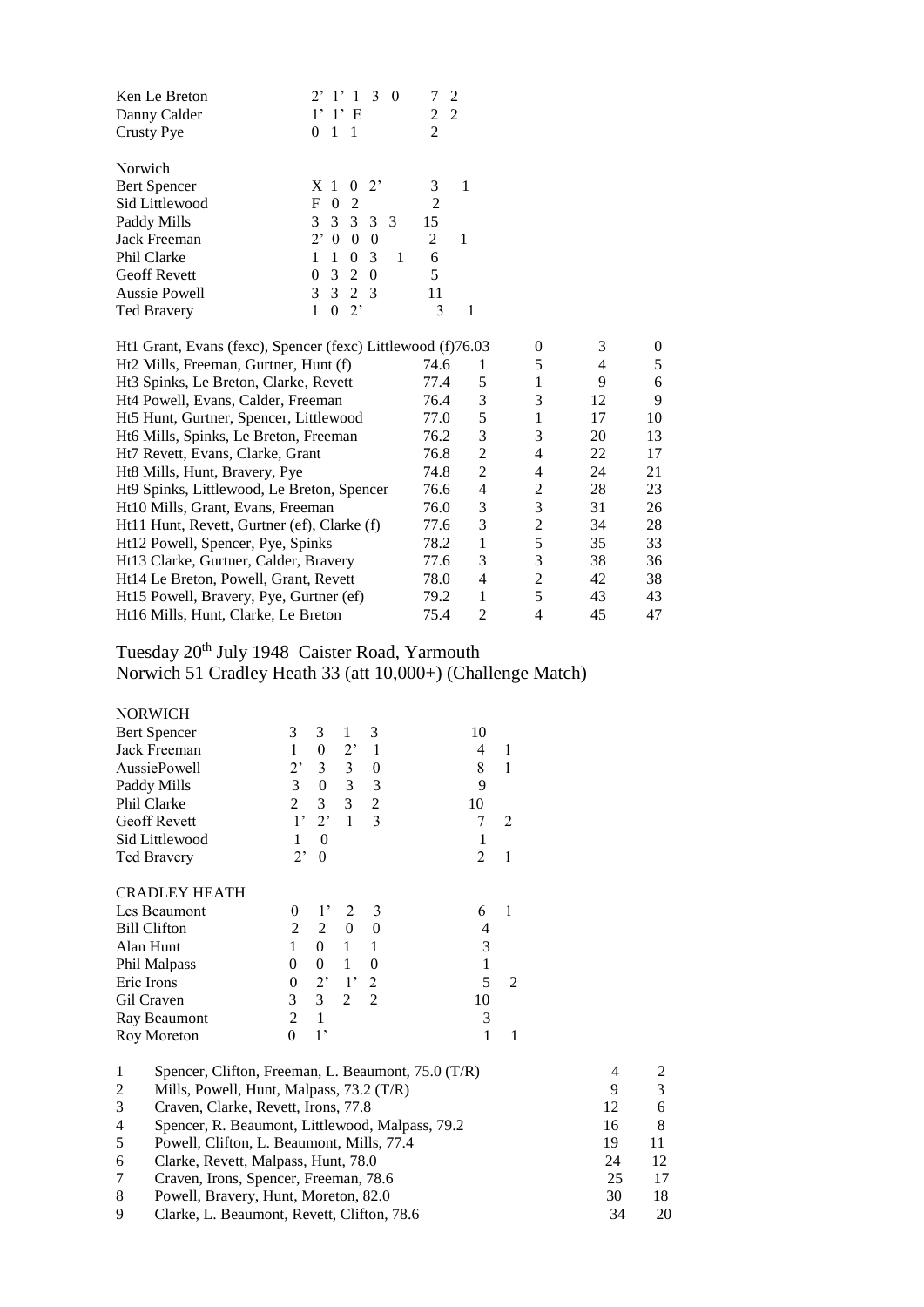| 10 | Spencer, Freeman, Hunt, Malpass, 77.0           | 39 |    |
|----|-------------------------------------------------|----|----|
| 11 | Mills, Craven, Irons, Powell, 77.0              | 42 |    |
| 12 | L. Beaumont, Clarke, R. Beaumont, Bravery, 79.8 | 44 |    |
| 13 | Mills, Irons, Moreton, Littlewood, 78.0         |    | 31 |
| 14 | Revett, Craven, Freeman, Clifton, 80.0          | 51 | 33 |

Saturday 24<sup>th</sup> July 1948 Firs Stadium, Norwich Norwich 44 Birmingham 51 (Anniversary Cup)

| <b>NORWICH</b>                          |              |                |                |                |             |                |                |   |
|-----------------------------------------|--------------|----------------|----------------|----------------|-------------|----------------|----------------|---|
| <b>Ted Bravery</b>                      | 0            | 1              | 0              |                |             | 1              |                |   |
| <b>Geoff Revett</b>                     | 3            | 1              | 3              | $\overline{0}$ |             | 7              |                |   |
| Paddy Mills                             | 3            | 3              | 3 <sup>7</sup> | 3              | $\Omega$    | 12             |                |   |
| Aussie Powell                           | $2^,$        | 1              | 1              | 1              |             | 5              | 1              |   |
| <b>Bert Spencer</b>                     | 2            | 3              | 3              | 3              | 3           | 14             |                |   |
| Sid Littlewood                          | $\theta$     | $\theta$       |                | $\theta$       |             | $\theta$       |                |   |
| Phil Clarke                             | 3            | $\theta$       | 0              | 0              |             | 3              |                |   |
| Jack Freeman                            | $\theta$     | 1              | $\theta$       | 1              |             | $\overline{c}$ |                |   |
| <b>BIRMINGHAM</b>                       |              |                |                |                |             |                |                |   |
| Stan Dell                               | $1^{\circ}$  | 2              | 2              | $\mathfrak{D}$ | $1^{\circ}$ | 8              | 2              |   |
| <b>Arthur Payne</b>                     | 2            | $\theta$       | $1^{\circ}$    | $2^{\circ}$    |             | 5              | $\overline{2}$ |   |
| Doug McLachlan                          | $\mathbf{0}$ | 2              | 2              | $\Omega$       |             | 4              |                |   |
| <b>Geoff Bennett</b>                    | 1            | $\overline{0}$ |                |                |             | 1              |                |   |
| Graham Warren                           | 3            | 3              | $\overline{2}$ | 3              | 2           | 13             |                |   |
| Brian Wilson                            | 1            | $2^,$          | $\theta$       | 3              |             | 6              | 1              |   |
| Charlie May                             | 2            | $2^{\circ}$    | $1^{\circ}$    | $2^{\circ}$    |             | 7              | 2              |   |
| <b>Buck Whitby</b>                      | $1^{\circ}$  | $1^{\circ}$    | $2^,$          | 3              |             | 7              | 3              |   |
| 1<br>Revett, Payne, Dell, Bravery, 77.6 |              |                |                |                |             |                | 3              | 3 |

| Mills, Powell, Bennett, McLachlan, 76.2        | 8  | 4  |
|------------------------------------------------|----|----|
| Warren, Spencer, Wilson, Littlewood, 77.0      | 10 | 8  |
| Clarke, May, Bravery, Bennett, 79.2            | 14 | 10 |
| Mills, Dell, Powell, Payne, 77.8               | 18 | 12 |
| Spencer, McLachlan, Whitby, Littlewood, 78.0   | 21 | 15 |
| Warren, Wilson, Revett, Bravery, 77.4          | 22 | 20 |
| Mills, McLachlan, Whitby, Freeman, 78.0        | 25 | 23 |
| Spencer, Dell, Payne, Clarke, 78.8             | 28 | 26 |
| Revett, May, Freeman, McLachlan, 78.6          | 32 | 28 |
| Mills, Warren, Powell, Wilson, 77.2            | 36 | 30 |
| Spencer, Dell, May, Freeman, 78.8              | 39 | 33 |
| Warren, Whitby, Powell, Clarke, 78.4           | 40 | 38 |
| Wilson, Payne, (Littlewood & Revett n/f), 80.2 | 40 | 43 |
| Whitby, May, Freeman, Clarke, 81.0             | 41 | 48 |
| Spencer, Warren, Dell, Mills, 77.4             | 44 | 51 |
|                                                |    |    |

## *Selection Scratch Race*

Joe Rodwell, Phil Day, Bill Codling, Ron Waller, 84.4

## *Norwich Scratch Race*

Spencer, Dell, Bennett, Revett, 79.0

## *Stars Scratch Race*

Freeman, Clarke, Bravery, Littlewood, 83.4

## *Birmingham Scratch Race*

Payne, Mills, McLachlan, Wilson, 80.4

#### *Bullards Scratch Race*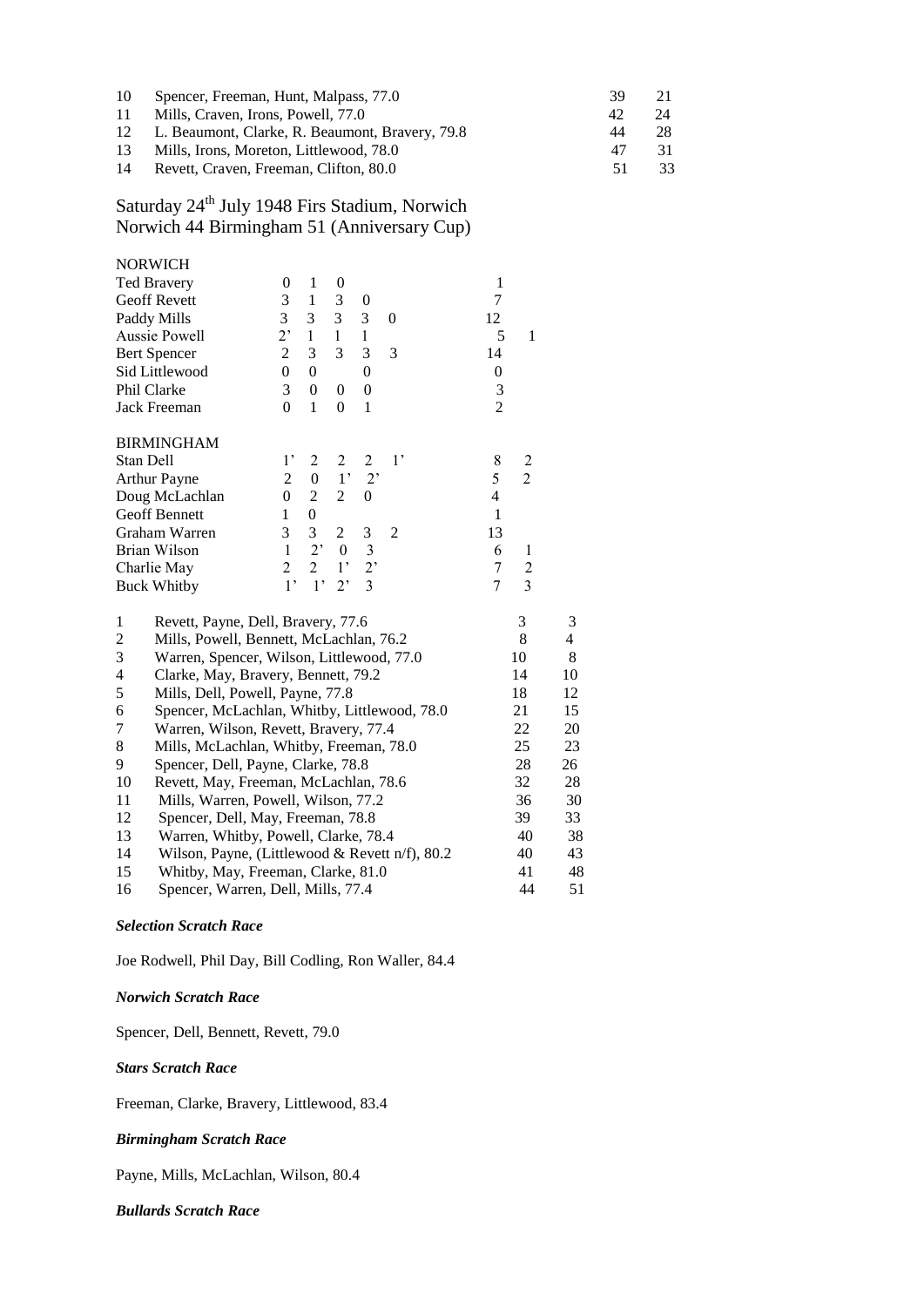Warren, Powell, May, Whitby, 80.0

# Thursday 29<sup>th</sup> July 1948 Cleveland Park, Middlesbrough Middlesbrough Bears 58 Norwich Stars 38 (Anniversary Cup)

| Middlesbrough       |                                             |    |    |
|---------------------|---------------------------------------------|----|----|
| <b>Tip Mills</b>    | 1' 2 2' 2'                                  |    | 3  |
| Frank Hodgson       | 2 3 3 2 2'                                  | 12 | 1  |
| Geoff Godwin        | $3 \t1' 2 \t3$                              | 9  | 1  |
| Jack Hodgson        | 2<br>1                                      | 3  |    |
| Derek Close         | $2^{\circ}3$<br>$\overline{2}$<br>- 3<br>-3 | 13 | 1  |
| Herby King          | 3<br>1                                      | 4  |    |
| Dick Tolley         | $1'$ $2'$ $2$                               | 5  | 2  |
| <b>Frank Bettis</b> | $1^{\circ}$<br>1                            | 2  | -1 |
| Norwich             |                                             |    |    |
| <b>Ted Bravery</b>  |                                             |    |    |
| Paddy Mills         | 3 3 3 3 1                                   | 13 |    |
| <b>Geoff Revett</b> | 1' 2 3 2                                    | 8  | 1  |
| Reg Morgan          | 2                                           | 2  |    |
| <b>Phil Clarke</b>  | 1                                           | 1  |    |
| Aussie Powell       | 1<br>1<br>2<br>1                            | 5  |    |
| Jack Freeman        | 1'23<br>3                                   | 9  | 1  |
| Syd Littlewood      |                                             | 1  |    |

| Ht1 P.Mills, F.Hodgson, T.Mills,     | 73.8 | 3 | 3              | 3  | 3  |
|--------------------------------------|------|---|----------------|----|----|
| Ht2 Godwin, Morgan, Revett,          | 79.2 | 3 | 3              | 6  | 6  |
| Ht <sub>3</sub> King, Close, Powell, | 76.0 | 5 | 1              | 11 | 7  |
| Ht4 Freeman, T.Mills, Tolley,        | 77.6 | 3 | 3              | 14 | 10 |
| Ht5 P.Mills, J.Hodgson, Godwin,      | 74.2 | 3 | 3              | 17 | 13 |
| Ht6 Close, Revett, Freeman,          | 75.2 | 3 | 3              | 20 | 16 |
| Ht7 F.Hodgson, T.Mills, Powell,      | 74.8 | 5 |                | 25 | 17 |
| Ht8 Revett, Godwin, Littlewood,      | 75.8 | 2 | 4              | 27 | 21 |
| Ht9 P.Mills, Close, King,            | 74.4 | 3 | 3              | 30 | 24 |
| Ht10 F.Hodgson, T.Mills, Revett,     | 75.6 | 5 |                | 35 | 25 |
| Ht11 Godwin, Powell, J.Hodgson,      | 76.0 | 4 | $\overline{2}$ | 39 | 27 |
| Ht12 Close, Freeman, Bettis,         | 75.4 | 4 | $\overline{2}$ | 43 | 29 |
| Ht13 J.Hodgson, Tolley, Clarke,      | 75.8 | 5 |                | 48 | 30 |
| Ht14 P.Mills, F.Hodgson, Powell,     | 73.4 | 2 | 4              | 50 | 34 |
| Ht15 Freeman, Tolley, Bettis,        | 78.0 | 3 | 3              | 53 | 37 |
| Ht16 Close, F.Hodgson, P.Mills       | 75.4 | 5 |                | 58 | 38 |
|                                      |      |   |                |    |    |

# Saturday 31<sup>st</sup> July 1948 Firs Stadium, Norwich Norwich Stars 64 Birmingham Brummies 43 - (National Trophy (Division Two Final))

| <b>NORWICH</b><br><b>Aussie Powell</b><br>Paddy Mills<br><b>Ted Bravery</b><br><b>Geoff Revett</b><br>Phil Clarke<br>Sid Littlewood | $\mathcal{F}$<br>3<br>3<br>2<br>- 3<br>$\mathfrak{Z}$<br>3<br>2<br>$1^{\circ}$<br>3<br>$\theta$<br>3<br>3<br>$\mathbf{1}$<br>$2^,$<br>$\bf{0}$<br>1,<br>$\mathcal{E}$<br>$2^{\circ}$<br>$2^{\circ}$<br>$1^{\circ}$<br>$2^,$<br>1,<br>$\mathcal{L}$<br>1<br>1<br>$\mathcal{D}_{\mathcal{L}}$<br>$\mathfrak{D}$<br>$\mathcal{F}$<br>$\mathbf{1}$<br>1 | 15<br>12<br>1<br>9<br>1<br>9<br>4<br>7<br>2<br>9 |
|-------------------------------------------------------------------------------------------------------------------------------------|-----------------------------------------------------------------------------------------------------------------------------------------------------------------------------------------------------------------------------------------------------------------------------------------------------------------------------------------------------|--------------------------------------------------|
| Jack Freeman<br>Reg Morgan                                                                                                          | 2<br>$\mathbf{1}$<br>$\theta$<br>0                                                                                                                                                                                                                                                                                                                  | 3<br>$\Omega$                                    |
| <b>BIRMINGHAM</b><br><b>Stan Dell</b><br><b>Arthur Payne</b><br>Doug McLachlan<br><b>Geoff Bennett</b>                              | 0<br>1<br>0<br>$\Omega$<br>$\Omega$<br>$\mathcal{D}_{\mathcal{L}}$<br>$\Omega$<br>0<br>$\mathbf{\Omega}$<br>1<br>1<br>$\Omega$<br>$\mathcal{L}$<br>$\overline{2}$<br>0<br>2<br>$\mathfrak{D}$<br>0<br>$\Omega$                                                                                                                                      | $\mathfrak{D}$<br>6<br>5                         |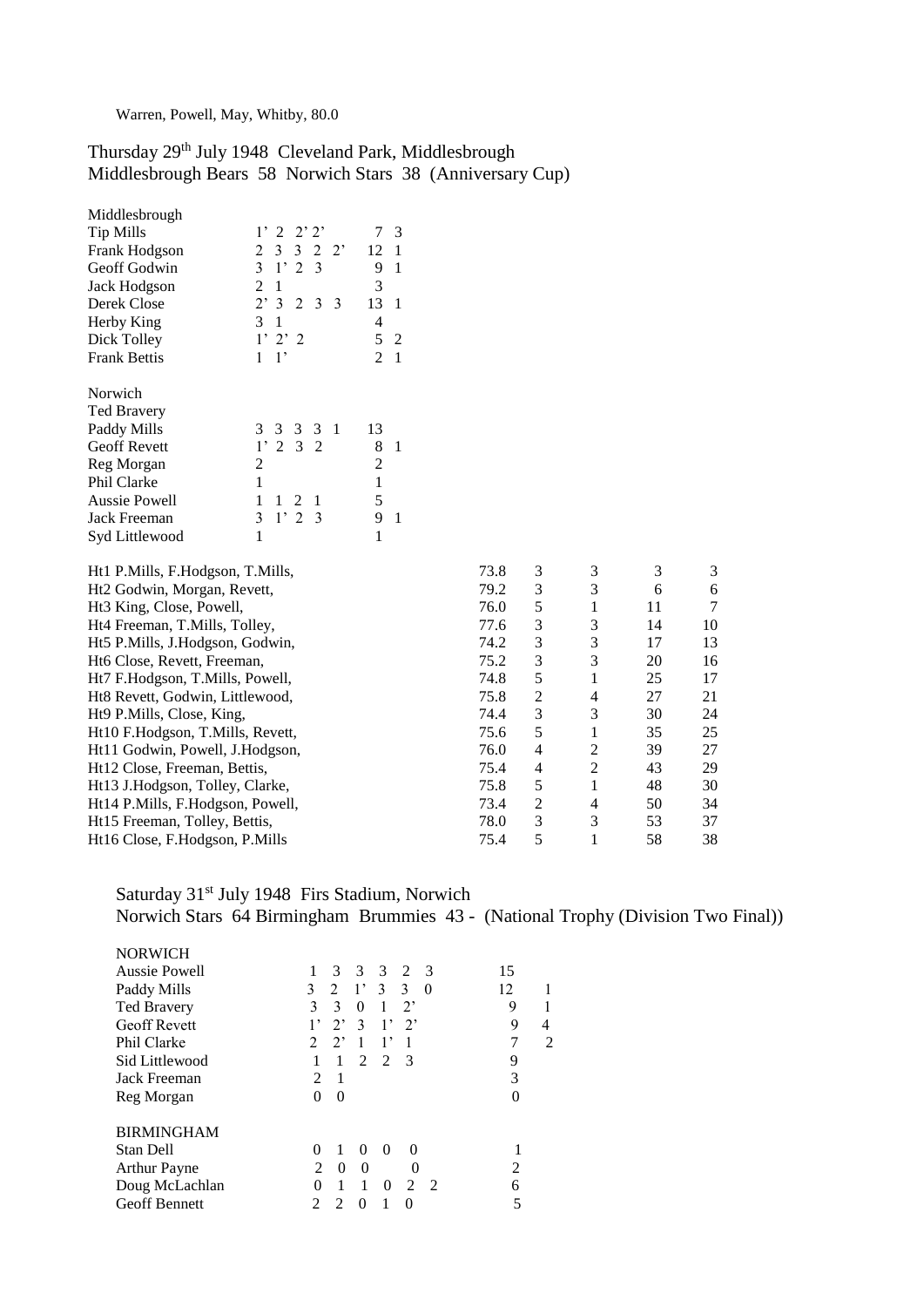|                | Graham Warren                                 | 3        | 3           | 3              | 3 | $\mathcal{F}$ | $\Omega$ | 15 |                |
|----------------|-----------------------------------------------|----------|-------------|----------------|---|---------------|----------|----|----------------|
|                | Brian Wilson                                  | $\theta$ | $\theta$    |                |   |               |          | 0  |                |
| Charlie May    |                                               |          | 2           | $\mathfrak{D}$ | 3 | $\mathbf{0}$  |          | 10 |                |
|                | <b>Buck Whitby</b>                            | 1        | $2^{\circ}$ | $\mathbf{1}$   |   |               |          | 4  | 1              |
| 1              | Mills, Payne, Powell, Dell, 76.2              |          |             |                |   |               |          | 4  | 2              |
| $\overline{c}$ | Bravery, Bennett, Littlewood, McLachlan, 80.0 |          |             |                |   |               |          | 8  | $\overline{4}$ |
| 3              | Warren, Mills, Revett, Wilson, 76.0           |          |             |                |   |               |          | 11 | $\tau$         |
| 4              | May, Freeman, Whitby, Morgan, 80.8            |          |             |                |   |               |          | 13 | 11             |
| 5              | Bravery, Revett, McLachlan, Payne, 79.0       |          |             |                |   |               |          | 18 | 12             |
| 6              | Powell, Bennett, Littlewood, Wilson, 78.8     |          |             |                |   |               |          | 22 | 14             |
| 7              | Warren, Clarke, Dell, Bravery, 77.2           |          |             |                |   |               |          | 24 | 18             |
| 8              | Powell, Clarke, McLachlan, Dell, 79.8         |          |             |                |   |               |          | 29 | 19             |
| 9              | Powell, May, Bravery, Payne, 81.0             |          |             |                |   |               |          | 33 | 21             |
| 10             | Warren, Littlewood, Mills, McLachlan, 77.2    |          |             |                |   |               |          | 36 | 24             |
| 11             | Revett, May, Clarke, Bennett, 80.4            |          |             |                |   |               |          | 40 | 26             |
| 12             | Mills, Bravery, Bennett, Dell, 79.4           |          |             |                |   |               |          | 45 | 27             |
| 13             | Warren, Littlewood, Clarke, Payne, 79.2       |          |             |                |   |               |          | 48 | 30             |
| 14             | May, Whitby, Freeman, Morgan, 81.0            |          |             |                |   |               |          | 49 | 35             |
| 15             | Warren, Powell, Revett, Bennett, 79.8         |          |             |                |   |               |          | 52 | 38             |
| 16             | Mills, McLachlan, Clarke, May, 79.6           |          |             |                |   |               |          | 56 | 40             |
| 17             | Littlewood, Revett, Whitby, Dell, 81.0        |          |             |                |   |               |          | 61 | 41             |
| 18             | Powell, McLachlan, (Mills & Warren n/f), 80.0 |          |             |                |   |               |          | 64 | 43             |
|                |                                               |          |             |                |   |               |          |    |                |

## *Selection Scratch Race*

Jeff Brighton, Phil Day, Freeman, Joe Rodwell, 87.2

## *Norwich Scratch Race*

Freeman, Morgan, Day, Rodwell, 82.8

Monday 2<sup>nd</sup> August 1948 Birmingham 79 (122) Norwich 28 (92) - National Trophy (Division Two Final)

|                    | <b>BIRMINGHAM</b>                                        |                  |                         |                  |                |                  |          |                  |                          |    |
|--------------------|----------------------------------------------------------|------------------|-------------------------|------------------|----------------|------------------|----------|------------------|--------------------------|----|
| Stan Dell          |                                                          | 3                | 3                       | $2^,$            | $2^,$          | 3                |          | 13               | 2                        |    |
| Arthur Payne       |                                                          | $2$ <sup>,</sup> | $\mathfrak{Z}$          | $2^{\circ}$      | $\mathfrak{Z}$ | $2^{\circ}$      | $1$ '    | 13               | $\overline{\mathcal{L}}$ |    |
|                    | Doug McLachlan                                           | $\overline{3}$   | $2$ '                   | $\mathbf{1}$     | $\mathbf{1}$   | $2^{\circ}$      |          | 9                | 2                        |    |
|                    | <b>Geoff Bennett</b>                                     | 2,               | $\mathbf{1}$            | $2$ <sup>,</sup> | $2^{\circ}$    | $1^{\prime}$     |          | 8                | $\overline{4}$           |    |
|                    | Graham Warren                                            | 3                | 3                       | $\overline{3}$   | 3 <sup>7</sup> | $\mathfrak{Z}$   |          | 15               |                          |    |
| Brian Wilson       |                                                          | $\boldsymbol{0}$ | $2$ '                   | $\overline{3}$   | 2 <sup>1</sup> | $\overline{2}$   |          | 9                | $\overline{2}$           |    |
| Charlie May        |                                                          | 2,               | $\overline{\mathbf{3}}$ | $\overline{2}$   |                |                  |          | 7                | $\mathbf{1}$             |    |
| <b>Buck Whitby</b> |                                                          | $\overline{3}$   | 2,                      |                  |                |                  |          | 5                | 1                        |    |
|                    |                                                          |                  |                         |                  |                |                  |          |                  |                          |    |
| <b>NORWICH</b>     |                                                          |                  |                         |                  |                |                  |          |                  |                          |    |
| <b>Ted Bravery</b> |                                                          | 1                | $\theta$                | 1                | $\theta$       | $\theta$         |          | $\overline{2}$   |                          |    |
| Paddy Mills        |                                                          | $\theta$         | 3                       | 3                | $\mathbf{1}$   | $\boldsymbol{0}$ | 3        | 10               |                          |    |
| Reg Morgan         |                                                          |                  |                         | $\Omega$         |                | $\Omega$         |          | $\boldsymbol{0}$ |                          |    |
|                    | Sid Littlewood                                           | $\mathbf{0}$     | $\theta$                | $\theta$         | 1              | 1                |          | $\frac{2}{5}$    |                          |    |
|                    | Aussie Powell                                            | 1                | $\overline{2}$          | $\mathbf{1}$     | $\mathbf{1}$   | $\boldsymbol{0}$ | $\theta$ |                  |                          |    |
| Phil Clarke        |                                                          | $\Omega$         | $\mathbf{1}$            | $\Omega$         | 1              | 3                |          | 5                |                          |    |
| Jack Freeman       |                                                          | $\mathbf{1}$     | $\theta$                |                  |                |                  |          | $\mathbf{1}$     |                          |    |
| Geoff Revett       |                                                          | $\overline{2}$   | $\theta$                | $\theta$         | $\Omega$       | 1                |          | 3                |                          |    |
| $\mathbf{1}$       | Dell, Payne, Bravery, Mills (e/f), 77.8                  |                  |                         |                  |                |                  |          |                  | 5                        | 1  |
| $\overline{c}$     | McLachlan, Revett, (Littlewood [e/f] & Wilson [f]), 77.6 |                  |                         |                  |                |                  |          |                  | 8                        | 3  |
| 3                  | Payne, Bennett, Powell, Clarke, 77.4                     |                  |                         |                  |                |                  |          |                  | 13                       | 4  |
| 4                  | Whitby, May, Freeman, Revett, (e/f), 79.0                |                  |                         |                  |                |                  |          |                  | 18                       | 5  |
| 5                  | Mills, McLachlan, Bennett, Revett, 77.4                  |                  |                         |                  |                |                  |          |                  | 21                       | 8  |
| 6                  | Dell, Wilson, Clarke, Littlewood, 78.8                   |                  |                         |                  |                |                  |          |                  | 26                       | 9  |
| 7                  | Warren, Powell, McLachlan, Bravery, 77.6                 |                  |                         |                  |                |                  |          |                  | 30                       | 11 |
|                    |                                                          |                  |                         |                  |                |                  |          |                  |                          |    |

|  |  | Warren, Dell, Bravery, Morgan, 79.0 | 12 |  |
|--|--|-------------------------------------|----|--|
|--|--|-------------------------------------|----|--|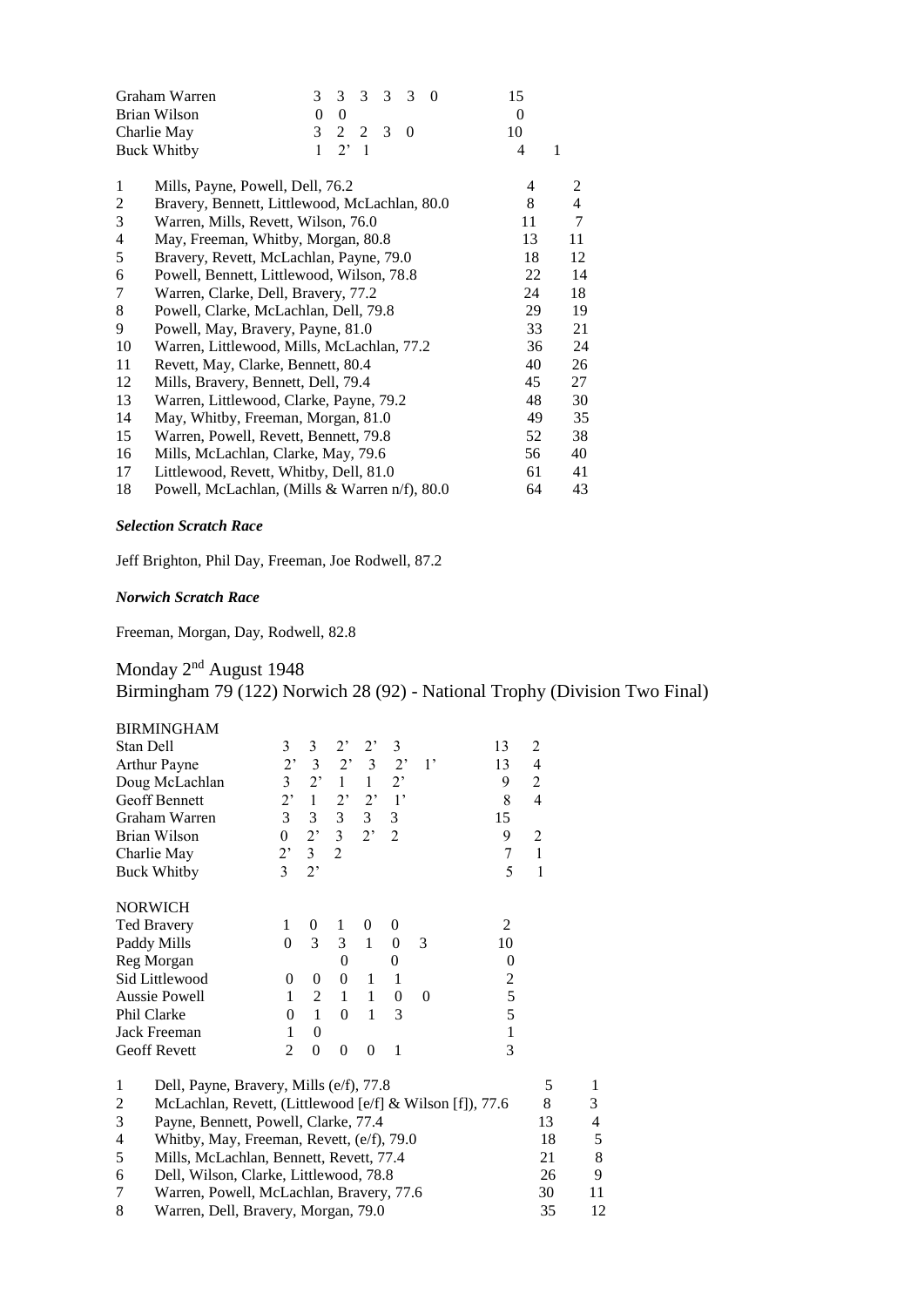| 9  | Mills, Dell, McLachlan, Clarke, 78.2        | 38 | 15 |
|----|---------------------------------------------|----|----|
| 10 | Wilson, Payne, Powell, Revett, 77.6         | 43 | 16 |
| 11 | Warren, Bennett, Mills, Littlewood, 77.8    | 48 | 17 |
| 12 | Payne, McLachlan, Littlewood, Bravery, 78.4 | 53 | 18 |
| 13 | Warren, Wilson, Powell, Mills (f), 77.6     | 58 | 19 |
| 14 | May, Whitby, Revett, Freeman, 80.0          | 63 | 20 |
| 15 | Dell, Bennett, Littlewood, Powell, 78.4     | 68 | 21 |
| 16 | Warren, Payne, Clarke, Morgan, 79.2         | 73 | 22 |
| 17 | Clarke, Wilson, Bennett, Bravery, 78.8      | 76 | 25 |
| 18 | Mills, May, Payne, Powell, 80.2             | 79 | 28 |

# Thursday 5<sup>th</sup> August 1948 Owlerton, Sheffield Sheffield Tigers 60 Norwich Stars 36 (Anniversay Cup)

| Sheffield                                           |                                                    |                |                |      |   |                |    |   |
|-----------------------------------------------------|----------------------------------------------------|----------------|----------------|------|---|----------------|----|---|
| Len Williams                                        | 2' 3 2' 2'                                         | 9              | 3              |      |   |                |    |   |
| <b>Stan Williams</b>                                | 3 3 3 3 3                                          | 15             |                |      |   |                |    |   |
| <b>Bruce Semmens</b>                                | 1'2<br>$\mathbf{1}$                                | 5              | $\mathfrak{D}$ |      |   |                |    |   |
| Jack Bibby                                          | 2 <sub>2</sub><br>$\overline{1}$<br>$\theta$       | 5              |                |      |   |                |    |   |
| Tommy Bateman                                       | 2' 2' 0<br>3                                       |                | $7\quad2$      |      |   |                |    |   |
| <b>Tommy Allott</b>                                 | $3 \t2 \t0$<br>3<br>3                              | 11             | $\overline{1}$ |      |   |                |    |   |
| Jack D. White                                       | 3<br>2<br>$\mathbf{1}$                             | 6              |                |      |   |                |    |   |
| Henry Long                                          | 1'0<br>$\lceil$                                    | $\mathfrak{D}$ | 2              |      |   |                |    |   |
|                                                     |                                                    |                |                |      |   |                |    |   |
| Norwich                                             |                                                    |                |                |      |   |                |    |   |
| Syd Littlewood                                      | 1'2<br>$\overline{0}$                              | $4 \quad 1$    |                |      |   |                |    |   |
| Paddy Mills                                         | $\mathbf{3}$<br>2 1 1'<br>F                        |                | 7 1            |      |   |                |    |   |
| <b>Ted Bravery</b>                                  | 3<br>$\overline{0}$<br>2<br>-1<br>3                | 9              |                |      |   |                |    |   |
| Phil Clarke                                         | 2' 2 0<br>$\overline{1}$                           | 5              | -1             |      |   |                |    |   |
| <b>Geoff Revett</b>                                 | 3<br>1<br>$\mathcal{L}$                            | 7              |                |      |   |                |    |   |
| Phil Day                                            | $\overline{0}$<br>$\theta$<br>$\Omega$<br>$\theta$ | $\theta$       |                |      |   |                |    |   |
| Jack Freeman                                        | 1'3<br>$\theta$                                    | 4              | $\overline{1}$ |      |   |                |    |   |
| <b>Bill Codling</b>                                 | F<br>$\overline{0}$<br>$\overline{0}$              | $\theta$       |                |      |   |                |    |   |
|                                                     |                                                    |                |                |      |   |                |    |   |
| Ht1 S. Williams, L. Williams, Littlewood, Mills (f) |                                                    |                |                | 73.2 | 5 | 1              | 5  | 1 |
| Ht2 Bravery, Clarke, Semmens, Bibby                 |                                                    |                |                | 74.6 | 1 | 5              | 6  | 6 |
| Ht <sub>3</sub> Allott, Bateman, Revett, Day        |                                                    |                |                | 73.2 | 5 | 1              | 11 | 7 |
| Ht4 L. Williams, Clarke, White, Freeman             |                                                    |                |                | 73.6 | 4 | $\overline{2}$ | 15 | 9 |

| $HZ$ Dravery, Clarke, Definitions, Drovy       | $T$ . $\cup$ |   |                | $\cdot$ | v  |
|------------------------------------------------|--------------|---|----------------|---------|----|
| Ht <sub>3</sub> Allott, Bateman, Revett, Day   | 73.2         | 5 |                | 11      | 7  |
| Ht4 L. Williams, Clarke, White, Freeman        | 73.6         | 4 | $\overline{c}$ | 15      | 9  |
| Ht5 Mills, Bibby, Semmens, Littlewood          | 74.8         | 3 | 3              | 18      | 12 |
| Ht6 Allott, Bateman, Bravery, Clarke           | 74.0         | 5 |                | 23      | 13 |
| Ht7 S. Williams, L. Williams, Revett, Day      | 74.4         | 5 |                | 28      | 14 |
| Ht8 Bravery, Semmens, Long, Codling (f)        | 74.6         | 3 | 3              | 31      | 17 |
| Ht9 Allott, Mills, Littlewood, Bateman         | 74.4         | 3 | 3              | 34      | 20 |
| Ht10 S. Williams, L. Williams, Clarke, Bravery | 74.6         | 5 |                | 39      | 21 |
| Ht11 Revett, Bibby, Semmens, Day               | 76.2         | 3 | 3              | 42      | 24 |
| Ht12 Bateman, Littlewood, Freeman, Long        | 75.6         | 3 | 3              | 45      | 27 |
| Ht13 White, Revett, Bibby, Codling             | 76.4         | 4 | $\mathfrak{D}$ | 49      | 29 |
| Ht14 S. Williams, Allott, Mills, Day           | 74.0         | 5 |                | 54      | 30 |
| Ht15 Freeman, White, Long, Codling             | 76.8         | 3 | 3              | 57      | 33 |
| Ht16 S. Williams, Bravery, Mills, Allott       | 74.8         | 3 | 3              | 60      | 36 |
|                                                |              |   |                |         |    |

# Saturday 7<sup>th</sup> August 1948 Firs Stadium, Norwich Norwich Stars 69 Bristol Bulldogs 27 (Anniversary Cup)

| Norwich             |                    |                      |
|---------------------|--------------------|----------------------|
| <b>Geoff Revett</b> | 3 3 3 3 3          | 15                   |
| Syd Littlewood      | $2'$ $2'$ $2'$ $3$ | $\mathcal{R}$        |
| <b>Ivor Powell</b>  | $3 \t2' \t3 \t0$   | 81                   |
| Phil Clarke         | 2'323              | $\overline{1}$<br>10 |
| Paddy Mills         | 2 3 0 3 1          |                      |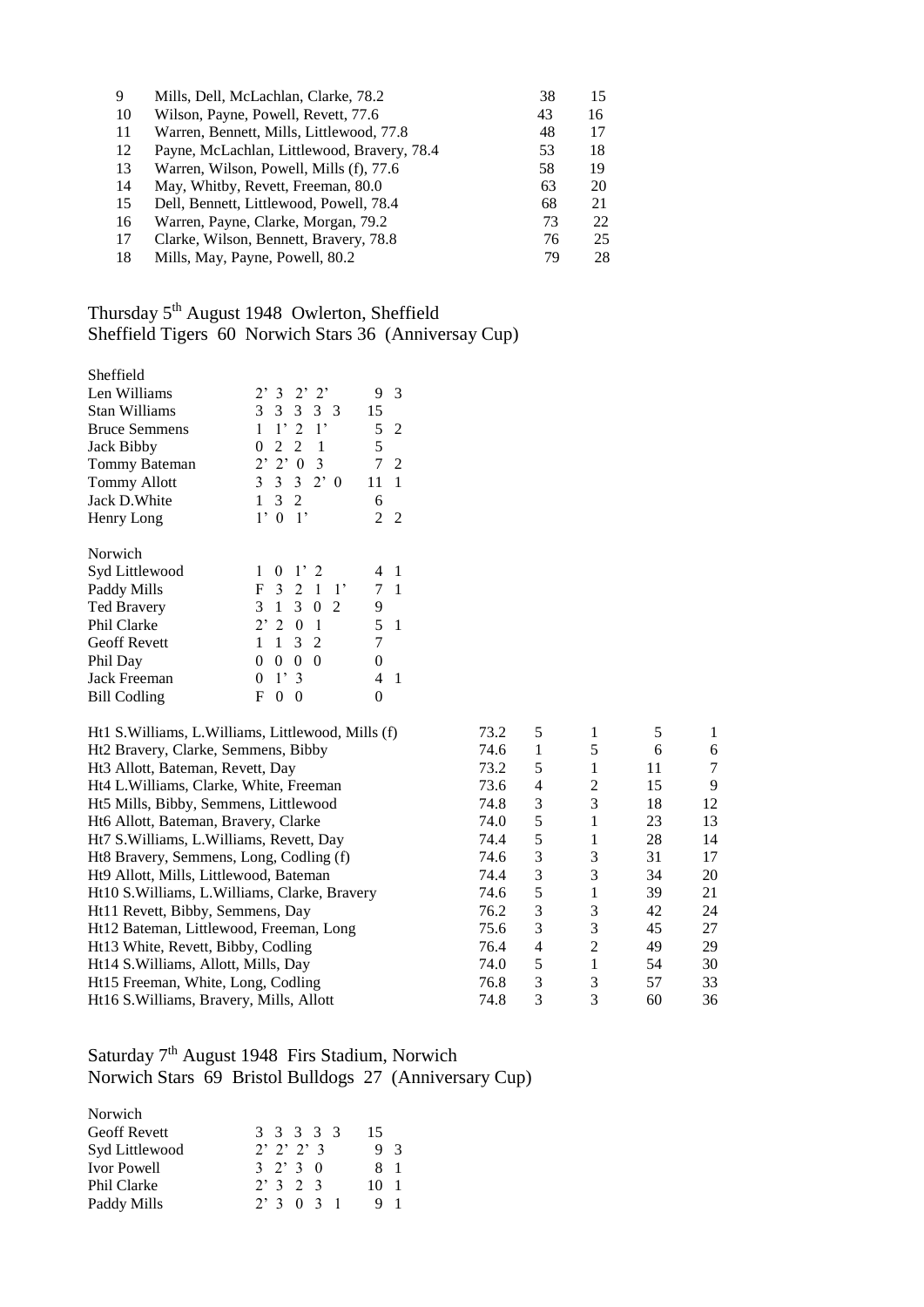| <b>Ted Bravery</b>                       | 3<br>$2^{\circ}$<br>$\mathcal{E}$<br>$2^{\circ}$          | $\mathcal{L}$<br>10 |      |   |   |            |                          |
|------------------------------------------|-----------------------------------------------------------|---------------------|------|---|---|------------|--------------------------|
| Jack Freeman                             | $2'$ $2'$ $3$                                             | 7<br>$\mathfrak{D}$ |      |   |   |            |                          |
| Phil Day                                 | $\theta$<br>$\Omega$<br>1                                 | 1                   |      |   |   |            |                          |
|                                          |                                                           |                     |      |   |   |            |                          |
| <b>Bristol</b>                           |                                                           |                     |      |   |   |            |                          |
| Nobby Stock                              | $\mathcal{L}$<br>1<br>$1^{\circ}$<br>$2^{\circ}$          | 7<br>$\overline{1}$ |      |   |   |            |                          |
| Jack Mountford                           | $\Omega$<br>2<br>$\mathbf{1}$<br>$\theta$                 | 3                   |      |   |   |            |                          |
| <b>Billy Hole</b>                        | $\overline{1}$<br>$\mathcal{D}_{\mathcal{L}}$<br>$\Omega$ | 4                   |      |   |   |            |                          |
| Cyril Quick                              | 1<br>$\Omega$<br>$\Omega$<br>1                            | 2                   |      |   |   |            |                          |
| Roger Wise                               | $\Omega$<br>$\mathcal{R}$<br>$\overline{1}$<br>$\Omega$   | 5                   |      |   |   |            |                          |
| Eric Salmon                              | -1<br>1<br>$\Omega$<br>0                                  | $\overline{2}$      |      |   |   |            |                          |
| Graham Hole                              | $1^{\circ}$<br>$\mathfrak{D}$<br>$\theta$                 | 3<br>-1             |      |   |   |            |                          |
| Johnny Hole                              | $\theta$<br>$\mathbf{1}$<br>0                             | 1<br>-1             |      |   |   |            |                          |
|                                          |                                                           |                     |      |   |   |            |                          |
| Ht1 Revett, Littlewood, Stock, Mountford |                                                           |                     | 76.2 | 5 | 1 | 5          | 1                        |
| Ht2 Powell, Clarke, Quick, B.Hole        |                                                           |                     | 78.4 | 5 | 1 | 10         | $\overline{\mathbf{c}}$  |
| Ht3 Bravery, Mills, Wise, Salmon         |                                                           |                     | 78.0 | 5 | 1 | 15         | 3                        |
| Ht4 Revett, Freeman, Quick, G.Hole       |                                                           |                     | 76.2 | 5 | 1 | 20         | $\overline{\mathcal{A}}$ |
| Ht5 Clarke, Powell, Stock, Mountford     |                                                           |                     | 78.4 | 5 | 1 | 25         | 5                        |
| Ht6 Mills, Bravery, B.Hole, Quick        |                                                           |                     | 79.0 | 5 | 1 | 30         | 6                        |
| Ht7 Revett, Littlewood, Salmon, Wise     |                                                           |                     | 78.4 | 5 | 1 | 35         | 7                        |
| Ht8 Powell, B.Hole, Day, J.Hole          |                                                           |                     | 80.2 | 4 | 2 | 39         | 9                        |
| Ht9 Bravery, Mountford, Stock, Mills     |                                                           |                     | 80.2 | 3 | 3 | 42         | 12                       |
| Ht10 Revett Littlewood R Hole Ouick      |                                                           |                     | 792  | 5 |   | $\Delta$ 7 | 13                       |

| Ht10 Revett, Littlewood, B.Hole, Quick      | 79.2 |   |   | 47 | 13 |
|---------------------------------------------|------|---|---|----|----|
| Ht11 Wise, Clarke, Salmon, Powell           | 80.0 |   | 4 | 49 | 17 |
| Ht12 Mills, Stock, G.Hole, Day              | 79.0 |   | 3 | 52 | 20 |
| Ht13 Clarke, Freeman, Wise, J.Hole          | 80.2 |   |   | 57 | 21 |
| Ht14 Littlewood, Bravery, Mountford, Salmon | 80.6 |   |   | 62 | 22 |
| Ht15 Freeman, G.Hole, J.Hole, Day           | 82.6 | 3 |   | 65 | 25 |
| Ht16 Revett, Stock, Mills, Wise             | 79.2 | Δ |   | 69 | 27 |
|                                             |      |   |   |    |    |

## *Selection Scratch Race*

Fred Rogers, Joe Rodwell, Phil Day, Bill Codling, 83.8

## *Norwich Scratch Race*

Mills, Clarke, Wise, B. Hole, 78.8

## *Bristol Scratch Race*

Bravery, Revett, Quick, Salmon, 81.0

## *Bullards Scratch Race*

Powell, Littlewood, Mountford, Stock, 80.0

## *Reserves Scratch Race*

Freeman, G. Hole, J. Hole, Rodwell, 83.4

| Tuesday 10 <sup>th</sup> August 1948 Bannister Court, Southampton |  |                                                                                   |
|-------------------------------------------------------------------|--|-----------------------------------------------------------------------------------|
|                                                                   |  | Southampton Saints 24 Norwich Stars 6 (Inter Track Challenge Match) (second half) |

| 3 3 3         |                   |
|---------------|-------------------|
| 2'1           | 3                 |
| 2'3           | 5<br>$\mathbf{1}$ |
| $3 \t2' \t2'$ | $\mathcal{D}$     |
|               |                   |
| $0 \t10$      |                   |
|               |                   |
|               |                   |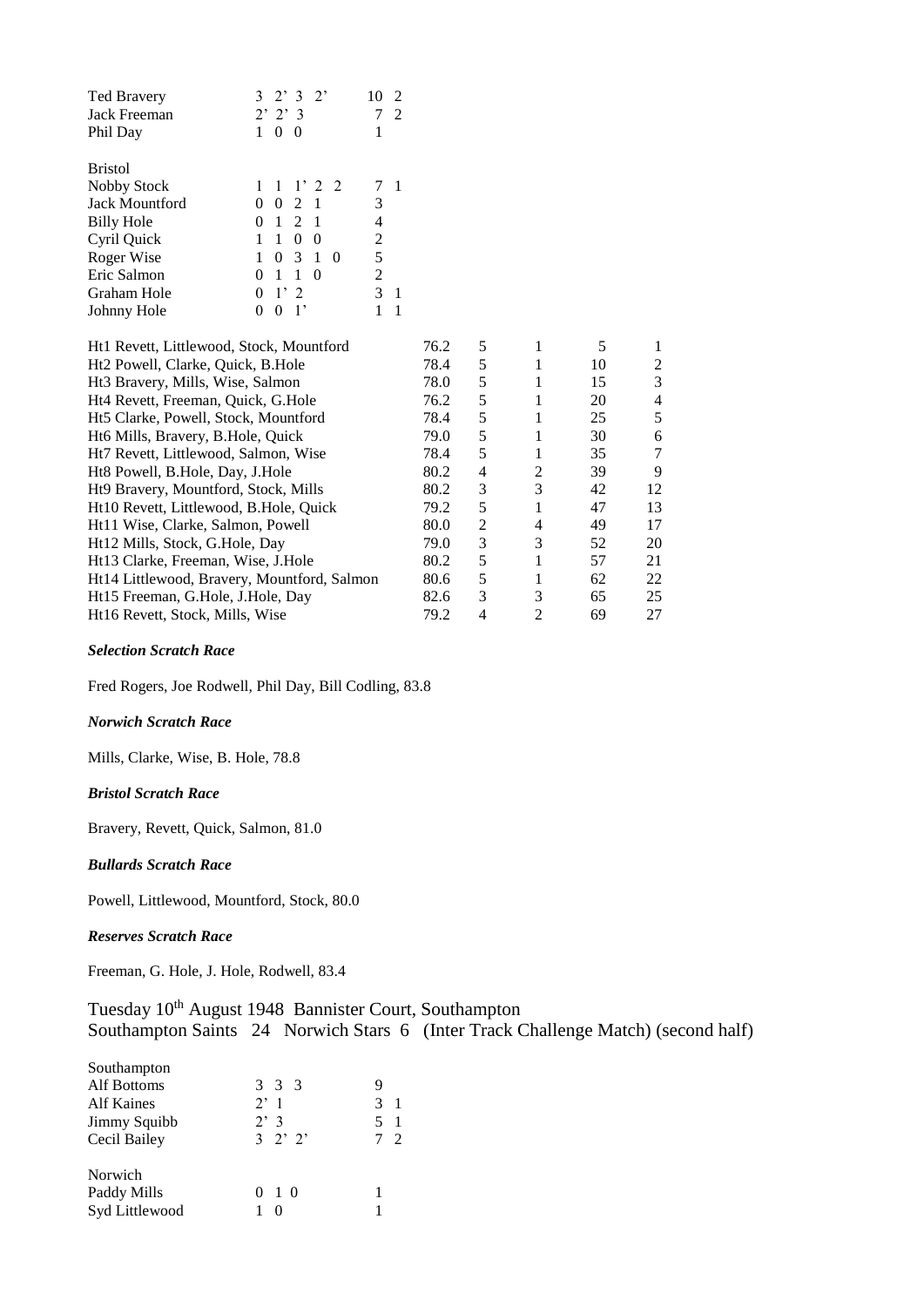| Jack Freeman                                      | - 0 |      |                |    |                |
|---------------------------------------------------|-----|------|----------------|----|----------------|
| <b>Ted Bravery</b>                                |     |      |                |    |                |
| Ht1 Bottoms, Kaines, Littlewood, Mills            |     | 67.6 |                |    |                |
| Ht <sub>2</sub> Bailey, Squibb, Bravery, Freeman  |     | 69.6 |                | 10 | $\mathfrak{D}$ |
| Ht <sub>3</sub> Bottoms, Bravery, Kaines, Freeman |     | 69.6 | $\overline{4}$ | 14 | $\overline{4}$ |
| Ht4 Squibb, Bailey, Mills, Littlewood             |     | 69.8 |                | 19 | 5              |
| Ht5 Bottoms, Bailey, Bravery, Mills               |     | 68.2 |                | 24 | 6              |

Friday 13th August 1948 Knowle Stadium, Bristol Bristol Bulldogs 49 Norwich Stars 35 (National League Division Two)

| <b>Bristol</b>      |                         |        |
|---------------------|-------------------------|--------|
| <b>Fred Tuck</b>    | 3<br>3 3 3              | 12     |
| Jack Mountford      | 1<br>$2'$ $2'$ $1'$     | 6<br>3 |
| Eric Salmon         | $\mathcal{E}$<br>3 2 3  | 11     |
| Roger Wise          | 1<br>$2'$ $2'$ $3$      | 8<br>2 |
| <b>Billy Hole</b>   | 0<br>0                  | 0      |
| Nobby Stock         | 3<br>2 2<br>- 2         | 9      |
| Cyril Quick         | $0\quad 2$<br>1<br>- 0  | 3      |
| Johnny Hole         | 0<br>0                  | 0      |
|                     |                         |        |
| Norwich             |                         |        |
| Ted Bravery         | 0<br>$\theta$<br>1      | 1      |
| Paddy Mills         | 1 3<br>2<br>- 3         | 9      |
| <b>Phil Clarke</b>  | 2<br>3 3 1              | 9      |
| <b>Geoff Revett</b> | 1<br>0<br>0<br>0        | 1      |
| Jack Freeman        | 2<br>$1^,$<br>0<br>0    | 3<br>1 |
| <b>Ivor Powell</b>  | 1<br>2<br>1<br>0        | 4      |
| Syd Littlewood      | $\mathcal{L}$<br>3<br>1 | 6      |
| <b>Fred Rogers</b>  | 1<br>1,                 | 2      |

| Ht1 Tuck, Mills, Mountford, Bravery            | 69.8 | 4 | $\mathfrak{D}$              | 4  |    |
|------------------------------------------------|------|---|-----------------------------|----|----|
| Ht2 Eric Salmon, Clarke, Wise, Revett          | 68.8 | 4 | 2                           | 8  |    |
| Ht <sub>3</sub> Stock, Powell, Freeman, B.Hole | 71.0 | 3 | 3                           | 11 |    |
| Ht4 Tuck, Littlewood, Quick, Revett            | 71.0 | 4 | $\mathcal{D}_{\mathcal{L}}$ | 15 | 9  |
| Ht5 Salmon, Wise, Mills, Bravery               | 68.4 | 5 |                             | 20 | 10 |
| Ht6 Clarke, Stock, Revett, B.Hole              | 69.4 | 2 | 4                           | 22 | 14 |
| Ht7 Tuck, Mountford, Powell, Freeman           | 70.2 | 5 |                             | 27 | 15 |
| Ht8 Clarke, Salmon, Rogers, J.Hole             | 69.8 | 2 | 4                           | 29 | 19 |
| Ht9 Mills, Stock, Littlewood, Quick            | 69.2 | 2 | 4                           | 31 | 23 |
| Ht10 Tuck, Mountford, Clarke, Revett           | 70.4 | 5 |                             | 36 | 24 |
| Ht11 Salmon, Wise, Powell, Freeman             | 69.4 | 5 |                             | 41 | 25 |
| Ht12 Littlewood, Quick, Bravery, J.Hole        | 69.8 | 2 | 4                           | 43 | 29 |
| Ht13 Wise, Freeman, Rogers, Quick              | 69.8 | 3 | 3                           | 46 | 32 |
| Ht14 Mills, Stock, Mountford, Powell           | 69.8 | 3 | 3                           | 49 | 35 |

Saturday 14th August 1948 Firs Stadium, Norwich Norwich Stars 54 Newcastle Diamonds 30 (National League Division Two)

| Norwich                |                    |             |
|------------------------|--------------------|-------------|
| <b>Ted Bravery</b>     | $2 \t2' 1' 3$      | 8<br>2      |
| Paddy Mills            | $0 \t2 \t2' \t2'$  | 6.<br>3     |
| <b>Geoff Revett</b>    | $0 \t3 \t1'$<br>1. | $5 \quad 1$ |
| Syd Littlewood         | 3 2 2 3            | 10          |
| Phil Clarke            | $2 \t2' \t3'$      | 9<br>2      |
| Aussie Powell          | 1'333              | 10          |
| Jack Freeman           | 3<br>$\Omega$      | 3           |
| Fred Rogers            | $2^{\prime}$ 1     | 3           |
| Newcastle              |                    |             |
| <b>Maurice Stobart</b> |                    |             |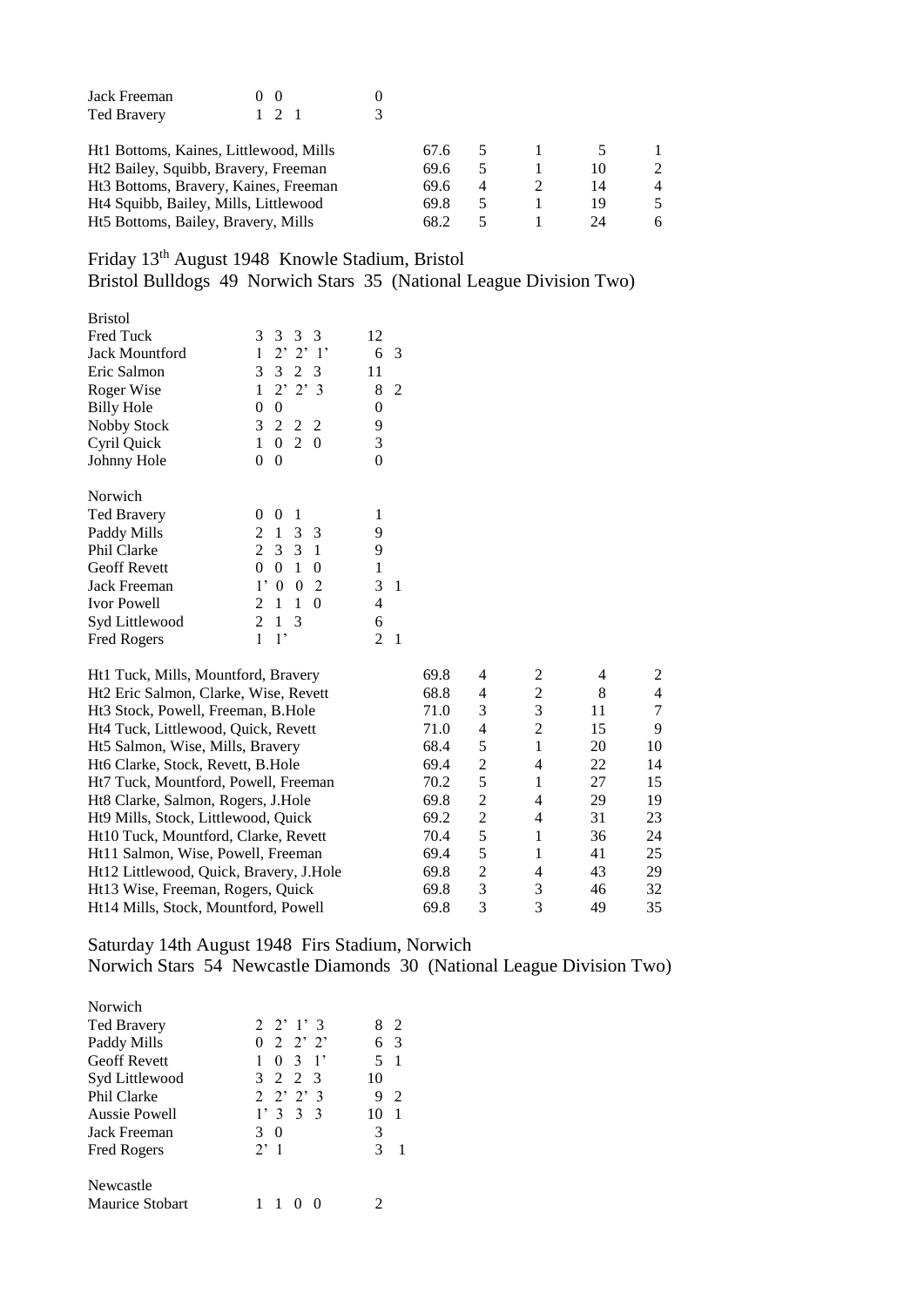| 3 3 1 1                     |               |
|-----------------------------|---------------|
| 2 1 1 0                     |               |
| $0 \t1 \t0 \t1$             | $\mathcal{D}$ |
| $0 \t 0 \t 0 \t 2$          | $\mathcal{D}$ |
| $3 \t3 \t3 \t0$             | Q             |
| 02                          |               |
| $\overline{\phantom{a}}$ 1' |               |
|                             |               |

| 75.0 | 2 | 4             | $\mathfrak{D}$ | 4  |
|------|---|---------------|----------------|----|
| 78.2 | 4 | 2             | 6              | 6  |
| 77.6 | 3 | 3             | 9              | 9  |
| 79.6 | 5 |               | 14             | 10 |
| 77.2 | 2 | 4             | 16             | 14 |
| 79.0 | 5 |               | 21             | 15 |
| 77.4 | 3 | 3             | 24             | 18 |
| 79.8 | 5 |               | 29             | 19 |
| 77.0 | 5 |               | 34             | 20 |
| 79.2 | 5 |               | 39             | 21 |
| 78.2 | 3 | 3             | 42             | 24 |
| 81.0 | 4 | 2             | 46             | 26 |
| 80.2 | 3 | $\mathcal{F}$ | 49             | 29 |
| 78.0 | 5 |               | 54             | 30 |
|      |   |               |                |    |

#### *Selection Scratch Race*

Bassey Davey, Jack Brand, Joe Rodwell, Jack Smith, 87.4

## *Bloaters Scratch Race*

Sid Hipperson, Reg Morgan, Paddy Hammond, Bill Carruthers, 83.2

## *Newcastle Scratch Race*

Hunt, Le Breton, Stobbart, Evans, 81.2

#### *Brough Scratch Race*

Gurtner, Grant, Ron Waller, Spinks, 81.6

## *CYRIL ANDERSON MEMORIAL TROPHY*

Mills, Littlewood, Bravery, Clarke, 79.0 Powell, Freeman, Rogers, Revett, 80.4 Final Powell, Mills, Littlewood, Freeman, 78.6

Saturday 21<sup>st</sup> August 1948 Firs Stadium, Norwich Norwich Stars 46 Sheffield Tigers 38 (National League Division Two)

| Norwich              |                                        |         |
|----------------------|----------------------------------------|---------|
| <b>Ted Bravery</b>   | $1'$ 1' 0 2'                           | 3       |
| Paddy Mills          | 2 3 3 3                                | 11      |
| Syd Littlewood       | 2 0 2<br>0                             | 4       |
| <b>Geoff Revett</b>  | $2^{\circ}$<br>$1'$ 0<br>$\mathcal{E}$ | 6<br>-1 |
| Phil Clarke          | $2 \t3 \t1' \t2'$                      | 8<br>2  |
| Aussie Powell        | $0 \t2' \t2$<br>-0                     | -1<br>4 |
| Jack Freeman         | 2<br>-1                                | 3       |
| <b>Fred Rogers</b>   | 3<br>$\mathcal{E}$                     | 6       |
| Sheffield            |                                        |         |
| Jack D. White        | $\theta$<br>$\theta$<br>0              |         |
| <b>Bruce Semmens</b> | 3 <sub>2</sub><br>3                    | 11      |
| Stan Williams        | $\mathfrak{D}$<br>1                    | 6       |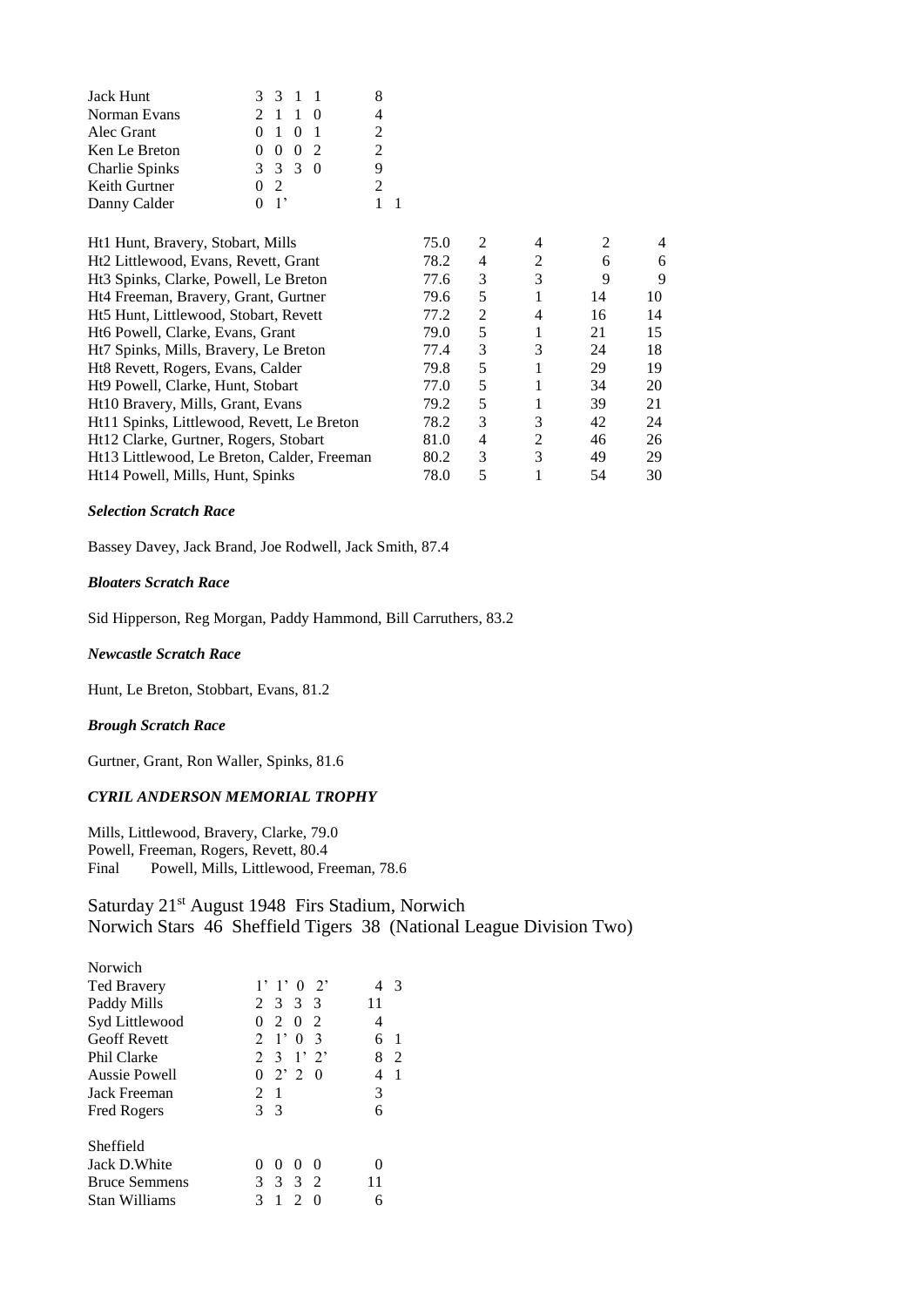| Tommy Bateman       |        | 1 3 0 1        |  | $\mathcal{L}$ |                |
|---------------------|--------|----------------|--|---------------|----------------|
| Len Williams        |        | $1 \t1' 3 \t2$ |  | 7 1           |                |
| <b>Tommy Allott</b> |        | 3 2 1 1'       |  |               | $\overline{1}$ |
| Jack Bibby          | $0-1$  |                |  |               |                |
| Henry Long          | $1'$ 0 |                |  | 11            |                |

| 76.2 | 3              | 3              | 3  | 3  |
|------|----------------|----------------|----|----|
| 78.6 | 2              | 4              | 5  | 7  |
| 78.0 | $\mathfrak{D}$ | 4              |    | 11 |
| 80.2 | 3              | 3              | 10 | 14 |
| 80.0 | 3              | 3              | 13 | 17 |
| 80.2 | 5              |                | 18 | 18 |
| 78.0 | 3              | 3              | 21 | 21 |
| 80.4 | 3              | 3              | 24 | 24 |
| 80.6 | 3              | 3              | 27 | 27 |
| 82.2 | 5              |                | 32 | 28 |
| 81.0 | $\mathfrak{D}$ | 4              | 34 | 32 |
| 81.6 | 5              |                | 39 | 33 |
| 81.6 | 4              | $\mathfrak{D}$ | 43 | 35 |
| 80.0 | 3              | 3              | 46 | 38 |
|      |                |                |    |    |

## *Sheffield Scratch Race*

Semmens, Bateman, (Allott & S. Williams n/f), 84.0

## *Stars Scratch Race*

Mills, Bravery, Lloyd Goffe, Jimmy Grant, 84.2

## *(Remainder of Second Half abandoned due to heavy rain)*

Tuesday 24th August 1948 Highbury Avenue Sports Stadium, Fleetwood Fleetwood Flyers 55 Norwich Stars 41 (AC)

| Fleetwood                                  |                |                |                       |                |                |                |                |      |              |                |    |    |
|--------------------------------------------|----------------|----------------|-----------------------|----------------|----------------|----------------|----------------|------|--------------|----------------|----|----|
| Dick Geary                                 | $2^{\prime}$   | $\mathfrak{D}$ | 2                     | 3              |                | 9              | 1              |      |              |                |    |    |
| Cyril Cooper                               | 3              | 1' 1           |                       | 1              |                | 6              | $\mathbf{1}$   |      |              |                |    |    |
| Jack Gordon                                | 1              | 1              | 2                     | 2              |                | 6              |                |      |              |                |    |    |
| Norman Hargreaves                          | 3              | 3              | $1^{\prime}$          | $1^{\prime}$   |                | 8              | $\overline{2}$ |      |              |                |    |    |
| <b>Wilf Plant</b>                          | 3              | $\overline{0}$ | 3                     | 3              | 3              | 12             |                |      |              |                |    |    |
| <b>Ron Hart</b>                            | 1              | $\mathbf{1}$   | $\theta$              | 2              |                | 4              |                |      |              |                |    |    |
| Reg Lambourne                              | 0              | 2              | 3                     |                |                | 5              |                |      |              |                |    |    |
| Ernie Appleby                              | 1'             | 1              | 1                     |                |                | 3              | $\mathbf{1}$   |      |              |                |    |    |
| Norwich                                    |                |                |                       |                |                |                |                |      |              |                |    |    |
| <b>Ted Bravery</b>                         | 0              | 0              | 2                     | 2              |                | 4              |                |      |              |                |    |    |
| Paddy Mills                                | 1              | 2              | $\mathbf{1}^{\prime}$ | 3              |                | 7              | 1              |      |              |                |    |    |
| Syd Littlewood                             | $\overline{2}$ | 3              | 3                     | $\overline{0}$ | -1             | 9              |                |      |              |                |    |    |
| <b>Geoff Revett</b>                        | $\Omega$       | 3              | $2^{\prime}$          | 2              |                | 7              | 1              |      |              |                |    |    |
| Phil Clarke                                | $\Omega$       | 3              | 3                     | 3              | $\overline{0}$ | 9              |                |      |              |                |    |    |
| Jack Freeman                               | $\overline{2}$ | $\overline{0}$ | $\mathbf{0}$          | $\theta$       |                | $\overline{c}$ |                |      |              |                |    |    |
| Fred Rogers                                | 1              | $\Omega$       | $\overline{2}$        |                |                | 3              |                |      |              |                |    |    |
| <b>Bonnie Waddell</b>                      | 0              | $\Omega$       | $\overline{0}$        |                |                | $\overline{0}$ |                |      |              |                |    |    |
| Ht1 Cooper, Geary, Mills, Bravery          |                |                |                       |                |                |                |                | 67.8 | 5            | 1              | 5  | 1  |
| Ht2 Hargreaves, Littlewood, Gordon, Revett |                |                |                       |                |                |                |                | 67.0 | 4            | $\overline{c}$ | 9  | 3  |
| Ht3 Plant, Freeman, Hart, Clarke           |                |                |                       |                |                |                |                | 70.8 | 4            | $\overline{c}$ | 13 | 5  |
| Ht4 Revett, Geary, Rogers, Lambourne       |                |                |                       |                |                |                |                | 66.8 | 2            | $\overline{4}$ | 15 | 9  |
| Ht5 Hargreaves, Mills, Gordon, Bravery     |                |                |                       |                |                |                |                | 67.0 | 4            | $\overline{c}$ | 19 | 11 |
| Ht6 Littlewood, Revett, Hart, Plant        |                |                |                       |                |                |                |                | 68.2 | $\mathbf{1}$ | 5              | 20 | 16 |
| Ht7 Clarke, Geary, Cooper, Freeman         |                |                |                       |                |                |                |                | 68.8 | 3            | 3              | 23 | 19 |
| Ht8 Littlewood, Gordon, Appleby, Waddell   |                |                |                       |                |                |                |                | 68.4 | 3            | 3              | 26 | 22 |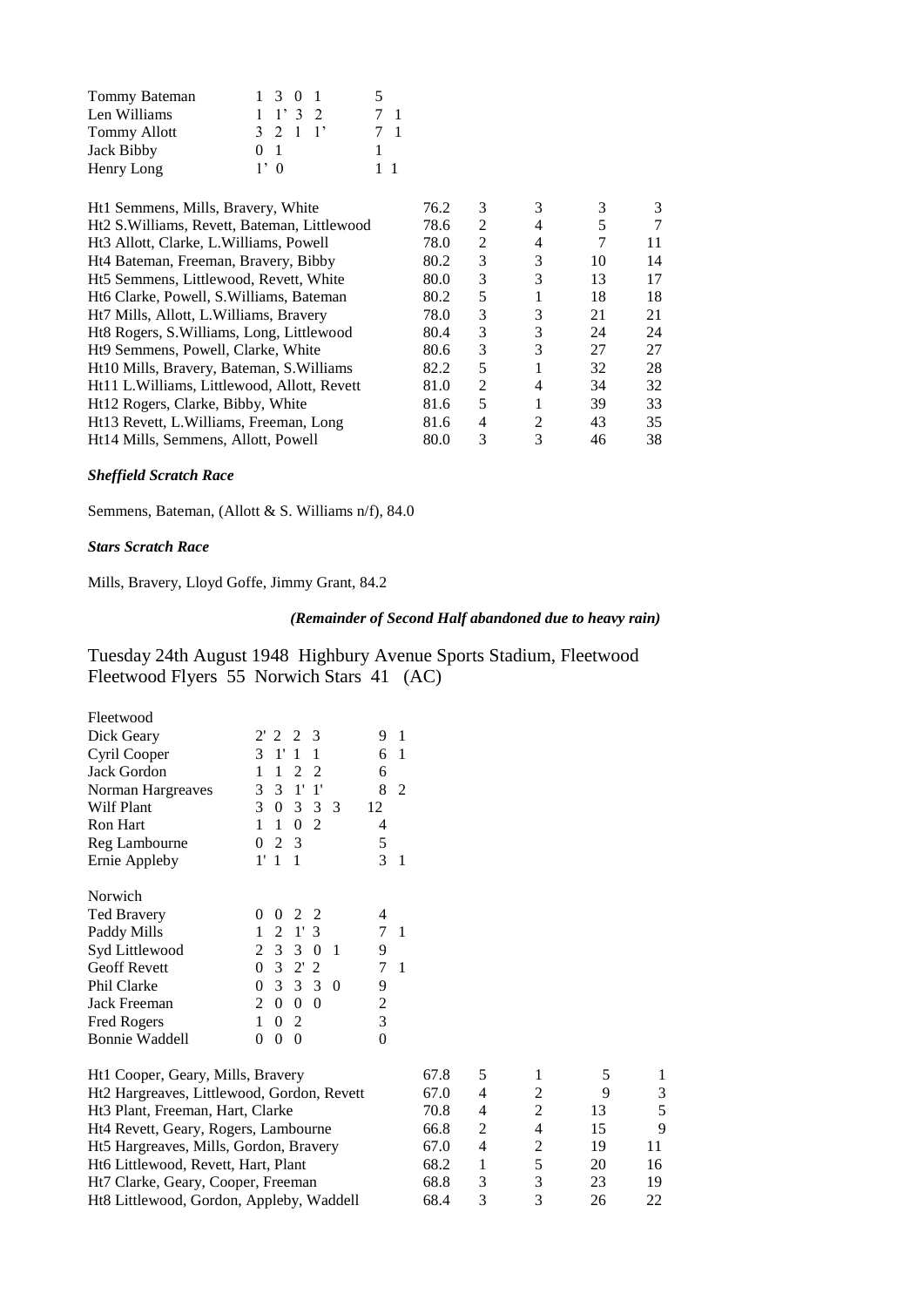| Ht9 Plant, Bravery, Mills, Hart            | 68.2  |   | 3 | 29  | 25 |
|--------------------------------------------|-------|---|---|-----|----|
| Ht10 Geary, Revett, Cooper, Littlewood     | 69.8  | 4 |   | 33  | 27 |
| Ht11 Clarke, Gordon, Hargreaves, Freeman   | 69.6  | 3 | 3 | 36  | 30 |
| Ht12 Plant, Bravery, Appleby, Waddell      | 73.0  | 4 |   | 40  | 32 |
| Ht13 Clarke, Lambourne, Hargreaves, Rogers | 73.4  | 3 | 3 | 43  | 35 |
| Ht14 Mills, Hart, Cooper, Freeman          | 73.0  | 3 | 3 | 46  | 38 |
| Ht15 Lambourne, Rogers, Appleby, Waddell   | 77.2. | 4 |   | 50  | 40 |
| Ht16 Plant, Geary, Littlewood, Clarke      | 77 2. |   |   | 55. | 41 |

Saturday 28<sup>th</sup> August 1948 Firs Stadium, Norwich Norwich Stars 66 Middlesbrough Bears 30 (Anniversary Cup)

| Norwich              |                                                           |         |
|----------------------|-----------------------------------------------------------|---------|
| Ted Bravery          | $2^{\prime}$ 2'<br>1<br>$\theta$                          | 5<br>2  |
| Paddy Mills          | 3<br>3<br>3<br>3<br>$\mathcal{E}$                         | 15      |
| Syd Littlewood       | 3<br>$\overline{3}$<br>$1^{\circ}$<br>0                   | 7<br>1  |
| <b>Geoff Revett</b>  | 2<br>$\overline{2}$<br>$\Omega$<br>3                      | 7       |
| Phil Clarke          | 3<br>2'3<br>3                                             | 11<br>1 |
| <b>Aussie Powell</b> | $2^{\circ}$<br>$2^{\prime}3$<br>$\theta$<br>$2^{\circ}$   | 9<br>3  |
| Jack Freeman         | 3<br>$2^{\circ}$<br>$\theta$                              | 5<br>1  |
| Fred Rogers          | $2^{\prime}1$<br>$\mathcal{E}$                            | 6<br>1  |
| Middlesbrough        |                                                           |         |
| Dick Tolley          | 0<br>0<br>$\theta$<br>0                                   | 0       |
| Frank Hodgson        | 2<br>$\mathfrak{D}$<br>$\overline{1}$<br>$1^{\circ}$<br>1 | 7<br>1  |
| Benny King           | 3<br>1<br>$1^{\circ}$<br>1<br>- 0                         | 6<br>1  |
| <b>Frank Bettis</b>  | 1<br>0                                                    | 1       |
| Herby King           | 1<br>1<br>0<br>$\theta$                                   | 2       |
| Derek Close          | $\theta$<br>3<br>0<br>2                                   | 5       |
| Jack Hodgson         | $\overline{c}$<br>1<br>2<br>2<br>0                        | 7       |
| <b>Tip Mills</b>     | 1<br>$\mathbf{1}$ ,<br>0                                  | 2       |

| 74.4 | 4 | 2              | 4  | 2  |
|------|---|----------------|----|----|
| 79.0 | 2 | 4              | 6  | 6  |
| 77.6 | 5 |                | 11 | 7  |
| 79.0 | 5 | 1              | 16 | 8  |
| 78.4 | 4 | $\mathfrak{D}$ | 20 | 10 |
| 78.6 | 5 |                | 25 | 11 |
| 77.2 | 5 | 1              | 30 | 12 |
| 79.6 | 5 |                | 35 | 13 |
| 78.4 | 5 |                | 40 | 14 |
| 76.8 | 3 | 3              | 43 | 17 |
| 78.2 | 3 | 3              | 46 | 20 |
| 79.0 | 4 | 2              | 50 | 22 |
| 79.8 | 5 |                | 55 | 23 |
| 78.2 | 3 | 3              | 58 | 26 |
| 82.0 | 3 | 3              | 61 | 29 |
| 78.0 | 5 |                | 66 | 30 |
|      |   |                |    |    |

*Bullards Scratch Race*

Freeman, Rogers, Revett, Bob Womack, 82.0

*Fordson Scratch Race*

P. Mills, Close, B. King, H. King, 79.0

## *Stars Scratch Race*

Powell, J. Hodgson, T. Mills, Bravery, 80.8

## *Firs Scratch Race*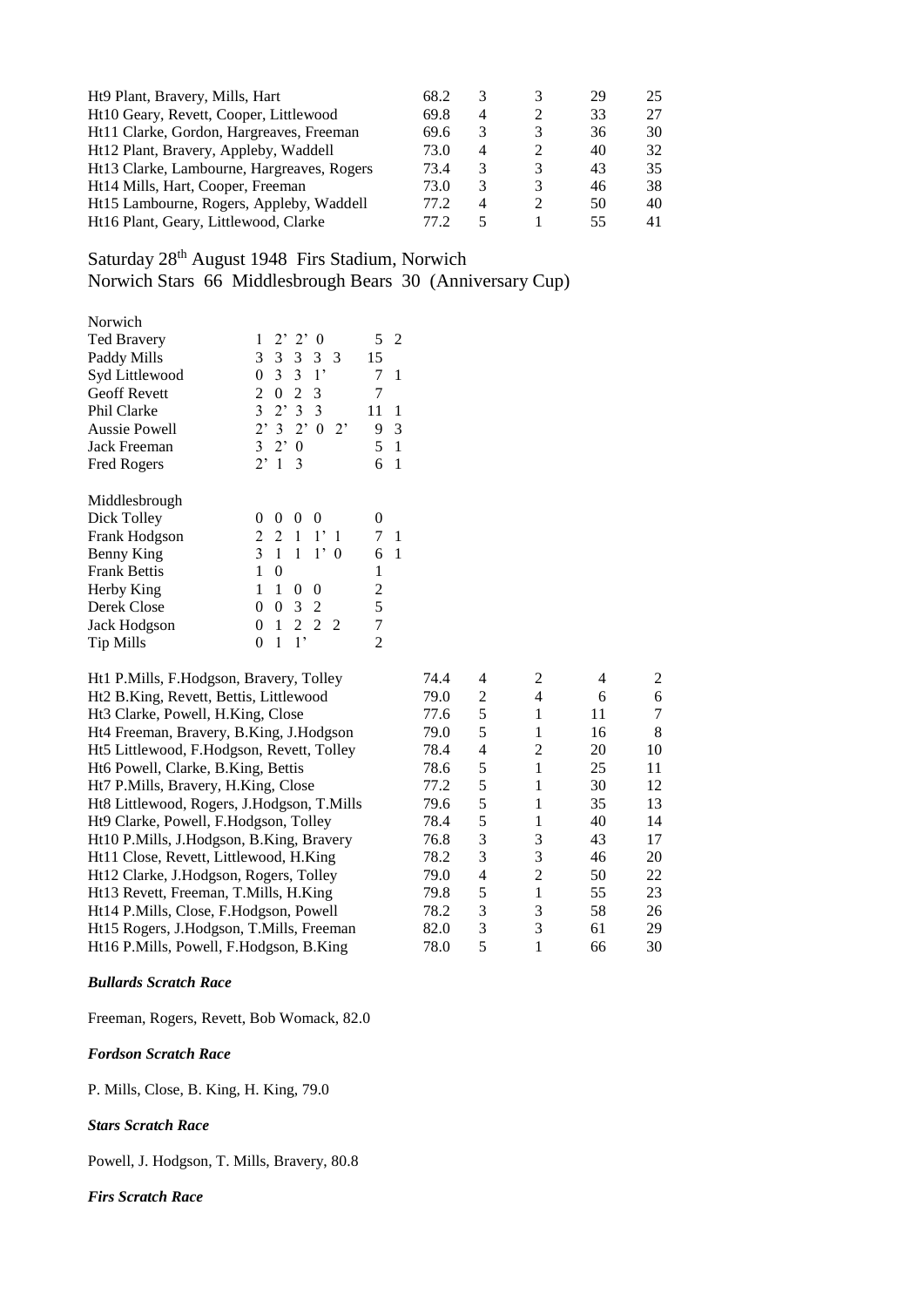Clarke, F. Hodgson, Tolley, Littlewood, 79.2

## *Bears Scratch Race*

Revett, T. Mills, Bettis, Womack, 79.8

Monday 30th August 1948 Brough Park, Newcastle Newcastle Diamonds 52 Norwich Stars 32 (National League Division Two)

| Newcastle               |                                   |                   |
|-------------------------|-----------------------------------|-------------------|
| Charlie Spinks          | 2'333                             | 11<br>1           |
| Norman Evans            | $\mathcal{E}$<br>1<br>$2^{\circ}$ |                   |
| Wilf Jay                | 1<br>-3<br>0<br>1                 | 5                 |
| Alec Grant              | 3 3<br>0<br>2                     |                   |
| Ken Le Breton           | $0 \t2' 1$<br>$\overline{3}$      | 6<br>1            |
| <b>Jack Hunt</b>        | 3 3 3 3                           | 12                |
| Danny Calder            | $1^{\circ}$<br>$\overline{0}$     | 1<br>1            |
| <b>Maurice Stobbart</b> | $2^,$<br>$\overline{0}$           | 2<br>$\mathbf{1}$ |
| Norwich                 |                                   |                   |
| Syd Littlewood          | 1'2'<br>0                         | 2<br>4            |
| Paddy Mills             | 1<br>2 0 2                        | 5                 |
| <b>Fred Rogers</b>      | 2 1<br>1                          | 3                 |
| <b>Geoff Revett</b>     | 0<br>$1^{\circ}$<br>$\theta$      | 2<br>1            |
| <b>Phil Clarke</b>      | 2<br>2<br>2'3                     | 9<br>1            |
| <b>Ivor Powell</b>      | 3<br>0<br>$\Omega$<br>0           | 3                 |
| Jack Freeman            | 2<br>2<br>1<br>$\theta$           | 5                 |
| <b>Ted Bravery</b>      | 0<br>0                            | 0                 |

| Ht1 Evans, Spinks, Mills, Littlewood         | 74.2 | 5 |                |    |    |
|----------------------------------------------|------|---|----------------|----|----|
| Ht2 Grant, Rogers, Jay, Revett               | 75.6 | 4 | 2              | 9  | 3  |
| Ht3 Hunt, Clarke, Powell, Le Breton          | 75.6 | 3 | 3              | 12 | 6  |
| Ht4 Spinks, Freeman, Revett, Calder          | 76.6 | 3 | 3              | 15 | 9  |
| Ht5 Grant, Mills, Littlewood, Jay            | 75.4 | 3 | 3              | 18 | 12 |
| Ht6 Hunt, Le Breton, Rogers, Revett          | 75.4 | 5 |                | 23 | 13 |
| Ht7 Spinks, Clarke, Evans, Powell            | 75.0 | 4 | $\mathfrak{D}$ | 27 | 15 |
| Ht8 Jay, Stobbart, Freeman, Bravery          | 78.4 | 5 | 1              | 32 | 16 |
| Ht9 Hunt, Littlewood, Le Breton, Mills       | 75.6 | 4 | $\mathfrak{D}$ | 36 | 18 |
| Ht10 Spinks, Evans, Rogers, Freeman          | 76.0 | 5 |                | 41 | 19 |
| Ht11 Powell, Clarke, Jay, Grant              | 77.4 |   | 5              | 42 | 24 |
| Ht12 Le Breton, Freeman, Littlewood, Stobart | 77.0 | 3 | 3              | 45 | 27 |
| Ht13 Clarke, Grant, Calder, Bravery          | 77.0 | 3 | 3              | 48 | 30 |
| Ht14 Hunt, Mills, Evans, Powell              | 75.6 | 4 | $\mathfrak{D}$ | 52 | 32 |

Thursday 4<sup>th</sup> September1948 Firs Stadium Norwich Yarmouth 54 Southampton 30 (Challenge Match) *(This meeting staged as Norwich were at Birmingham in the League – attendance 14,000+)*

| <b>YARMOUTH</b>        |               |                |                |                 |    |   |
|------------------------|---------------|----------------|----------------|-----------------|----|---|
| <b>Bill Carruthers</b> |               |                | $2 \t2' \t3$   |                 | 8  |   |
| <b>Billy Bales</b>     | 3             | 3              | 1              | 3               | 10 |   |
| Reg Morgan             | 1             | 3              | 3              | $2^,$           | 9  | 1 |
| <b>Bert Rawlinson</b>  | 3             | $2^{\circ}$    | $\mathcal{E}$  | 3               | 11 |   |
| Sid Hipperson          | 0             | $\mathfrak{D}$ | 3 <sup>7</sup> | 3               | 8  |   |
| Paddy Hammond          | 3             | 0              |                | $2^{\prime}$ 2' | 7  | 2 |
| Roy Duke               | 0             |                |                |                 | 0  |   |
| <b>Bob Womack</b>      | 1             | $\Omega$       |                |                 |    |   |
| <b>SOUTHAMPTON</b>     |               |                |                |                 |    |   |
| George Bason           | $\mathcal{L}$ | $\Omega$       | $\theta$       | 2               |    |   |
| <b>Alf Kaines</b>      | $\Omega$      | 1              |                | $\Omega$        | 2  |   |
| Jimmy Squibb           |               |                |                |                 | 5  |   |
|                        |               |                |                |                 |    |   |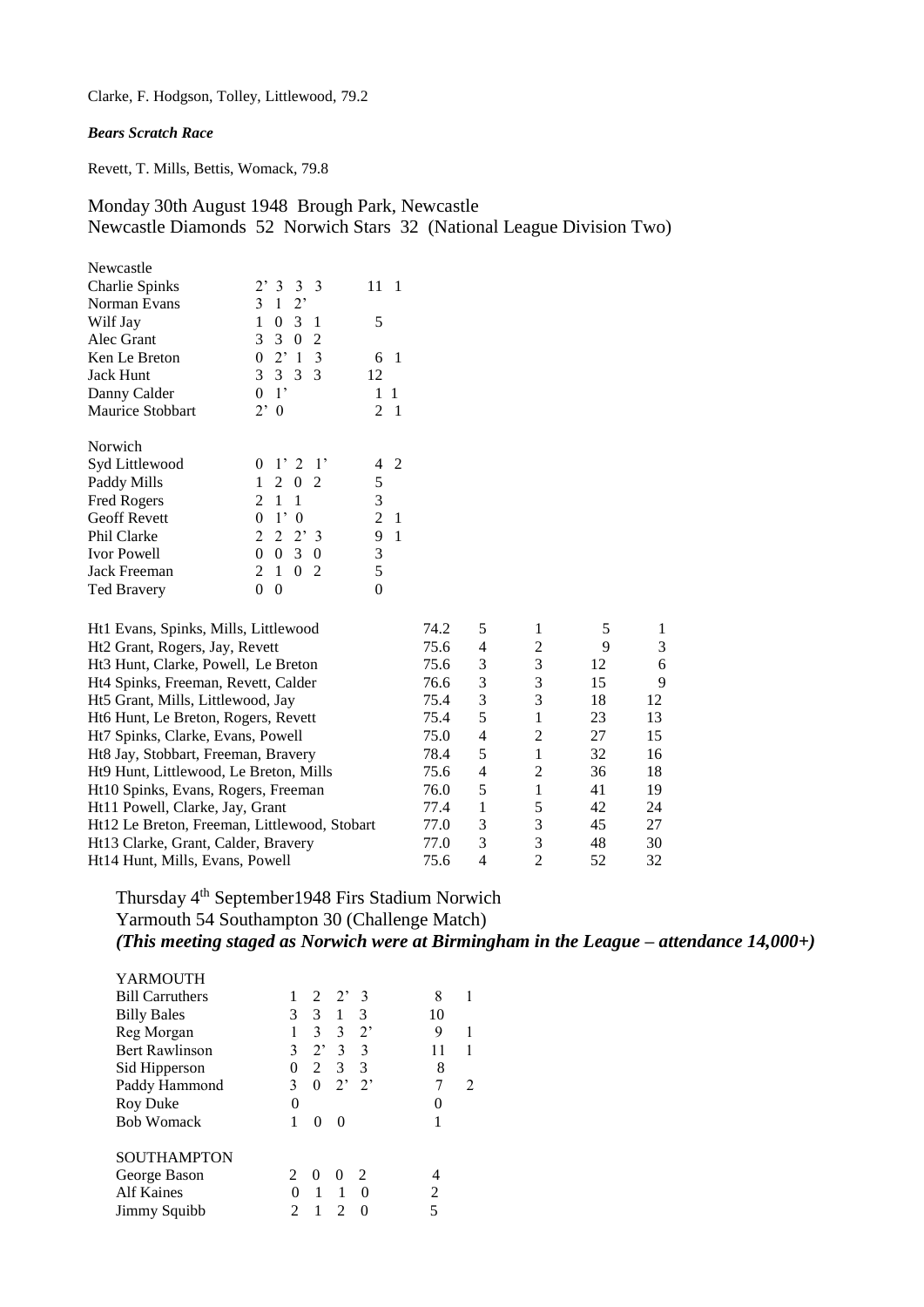| <b>Bob Oakley</b>     |                | 0 3 3 2     |  |   |  |
|-----------------------|----------------|-------------|--|---|--|
| <b>Bill Griffiths</b> |                | $1'$ 0 0 2  |  | 3 |  |
| Cecil Bailey          |                | 2 1 1 1     |  | 5 |  |
| Ernie Rawlins         |                | $1 \quad 1$ |  |   |  |
| Dingo Davey           | 0 <sup>1</sup> |             |  |   |  |

| 1  | Bales, Bason, Carruthers, Kaines, 79.2      | 4  | 2  |
|----|---------------------------------------------|----|----|
| 2  | Rawlinson, Squibb, Morgan, Oakley, 81.8     | 8  | 4  |
| 3  | Hammond, Bailey, Griffiths, Hipperson, 80.0 | 11 | 7  |
| 4  | Oakley, Carruthers, Rawlins, Duke (f), 80.4 | 13 | 11 |
| 5  | Morgan, Rawlinson, Kaines, Bason, 80.8      | 18 | 12 |
| 6  | Oakley, Hipperson, Squibb, Hammond, 80.8    | 20 | 16 |
| 7  | Bales, Carruthers, Bailey, Griffiths, 78.2  | 25 | 17 |
| 8  | Morgan, Squibb, Womack, Davey, 82.0         | 29 | 19 |
| 9  | Hipperson, Hammond, Kaines, Bason, 80.8     | 34 | 20 |
| 10 | Carruthers, Oakley, Bales, Squibb, 81.6     | 38 | 22 |
| 11 | Rawlinson, Morgan, Bailey, Griffiths, 81.4  | 43 | 23 |
| 12 | Hipperson, Bason, Rawlins, Womack, 80.6     | 46 | 26 |
| 13 | Rawlinson, Griffiths, Davey, Womack, 82.8   | 49 | 29 |
| 14 | Bales, Hammond, Bailey, Kaines, 79.8        | 54 | 30 |
|    |                                             |    |    |

## *Guest Star Contest*

(1) – Alec Statham, Wal Morton, Ron Mason, Norman Parker, 77.0

(2) – Parker, Morton, Statham, Mason, 79.4

(3) – Statham, Parker, Morton, Mason, 80.2

### *(Total Scores – Statham 7, Morton 5, Parker 5, Mason 1)*

*Caister Scratch Race* Hipperson, Morgan, Carruthers, Fred Rogers, 79.6

*Southampton Scratch Race* Squibb, Bason, Rawlins, Davey, 84.0

#### *Yarmouth Scratch Race*

Rogers, Hammond, Rawlinson, Womack, 82.2

## *Southern Scratch Race*

Oakley, Kaines, Bailey, Griffiths, 83.2

## *Stars Scratch Race*

Parker, Statham, Rawlinson, Rogers, 79.8

# Thursday 4<sup>th</sup> September 1948 Perry Barr, Birmingham Birmingham Brummies 58 Norwich Stars 26 (NLD2)

## BIRMINGHAM

| <b>Geoff Bennett</b> |                | $\mathcal{D}$  |               |                             | 6  | $\mathcal{D}_{\mathcal{A}}$ |
|----------------------|----------------|----------------|---------------|-----------------------------|----|-----------------------------|
| Doug McLachlan       | 3              | 3              | $2^{\circ}$   |                             | 9  |                             |
| Graham Warren        | 3              | $\mathfrak{Z}$ | 3             | 3                           | 12 |                             |
| <b>Buck Whitby</b>   | $2^,$          | $2^,$          |               | 3                           | 8  |                             |
| <b>Arthur Payne</b>  |                | 3              | 3             | 3                           | 10 |                             |
| Stan Dell            | 3              | 1              | $2^,$         | 3                           | 9  |                             |
| Charlie May          | 1,             | 0              |               |                             |    |                             |
| Brian Wilson         | $2^,$          |                |               |                             | 3  |                             |
| NORWICH              |                |                |               |                             |    |                             |
| <b>Ted Bravery</b>   |                |                | $\Omega$      |                             | 2  |                             |
| Paddy Mills          | $\theta$       | 0              |               | $\mathcal{D}_{\mathcal{A}}$ | 3  |                             |
| <b>Bert Spencer</b>  |                | 2              | 0             | $\Omega$                    | 3  |                             |
| Sid Littlewood       |                | 3              | 0             | 3                           | 6  |                             |
| <b>Aussie Powell</b> | $\mathfrak{D}$ | っ              | $\mathcal{D}$ | $\mathfrak{D}$              | 8  |                             |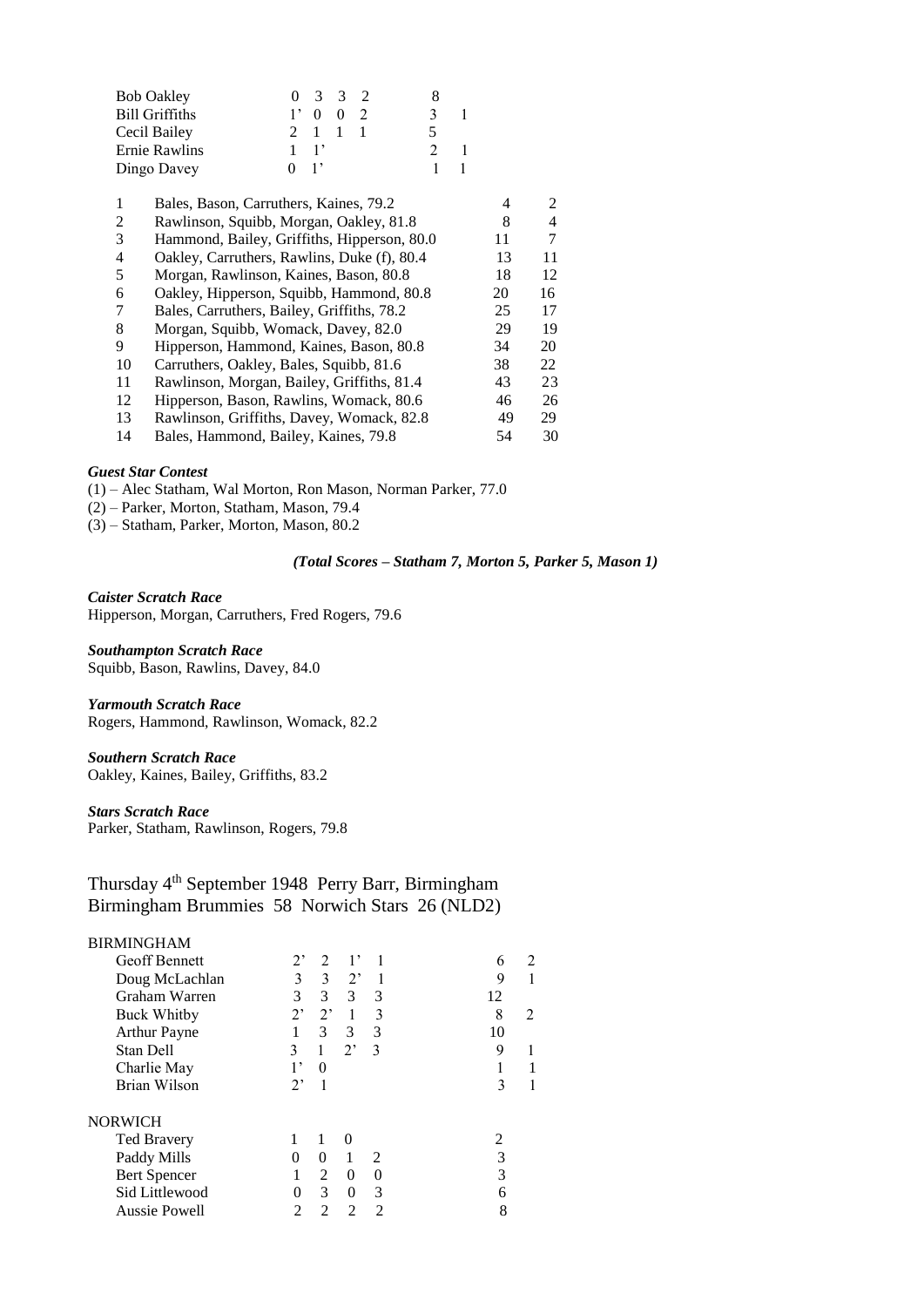| 1  |                |
|----|----------------|
|    |                |
| 5  | 1              |
| 10 | $\mathfrak{D}$ |
| 14 | 4              |
| 17 | 7              |
| 22 | 8              |
| 26 | 10             |
| 30 | 12             |
| 35 | 13             |
| 40 | 14             |
| 43 | 17             |
| 47 | 19             |
| 51 | 21             |
| 54 | 24             |
| 58 | 26             |
|    |                |

# Thursday 9<sup>th</sup> September 1948 Cleveland Park, Middlesbrough Middlesbrough Bears 51 Norwich Stars 33 (National League Division Two)

| Middlesbrough       |                                       |    |              |
|---------------------|---------------------------------------|----|--------------|
| Geoff Godwin        | 1'2'1<br>$1^{\circ}$                  | 5  | 3            |
| Frank Hodgson       | 2 3 2 2                               | 9  |              |
| Herby King          | $0 \t2' \t2 \t2'$                     | 6  | 2            |
| Jack Hodgson        | $2 \t3 \t3 \t2$                       | 10 | 1            |
| Benny King          | 3 2 2 3                               | 10 |              |
| Derek Close         | $2'$ 1' 1' 1'                         | 5  | $\mathbf{1}$ |
| <b>Tip Mills</b>    | 3 <sup>3</sup>                        | 6  |              |
| George Farmer       | 0<br>$\Omega$                         | 0  |              |
| Norwich             |                                       |    |              |
| Jack Freeman        | 1<br>0<br>0<br>2                      | 3  |              |
| Paddy Mills         | 3<br>$0 \t3 \t3$                      | 9  |              |
| Phil Clarke         | 3 3 3 3                               | 12 |              |
| <b>Fred Rogers</b>  | 1<br>0<br>$\overline{0}$              | 1  |              |
| <b>Bert Spencer</b> | $\overline{0}$<br>$\overline{0}$<br>0 | 0  |              |
| <b>Geoff Revett</b> | 2<br>$\mathbf{1}$<br>1<br>0           | 4  |              |
| Syd Littlewood      | $1^{\circ}$<br>0<br>-1                | 2  |              |
| Ted Bravery         |                                       |    |              |
|                     |                                       |    |              |

| Ht1 P.Mills, F.Hodgson, Godwin, Freeman      | 71.6 | 3 | 3 |    |    |
|----------------------------------------------|------|---|---|----|----|
| Ht2 Clarke, J.Hodgson, Rogers, H.King        | 73.6 | 2 |   |    |    |
| Ht3 B.King, Close, Revett, Spencer           | 74.0 | 5 |   | 10 | 8  |
| Ht4 T.Mills, Godwin, Rogers, Littlewood      | 74.2 | 5 |   | 15 | 9  |
| Ht5 J.Hodgson, H.King, Freeman, P.Mills      | 73.4 | 5 |   | 20 | 10 |
| Ht6 Clarke, B.King, Close, Rogers            | 72.8 | 3 | 3 | 23 | 13 |
| Ht7 F.Hodgson, Revett, Godwin, Spencer       | 73.2 | 5 |   | 28 | 14 |
| Ht8 Clarke, H.King, Bravery, Farmer          | 73.2 | 2 | 4 | 30 | 18 |
| Ht9 P.Mills, B.King, Close, Freeman          | 73.6 | 3 | 3 | 33 | 21 |
| Ht10 Clarke, F.Hodgson, Godwin, Rogers       | 73.0 | 3 | 3 | 36 | 24 |
| Ht11 J.Hodgson, H.King, Revett, Spencer      | 74.6 | 5 |   | 41 | 25 |
| Ht12 B.King, Freeman, Littlewood, Farmer     | 73.4 | 3 | 3 | 44 | 28 |
| Ht13 T.Mills, J.Hodgson, Littlewood, Bravery | 74.8 | 5 |   | 49 | 29 |
| Ht14 P.Mills, F.Hodgson, Close, Revett       | 72.2 | 3 |   | 52 | 32 |

Saturday 11<sup>th</sup> September 1948 Firs Stadium, Norwich Norwich 40 Birmingham 44 (NLD23)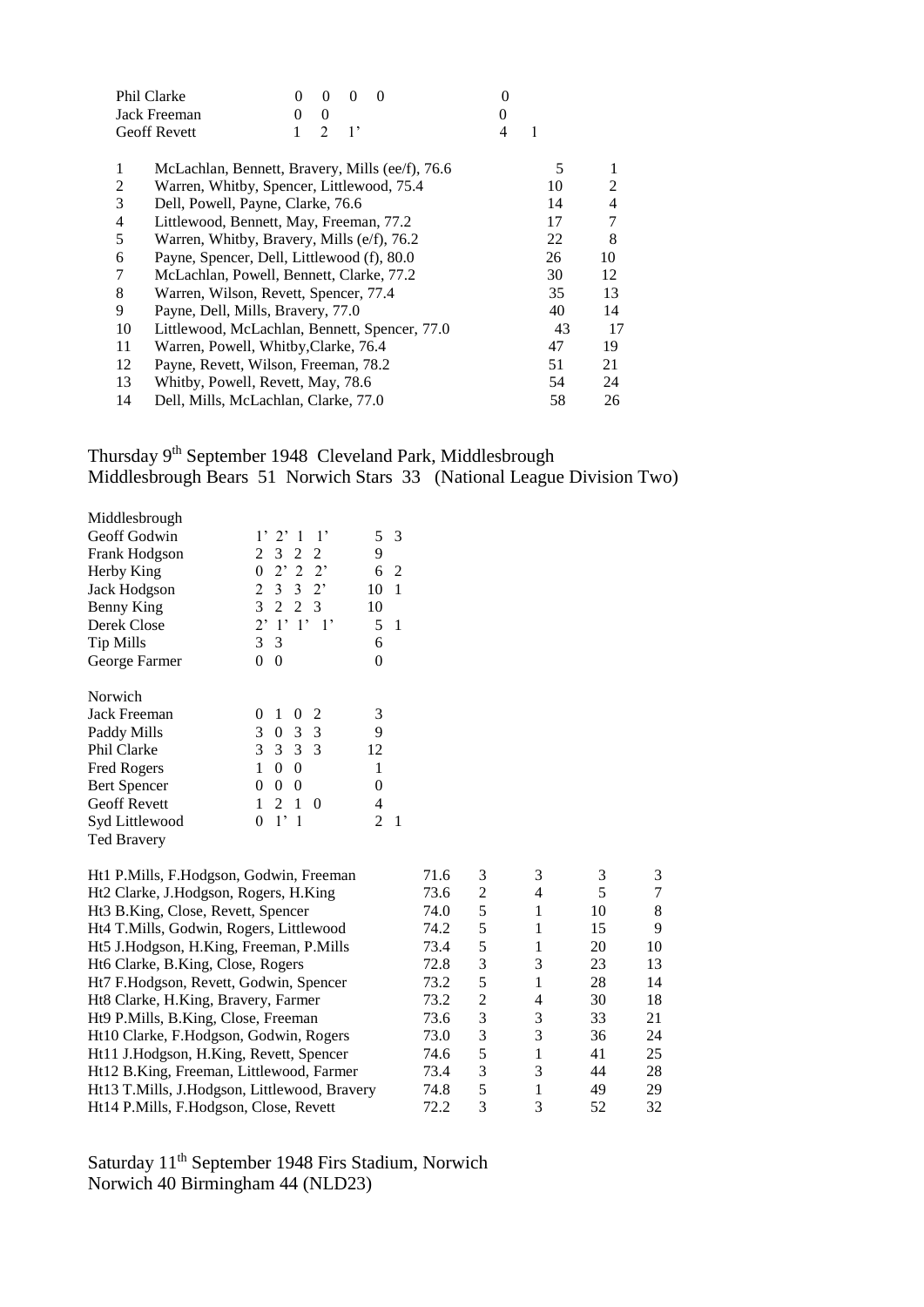|                | <b>NORWICH</b>                                                    |                  |                |                |                  |    |                |                |            |
|----------------|-------------------------------------------------------------------|------------------|----------------|----------------|------------------|----|----------------|----------------|------------|
|                | Sid Littlewood                                                    | $1^{\circ}$      | $\theta$       | $\theta$       | $1^{\circ}$      | 2  | $\overline{c}$ |                |            |
|                | Bert Spencer                                                      | 2                | $\mathbf{1}$   | 2              | $2$ '            | 7  | $\mathbf{1}$   |                |            |
|                | Ted Bravery                                                       | $\overline{2}$   | $\theta$       | $\overline{2}$ | $\mathfrak{2}$   | 6  |                |                |            |
|                | Geoff Revett                                                      | $\boldsymbol{0}$ | $\mathbf{1}$   | $1^{\circ}$    | 3                | 5  | $\mathbf{1}$   |                |            |
|                | Phil Clarke                                                       | $2^{\circ}$      | $1^{\circ}$    | $\mathbf{0}$   | $\overline{c}$   | 5  | $\overline{2}$ |                |            |
|                | Paddy Mills                                                       | 3                | 2              | 3              | $\overline{3}$   | 11 |                |                |            |
|                | Fred Rogers                                                       | $\mathbf{1}$     | 2              |                |                  | 3  | $\mathbf{1}$   |                |            |
|                | Jack Freeman                                                      | $1^{\circ}$      | $\theta$       |                |                  | 1  | 1              |                |            |
|                | <b>BIRMINGHAM</b>                                                 |                  |                |                |                  |    |                |                |            |
|                | Geoff Bennett                                                     | $\theta$         | 2,             | 2              | 3                | 7  | 1              |                |            |
|                | Doug McLachlan                                                    | 3                | $\mathfrak{Z}$ | $1^{\circ}$    | $\mathbf{1}$     | 8  | $\mathbf{1}$   |                |            |
|                | Graham Warren                                                     | $\overline{3}$   | 3              | 3              | 3                | 12 |                |                |            |
|                | <b>Buck Whitby</b>                                                | $\mathbf{1}$     | 2              | $\mathbf{0}$   | $\boldsymbol{0}$ | 3  | 1              |                |            |
|                | <b>Arthur Payne</b>                                               | $\mathbf{1}$     | 2              | 3              | $\theta$         | 6  | $\mathbf{1}$   |                |            |
| Stan Dell      |                                                                   | $\Omega$         | $\mathfrak{Z}$ | $\theta$       | $\theta$         | 3  |                |                |            |
|                | Charlie May                                                       | 3                | $\mathbf{1}$   |                |                  | 4  |                |                |            |
|                | Brian Wilson                                                      | $\theta$         | 1              |                |                  | 1  |                |                |            |
| 1              | McLachlan, Spencer, Littlewood, Bennett, 81.0                     |                  |                |                |                  |    |                | 3              | 3          |
| $\overline{c}$ | Warren, Bravery, Whitby, Revett, 78.8                             |                  |                |                |                  |    |                | 5              | 7          |
| 3              | Mills, Clarke, Payne, Dell, 79.2                                  |                  |                |                |                  |    |                | 10             | 8          |
| 4              | May, Whitby, Rogers, Littlewood, 82.0                             |                  |                |                |                  |    |                | 11             | 13         |
| 5              | McLachlan, Bennett, Revett, Bravery, 80.0                         |                  |                |                |                  |    |                | 12             | 18         |
| 6              | Warren, Mills, Clarke, Whitby, 78.0                               |                  |                |                |                  |    |                | 15             | 21         |
| 7              | Dell, Payne, Spencer, Littlewood, 82.0                            |                  |                |                |                  |    |                | 16             | 26         |
| $\Omega$       | $W_1$ $\ldots$ $R_2$ $\ldots$ $R_3$ $\ldots$ $W_1$ $\ldots$ $R_2$ |                  |                |                |                  |    |                | 1 <sub>0</sub> | $\Delta$ c |

|    | $DCH, I$ aying, $DPLHCL$ , $LHHCWOOQ, 02.0$ | .  | ∠∪ |
|----|---------------------------------------------|----|----|
| 8  | Warren, Bravery, Freeman, Wilson, 79.2      | 19 | 29 |
| 9  | Mills, Bennett, McLachlan, Clarke, 78.0     | 22 | 32 |
| 10 | Warren, Spencer, Littlewood, Whitby, 79.6   | 25 | 35 |
| 11 | Payne, Bravery, Revett, Dell, 81.2          | 28 | 38 |
| 12 | Bennett, Clarke, May, Freeman, 82.2         | 30 | 42 |
| 13 | Revett, Rogers, Wilson, Payne, 82.0         | 35 | 43 |
| 14 | Mills, Spencer, McLachlan, Dell, 79.0       | 40 | 44 |
|    |                                             |    |    |

#### *Silver Helmet Match Race*

Graham Warren (Holder) 2 Paddy Mills (Challenger) 0 1 Warren, 74.4 2 Warren, 75.8 *(These races preceded the League Match – Warren retained title)*

#### *Selection Scratch Race*

Rogers, Bill Codling, (Joe Rodwell & Bob Womack n/f), 84.2 *American Scratch Race* Wilbur Lamoreaux, McLachlan, Dell, Warren, 77.8 *Norwich Scratch Race* Clarke, Freeman, Rogers, Littlewood, 82.0 *British Scratch Race* Mills, Lamoreaux, Revett, Clarke, 78.0 *Bullards Scratch Race* May, Whitby, Bravery, Spencer (f), 82.0 *Birmingham Scratch Race* Payne, Bennett, Rogers, Wilson, 80.4 *Australian Scratch Race* Warren, Lamoreaux, Mills, Spencer, 78.6

Thursday 16<sup>th</sup> September 1948 Owlerton, Sheffield Sheffield Tigers 53 Norwich Stars 31 (National League Division Two)

| Sheffield            |               |    |
|----------------------|---------------|----|
| <b>Stan Williams</b> | $1'$ 2' 2' 2' | 4  |
| <b>Tommy Allott</b>  | 2 3 3 2       | 10 |
| Len Williams         | 3 3 3 3       | 12 |
| Tommy Bateman        | X             |    |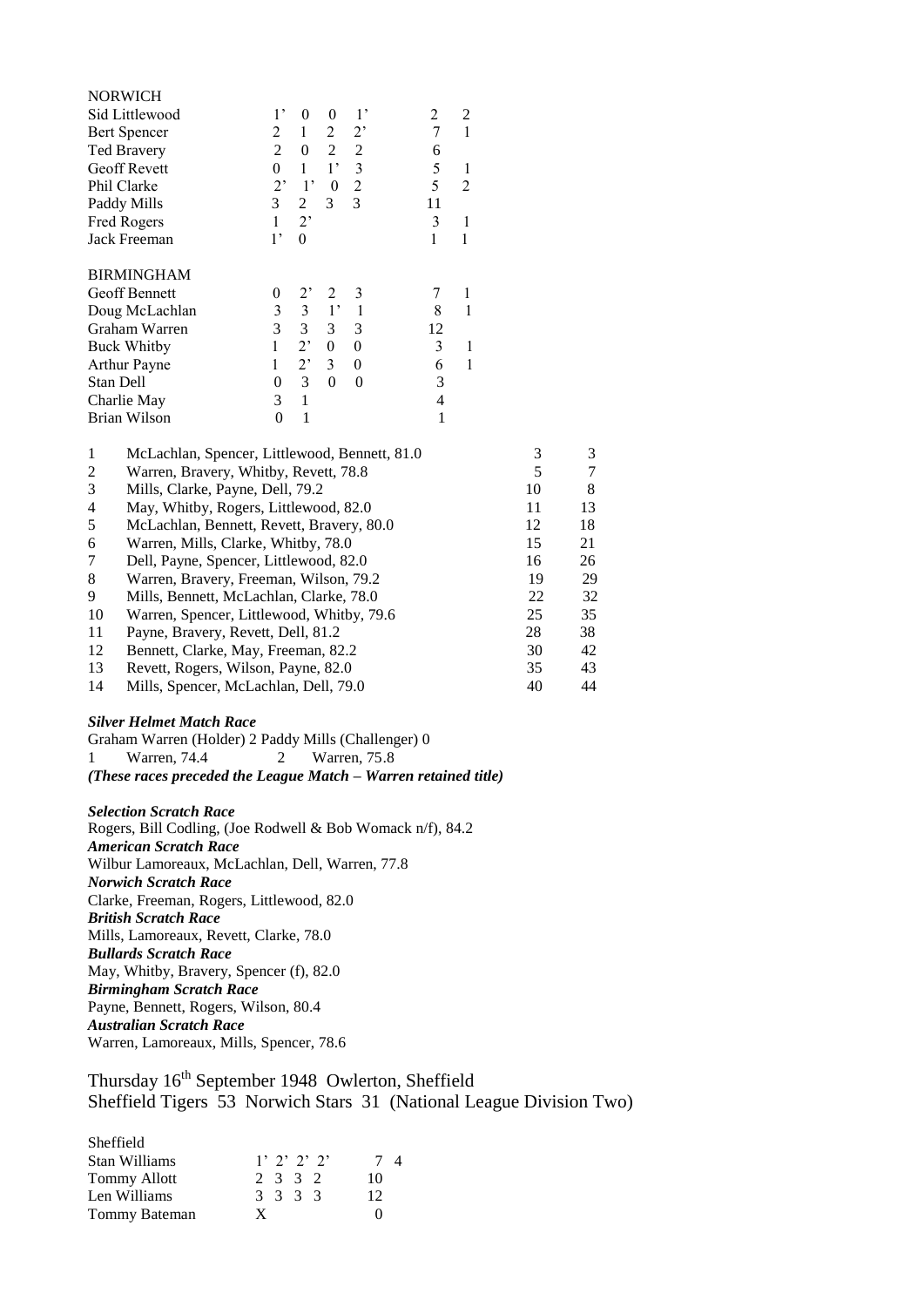| $2^{\prime}$ 1<br>3                   |          |    |
|---------------------------------------|----------|----|
| 3 X<br>3<br>3                         | 9        |    |
| 2' E<br>$\mathcal{E}$<br>$\mathbf{1}$ | 6        | 1  |
| $2^{\circ}$<br>$\theta$<br>- 1        | 3        | -1 |
|                                       |          |    |
| - 2<br>$\theta$<br>$\mathbf{0}$       | 2        |    |
| 3 2 2 3                               | 10       |    |
| $2^{\circ}$<br>$\overline{1}$         |          |    |
| Inj                                   | $\Omega$ |    |
| 1<br>$\Omega$<br>3                    | 6        |    |
| $\overline{1}$<br>0                   | 3        | -1 |
| 1<br>1<br>1,<br>$\mathfrak{D}$        | 5        |    |
| 1<br>0                                |          |    |
|                                       |          |    |

| Ht1 Mills, Allott, S. Willams, Freeman              | 70.8 | 3              |                |    |    |
|-----------------------------------------------------|------|----------------|----------------|----|----|
| Ht2 L. Williams, Rodgers, Revett, Bateman (fexc)    | 73.0 | 3              | 3              | 6  | 6  |
| Ht <sub>3</sub> Semmens, Littlewood, Bravery, Bibby | 73.2 | 3              | 3              | 9  | 9  |
| Ht4 White, S. Williams, Rogers, Clarke              | 76.0 | 5              |                | 14 | 10 |
| Ht5 L.Williams, Mills, White, Freeman               | 76.8 | 4              | $\mathfrak{D}$ | 18 | 12 |
| Ht6 Semmens, Bibby, Revett, Clarke                  | 76.2 | 5              |                | 23 | 13 |
| Ht7 Allott, S. Willams, Littlewood, Bravery         | 76.4 | 5              |                | 28 | 14 |
| Ht8 L. Willams, Gorman, Rogers, Revett              | 79.4 | 5              |                | 33 | 15 |
| Ht9 Semmens, Mills, Bibby, Freeman                  | 77.4 | 4              | $\mathfrak{D}$ | 37 | 17 |
| Ht10 Allott, S. Williams, Clarke,<br>30nly          | 76.8 | 5              |                | 42 | 18 |
| Ht11 L. Williams, White, Bravery, Littlewood        | 76.8 | 5              |                | 47 | 19 |
| Ht12 Bibby, Freeman, Rogers, Gorman                 | 77.6 | 3              | 3              | 50 | 22 |
| Ht13 Littlewood, Revett, Gorman, White (ef)         | 76.4 |                | 5              | 51 | 27 |
| Ht14 Mills, Allott, Bravery, Semmens (exc)          | 74.8 | $\mathfrak{D}$ | 4              | 53 | 31 |

Saturday 18th September 1948 Firs Stadium, Norwich Norwich Stars 73 Edinburgh Monarchs 23 (Anniversary Cup)

| Norwich             |                                  |    |                |   |
|---------------------|----------------------------------|----|----------------|---|
| <b>Phil Clarke</b>  | 3 2 3 2                          | 10 | 1              |   |
| Paddy Hammond       | $2'$ $2'$ $1'$ $2'$              | 7  | 4              |   |
| Paddy Mills         | 3 3 3 3 3                        | 15 |                |   |
| Ted Bravery         | $1\,2'\,2'1$                     | 6  | 2              |   |
| Syd Littlewood      | 3 3 2 3 2                        | 13 | $\overline{2}$ |   |
| <b>Geoff Revett</b> | 2'2'33                           |    | 10             | 2 |
| Jack Freeman        | 3 3 3                            | 9  |                |   |
| <b>Fred Rogers</b>  | $1\ 2$ 'E                        |    | 3              | 1 |
|                     |                                  |    |                |   |
| Edinburgh           |                                  |    |                |   |
| <b>Bill Maddern</b> | 0 1 1 1 0                        | 3  |                |   |
| Clem Mitchell       | $\mathbf{1}$<br>000              |    | 1              |   |
| Dick Campbell       | 2 1 2 3 1                        | 9  |                |   |
| <b>Bill Baird</b>   | 0 <sub>0</sub><br>0 <sub>1</sub> | 1  |                |   |
| <b>Eddie Lack</b>   | 1 F 2<br>0                       | 3  |                |   |
| Danny Lee           | 011<br>1                         | 3  |                |   |
| Don Cuppleditch     | 0 <sup>1</sup><br>0              | 1  | 1              |   |
| Keith Cox           | F 2                              | 2  |                |   |
|                     |                                  |    |                |   |

| Ht1 Clarke, Hammond, Mitchell, Maddern    | 78.4 |    |   |    |                |
|-------------------------------------------|------|----|---|----|----------------|
| Ht2 Mills, Campbell, Bravery, Baird       | 78.0 | 4  |   |    | 3              |
| Ht3 Littlewood, Revett, Lee, Lack         | 79.8 | 5. |   | 14 | $\overline{4}$ |
| Ht4 Freeman, Clarke, Parker, Cuppleditch  | 80.4 | 5  |   | 19 | 5              |
| Ht5 Mills, Bravery, Maddern, Mitchell     | 77.4 | 5  |   | 24 | 6              |
| Ht6 Littlewood, Revett, Campbell, Baird   | 79.0 | 5. |   | 29 | 7              |
| Ht7 Clarke, Hammond, Lack, Lee            | 79.8 | 5. |   | 34 | 8              |
| Ht8 Mills, Campbell, Rogers, Cox          | 78.0 | 4  | 2 | 38 | 10             |
| Ht9 Revett, Littlewood, Maddern, Mitchell | 80.4 | 5  |   | 43 | 11             |
| Ht10 Campbell, Clarke, Hammond, Baird     | 80.2 | 3  | 3 | 46 | 14             |
|                                           |      |    |   |    |                |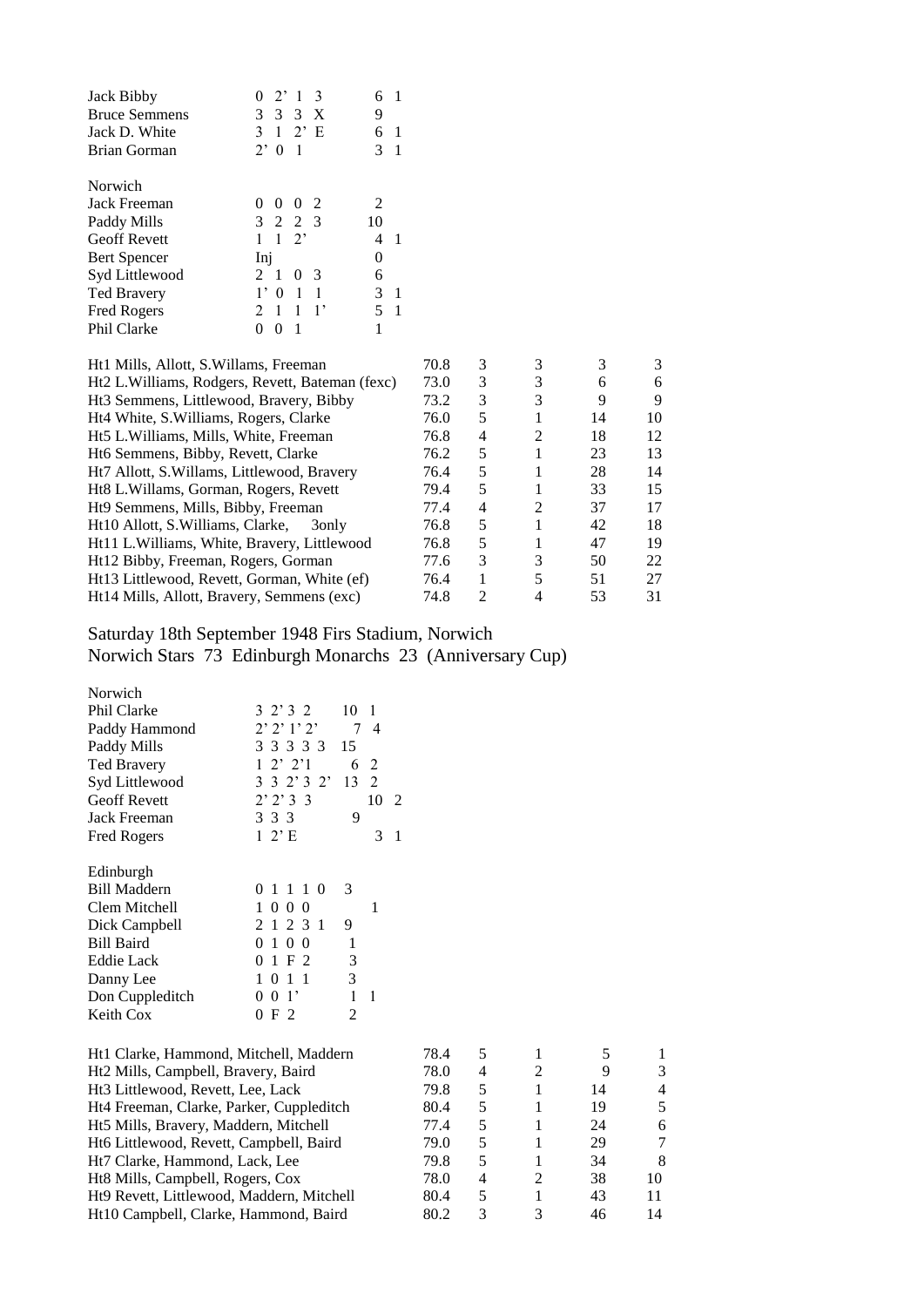| Ht11 Mills, Bravery, Lee, Lack (F)            | 79.0 |               | 5 I | 15 |
|-----------------------------------------------|------|---------------|-----|----|
| Ht12 Littlewood, Rogers, Maddern, Cuppleditch | 80.2 |               | 56  | 16 |
| Ht13 Freeman, Lack, Bravery, Cox (F)          | 80.2 |               | 60  | 18 |
| Ht14 Revett, Hammond, Lee, Mitchell           | 79.8 |               | 65  | 19 |
| Ht15 Freeman, Cox, Cuppleditch, Rogers (EF)   | 82.0 | $\rightarrow$ | 68  | 22 |
| Ht16 Mills, Littlewood, Campbell, Maddern     | 79 O |               | 73. | 23 |

#### *Stars Scratch Race*

(1) – Vic Duggan, Mills, Lack, Littlewood, 76.8

- (2) Duggan, Revett, Mitchell, Wal Morton, 79.2
- (3) Mills, Duggan, Morton, Campbell, 78.2

#### *Scotch Scratch Race*

Lee, Cox, Baird, Maddern, 84.0

## *Supporters Club*

(1) – Bravery, Rogers, Billy Bales, Clarke, 80.6

(2) – Sid Hipperson, Freeman, Clarke, Revett, 81.0

(3) – Bravery, Rogers, Littlewood, Freeman, 81.2

## Monday 20th September 1948 Old Meadowbank, Edinburgh Edinburgh Monarchs 52 Norwich Stars 44 (Anniversary Cup)

| Edinburgh                                  |                                                  |      |   |                |    |                |
|--------------------------------------------|--------------------------------------------------|------|---|----------------|----|----------------|
| <b>Bill Maddern</b>                        | 3 3 1 1'<br>8<br>$\overline{1}$                  |      |   |                |    |                |
| Clem Mitchell                              | 2'022<br>- 1<br>6                                |      |   |                |    |                |
| Dick Campbell                              | $2'$ 2 3 3 2<br>12<br>$\overline{1}$             |      |   |                |    |                |
| <b>Bill Baird</b>                          | $3 \t1' 0 \t2$<br>6<br>$\overline{1}$            |      |   |                |    |                |
| <b>Eddie Lack</b>                          | 3 3 0 3 1'<br>10<br>$\overline{1}$               |      |   |                |    |                |
| Danny Lee                                  | 1120<br>4                                        |      |   |                |    |                |
| Don Cuppleditch                            | 0 <sub>0</sub><br>0<br>0                         |      |   |                |    |                |
| Keith Cox                                  | 2'2'2<br>6<br>$\overline{2}$                     |      |   |                |    |                |
| Norwich                                    |                                                  |      |   |                |    |                |
| <b>Ted Bravery</b>                         | 1 0 1 0<br>2                                     |      |   |                |    |                |
| Paddy Mills                                | F 3 3 3 3 12                                     |      |   |                |    |                |
| Paddy Hammond                              | 1 0 0 0<br>1                                     |      |   |                |    |                |
| Phil Clarke                                | 7<br>2 2 3<br>0                                  |      |   |                |    |                |
| Geoff Revett                               | 7<br>$0 \; 3 \; 1' \; 3$<br>$\overline{1}$       |      |   |                |    |                |
| Syd Littlewood                             | $2\;2\;2\;1\;0$<br>$7^{\circ}$<br>$\overline{1}$ |      |   |                |    |                |
| Jack Freeman                               | $\overline{1}$<br>1'13<br>5                      |      |   |                |    |                |
| Fred Rogers                                | 3<br>111                                         |      |   |                |    |                |
| Ht1 Maddern, Mitchell, Bravery, Mills (EF) |                                                  | 72.8 | 5 | 1              | 5  | 1              |
| Ht2 Baird, Campbell, Hammond, Clarke       |                                                  | 74.0 | 5 | 1              | 10 | $\overline{c}$ |
| Ht3 Lack, Littlewood, Lee, Revett          |                                                  | 70.4 | 4 | $\overline{c}$ | 14 | 4              |
| Ht4 Maddern, Clarke, Freeman, Cuppleditch  |                                                  | 71.2 | 3 | 3              | 17 | 7              |
| Ht5 Mills, Campbell, Baird, Bravery        |                                                  | 69.6 | 3 | 3              | 20 | 10             |
|                                            |                                                  |      |   |                |    |                |

| 74.0 | 5              |   | 10 | 2              |
|------|----------------|---|----|----------------|
| 70.4 | 4              | 2 | 14 | $\overline{4}$ |
| 71.2 | 3              | 3 | 17 | $\tau$         |
| 69.6 | 3              | 3 | 20 | 10             |
| 70.8 | 4              | 2 | 24 | 12             |
| 70.0 | 1              | 5 | 25 | 17             |
| 73.2 | 5              |   | 30 | 18             |
| 69.6 | 2              | 4 | 32 | 22             |
| 71.4 | 3              | 3 | 35 | 25             |
| 70.4 | 3              | 3 | 38 | 28             |
| 71.6 | 5              |   | 43 | 29             |
| 70.6 | 2              | 4 | 45 | 33             |
| 71.0 | 2              | 4 | 47 | 37             |
| 72.6 | $\mathfrak{D}$ | 4 | 49 | 41             |
| 70.2 | 3              | 3 | 52 | 44             |
|      |                |   |    |                |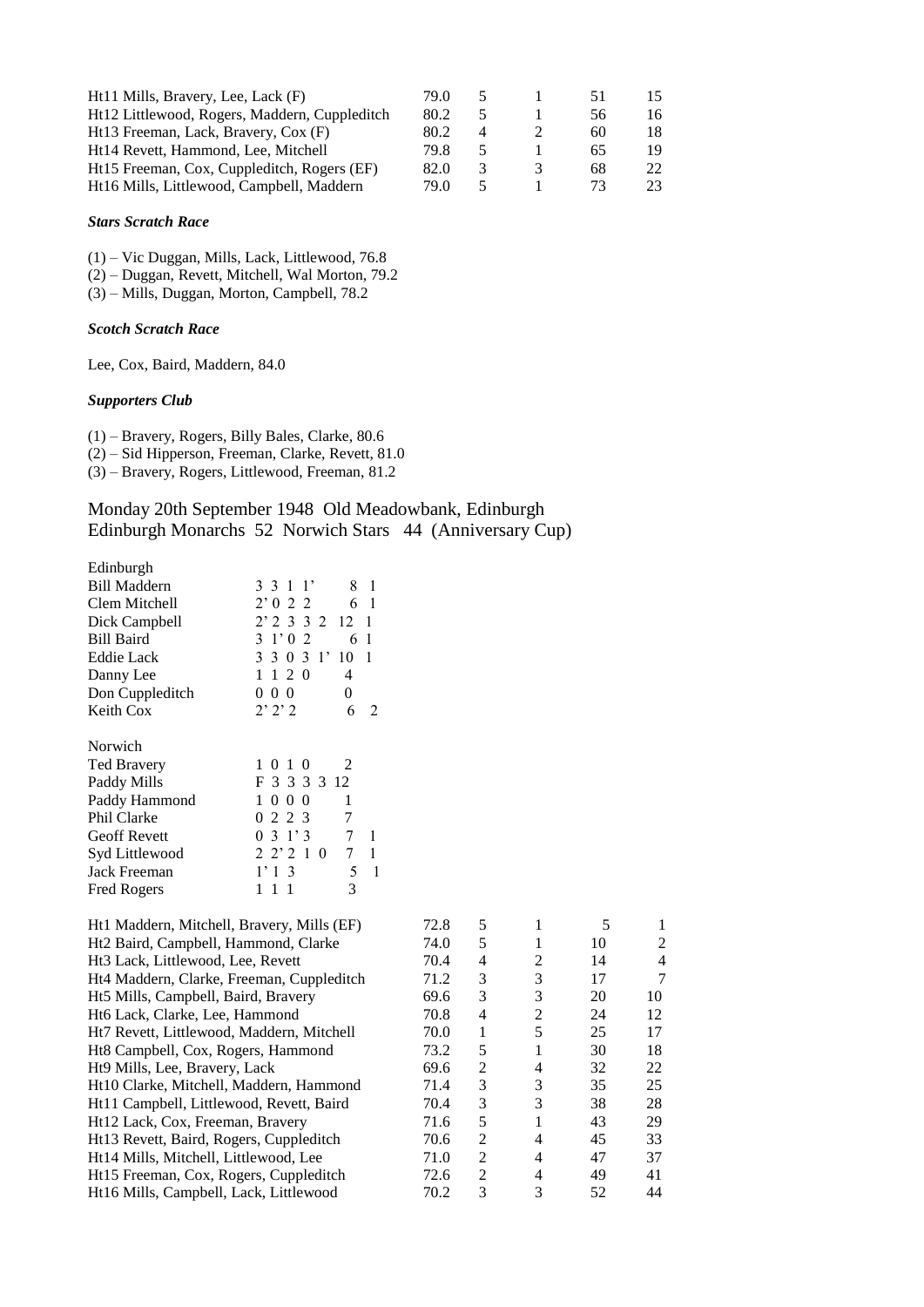# Wednesday 22nd September 1948 White City Stadium, Glasgow Glasgow Tigers 60 Norwich Stars 24 (National League Division Two)

| Glasgow             |                                          |                                   |
|---------------------|------------------------------------------|-----------------------------------|
| Harold Fairhurst    | 3 3 2 2                                  | 10<br>$\mathcal{D}_{\mathcal{L}}$ |
| Will Lowther        | 3 3 2'<br>1                              | 9<br>1                            |
| <b>Bat Byrnes</b>   | 3 F 2' 2'                                | 7<br>2                            |
| Norman Lindsay      | $2'$ 2 3 3                               | 10<br>1                           |
| Junior Bainbridge   | 3<br>3<br>3<br>E                         | 9                                 |
| Joe Crowther        | $E$ 2' $E$ 3                             | 5<br>1                            |
| Gordon McGregor     | $2'$ $2'$                                | 4<br>$\mathfrak{D}$               |
| Nobby Downham       | 3 <sup>3</sup>                           | 6                                 |
|                     |                                          |                                   |
| Norwich             |                                          |                                   |
| Jack Freeman        | 1'2<br>1<br>0                            | 4                                 |
| Paddy Mills         | 2 3 2<br>1                               | 8                                 |
| <b>Geoff Revett</b> | 1<br>$\mathbf{1}$<br>1<br>$\mathbf{1}$   | 4                                 |
| Syd Littlewood      | 0<br>0<br>0<br>0                         | 0                                 |
| Paddy Hammond       | $1^{\circ}$<br>0<br>0<br>1               | 2<br>1                            |
| Phil Clarke         | $\mathfrak{D}$<br>$\mathbf{1}$<br>1<br>0 | 4                                 |
| <b>Ted Bravery</b>  | $1^,$<br>1                               | $\mathfrak{D}$<br>1               |
| <b>Fred Rogers</b>  | F<br>0                                   | 0                                 |
|                     |                                          |                                   |

| Ht1 Fairhurst, Mills, Lowther, Freeman          | 84.4 |   | $\mathcal{D}_{\mathcal{L}}$ |    | 2  |
|-------------------------------------------------|------|---|-----------------------------|----|----|
| Ht2 Byrnes, Lindsay, Revett, Littlewood         | 86.4 | 5 |                             | 9  | 3  |
| Ht3 Bainbridge, Clarke, Hammond, Crowther (ef)  | 87.0 | 3 | 3                           | 12 | 6  |
| Ht4 Fairhurst, McGregor, Bravery, Littlewood    | 86.4 | 5 |                             | 17 | 7  |
| Ht5 Mills, Lindsay, Freeman, Byrnes (f)         | 86.2 | 2 | 4                           | 19 | 11 |
| Ht6 Bainbridge, Crowther, Revett, Littlewood    | 86.0 | 5 |                             | 24 | 12 |
| Ht7 Lowther, Fairhurst, Clarke, Hammond         | 85.4 | 5 |                             | 29 | 13 |
| Ht8 Downham, Byrnes, Revett, Rogers (f)         | 87.2 | 5 |                             | 34 | 14 |
| Ht Bainbridge, Mills, Freeman, Crowther (ef)    | 84.2 | 3 | 3                           | 37 | 17 |
| Ht10 Lowther, Fairhurst, Revett, Littlewood     | 87.2 | 5 |                             | 42 | 18 |
| Ht11 Lindsay, Byrnes, Clarke, Hammond           | 86.8 | 5 |                             | 47 | 19 |
| Ht12 Downham, Freeman, Bravery, Bainbridge (ef) | 86.6 | 3 |                             | 50 | 22 |
| Ht13 Lindsay, McGregor, Hammond, Rogers         | 87.4 | 5 |                             | 55 | 23 |
| Ht14 Crowther, Lowther, Mills, Clarke           | 86.0 |   |                             | 60 | 24 |
|                                                 |      |   |                             |    |    |

# Saturday 25<sup>th</sup> September 1948 Firs Stadium, Norwich

Norwich Stars 39 Middlesbrough Bears 45 (National League Division Two)

| Norwich             |                                                          |                                  |
|---------------------|----------------------------------------------------------|----------------------------------|
| Syd Littlewood      | 1<br>$0\quad2$<br>$\theta$                               | 3                                |
| <b>Geoff Revett</b> | 1<br>$\theta$<br>$1^{\circ}$<br>0                        | 2<br>-1                          |
| Phil Clake          | 1<br>3<br>$\mathcal{L}$<br>$\Omega$                      | 6                                |
| <b>Ted Bravery</b>  | $1^{\circ}$<br>$\theta$<br>$\overline{1}$<br>$1^{\circ}$ | 3<br>$\overline{2}$              |
| Paddy Mills         | 3 3<br>3 <sup>3</sup>                                    | 12                               |
| Jack Freeman        | $2'$ $2'$ 1 2                                            | 7<br>$\mathcal{D}_{\mathcal{L}}$ |
| Paddy Hammond       | 2 2                                                      | 4                                |
| <b>Fred Rogers</b>  | 1<br>1                                                   | 2                                |
|                     |                                                          |                                  |
| Middlesbrough       |                                                          |                                  |
| Frank Hodgson       | 3 3 2 2                                                  | 10                               |
| Geoff Godwin        | $2'$ $2'$ 0<br>0                                         | 4<br>2                           |
| Herby King          | $2^{\circ}2^{\circ}$<br>0<br>0                           | $\mathfrak{D}$<br>4              |
| Jack Hodgson        | 3<br>$\mathcal{E}$<br>1 3                                | 10                               |
| Benny King          | 1<br>3 <sup>3</sup><br>0                                 | 7                                |
| Derek Close         | 1<br>$3 \t2' \t3$                                        | 9<br>1                           |
| Tip Mills           | 1<br>0                                                   | 1                                |
| George Farmer       | 0<br>0                                                   | 0                                |
|                     |                                                          |                                  |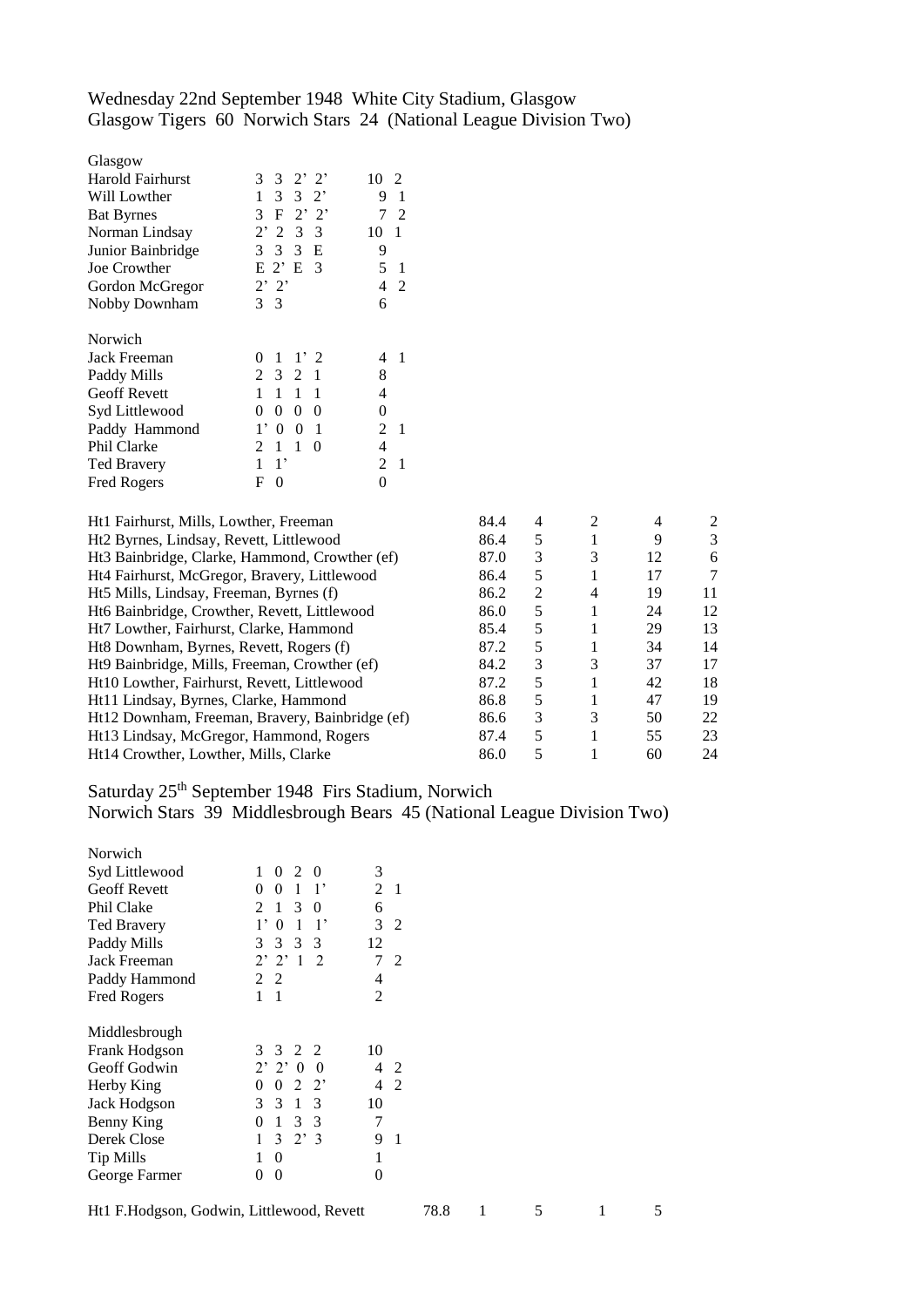| Ht2 J.Hodgson, Clarke, Bravery, H.King          | 78.8 | 3                           |                             |    |    |
|-------------------------------------------------|------|-----------------------------|-----------------------------|----|----|
| Ht <sub>3</sub> P.Mills, Freeman, Close, B.King | 78.6 | 5                           |                             | 9  | 9  |
| Ht4 J.Hodgson, Hammond, T.Mills, Littlewood     | 81.0 | $\mathcal{D}_{\mathcal{L}}$ | 4                           | 11 | 13 |
| Ht5 F.Hodgson, Godwin, Clarke, Bravery          | 80.4 |                             | 5                           | 12 | 18 |
| Ht6 P.Mills, Freeman, J.Hodgson, H.King         | 79.0 | 5                           |                             | 17 | 19 |
| Ht7 Close, Littlewood, B.King, Revett           | 80.2 | 2                           | 4                           | 19 | 23 |
| Ht8 Clarke, H.King, Rogers, Framer              | 81.0 | 4                           | $\mathfrak{D}$              | 23 | 25 |
| Ht9 P.Mills, F.Hodgson, Freeman, Godwin         | 77.6 | 4                           | $\mathfrak{D}$              | 27 | 27 |
| Ht10 J.Hodgson, H.King, Revett, Littlewood      | 80.4 |                             | 5                           | 28 | 32 |
| Ht11 B.King, Close, Bravery, Clarke             | 80.6 |                             |                             | 29 | 37 |
| Ht12 P.Mills, F.Hodgson, Rogers, T.Mills        | 79.0 | 4                           | $\mathcal{D}_{\mathcal{L}}$ | 33 | 39 |
| Ht13 B.King, Hammond, Bravery, Farmer           | 80.4 | 3                           | 3                           | 36 | 42 |
| Ht14 Close, Freeman, Revett, Godwin             | 79.4 | 3                           | 3                           | 39 | 45 |

## *Supporters Club*

(4) – Split Waterman, Rogers, Littlewood, Hammond, 80.2

(5) – Clarke, P. Mills, Revett, Littlewood, 80.0

(6) – Freeman, P. Mills, Bravery, Clarke, 80.4

(7) – Waterman, Rogers, Bravery, Revett, 80.0

## *Selection Scratch Race*

Phil Day, Bassey Davey, Joe Rodwell, Ron Waller, 88.0

#### *Reserves Scratch Race*

Freeman, T. Mills, Hammond, Farmer, 82.4

## *Middlesbrough Scratch Race*

J. Hodgson, B. King, H. King, Godwin, 80.6

#### *Stars Scratch Race*

Waterman, Mills, Close, F. Hodgson, 79.2

## Tuesday 28th September 1948 Highbury Avenue Sports Stadium, Fleetwood Fleetwood Flyers 53 Norwich Stars 31 (NLD2)

| Fleetwood                                  |                                            |                      |   |   |    |   |
|--------------------------------------------|--------------------------------------------|----------------------|---|---|----|---|
| Dick Geary                                 | 2 3<br>3<br>3                              | 11                   |   |   |    |   |
| Ernie Appleby                              | 1' 2' 1<br>$2^{\prime}$                    | 6 3                  |   |   |    |   |
| <b>Wilf Plant</b>                          | 2<br>3<br>2<br>2                           | 9                    |   |   |    |   |
| <b>Ron Hart</b>                            | $1^{\prime}$<br>$\mathbf{1}$<br>Е<br>3     | 5<br>-1              |   |   |    |   |
| Norman Hargreaves                          | 2'2<br>F<br>$\mathbf{1}$                   | 5<br>- 1             |   |   |    |   |
| Cyril Cooper                               | 3 1 3 3                                    | 10<br>$\overline{1}$ |   |   |    |   |
| Reg Lambourne                              | $2'$ $2'$                                  | 2<br>4               |   |   |    |   |
| Dick Seers                                 | 1'2                                        | 3<br>$\overline{1}$  |   |   |    |   |
| Norwich                                    |                                            |                      |   |   |    |   |
| Jack Freeman                               | $\overline{0}$<br>$\theta$<br>2<br>-3      | 5                    |   |   |    |   |
| Paddy Mills                                | E<br>3<br>3<br>$\mathbf{F}$                | 6                    |   |   |    |   |
| Phil Clarke                                | 3 3 3 2                                    | 11                   |   |   |    |   |
| <b>Ted Barvery</b>                         | $\mathbf{1}$<br>$0\quad 0$<br>$\mathbf{1}$ | 2                    |   |   |    |   |
| <b>Geoff Revett</b>                        | $\Omega$<br>$\overline{0}$<br>$0\quad 0$   | $\overline{0}$       |   |   |    |   |
| Syd Littlewood                             | $1\quad 2\quad 1$<br>1                     | 5                    |   |   |    |   |
| Paddy Hammond                              | -1<br>$\Omega$                             | 1                    |   |   |    |   |
| <b>Fred Rogers</b>                         | F<br>$\overline{1}$                        | 1                    |   |   |    |   |
| Ht1 Mills, Geary, Appleby, Freeman         |                                            |                      | 3 | 3 | 3  | 3 |
| Ht2 Clarke, Plant, Bravery, Hart (ef)      |                                            |                      | 2 | 4 | 5  | 7 |
| Ht3 Cooper, Hargreaves, Littlewood, Revett |                                            |                      | 5 | 1 | 10 | 8 |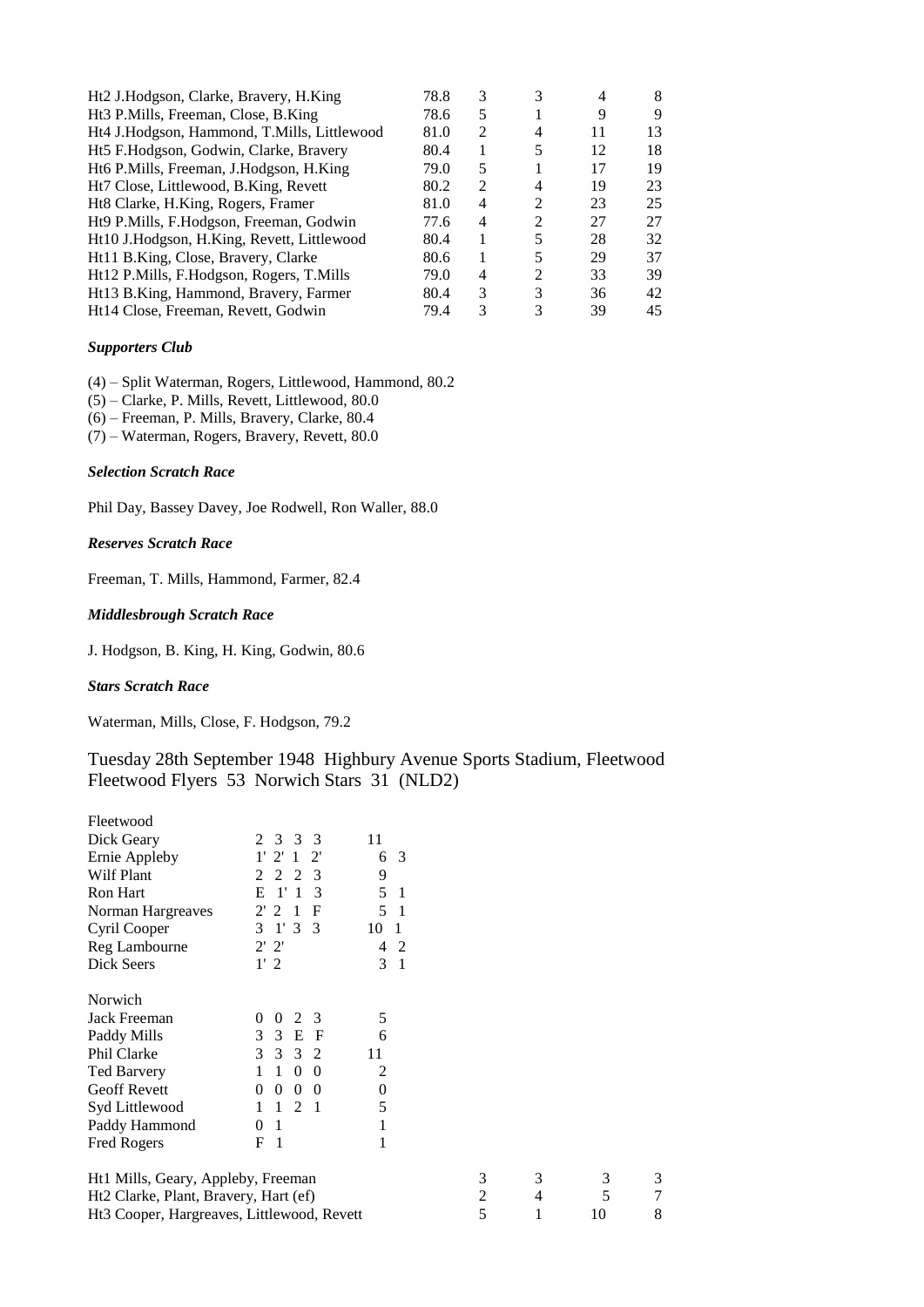| Ht4 Geary, Lambourne, Bravery, Hammond       |   |                | 15 | 9   |
|----------------------------------------------|---|----------------|----|-----|
| Ht5 Mills, Plant, Hart, Freeman              |   | 3              | 18 | 12. |
| Ht6 Clarke, Hargreaves, Cooper, Bravery      |   | 3              | 21 | 15  |
| Ht7 Geary, Appleby, Littlewood, Revett       |   |                | 26 | 16  |
| Ht8 Clarke, Plant, Seers, Rogers (f)         |   | 3              | 29 | 19  |
| Ht9 Cooper, Freeman, Hargeaves, Mills (ef)   | 4 | 2              | 33 | 21  |
| Ht10 Geary, Clarke, Appleby, Bravery         | 4 | 2              | 37 | 23  |
| Ht11 Plant, Littlewood, Hart, Revett         | 4 | $\mathfrak{D}$ | 41 | 25  |
| Ht12 Freeman, Seers, Hammond, Hargreaves (f) |   | $\overline{4}$ | 43 | 29  |
| Ht13 Hart, Lambourne, Rogers, Revett         |   |                | 48 | 30  |
| Ht14 Cooper, Appleby, Littlewood, Mills (f)  |   |                | 53 | 31  |

Thursday 30th September 1948 Cleveland Park Stadium, Middlesbrough Norwich Stars 52 Edinburgh Monarchs 32 (National League Division Two)

| Norwich                                    |                            |                     |      |   |                |    |   |
|--------------------------------------------|----------------------------|---------------------|------|---|----------------|----|---|
| Fred Rogers                                | 2'302'                     | 7<br>2              |      |   |                |    |   |
| Paddy Mills                                | 3 3 3 2'                   | 11<br>1             |      |   |                |    |   |
| Geoff Revett                               | 1 0 3 2                    | 6                   |      |   |                |    |   |
| Jack Freeman                               | $3 \t1 \t1'2$              | 7<br>$\overline{1}$ |      |   |                |    |   |
| Paddy Hammond                              | 1 0 3                      | 4                   |      |   |                |    |   |
| Phil Clarke                                | 3 3 3 3                    | 12                  |      |   |                |    |   |
| Syd Littlewood                             | $1\;2'\;1'$                | $\overline{2}$<br>4 |      |   |                |    |   |
| <b>Ted Bravery</b>                         | $\overline{1}$<br>$\Omega$ | 1                   |      |   |                |    |   |
|                                            |                            |                     |      |   |                |    |   |
| Edinburgh                                  |                            |                     |      |   |                |    |   |
| <b>Bill Maddern</b>                        | 0 3 2 F                    | 5                   |      |   |                |    |   |
| Clem Mitchell                              | $1\;2\;1\;0$               | 4 <sub>2</sub>      |      |   |                |    |   |
| Dick Campbell                              | E <sub>0</sub>             | $\theta$            |      |   |                |    |   |
| <b>Bill Baird</b>                          | 2 0 1 1                    | 4                   |      |   |                |    |   |
| <b>Eddie Lack</b>                          | 01'33                      | 7<br>-1             |      |   |                |    |   |
| Danny Lee                                  | 2 2 0 1                    | 5                   |      |   |                |    |   |
| Dennis Parker                              | 2 2 2                      | 6                   |      |   |                |    |   |
| Keith Cox                                  | 1'00                       | 1                   |      |   |                |    |   |
|                                            |                            |                     |      |   |                |    |   |
| Ht1 Mills, Rogers, Mitchell, Maddern       |                            |                     | 75.6 | 5 | 1              | 5  | 1 |
| Ht2 Freeman, Baird, Revett, Campbell (EF)  |                            |                     | 80.2 | 4 | 2              | 9  | 3 |
| Ht <sub>3</sub> Clarke, Lee, Hammond, Lack |                            |                     | 76.4 | 4 | 2              | 13 | 5 |
| Ht4 Rogers, Parker, Littlewood, Baird      |                            |                     | 78.4 | 4 | $\overline{2}$ | 17 | 7 |

| $H_2$ Preeman, Band, Reven, Campoen (EP)   | $\mathsf{ou}.$ | ∸ |                |    | $\cdot$ |
|--------------------------------------------|----------------|---|----------------|----|---------|
| Ht <sub>3</sub> Clarke, Lee, Hammond, Lack | 76.4           | 4 | 2              | 13 | 5       |
| Ht4 Rogers, Parker, Littlewood, Baird      | 78.4           | 4 | 2              | 17 | 7       |
| Ht5 Maddern, Mitchell, Freeman, Revett     | 78.0           |   | 5              | 18 | 12.     |
| Ht6 Clarke, Littlewood, Baird, Campbell    | 75.2           | 5 |                | 23 | 13      |
| Ht7 Mills, Lee, Lack, Rogers               | 76.2           | 3 | 3              | 26 | 16      |
| Ht8 Revett, Parker, Cox, Bravery           | 77.8           | 3 | 3              | 29 | 19      |
| Ht9 Clarke, Maddern, Mitchell, Hammond     | 77.6           | 3 | 3              | 32 | 22      |
| Ht10 Mills, Rogers, Cox, Baird             | 79.0           |   |                | 37 | 23      |
| Ht11 Lack, Revett, Freeman, Lee            | 75.2           | 3 | 3              | 40 | 26      |
| Ht12 Hammond, Parker, Bravery, Maddern     | 80.2           | 4 | $\mathfrak{D}$ | 44 | 28      |
| Ht13 Lack, Freeman, Littlewood, Cox        | 76.4           | 3 | 3              | 47 | 31      |
| Ht14 Clarke, Mills, Lee, Mitchell          | 77.0           |   |                | 52 | 32      |
|                                            |                |   |                |    |         |

# Saturday 2<sup>nd</sup> October 1948 Firs Stadium, Norwich Norwich 34 Bristol 50 (NLD2)

# NORWICH<br>Jack Freeman

| .                   |                 |               |                         |    |  |
|---------------------|-----------------|---------------|-------------------------|----|--|
| Jack Freeman        |                 | $\mathcal{R}$ | $\theta$                | 3  |  |
| Paddy Mills         |                 |               |                         | 5  |  |
| Phil Clarke         | 3               | 3             | $\overline{\mathbf{3}}$ | 10 |  |
| Ted Bravery         | $\mathcal{D}$ , | $\theta$      |                         |    |  |
| Sid Littlewood      |                 |               |                         |    |  |
| <b>Geoff Revett</b> |                 |               |                         |    |  |
| Paddy Hammond       |                 |               |                         |    |  |
|                     |                 |               |                         |    |  |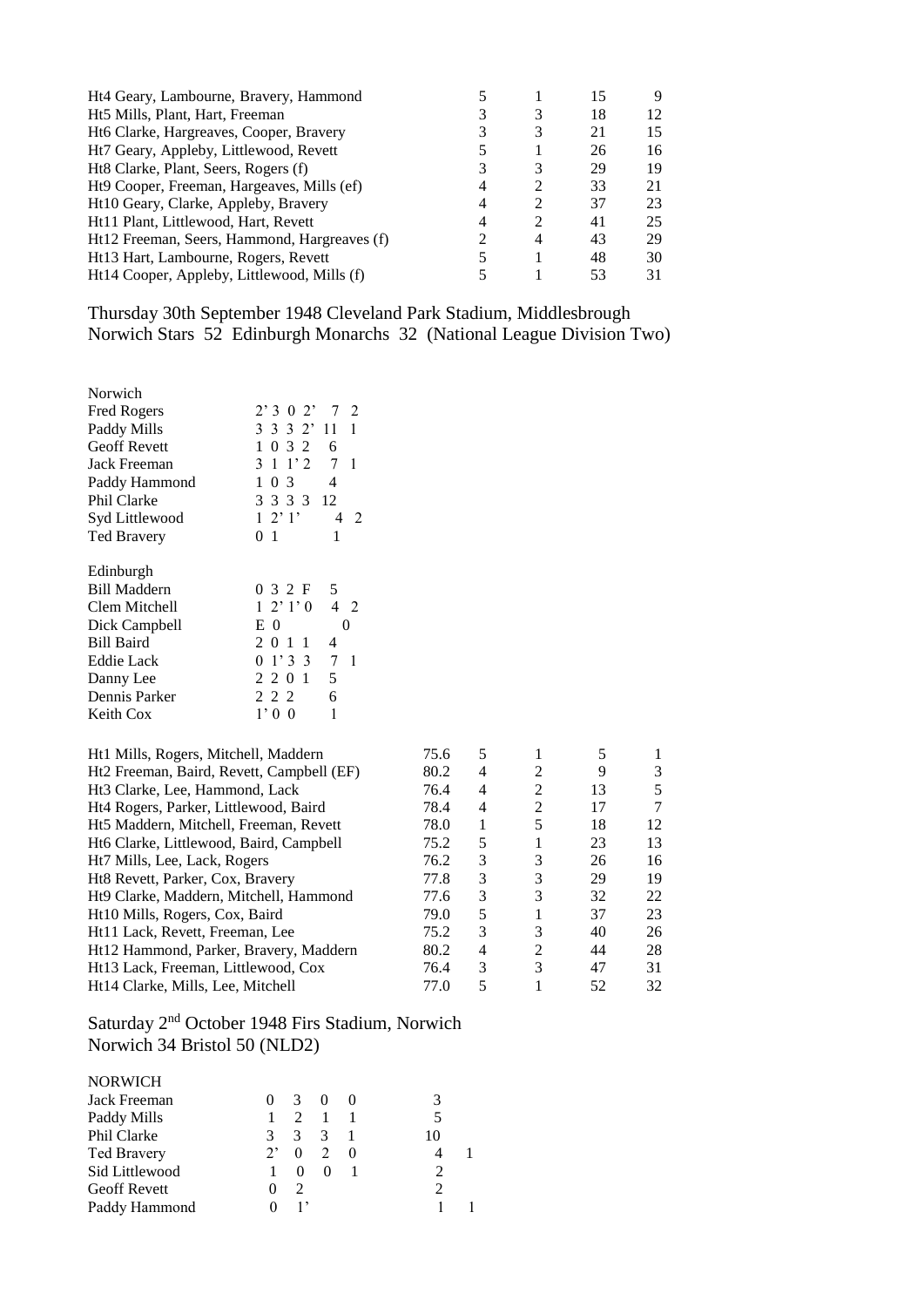| Fred Rogers       |                                           | $\mathbf 1$      | 3                | 3              | $\theta$         | 7              |                |    |    |
|-------------------|-------------------------------------------|------------------|------------------|----------------|------------------|----------------|----------------|----|----|
| <b>BRISTOL</b>    |                                           |                  |                  |                |                  |                |                |    |    |
| Fred Tuck         |                                           | $2$ <sup>,</sup> | 2                | 2              | 2                | 8              | 1              |    |    |
|                   | Jack Mountford                            | $\overline{3}$   | $1^{\prime}$     | $1^{\circ}$    | $2^,$            | 7              | 3              |    |    |
| Roger Wise        |                                           | $\theta$         | 3                | $\overline{c}$ | 3                | 8              |                |    |    |
| Eric Salmon       |                                           | $\mathbf{1}$     | $\overline{2}$   | $\mathbf{1}$   | $2$ <sup>,</sup> | 6              | 1              |    |    |
|                   | Nobby Stock                               | $2^,$            | $\mathbf{1}$     | $2^{\circ}$    | 3                | 8              | $\overline{2}$ |    |    |
| <b>Billy Hole</b> |                                           | $\overline{3}$   | 3                | 3              | 3                | 12             |                |    |    |
|                   | Graham Hole                               | $1^{\circ}$      | 0                | $\theta$       |                  | 1              | 1              |    |    |
|                   | George Nicholls                           |                  | $\boldsymbol{0}$ |                |                  | $\overline{0}$ |                |    |    |
| 1                 | Mountford, Tuck, Mills, Freeman, 77.8     |                  | 1                | 5              |                  |                |                |    |    |
| $\overline{c}$    | Clarke, Bravery, Salmon, Wise, 78.0       |                  |                  |                |                  |                |                | 6  | 6  |
| 3                 | B. Hole, Stock, Littlewood, Revett, 79.2  |                  |                  |                |                  |                |                | 7  | 11 |
| 4                 | Freeman, Salmon, G. Hole, Hammond, 81.0   |                  |                  |                |                  |                |                | 10 | 14 |
| 5                 | Clarke, Tuck, Mountford, Bravery, 78.2    |                  |                  |                |                  |                |                | 13 | 17 |
| 6                 | Wise, Revett, Salmon, Littlewood, 79.8    |                  |                  |                |                  |                |                | 15 | 21 |
| 7                 | B. Hole, Mills, Stock, Freeman, 79.2      |                  |                  |                |                  |                |                | 17 | 25 |
| 8                 | Clarke, Wise, Rogers, G. Hole, 78.8       |                  |                  |                |                  |                |                | 21 | 27 |
| 9                 | Rogers, Tuck, Mountford, Littlewood, 79.8 |                  |                  |                |                  |                |                | 24 | 30 |
| 10                | Wise, Salmon, Mills, Freeman, 79.6        |                  |                  |                |                  |                |                | 25 | 35 |
| 11                | B. Hole, Stock, Clarke, Bravery, 80.0     |                  |                  |                |                  |                |                | 26 | 40 |
| 12                | Rogers, Tuck, Littlewood, G. Hole, 80.2   |                  |                  |                |                  |                |                | 30 | 42 |
| 13                | Stock, Bravery, Hsammond, Nicholls, 80.0  |                  |                  |                |                  |                |                | 33 | 45 |
| 14                | B. Hole, Mountford, Mills, Rogers, 79.8   |                  |                  |                |                  |                |                | 34 | 50 |

## *Supporters Club*

(8) – Clarke, Bravery, Rogers, Hammond, 82.0

(9) – Clarke, Wise, Littlewood, Freeman, 81.0

(10) – Revett, Littlewood, Bravery, Hammond, 81.2

(11) – Rogers, Freeman, Revett, Tuck, 80.4

#### *Selection Scratch Race*

Fred Brand, Bob Womack, Bassey Davey, Jack Cooper, 84.8

#### *Bristol Scratch Race*

Tuck, Stock, Wise, Nicholls, 80.4

*Southern Scratch Race*

Mountford, Salmon, G. Hole, Nicholls, 81.6

Tuesday 5<sup>th</sup> October 1948 Yarmouth Norwich 41 Birmingham 43 (Challenge) (Match staged as Yarmouth were at Southampton in a Division 3 match)

| <b>NORWICH</b>      |    |          |          |                             |    |  |
|---------------------|----|----------|----------|-----------------------------|----|--|
| Jack Freeman        |    |          | 1        | 1,                          | 4  |  |
| Wal Morton          | 3  | 3        | 2        | 3                           | 11 |  |
| Paddy Mills         | 2  | 3        | 3        | 2                           | 10 |  |
| <b>Geoff Revett</b> | 0  | 1        | $\theta$ |                             | 2  |  |
| Phil Clarke         | 2  | $\theta$ | 2        | 3                           |    |  |
| Fred Rogers         | 1, | 2        |          | 0                           | 3  |  |
| Paddy Hammond       |    | 3        |          |                             | 3  |  |
| <b>Ted Bravery</b>  |    | 0        |          |                             |    |  |
| <b>BIRMINGHAM</b>   |    |          |          |                             |    |  |
| Stan Dell           | 2  | $\Omega$ |          | $\mathcal{D}_{\mathcal{L}}$ |    |  |
| Alan Hunt           |    |          |          | 2                           |    |  |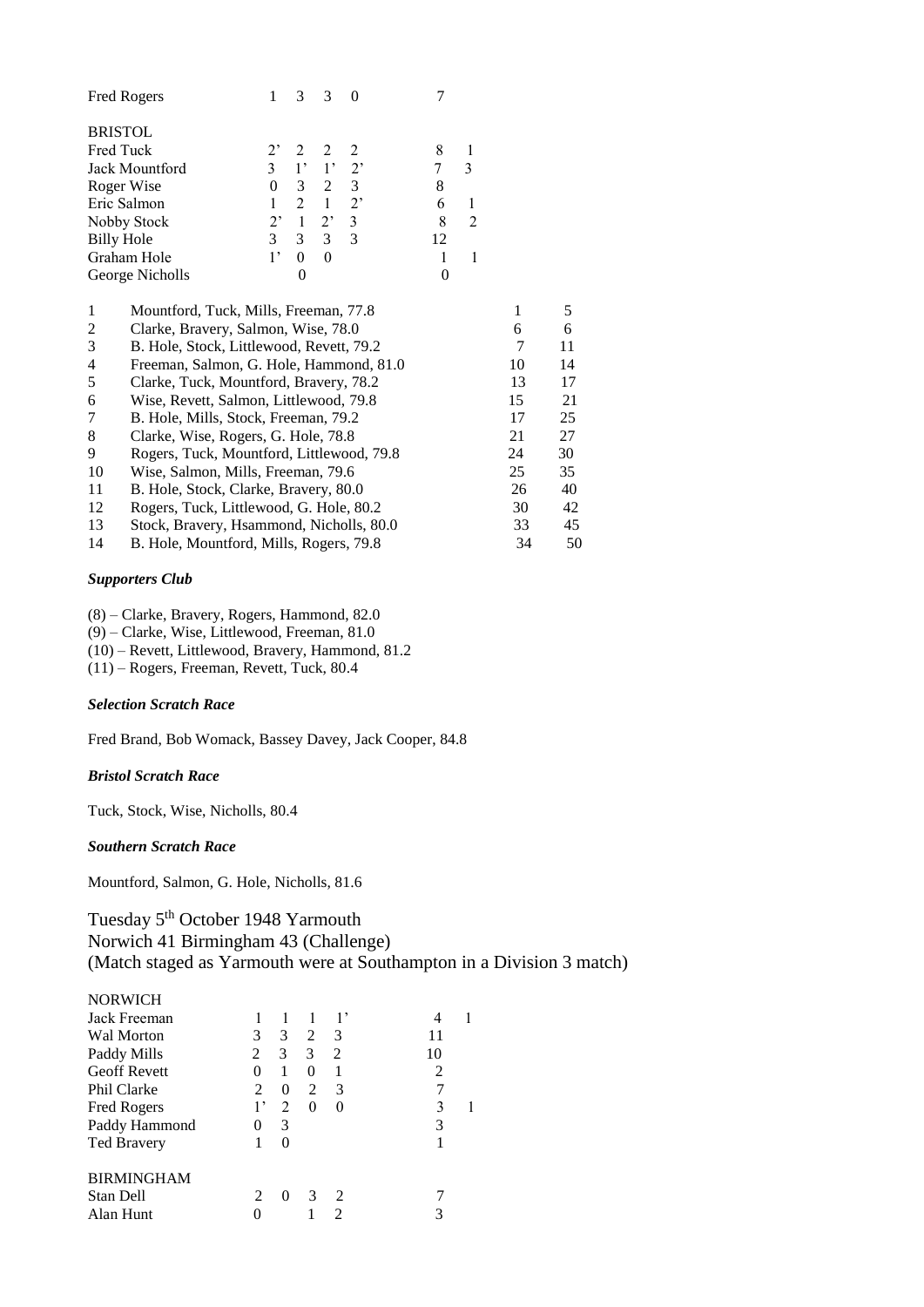|    | Graham Warren                             | 3           | 3              | 0           | 3 |  | 9              |    |    |
|----|-------------------------------------------|-------------|----------------|-------------|---|--|----------------|----|----|
|    | <b>Buck Whitby</b>                        | 1           | 3              | 1           | 0 |  | 5              |    |    |
|    | Doug McLachlan                            | $\theta$    | $\Omega$       | 1           | 2 |  | 3              |    |    |
|    | <b>Geoff Bennett</b>                      | 3           | $\overline{2}$ | 3           |   |  | 8              |    |    |
|    | Brian Wilson                              | $2^{\circ}$ | $1^{\circ}$    | $1^{\circ}$ |   |  | $\overline{4}$ | 3  |    |
|    | Dick Tolley                               | 2           | 2              | 0           |   |  | 4              |    |    |
| 1  | Morton, Dell, Freeman, Hunt, 76.0         |             |                |             |   |  |                | 4  | 2  |
| 2  | Warren, Mills, Whitby, Revett, 74.0       |             |                |             |   |  |                | 6  | 6  |
| 3  | Bennett, Clarke, Rogers, McLachlan, 76.0  |             | 9              | 9           |   |  |                |    |    |
| 4  | Whitby, Wilson, Freeman, Hammond, 78.4    |             | 10             | 14          |   |  |                |    |    |
| 5  | Mills, Tolley, Revett, Dell, 78.2         |             |                |             |   |  |                | 14 | 16 |
| 6  | Warren, Rogers, Whitby, Clarke, 74.8      |             |                |             |   |  |                | 16 | 20 |
| 7  | Morton, Bennett, freeman, NcLachlan, 78.0 |             |                |             |   |  |                | 20 | 22 |
| 8  | Mills, Tolley, bravery, Warren (f), 79.4  |             |                |             |   |  |                | 24 | 24 |
| 9  | Dell, Clarke, Hunt, Rogers, 78.4          |             |                |             |   |  |                | 26 | 28 |
| 10 | Warren, Morton, Freeman, Whitby, 77.0     |             |                |             |   |  |                | 29 | 31 |
| 11 | Bennett, Mills, McLachlan, Revett, 76.0   |             |                |             |   |  |                | 31 | 35 |
| 12 | Clarke, Dell, Wilson, Bravery, 76.8       |             |                |             |   |  |                | 34 | 38 |
| 13 | Hammond, McLachlan, Revett, Tolley, 80.2  |             |                |             |   |  |                | 38 | 40 |
| 14 | Morton, Hunt, Wilson, Rogers, 77.8        |             |                |             |   |  |                | 41 | 43 |
|    |                                           |             |                |             |   |  |                |    |    |

## Thursday 7th October 1948 Owlerton Stadium, Sheffield Edinburgh Monarchs 33 Norwich Stars 51 (National League Division Two)

| Edinburgh                         |                                           |                |                |       |   |   |   |              |
|-----------------------------------|-------------------------------------------|----------------|----------------|-------|---|---|---|--------------|
| Clem Mitchell                     | 2<br>E<br>- 3<br>$2^{\circ}$              | 7              |                |       |   |   |   |              |
| Dennis Parker                     | $1'$ 0<br>2 2                             | 5              | $\overline{1}$ |       |   |   |   |              |
| Dick Campbell                     | $\theta$<br>2<br>$\Omega$<br>- 1          | 3              |                |       |   |   |   |              |
| Danny Lee                         | 2<br>1<br>$\theta$                        | 4              |                |       |   |   |   |              |
| <b>Eddie Lack</b>                 | 1<br>3<br>1                               | 6              | -1             |       |   |   |   |              |
| <b>Bill Baird</b>                 | $\mathbf{3}$<br>0 <sup>1</sup><br>2       | 6              | -1             |       |   |   |   |              |
| Keith Cox                         | 1'1                                       | $\mathfrak{D}$ | $\overline{1}$ |       |   |   |   |              |
| Joe Bramhall                      | F<br>$\Omega$                             | $\theta$       |                |       |   |   |   |              |
| Norwich                           |                                           |                |                |       |   |   |   |              |
| <b>Jack Freeman</b>               | $2\;\;2$<br>$\mathbf{3}$<br>$\Omega$      | 7              | -1             |       |   |   |   |              |
| Paddy Mills                       | 3 E 3 3                                   | 9              |                |       |   |   |   |              |
| Phil Clarke                       | 3<br>3 3<br>3                             | 12             |                |       |   |   |   |              |
| Fred Rogers                       | 2'1'<br>$2^{\circ}$<br>-1                 | 6              | 2              |       |   |   |   |              |
| Syd Littlewood                    | $2^{\circ}$<br>$\Omega$<br>$\overline{1}$ | 3              | $\overline{1}$ |       |   |   |   |              |
| <b>Ted Bravery</b>                | 3 3 F<br>3                                | 9              |                |       |   |   |   |              |
| <b>Geoff Revett</b>               | 2 2<br>$\Omega$                           | 6              |                |       |   |   |   |              |
| Paddy Hammond                     | 1<br>$\theta$                             | 1              |                |       |   |   |   |              |
| Ht1 Mills Mitchell Parker Freeman |                                           |                |                | 72 6* | κ | 3 | 3 | $\mathbf{R}$ |

| FILL MILLS, MILCHEIL, FALKEL, FLEEHIAH        | $12.0^{\circ}$ | J.             |   |    | J  |
|-----------------------------------------------|----------------|----------------|---|----|----|
| Ht2 Clarke, Rogers, Lee, Campbell             | 75.4           |                | 5 | 4  | 8  |
| Ht3 Bravery, Baird, Lack, Littlewood          | 75.6           | 3              | 3 |    | 11 |
| Ht4 Freeman, Lee, Cox, Revett                 | 77.6           | 3              | 3 | 10 | 14 |
| Ht5 Clarke, Mitchell, Rogers, Parker          | 76.2           | 2              | 4 | 12 | 18 |
| Ht6 Bravery, Littlewood, Lee, Campbell        | 76.8           |                | 5 | 13 | 23 |
| Ht7 Baird, Freeman, Lack, Mills (ef)          | 77.0           | 4              | 2 | 17 | 25 |
| Ht8 Clarke, Campbell, Hammond, Bramhall (f)   | 76.2           | 2              | 4 | 19 | 29 |
| Ht9Bravery, Parker, Littlewood, Mitchell (ef) | 77.2           | $\mathfrak{D}$ | 4 | 21 | 33 |
| Ht10 Mills, Freeman, Campbell, Lee            | 74.0           |                | 5 | 22 | 38 |
| Ht11 Clarke, Rogers, Lack, Baird              | 75.6           | 1              | 5 | 23 | 43 |
| Ht12 Mitchell, Revett, Cox, Hammond           | 77.4           | 4              | 2 | 27 | 45 |
| Ht13 Lack, Revett, Rogers, Bramhall           | 76.8           | 3              | 3 | 30 | 48 |
| Ht14 Mills, Parker, Baird, Bravery (f)        | 75.8           | 3              | 3 | 33 | 51 |
| <b>Match Races</b>                            |                |                |   |    |    |
| Ht1 Dent Oliver bt Oliver Hart                | 75.6           |                |   |    |    |

| HET Dent Onver be Onver Hart   | 72.0 |
|--------------------------------|------|
| Ht2 Oliver Hart bt Dent Oliver | 75.8 |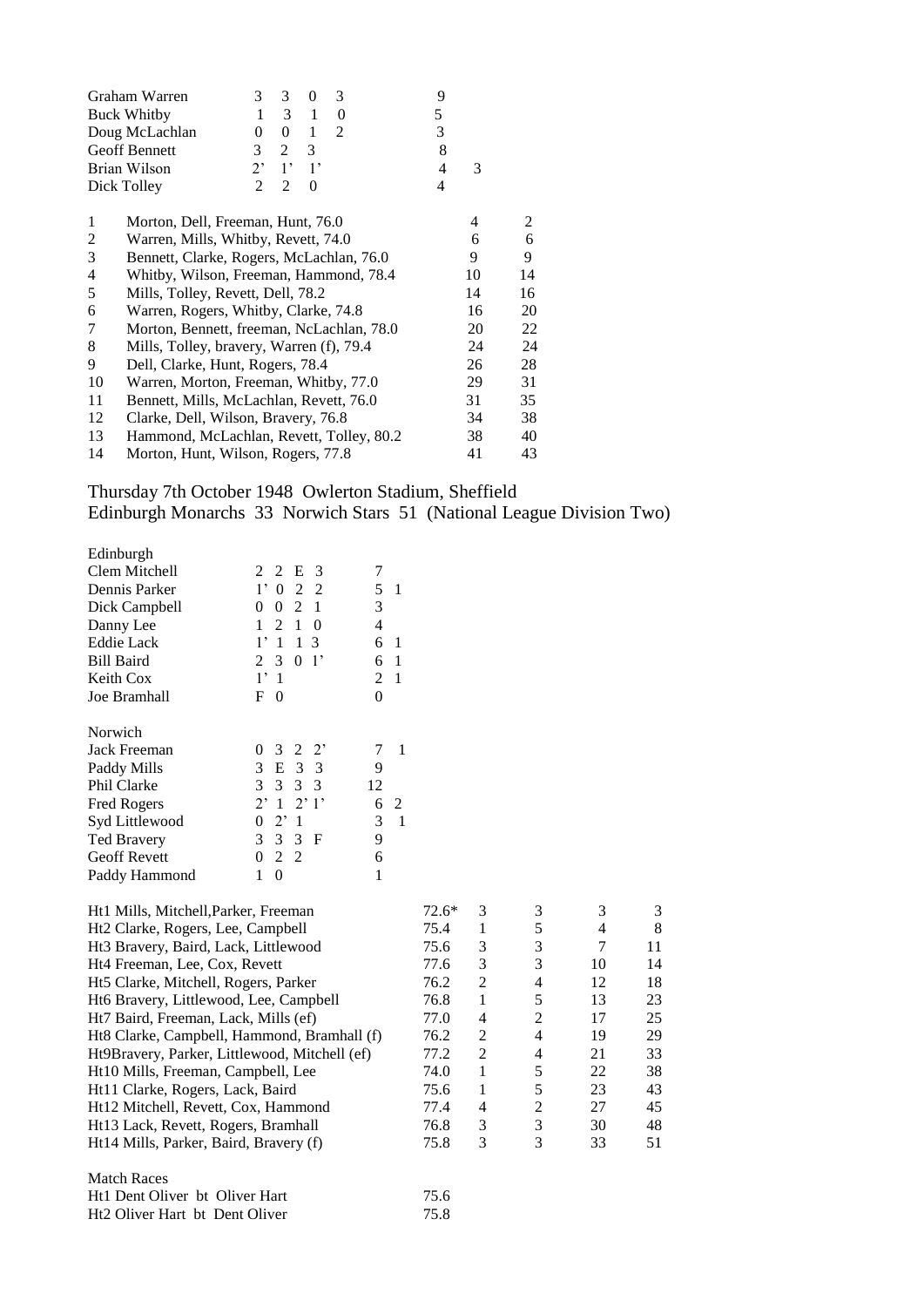| Final [ Campbell, Clarke, Parker, Hart    | 76.0 |
|-------------------------------------------|------|
| Ht4 Hart, Mills, Cox, Revett              | 75.2 |
| Ht <sub>3</sub> Parker, Lack, Rogers, Lee | 77.4 |
| Ht2 Clarke, Oliver, Bravery, Littlewood   | 75.6 |
| Ht1 Campbell, Freeman, Baird, Mitchell    | 77.0 |
| Stadium Scratch Race                      |      |
| Revett, Cox, Hammond, Bramall             | 77.8 |
| Reserves Race                             |      |
| Ht3 Oliver Hart bt Dent Oliver            | 76.2 |

# Saturday 9th October 1948 Firs Stadium, Norwich Norwich Stars 66 Glasgow Tigers 18 (National League Division Two)

| Norwich                 |                                     |         |
|-------------------------|-------------------------------------|---------|
| <b>Geoff Revett</b>     | 1<br>3<br>1                         | 5       |
| Paddy Mills             | 3 3 3 3                             | 12      |
| Wal Morton              | 3 3 3 3                             | 12      |
| Jack Freeman            | $2'$ $2'$ $2'$ $2'$                 | 8<br>4  |
| <b>Fred Rogers</b>      | $2'3 \quad 3 \quad 3$               | 11<br>1 |
| Phil Clarke             | 3<br>$1 \t2'2'$                     | 8<br>2  |
| Syd Littlewood          | $\mathbf{1}$<br>3                   | 4       |
| <b>Ted Bravery</b>      | $2'$ $2'$ $2'$                      | 6<br>3  |
| Glasgow                 |                                     |         |
| <b>Harold Fairhurst</b> | 0<br>1<br>0<br>$\Omega$             | 1       |
| Will Lowther            | $2^{\circ}$<br>$1 \t1 \t1$          | 5       |
| Norman Lindsay          | 1<br>0<br>$\overline{1}$<br>1       | 3       |
| <b>Bat Byrnes</b>       | $\theta$<br>2<br>$\mathbf{X}$<br>-2 | 4       |
| Nobby Downham           | 1<br>0<br>$\theta$<br>1             | 2       |
| Joe Crowther            | 2<br>$1\,$<br>0<br>$\Omega$         | 3       |
| Gordon McGregor         | 0<br>0                              | 0       |
| <b>Billie Bates</b>     | 0<br>0                              | 0       |

| Ht1 Mills, Lowther, Revett, Fairhurst       | 74.6 | 4 |   |    | 2  |
|---------------------------------------------|------|---|---|----|----|
| Ht2 Morton, Freeman, Lindsay, Byrnes        | 80.0 | 5 |   | 9  | 3  |
| Ht3 Clarke, Rogers, Downham, Crowther       | 78.8 | 5 |   | 14 | 4  |
| Ht4 Revett, Byrnes, Littlewood, McGregor    | 80.2 | 4 | 2 | 18 | 6  |
| Ht5 Morton, Freeman, Lowther, Fairhurst     | 81.0 | 5 |   | 23 | 7  |
| Ht6 Rogers, Byrnes, Clarke, Lindsay         | 79.0 | 4 | 2 | 27 | 9  |
| Ht7 Mills, Crowther, Revett, Downham        | 76.8 | 4 | 2 | 31 | 11 |
| Ht8 Morton, Bravery, Lindsay, Bates         | 81.0 | 5 |   | 36 | 12 |
| Ht9 Rogers, Clarke, Lowther, Fairhurst      | 81.2 | 5 |   | 41 | 13 |
| Ht10 Mills, Bravery, Lindsay, Byrnes (fexc) | 78.1 | 5 |   | 46 | 14 |
| Ht11 Morton, Freeman, Crowther, Downham     | 82.0 | 5 |   | 51 | 15 |
| Ht12 Rogers, Bravery, Fairhurst, McGregor   | 82.2 | 5 |   | 56 | 16 |
| Ht13 Littlewood, Freeman, Downham, Bates    | 83.0 | 5 |   | 61 | 17 |
| Ht14 Mills, Clarke, Lowther, Crowther       | 79.8 |   |   | 66 | 18 |

## *Supporters Club*

- (12) Mills, Revett, Lowther, Hammond, 82.0
- (13) Mills, Freeman, Hammond, Crowther, 82.0
- (14) Clarke, Rogers, Revett, Morton, 82.2
- (15) Bravery, Freeman, Morton, Hammond, 84.2

#### *Selection Scratch Race*

Bravery, McGregor, Fred Brand, Bates, 83.0

## *Glasgow Scratch Race*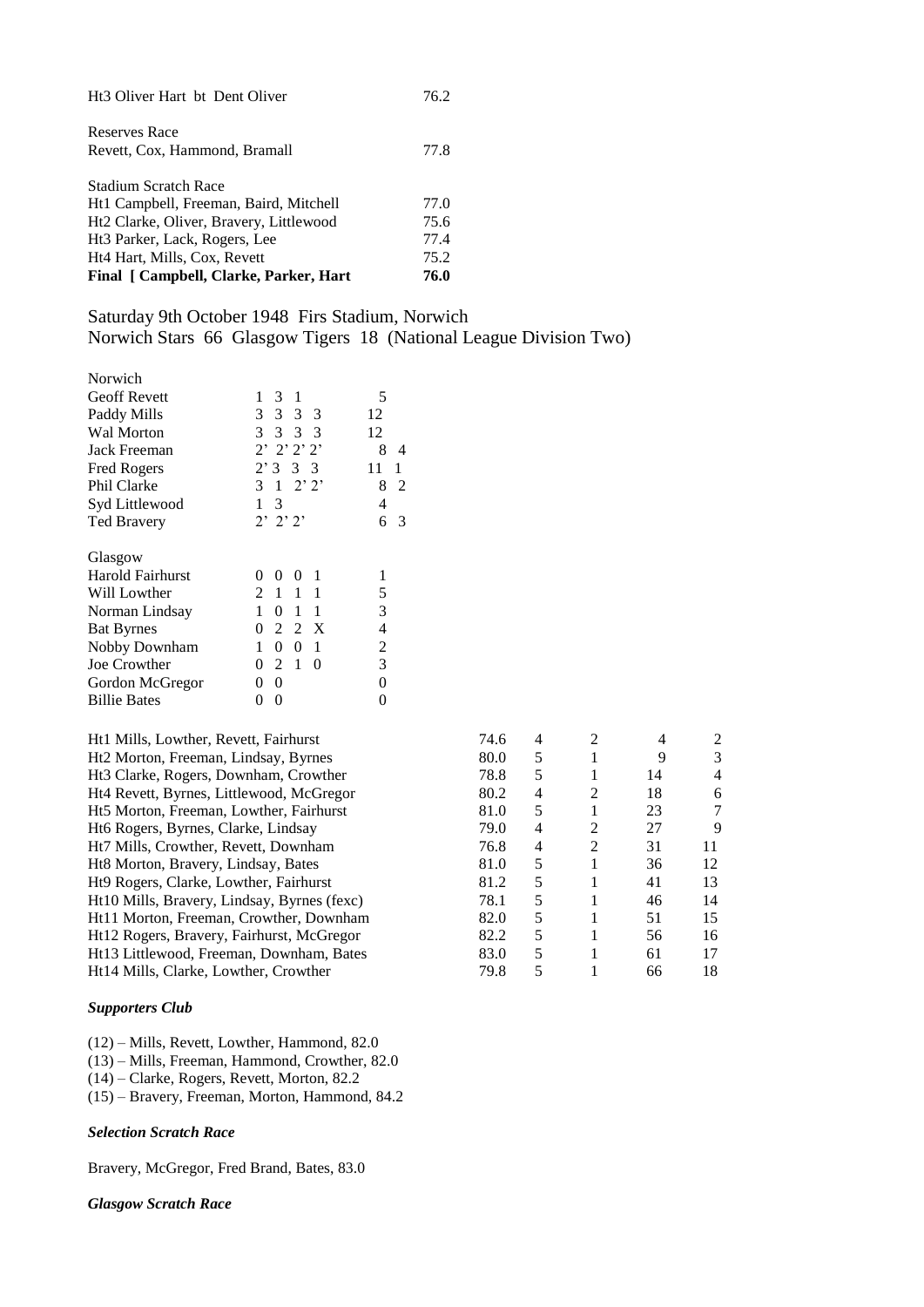# Thursday 14th October 1948 Firs Stadium, Norwich

Norwich Stars 47 Birmingham Brummies 37 (Leeuwarden Charity Fund)

| <b>NORWICH</b>                                              |                |                  |                |                  |                |                |    |
|-------------------------------------------------------------|----------------|------------------|----------------|------------------|----------------|----------------|----|
| Paddy Mills                                                 | 0              | 3                | 3              | 3                | 9              |                |    |
| <b>Ted Bravery</b>                                          | $\overline{c}$ | $\boldsymbol{0}$ | $\mathbf{1}$   | 0                | 3              |                |    |
| Wal Morton                                                  | $\overline{0}$ | $1$ '            | $\overline{c}$ | 3                | 6              | 1              |    |
| Jack Freeman                                                | $\mathfrak{Z}$ | $\boldsymbol{2}$ | 2,             | 3                | 10             | $\mathbf{1}$   |    |
| Phil Clarke                                                 | 3              | 3                | 3              | 3                | 12             |                |    |
| Fred Rogers                                                 | 2,             | $\boldsymbol{0}$ | $\mathbf{1}$   | $\overline{3}$   | 6              | $\mathbf{1}$   |    |
| <b>Geoff Revett</b>                                         | 0              | 1                |                |                  | 1              |                |    |
| Paddy Hammond                                               | $\theta$       | $\boldsymbol{0}$ |                |                  | $\overline{0}$ |                |    |
| <b>BIRMINGHAM</b>                                           |                |                  |                |                  |                |                |    |
| Stan Dell                                                   | 3              | 3                | 2              | 1,               | 9              | 1              |    |
| Charlie May                                                 | $\mathbf{1}$   | $\boldsymbol{0}$ | $\overline{0}$ |                  | 1              |                |    |
| Doug McLachlan                                              | $1^{\circ}$    | $\overline{2}$   | 3              | $\overline{2}$   | 8              | $\mathbf{1}$   |    |
| Geoff Bennett                                               | 2              | $\overline{2}$   | 1 <sup>2</sup> | $\boldsymbol{0}$ | 5              | $\mathbf{1}$   |    |
| <b>Buck Whitby</b>                                          | $\theta$       | $1^{\circ}$      | $\mathbf{1}$   | 2                | $\overline{4}$ | 1              |    |
| Brian Wilson                                                | $\mathbf{1}$   | 2                | 0              | $\overline{2}$   | 5              |                |    |
| Dick Tolley                                                 | $1$ '          | $\overline{2}$   | 1 <sup>2</sup> |                  | $\overline{4}$ | $\overline{2}$ |    |
| Ray Beaumont                                                | $\mathbf{1}$   | $\overline{0}$   |                |                  | $\mathbf{1}$   |                |    |
| 1<br>Dell, Bravery, May, Mills, 78.4                        |                |                  |                |                  |                | 2              | 4  |
| $\overline{c}$<br>Freeman, Bennett, McLachlan, Morton, 79.0 |                |                  |                |                  |                | 5              | 7  |
| 3<br>Clarke, Rogers, Wilson, Whitby, 78.8                   |                |                  |                |                  |                | 10             | 8  |
| $\overline{4}$<br>Mills, Bennett, Tolley, Revett, 77.0      |                |                  |                |                  |                | 13             | 11 |
| 5<br>Dell, Freeman, Morton, May, 79.6                       |                |                  |                |                  |                | 16             | 14 |
| 6<br>Clarke, McLachlan, Bennett, Rogers, 78.4               |                |                  |                |                  |                | 19             | 17 |
| 7<br>Mills, Wilson, Whitby, Bravery, 78.8                   |                |                  |                |                  |                | 22             | 20 |
| 8<br>McLachlan, Morton, Beaumont, Hammond, 82.0             |                |                  |                |                  |                | 24             | 24 |
| 9<br>Clarke, Dell, Rogers, May, 79.8                        |                |                  |                |                  |                | 28             | 26 |
| 10<br>Mills, McLachlan, Bravery, Bennett, 79.6              |                |                  |                |                  |                | 32             | 28 |
| Morton, Freeman, Whitby, Wilson, 82.4<br>11                 |                |                  |                |                  |                | 37             | 29 |
| 12<br>Clarke, Tolley, Dell, Hammond, 80.6                   |                |                  |                |                  |                | 40             | 32 |
| 13<br>Freeman, Whitby, Revett, Beaumont, 83.2               |                |                  |                |                  |                | 44             | 34 |
| Rogers, Wilson, Tolley, Bravery, 83.0<br>14                 |                |                  |                |                  |                | 47             | 37 |

#### *Selection Scratch Race*

Hammond, Fred Brand, Revett, Joe Rodwell, 84.6

## *Brummies Scratch Race*

Dell, Wilson, McLachlan, Bennett, 82.0

## *Midland Scratch Race*

Whitby, Tolley, May, Beaumont, 83.4

#### *Bure Court Trophy*

(1) – Mills, Clarke, Freeman, Hammond, 81.6 (2) – Morton, Rogers, Bravery, Revett, 82.0

(Final) – Mills, Clarke, Morton, Rogers, 81.0

Saturday 16<sup>th</sup> October 1948 Firs Stadium, Norwich Wembley 45 West Ham 39 (Challenge) (Match run as Norwich were at Birmingham in an Anniversary Cup match)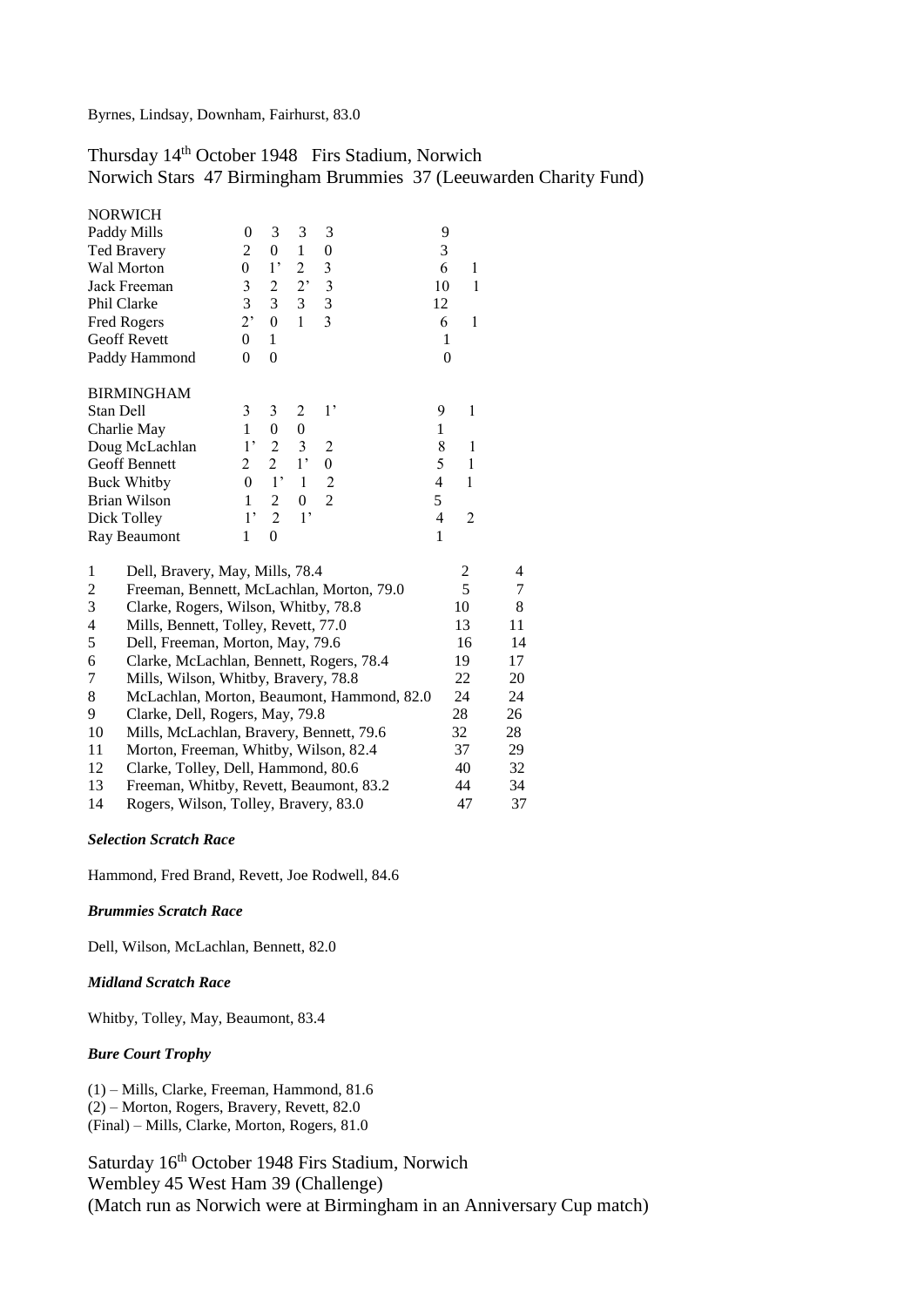| WEMBLEY                                                      |                       |                  |                  |                  |                          |                         |    |                |  |
|--------------------------------------------------------------|-----------------------|------------------|------------------|------------------|--------------------------|-------------------------|----|----------------|--|
| <b>Bill Gilbert</b>                                          | 3                     | 2,               | 1                | 1,               | $\overline{7}$           | $\overline{\mathbf{c}}$ |    |                |  |
| Tommy Price                                                  | 2,                    | $\boldsymbol{0}$ | $\overline{2}$   | 3                | 7                        | $\mathbf{1}$            |    |                |  |
| Split Waterman                                               | 3                     | 3                | 3                | 3                | 12                       |                         |    |                |  |
| Wilbur Lamoreaux                                             | 2,                    | $\mathbf{1}$     | $\boldsymbol{0}$ | $\overline{2}$   | 5                        | $\mathbf{1}$            |    |                |  |
| <b>Bill Kitchen</b>                                          | $\overline{0}$        | $\boldsymbol{0}$ | $\boldsymbol{0}$ | $\mathbf{1}$     | $\mathbf{1}$             |                         |    |                |  |
| Fred Williams                                                | $\overline{c}$        | $\overline{2}$   | $\overline{2}$   | 2,               | 8                        | $\mathbf{1}$            |    |                |  |
| <b>Bob Wells</b>                                             | $\overline{3}$        | $1^{\circ}$      |                  |                  | $\overline{\mathcal{L}}$ | $\mathbf{1}$            |    |                |  |
| Roy Craighead                                                | $\mathbf{1}$          | $\boldsymbol{0}$ |                  |                  | 1                        |                         |    |                |  |
| <b>WEST HAM</b>                                              |                       |                  |                  |                  |                          |                         |    |                |  |
| Howdy Byford                                                 | $\overline{0}$        | $\overline{c}$   | 3                | 3                | 8                        |                         |    |                |  |
| Kid Curtis                                                   | 1                     | $\boldsymbol{0}$ | $\mathbf{1}$     |                  | $\overline{\mathbf{c}}$  |                         |    |                |  |
| Malcolm Craven                                               | $\mathbf{1}$          | 3                | $\overline{2}$   | 3                | 9                        |                         |    |                |  |
| <b>Tommy Croombs</b>                                         | $\theta$              | $\mathbf{1}$     | $\mathbf{1}$     | $\boldsymbol{0}$ | $\overline{2}$           |                         |    |                |  |
| Aub Lawson                                                   | 3                     | $2^,$            | $\overline{2}$   | 3                | 10                       | $\mathbf{1}$            |    |                |  |
| <b>Cliff Watson</b>                                          | $\mathbf{1}$          | 3                | $1^{\circ}$      | $\mathbf{1}$     | 6                        | 1                       |    |                |  |
| <b>Billy Bales</b>                                           | $\boldsymbol{0}$      | 2'               | $\boldsymbol{0}$ |                  | 2                        | 1                       |    |                |  |
| <b>Frank Bettis</b>                                          | $\theta$              | $\overline{0}$   |                  |                  | $\theta$                 |                         |    |                |  |
| $\mathbf{1}$<br>Gilbert, Price, Curtis, Byford, 86.8         |                       |                  |                  |                  |                          |                         | 5  | 1              |  |
| $\overline{c}$<br>Waterman, Lamoreaux, Craven, Croombs, 85.6 |                       |                  |                  |                  |                          |                         | 10 | $\overline{c}$ |  |
| 3<br>Lawson, Williams, Watson, Kitchen, 85.2                 |                       |                  |                  |                  |                          |                         | 12 | 6              |  |
| $\overline{4}$<br>Wells, Gilbert, Croombs, Bales, 87.2       |                       |                  |                  |                  |                          |                         | 17 | 7              |  |
| 5<br>Waterman, Byford, Lamoreaux, Curtis, 83.0               |                       |                  |                  |                  |                          |                         | 21 | 9              |  |
| 6<br>Craven, Williams, Croombs, Kitchen, 86.4                |                       |                  |                  |                  |                          |                         | 23 | 13             |  |
| $\overline{7}$<br>Watson, Lawson, Gilbert, Price, 86.0       |                       |                  |                  |                  |                          |                         | 24 | 18             |  |
| 8<br>Waterman, Craven, Craighead, Bettis, 83.4               |                       |                  |                  |                  |                          |                         | 28 | 20             |  |
| 9<br>Byford, Williams, Curtis, Kitchen, 87.2                 |                       |                  |                  |                  |                          |                         | 30 | 24             |  |
| 10<br>Craven, Price, Gilbert, Croombs, 86.4                  |                       |                  |                  |                  |                          |                         | 33 | 27             |  |
| 11<br>Waterman, Lawson, Watson, Lamoreaux, 84.2              |                       |                  |                  |                  |                          |                         | 36 | 30             |  |
| 12<br>Byford, Bales, Kitchen, Craighead, 86.0                |                       |                  |                  |                  |                          |                         | 37 | 35             |  |
| 13<br>Lawson, Lamoreaux, Wells, Bettis, 84.2                 |                       |                  |                  |                  |                          |                         | 40 | 38             |  |
| 14<br>Price, Williams, Watson, Bales, 85.4                   | $\sqrt{m}$ $\sqrt{m}$ |                  |                  |                  |                          |                         | 45 | 39             |  |

*(The track was very wet but the riders insisted in seeing the night through)*

## *Yarmouth Scratch Race*

Reg Morgan, Bales, Bill Codling, Phil Day, 89.0

## *London Scratch Race*

Wells, Craighead, Morgan, Bettis, 87.0

## *International Scratch Race*

(1) – Lamoreaux, Craven, Byford, Gilbert, 83.4

(2) – Price, Williams, Kitchen, Watson, 84.6

(3) – Waterman, Lawson, Croombs, Curtis, 85.0

(Final) – Price, Lamoreaux, Waterman, Lawson, 82.2

# Saturday 16<sup>th</sup> October 1948 Perry Barr, Birmingham Birmingham Brummies 53 Norwich Stars 43 (Anniversary Cup)

#### BIRMINGHAM

|          |        |                         |         | 14           |  |
|----------|--------|-------------------------|---------|--------------|--|
| $\theta$ |        |                         |         |              |  |
|          |        |                         |         |              |  |
|          |        |                         |         |              |  |
|          |        |                         |         |              |  |
|          | $1'$ 3 | $\overline{\mathbf{3}}$ | 3 2 3 3 | $3 \t2' \t0$ |  |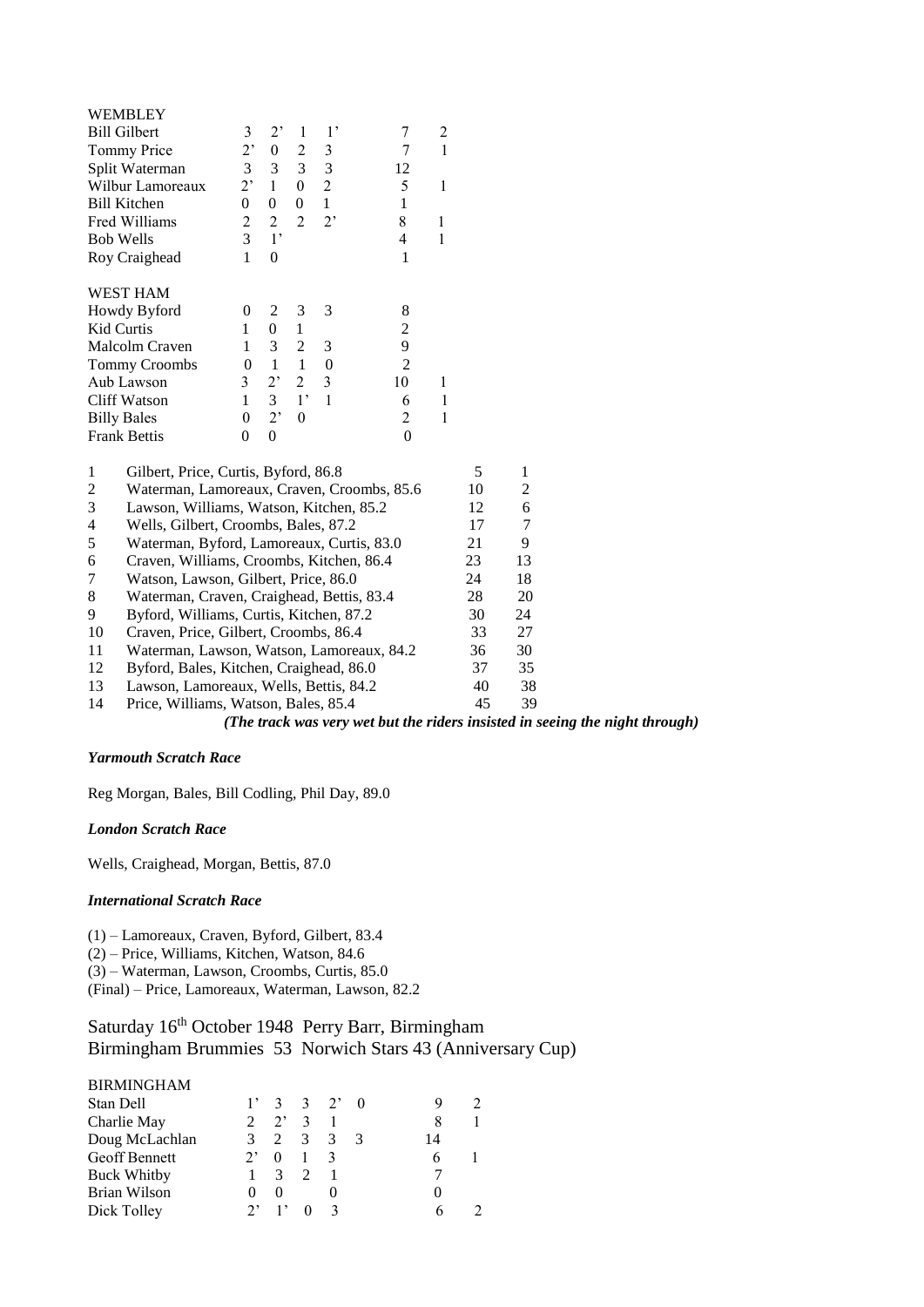|                  | Ray Beaumont                                 | $2^,$    | $\theta$       | 1                |                |             | 3                | 1            |    |
|------------------|----------------------------------------------|----------|----------------|------------------|----------------|-------------|------------------|--------------|----|
|                  | <b>NORWICH</b>                               |          |                |                  |                |             |                  |              |    |
|                  | <b>Ted Bravery</b>                           | 0        | 1              | 0                | 3              |             | 4                | 1            |    |
|                  | Paddy Mills                                  | 3        | 3              | 3                | $2^,$          | $1^{\circ}$ | 12               | $\mathbf{1}$ |    |
|                  | <b>Wal Morton</b>                            | 1        | $\overline{2}$ | $\mathbf{1}$     | 1              |             | 5                |              |    |
|                  | Jack Freeman                                 | $\Omega$ | $\theta$       |                  | $\overline{0}$ |             | $\boldsymbol{0}$ |              |    |
|                  | Fred Rogers                                  | $2^,$    | 0              | 0                | $\overline{c}$ |             | 4                | $\mathbf{1}$ |    |
|                  | Phil Clarke                                  | 3        | $\mathbf{1}$   | $\overline{c}$   | 3              | 2           | 11               |              |    |
|                  | <b>Geoff Revett</b>                          | 1        | $1$ '          | $2^,$            | $\overline{2}$ |             | 6                | 2            |    |
|                  | Paddy Hammond                                | $\theta$ | 1,             | $\boldsymbol{0}$ |                |             | $\mathbf{1}$     | $\mathbf{1}$ |    |
| 1                | Mills, May, Dell, Bravery, 78.6              |          |                |                  |                |             |                  | 3            | 3  |
| 2                | McLachlan, Bennett, Morton, Freeman, 80.8    |          |                |                  |                |             |                  | 8            | 4  |
| 3                | Clarke, Rogers, Whitby, Wilson, 80.7         |          |                |                  |                |             |                  | 9            | 9  |
| 4                | Dell, Tolley, Revett, Freeman, 81.4          |          |                |                  |                |             |                  | 14           | 10 |
| 5                | Mills, McLachlan, Bravery, Bennett, 80.0     |          |                |                  |                |             |                  | 16           | 14 |
| 6                | Whitby, Morton, Revett, Wilson, 83.0         |          |                |                  |                |             |                  | 19           | 17 |
| $\boldsymbol{7}$ | Dell, May, Clarke, Rogers, 80.6              |          |                |                  |                |             |                  | 24           | 18 |
| 8                | McLachlan, Beaumont, Morton, Hammond, 83.8   |          |                |                  |                |             |                  | 29           | 19 |
| 9                | Mills, Whitby, Tolley, Bravery, 81.4         |          |                |                  |                |             |                  | 32           | 22 |
| 10               | May, Dell, Morton, Freeman, 82.0             |          |                |                  |                |             |                  | 37           | 23 |
| 11               | McLachlan, Clarke, Bennett, Rogers, 82.0     |          |                |                  |                |             |                  | 41           | 25 |
| 12               | Bravery, Revett, Whitby, Beaumont, 82.0      |          |                |                  |                |             |                  | 42           | 30 |
| 13               | Bennett, Rogers, Hammond, Tolley (e/f), 83.8 |          |                |                  |                |             |                  | 45           | 33 |
| 14               | Clarke, Mills, May, Wilson, 81.8             |          |                |                  |                |             |                  | 46           | 38 |
| 15               | Tolley, Revett, Beaumont, Hammond, 83.8      |          |                |                  |                |             |                  | 50           | 40 |
| 16               | McLachlan, Clarke, Mills, Dell, 80.8         |          |                |                  |                |             |                  | 53           | 43 |

Thursday 21<sup>st</sup> October 1948 Pennycross Stadium, Plymouth Plymouth Stars 17 Norwich Stars 13 (Second Half Challenge)

| Plymouth                            |       |                               |                                  |      |   |                |    |    |
|-------------------------------------|-------|-------------------------------|----------------------------------|------|---|----------------|----|----|
| Peter Robinson                      |       | $3 \t1' 3$                    | 7<br>- 1                         |      |   |                |    |    |
| Len Read                            |       | 0<br>2 1                      | 3                                |      |   |                |    |    |
| Alex Gray                           |       | $1^,$<br>$\overline{1}$       | $\overline{2}$<br>$\overline{1}$ |      |   |                |    |    |
| Pete Lansdale                       |       | 2 3                           | 5                                |      |   |                |    |    |
| Ivan Kessell                        | (res) |                               | <b>DNR</b>                       |      |   |                |    |    |
| Norwich                             |       |                               |                                  |      |   |                |    |    |
| Paddy Mills                         |       | 2 2 2                         | 6                                |      |   |                |    |    |
| <b>Ted Bravery</b>                  |       | $1^{\circ}$<br>$\overline{0}$ | - 1                              |      |   |                |    |    |
| Phil Clarke                         |       | 3 3<br>$\overline{0}$         | 6                                |      |   |                |    |    |
| Jack Freeman                        |       | $\Omega$<br>$\Omega$          | $\Omega$                         |      |   |                |    |    |
| Eric Irons                          | (res) |                               | <b>DNR</b>                       |      |   |                |    |    |
| Ht1 Robinson, Mills, Bravery, Read  |       |                               |                                  | 82.0 | 3 | 3              | 3  | 3  |
| Ht2 Clarke, Lansdale, Gray, Freeman |       |                               |                                  | 80.4 | 3 | 3              | 6  | 6  |
| Ht3 Clarke, Read, Robinson, Freeman |       |                               |                                  | 80.8 | 3 | 3              | 9  | 9  |
| Ht4 Lansdale, Mills, Gray, Bravery  |       |                               |                                  | 82.6 | 4 | 2              | 13 | 11 |
| Ht5 Robinson, Mills, Read, Clarke   |       |                               |                                  | 83.6 | 4 | $\overline{c}$ | 17 | 13 |
|                                     |       |                               |                                  |      |   |                |    |    |

# Friday 22<sup>nd</sup> October 1948 Knowle Stadium Bristol Bristol Bulldogs 62 Norwich Stars 32 (Anniversary Cup)

| <b>Bristol</b>        |                 |  |                         |  |
|-----------------------|-----------------|--|-------------------------|--|
| <b>Fred Tuck</b>      | 3 3 3 N         |  | 9                       |  |
| <b>Jack Mountford</b> | $2'$ $2'$ N 0   |  |                         |  |
| Roger Wise            | 3 3 3 2 2'      |  | $13 \quad 1$            |  |
| Eric Salmon           | 1 0 0 3         |  | $\overline{4}$          |  |
| Johnny Hole           | $1 \t0 \t1 \t3$ |  | $\overline{\mathbf{5}}$ |  |
| <b>Billy Hole</b>     | 3 3 3 3 3       |  | 15                      |  |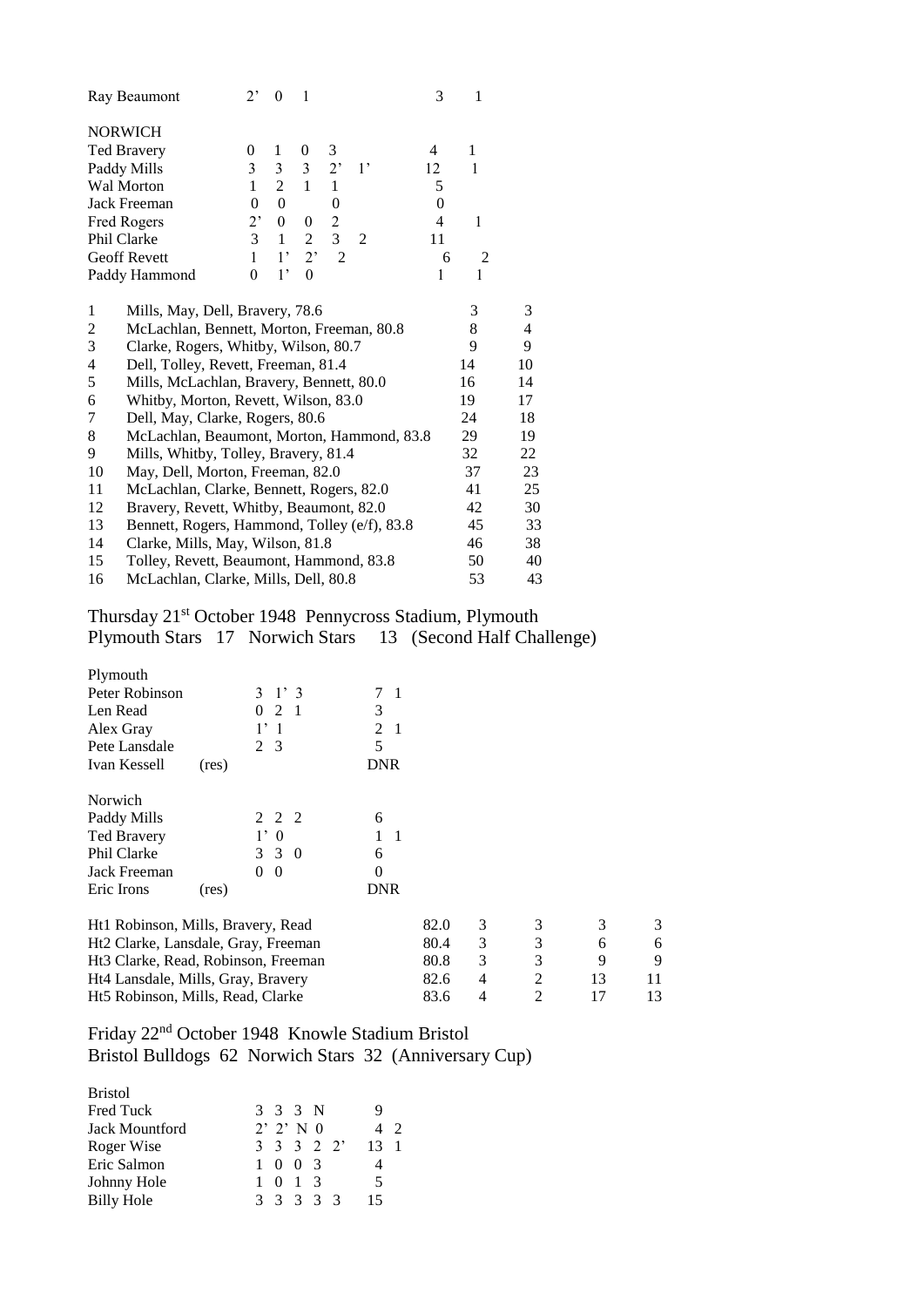| $2'$ $2'$ $3$                         | $\mathcal{D}_{\mathcal{L}}$ |
|---------------------------------------|-----------------------------|
| $2'$ 2'                               | 5<br>$\mathfrak{D}$         |
|                                       |                             |
|                                       |                             |
| $1 \t1' 0 N$                          | 2                           |
| $0 \t2 \t2 \t1'$                      | 5.<br>-1                    |
| 0 2 2 3 1                             | 8                           |
| $2 \t1 \t1' \t2'$                     | 2                           |
| $\overline{1}$<br>$\overline{1}$<br>0 | $\overline{2}$              |
| 1 3 2<br>$\mathfrak{D}$<br>- 0        | 8                           |
| N<br>-1                               | 1                           |
| $\mathbf{\Omega}$                     |                             |
|                                       |                             |

| Ht1 Tuck, Mountford, Revett, Mills               | 69.2 | 5 |                |    |    |
|--------------------------------------------------|------|---|----------------|----|----|
| Ht <sub>2</sub> Wise, Freeman, Salmon, Morton    | 68.6 | 4 | 2              | 9  | 3  |
| Ht3 B.Hole, Clarke, J.Hole, Rogers               | 68.8 | 4 | 2              | 13 | 5  |
| Ht4 Tuck, Bradley, Freeman, Bravery              | 70.2 | 5 |                | 18 | 6  |
| Ht5 Wise, Mills, Revett, Salmon                  | 70.2 | 3 | 3              | 21 | 9  |
| Ht6 B.Hole, Morton, Freeman, J.Hole              | 69.8 | 3 | 3              | 24 | 12 |
| Ht7 Tuck, Mountford, Clarke, Rogers              | 71.4 | 5 |                | 29 | 13 |
| Ht8 Wise, Morton, Nicholls, Hammond              | 70.4 | 4 | $\mathfrak{D}$ | 33 | 15 |
| Ht9 B.Hole, Mills, J.Hole, Revett                | 72.4 | 4 | 2              | 37 | 17 |
| Ht10 Morton, Freeman, Mountford (nf), Tuck (nf)  | 72.4 | 0 | 5              | 37 | 22 |
| Ht11 Clarke, Wise, Rogers, Salmon                | 70.4 | 2 | 4              | 39 | 26 |
| Ht12 J.Hole, Nicholls, Bravery (nf), Revett (nf) | 72.4 | 5 | $\Omega$       | 44 | 26 |
| Ht13 Salmon, Bradley, Rogers, Hammond            | 72.4 | 5 |                | 49 | 27 |
| Ht14 B.Hole, Clarke, Mills, Mountford            | 69.8 | 3 | 3              | 52 | 30 |
| Ht15 Bradley, Nicholls, Bravery, Hammond         | 74.2 | 5 |                | 57 | 31 |
| Ht16 B.Hole, Wise, Morton, Clarke                | 71.0 | 5 |                | 62 | 32 |
|                                                  |      |   |                |    |    |

## Saturday 23rd October 1948 Firs Stadium, Norwich Norwich Stars 60 Newcastle Diamonds 35 (Anniversary Cup)

| Norwich             |                                              |            |                |
|---------------------|----------------------------------------------|------------|----------------|
| <b>Ted Bravery</b>  | $\mathbf{1}$<br>$2^,$<br>$2^{\circ}$<br>2    | 7          | 1              |
| Paddy Mills         | N 3 3 3 2'                                   | 11         | 1              |
| <b>Wal Morton</b>   | $\mathcal{E}$<br>3 2 2                       | 10         |                |
| Jack Freeman        | $1^{\circ}$<br>1<br>1<br>$\cdot$ 1'          | 4          | 2              |
| <b>Fred Rogers</b>  | $2'$ $2'$ $2$<br>1                           | 7          | $\overline{c}$ |
| Phil Clarke         | 3 3 3 2 3                                    | 14         | 1              |
| <b>Geoff Revett</b> | 1'22                                         | 5          | 1              |
| Paddy Hammond       | $1'$ 1' 0                                    | 2          | $\overline{c}$ |
| Newcastle           |                                              |            |                |
| Jack Winstanley     | $\overline{0}$<br>N<br>0                     | 0          |                |
| Norman Evans        | 3<br>2<br>1<br>0                             | 6          |                |
| Peter Lloyd         | $\theta$<br>0<br>$\theta$<br>0               | 0          |                |
| Alec Grant          | $\mathbf{1}$<br>2<br>$\mathcal{E}$<br>1<br>0 | 7          |                |
| Fred Brand          | 0<br>0<br>$\theta$<br>$\theta$               | 0          |                |
| Wilf Jay            | 2 3<br>$\mathbf{2}$<br>1<br>1                | 9          |                |
| Joe Talbot          | 0<br>$\theta$<br>1                           | 1          |                |
| <b>Billy Bales</b>  | 3<br>3<br>3<br>-3                            | 12         |                |
| <b>TT.1 ID</b><br>D |                                              | $\sqrt{2}$ |                |

| Ht1 Evans, Bravery, Mills (nf), Winstanley (nf) | 78.2 | 2 | 3                           |    |    |
|-------------------------------------------------|------|---|-----------------------------|----|----|
| Ht2 Morton, Grant, Freeman, Lloyd               | 79.8 | 4 | $\mathfrak{D}$              | 6  |    |
| Ht <sub>3</sub> Clarke, Jay, Rogers, Brand      | 77.2 | 4 | $\mathcal{D}_{\cdot}$       | 10 |    |
| Ht4 Grant, Bravery, Revett, Talbot              | 79.4 | 3 | 3                           | 13 | 10 |
| Ht5 Morton, Evans, Freeman, Winstanley          | 77.4 | 4 | $\mathcal{D}_{\mathcal{L}}$ | 17 | 12 |
| Ht6 Clarke, Rogers, Grant, Lloyd                | 77.4 | 5 |                             | 22 | 13 |
| Ht7 Mills, Jay, Bravery, Brand                  | 76.4 | 4 | $\mathcal{D}_{\mathcal{L}}$ | 26 | 15 |
| Ht8 Bales, Morton, Hammond, Lloyd               | 78.8 | 3 | 3                           | 29 | 18 |
| Ht9 Clarke, Rogers, Evans, Winstanley           | 79.0 | 5 |                             | 34 | 19 |
| Ht10 Mills, Bravery, Grant, Lloyd               | 77.6 | 5 |                             | 39 | 20 |
|                                                 |      |   |                             |    |    |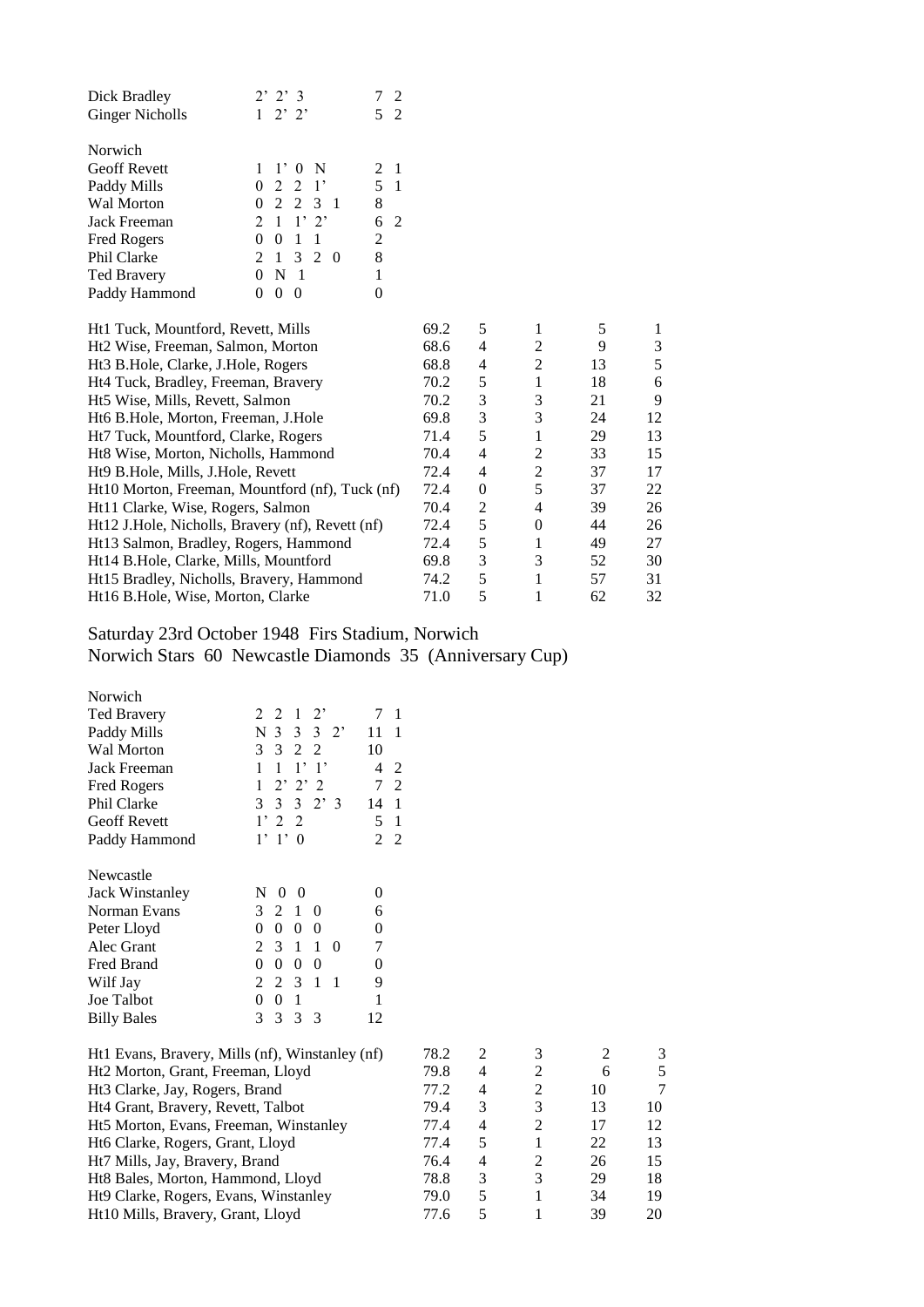| Ht11 Jay, Morton, Freeman, Brand    | 80.2 |  | 42 | 23 |
|-------------------------------------|------|--|----|----|
| Ht12 Bales, Rogers, Hammond, Talbot | 78.6 |  | 45 | 26 |
| Ht13 Bales, Revett, Freeman, Brand  | 78.4 |  | 48 | 29 |
| Ht14 Mills, Clarke, Jay, Evans      | 78.0 |  | 53 | 30 |
| Ht15 Bales, Revett, Talbot, Hammond | 79.0 |  | 55 | 34 |
| Ht16 Clarke, Mills, Jay, Grant      | 78.0 |  | 60 | 35 |

#### *Supporters Club*

(16) – Mills, Rogers, Bravery, Hammond, 80.8 (17) – Clarke, Mills, Freeman, Revett, 79.8

#### *Brough Scratch Race*

Bales, Grant, Lloyd, Winstanley, 79.4

#### *Northern Scratch Race*

Jay, Howdy Byford, Morton, Evans, 80.8

## *Final Scorers for the Supporters Club Competition were*

Phil Clarke (8 rides) & Fred Rogers (8 rides) 16 Ted Bravery (8 rides) & Paddy Mills (6 rides) 15 Jack Freeman (8 rides) 12, Geoff Revett (8 rides) 8 Sid Littlewood 5 (5 rides) & Paddy Hammond 1 (7 rides)

# Tuesday 26<sup>th</sup> October 1948 Caister Road, Great Yarmouth

Yarmouth 8 Norwich 16 Second Half Challenge

| Yarmouth                                           |                     |                |       |      |   |   |    |   |
|----------------------------------------------------|---------------------|----------------|-------|------|---|---|----|---|
| <b>Billy Bales</b>                                 | X <sub>2</sub>      | 2              |       |      |   |   |    |   |
| <b>Bill Carruthers</b>                             | 1 0                 |                |       |      |   |   |    |   |
| Reg Morgan                                         | 2 0                 | $\overline{2}$ |       |      |   |   |    |   |
| Arthur Bush                                        | 1'2                 | 3              | - 1   |      |   |   |    |   |
| Norwich                                            |                     |                |       |      |   |   |    |   |
| Paddy Mills                                        | 3 3                 | 6              |       |      |   |   |    |   |
| Fred Rogers                                        | 2'1                 |                | $3-1$ |      |   |   |    |   |
| Phil Clarke                                        | 3 <sup>3</sup>      | 6              |       |      |   |   |    |   |
| Jack Freeman                                       | $\overline{1}$<br>0 |                |       |      |   |   |    |   |
| Ht1 Mills, Rogers, Carruthers, Bales (exc)         |                     |                |       | 76.8 | 1 | 5 |    | 5 |
| Ht2 Clarke, Morgan, Bush, Freeman                  |                     |                |       | 78.2 | 3 | 3 | 4  | 8 |
| Ht <sub>3</sub> Clarke, Bales, Freeman, Carruthers |                     |                | 75.0  | 2    | 4 | 6 | 12 |   |
| Ht4 Mills, Bush, Rogers, Morgan                    |                     |                | 77.0  | 2    | 4 | 8 | 16 |   |

Norwich 1948 Needs in BOLD

Saturday 27th March 1948 Firs Norwich Stars 45 Wigan Warriors (Fleetwood Flyers) 37 (NLD2) Monday 29th March 1948 Firs Norwich 50 Birmingham 34 (NLD2) Saturday 3rd April 1948 Firs Norwich Stars 56 Edinburgh Monarchs 28 (NLD2) Saturday 10th April 1948 Firs Norwich Stars 62 Sheffield Tigers 21 (NLD2) **Thursday 15th April 1948 Cleveland Park, Middlesbrough Bears 57 Norwich Stars 27 (NLD2) TimeHt14** Saturday 17<sup>th</sup> April 1948 Firs Norwich Stars 45 Middlesbrough Bears 39 (NLD2) Monday 19th April 1948 Old Meadowbank, Edinburgh Monarchs 39 Norwich Stars 45 (NLD2) Wednesday 21st April 1948 White City Stadium, Glasgow Tigers 41 Norwich Stars 42 (NLD2) Rev'd Thursday 22nd April 1948 Firs Norwich Stars 49 Bradford Boomerangs 35 (Charity) Saturday 24th April 1948 Firs Norwich Stars 53 Glasgow Tigers 31 (NLD2) **Tuesday 27th April 1948 Highbury Avenue Fleetwood Flyers 31 Norwich Stars 53 (NLD2) Times** Saturday 1st May 1948 Firs Norwich Stars 47 Fleetwood Flyers 47 (AC) Saturday 8<sup>th</sup> May 1948 Firs, Norwich Australians 36 Division Two England 47 (Challenge Match)